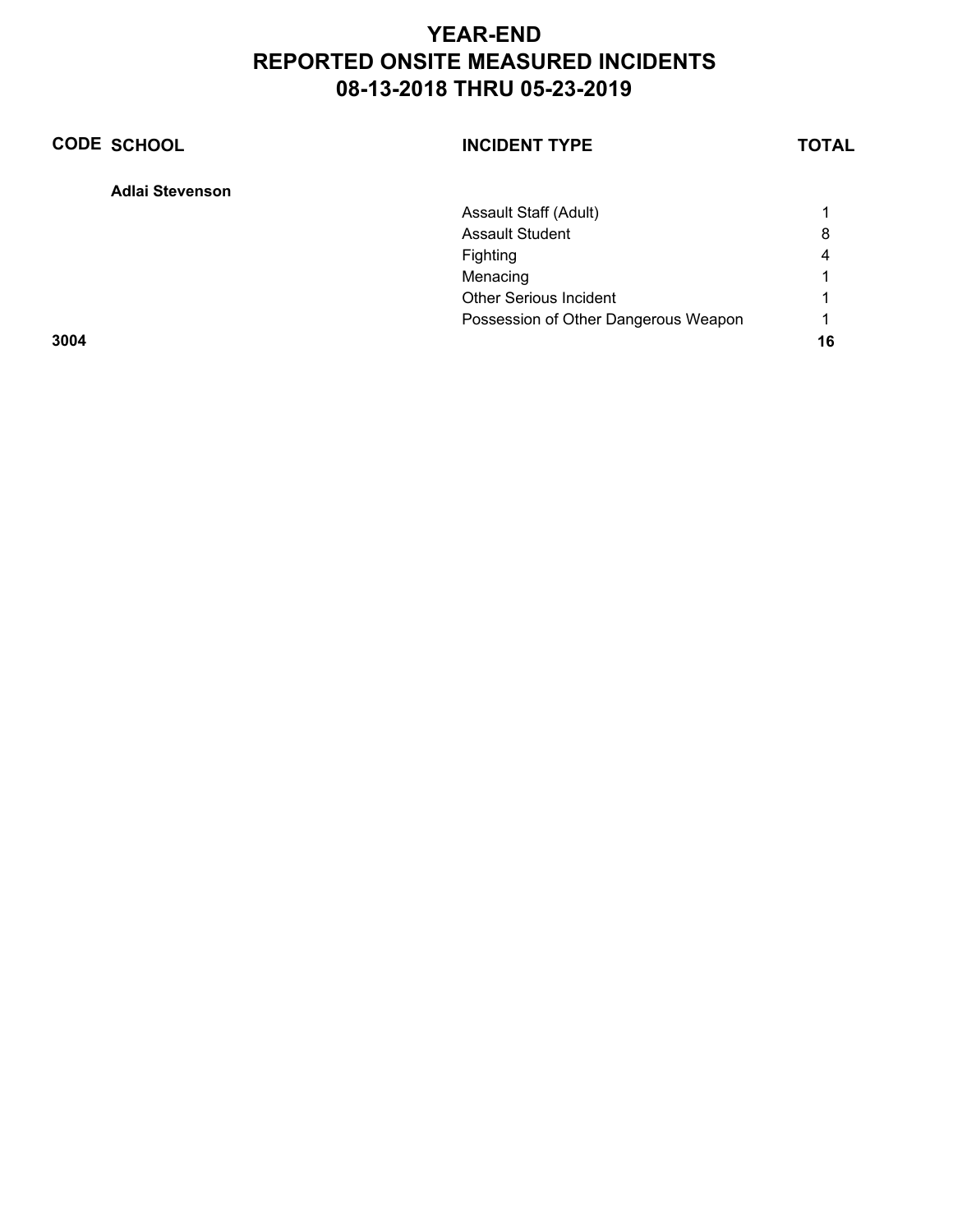| <b>CODE SCHOOL</b>      | <b>INCIDENT TYPE</b>                  | <b>TOTAL</b> |
|-------------------------|---------------------------------------|--------------|
| <b>Alfred A Benesch</b> |                                       |              |
|                         | <b>Assault Student</b>                | 3            |
|                         | <b>Bullying</b>                       | າ            |
|                         | Menacing                              |              |
|                         | Other Serious Incident                | ◠            |
|                         | Possession of Other Dangerous Weapon  | 2            |
|                         | Possession/Use of Scheduled Narcotics |              |
|                         | Vandalism School Property             |              |
| 3195                    |                                       | 12           |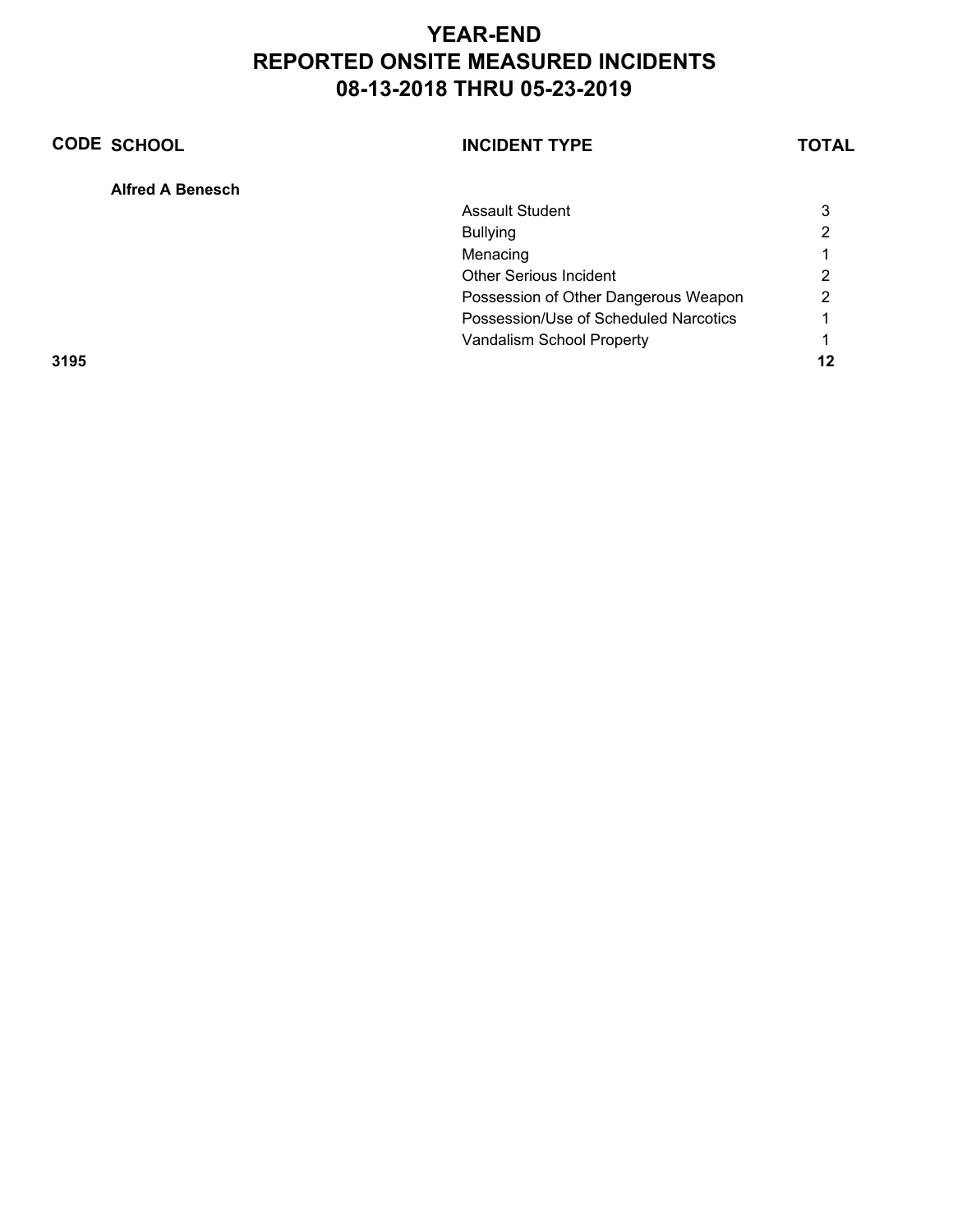| <b>CODE SCHOOL</b> | <b>INCIDENT TYPE</b>          | <b>TOTAL</b> |
|--------------------|-------------------------------|--------------|
| <b>Almira</b>      |                               |              |
|                    | <b>Assault Student</b>        |              |
|                    | Fighting                      | 1            |
|                    | <b>Other Serious Incident</b> | 1            |
|                    | Sexual Harassment             | 1            |
| 3012               |                               |              |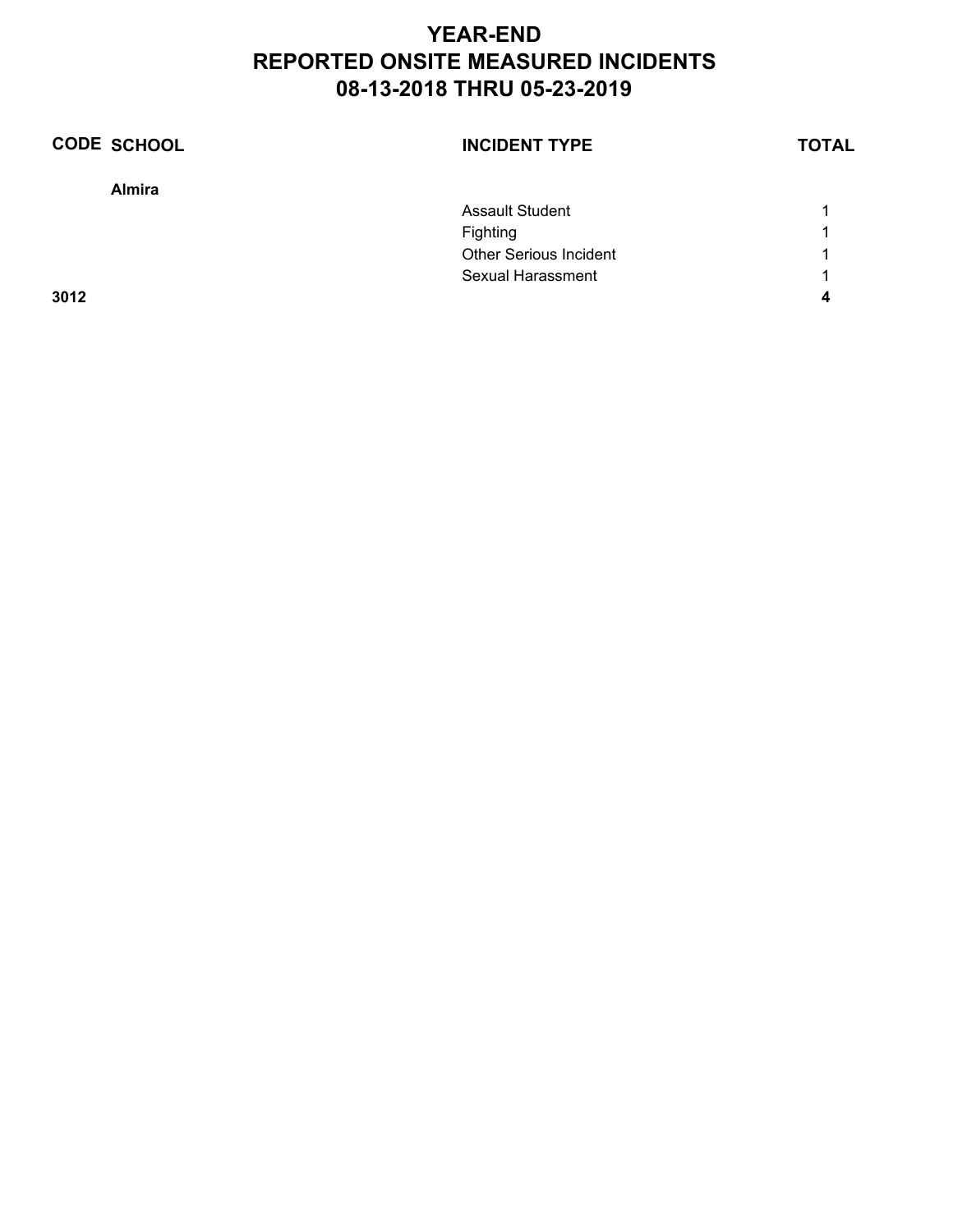| <b>CODE SCHOOL</b> | <b>INCIDENT TYPE</b>                  | <b>TOTAL</b> |
|--------------------|---------------------------------------|--------------|
| Andrew J. Rickoff  |                                       |              |
|                    | Assault Staff (Adult)                 | 2            |
|                    | <b>Assault Student</b>                | 3            |
|                    | Assault Teacher                       | っ            |
|                    | <b>Other Serious Incident</b>         |              |
|                    | Possession of Knife                   |              |
|                    | Possession/Use of Scheduled Narcotics | っ            |
|                    | Sexual Imposition                     |              |
|                    | Theft of Private Property             |              |
| 3016               |                                       | 13           |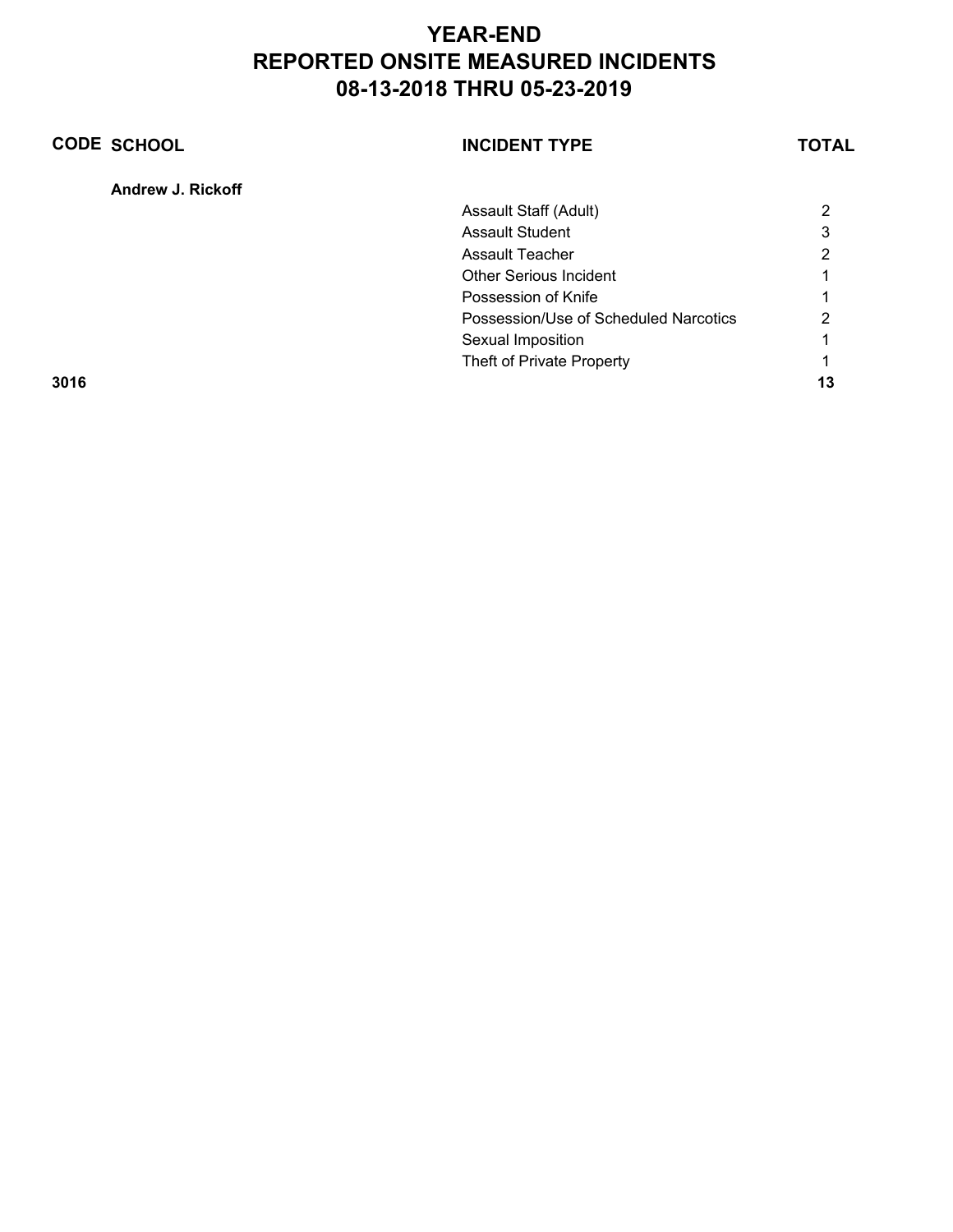| <b>CODE SCHOOL</b>  | <b>INCIDENT TYPE</b>                  | <b>TOTAL</b> |
|---------------------|---------------------------------------|--------------|
| <b>Anton Grdina</b> |                                       |              |
|                     | Assault Staff (Adult)                 |              |
|                     | <b>Assault Student</b>                | 5            |
|                     | <b>Criminal Trespassing</b>           |              |
|                     | Fighting                              | 2            |
|                     | <b>Other Serious Incident</b>         |              |
|                     | Possession/Use of Scheduled Narcotics |              |
|                     | Sexual Imposition                     |              |
|                     | Vandalism Private Property            |              |
| 3021                |                                       | 13           |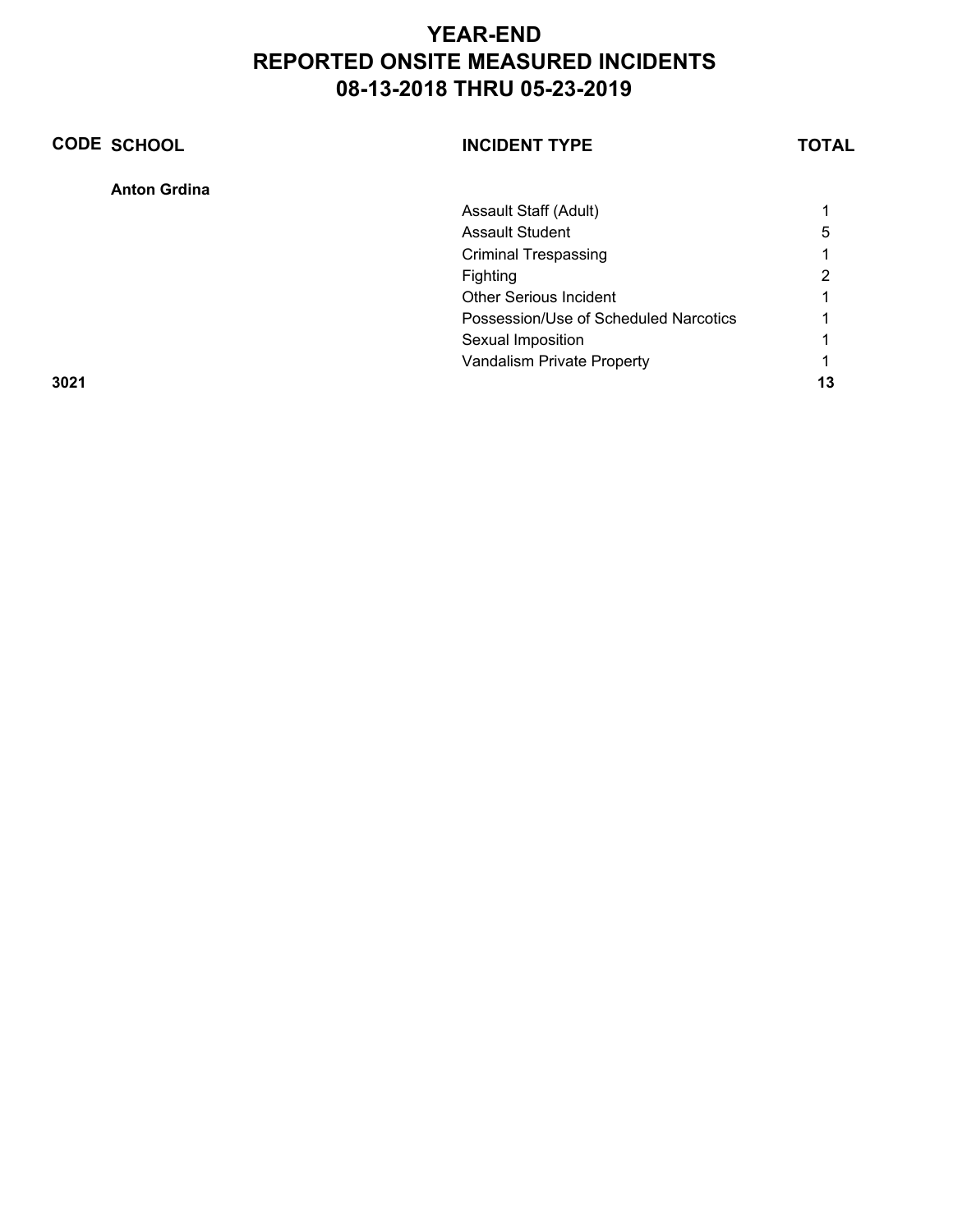| <b>CODE SCHOOL</b>  | <b>INCIDENT TYPE</b>   | <b>TOTAL</b> |
|---------------------|------------------------|--------------|
| <b>Artemus Ward</b> |                        |              |
|                     | <b>Assault Student</b> | 3            |
|                     | Sexual Imposition      |              |
| 3023                |                        | 4            |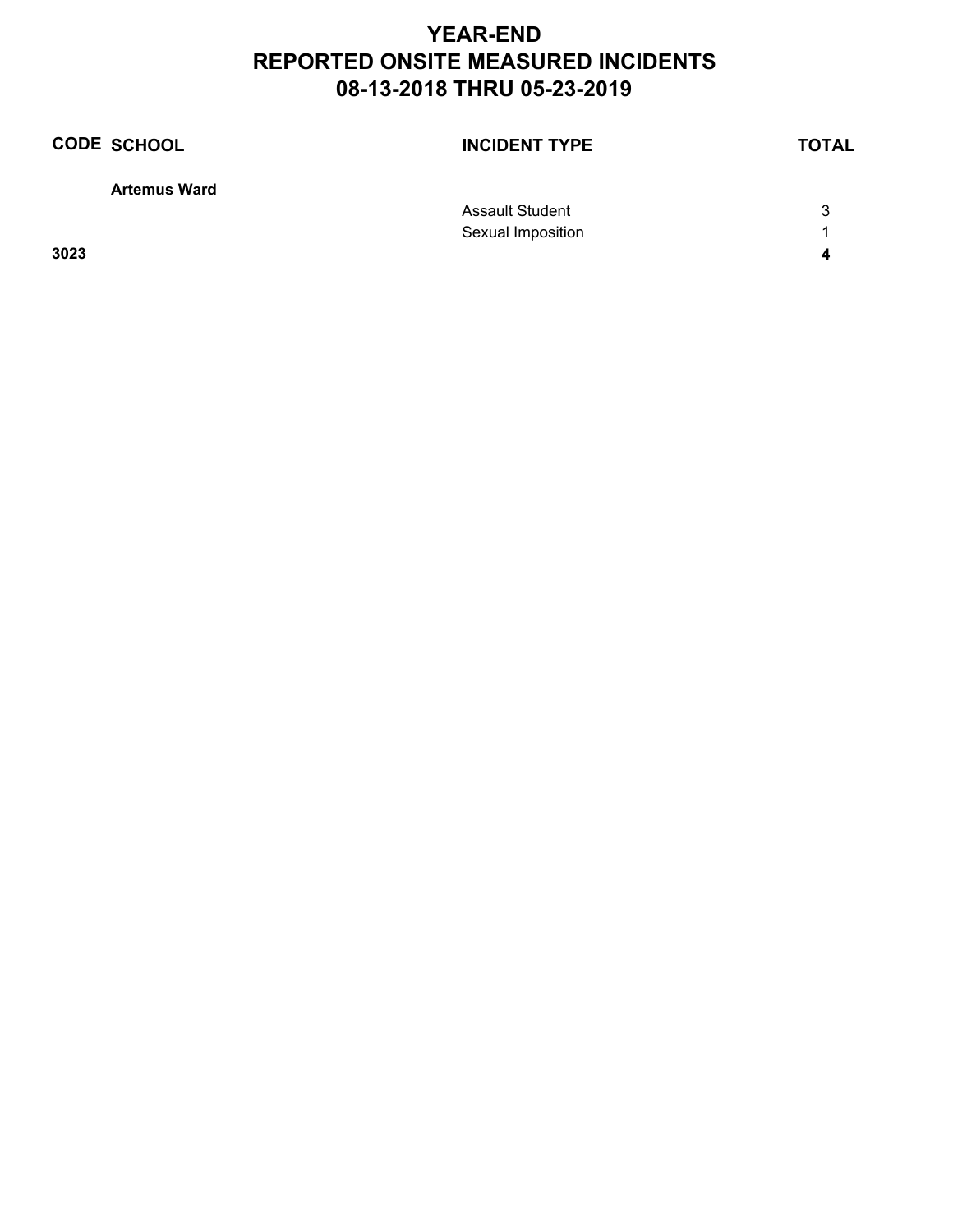|      | <b>CODE SCHOOL</b>                                | <b>INCIDENT TYPE</b>      | <b>TOTAL</b> |
|------|---------------------------------------------------|---------------------------|--------------|
|      | <b>Bard High School Early College East Campus</b> |                           |              |
|      |                                                   | <b>Assault Student</b>    | 1            |
|      |                                                   | Menacing                  | 1            |
|      |                                                   | Theft of Private Property | 1            |
| 5267 |                                                   |                           | 3            |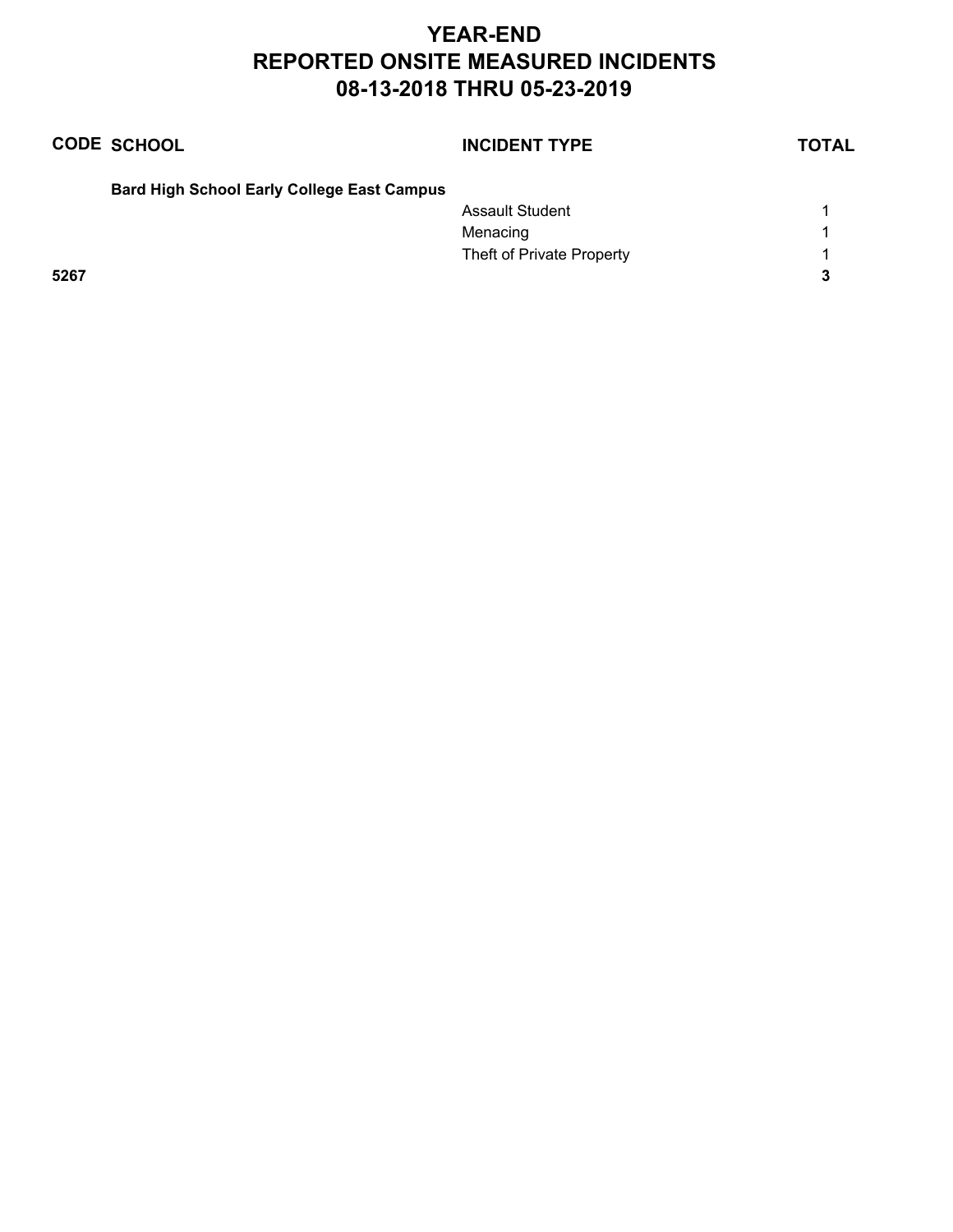|      | <b>CODE SCHOOL</b>                                | <b>INCIDENT TYPE</b>                  | <b>TOTAL</b> |
|------|---------------------------------------------------|---------------------------------------|--------------|
|      | <b>Bard High School Early College West Campus</b> |                                       |              |
|      |                                                   | Assault Staff (Adult)                 |              |
|      |                                                   | <b>Assault Student</b>                | 2            |
|      |                                                   | Fighting                              |              |
|      |                                                   | Possession/Use of Scheduled Narcotics |              |
|      |                                                   | Theft of Private Property             | 3            |
| 5209 |                                                   |                                       |              |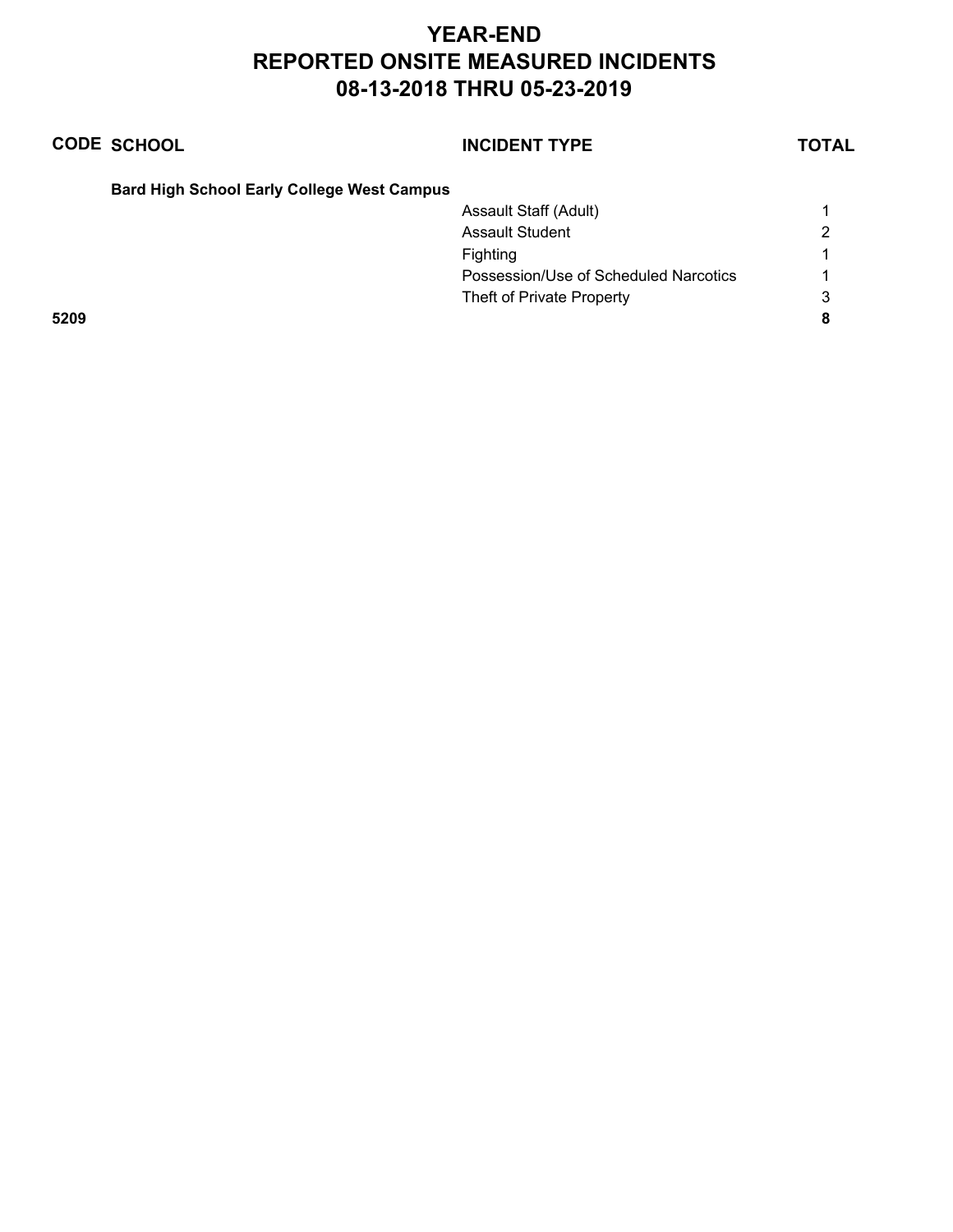| <b>CODE SCHOOL</b>       | <b>INCIDENT TYPE</b>          | <b>TOTAL</b> |
|--------------------------|-------------------------------|--------------|
| <b>Benjamin Franklin</b> |                               |              |
|                          | Arson                         | 2            |
|                          | Assault Other                 |              |
|                          | <b>Assault Student</b>        |              |
|                          | <b>Assault Teacher</b>        | 2            |
|                          | <b>Criminal Trespassing</b>   | 2            |
|                          | Menacing                      |              |
|                          | <b>Other Serious Incident</b> | 2            |
|                          | Possession of Knife           |              |
|                          | <b>Sexual Harassment</b>      |              |
|                          | Sexual Imposition             |              |
|                          | Vandalism School Property     | 3            |
| 6036                     |                               | 23           |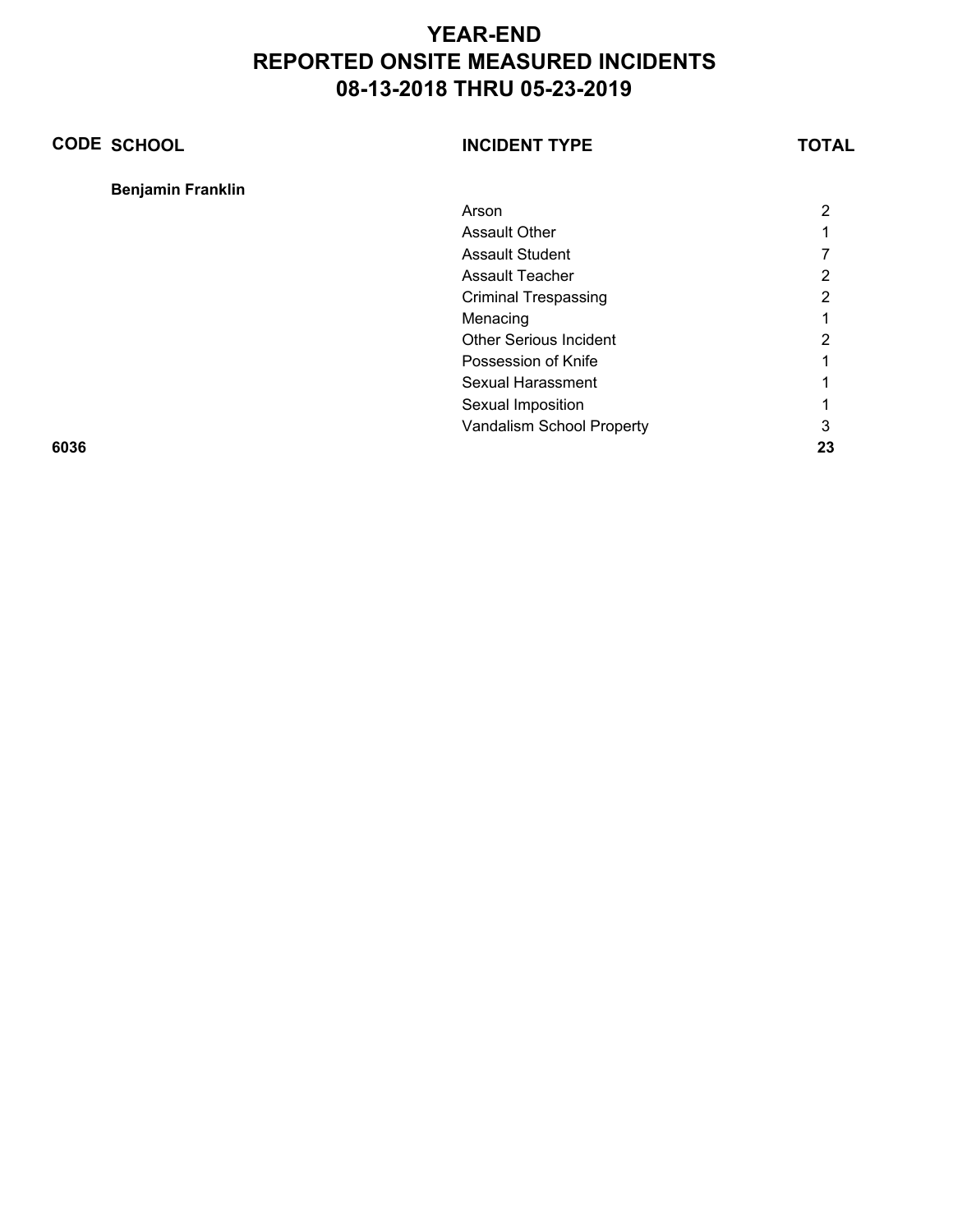| <b>CODE SCHOOL</b> | <b>INCIDENT TYPE</b>          | <b>TOTAL</b> |
|--------------------|-------------------------------|--------------|
| <b>Bolton</b>      |                               |              |
|                    | <b>Assault Student</b>        | 13           |
|                    | <b>Assault Teacher</b>        | 2            |
|                    | Auto Theft                    |              |
|                    | <b>Other Serious Incident</b> | 2            |
|                    | Sexual Imposition             |              |
| 3041               |                               | 19           |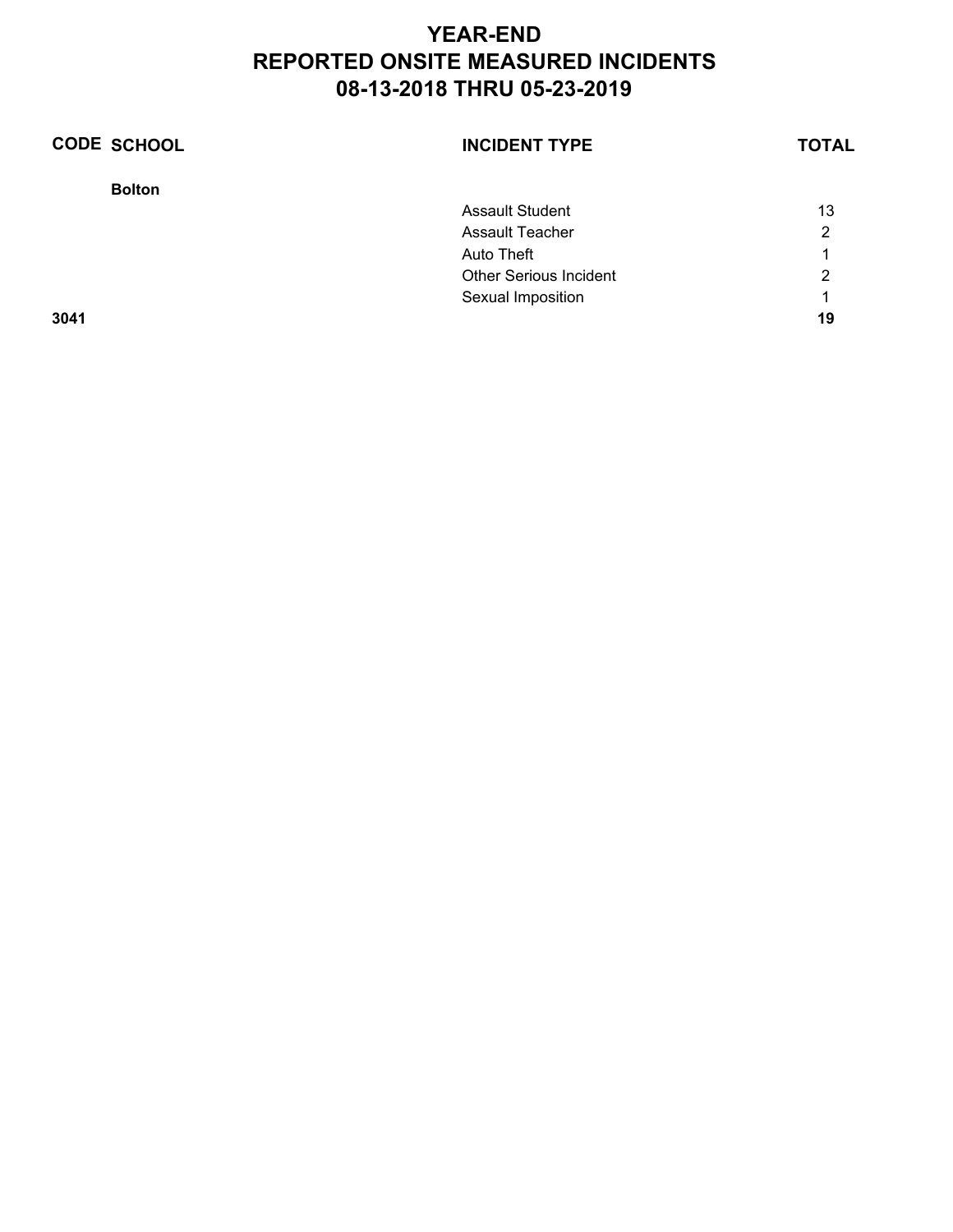| <b>CODE SCHOOL</b>                      | <b>INCIDENT TYPE</b>                  | <b>TOTAL</b> |
|-----------------------------------------|---------------------------------------|--------------|
| <b>Campus International High School</b> |                                       |              |
|                                         | <b>Assault Student</b>                |              |
|                                         | Fighting                              | 3            |
|                                         | Menacing                              | າ            |
|                                         | <b>Other Serious Incident</b>         |              |
|                                         | Possession of Other Dangerous Weapon  |              |
|                                         | Possession/Use of Scheduled Narcotics |              |
| 5282                                    |                                       | 9            |
|                                         |                                       |              |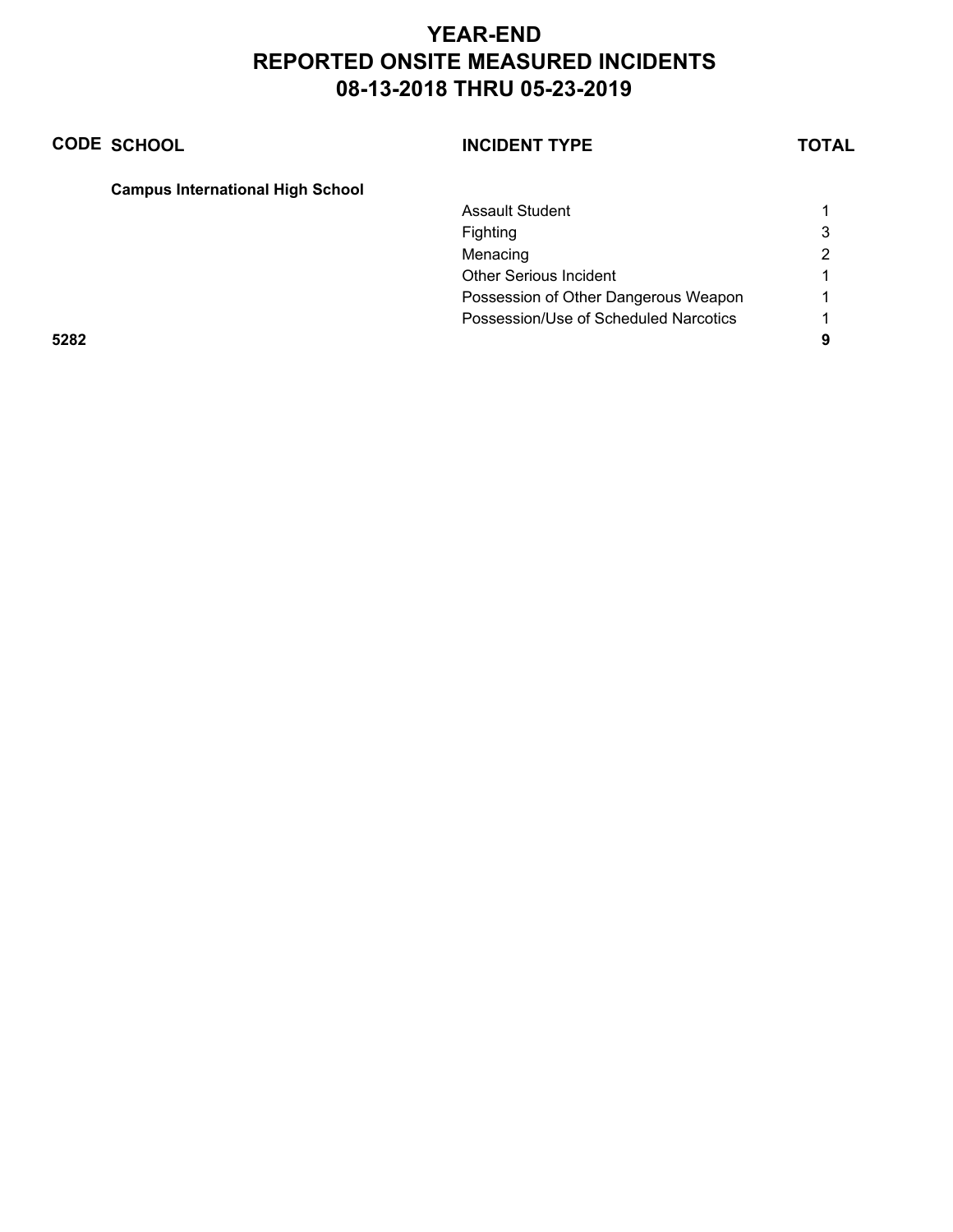|      | <b>CODE SCHOOL</b>                  | <b>INCIDENT TYPE</b>      | <b>TOTAL</b> |
|------|-------------------------------------|---------------------------|--------------|
|      | <b>Campus International Program</b> |                           |              |
|      |                                     | Assault Staff (Adult)     |              |
|      |                                     | <b>Assault Teacher</b>    | 1            |
|      |                                     | Theft of Private Property |              |
| 3102 |                                     |                           | 3            |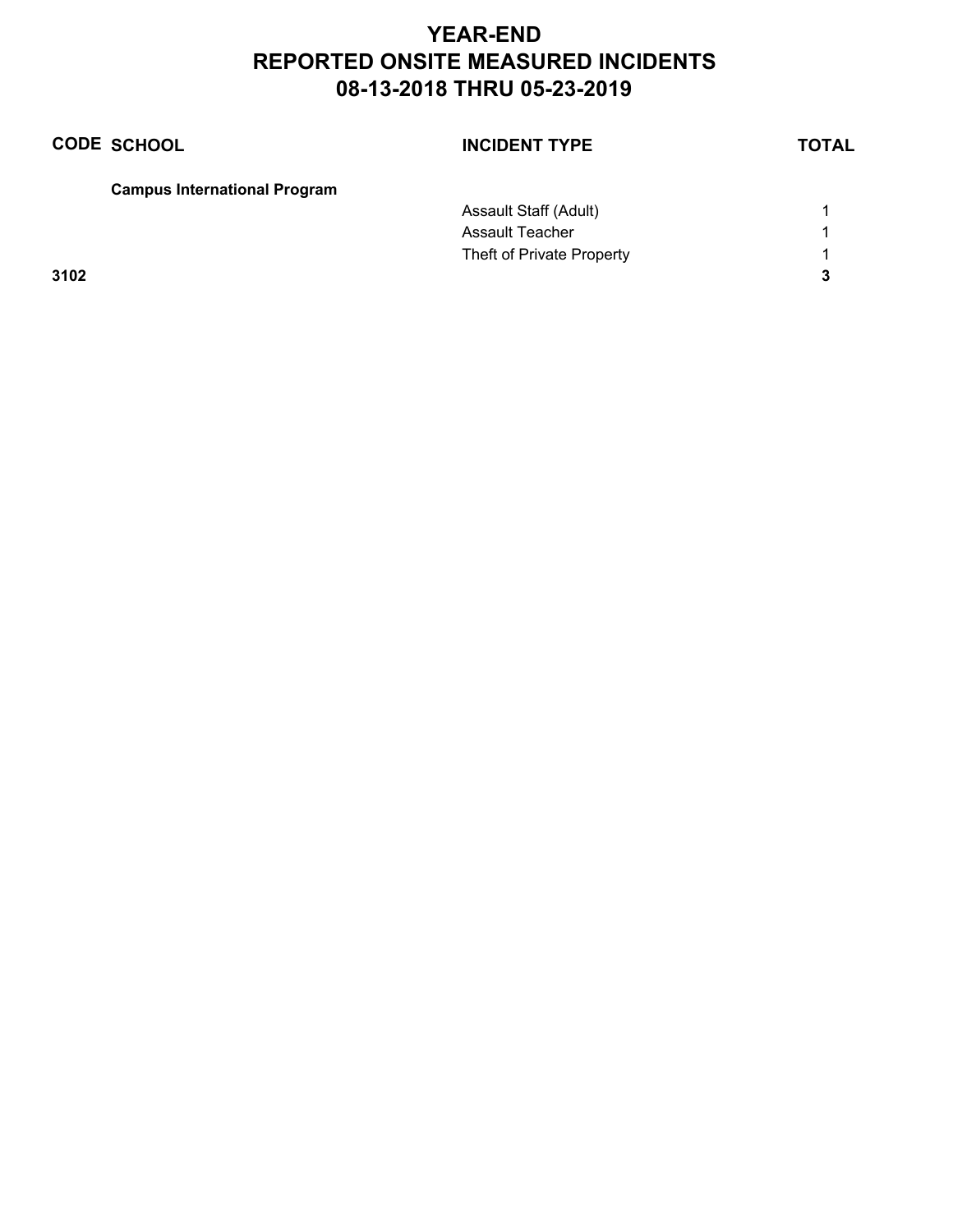| <b>CODE SCHOOL</b> | <b>INCIDENT TYPE</b>                 | <b>TOTAL</b> |
|--------------------|--------------------------------------|--------------|
| Case               |                                      |              |
|                    | <b>Criminal Trespassing</b>          |              |
|                    | <b>Other Serious Incident</b>        |              |
|                    | Possession of Knife                  |              |
|                    | Possession of Other Dangerous Weapon | 2            |
| 3068               |                                      | 5            |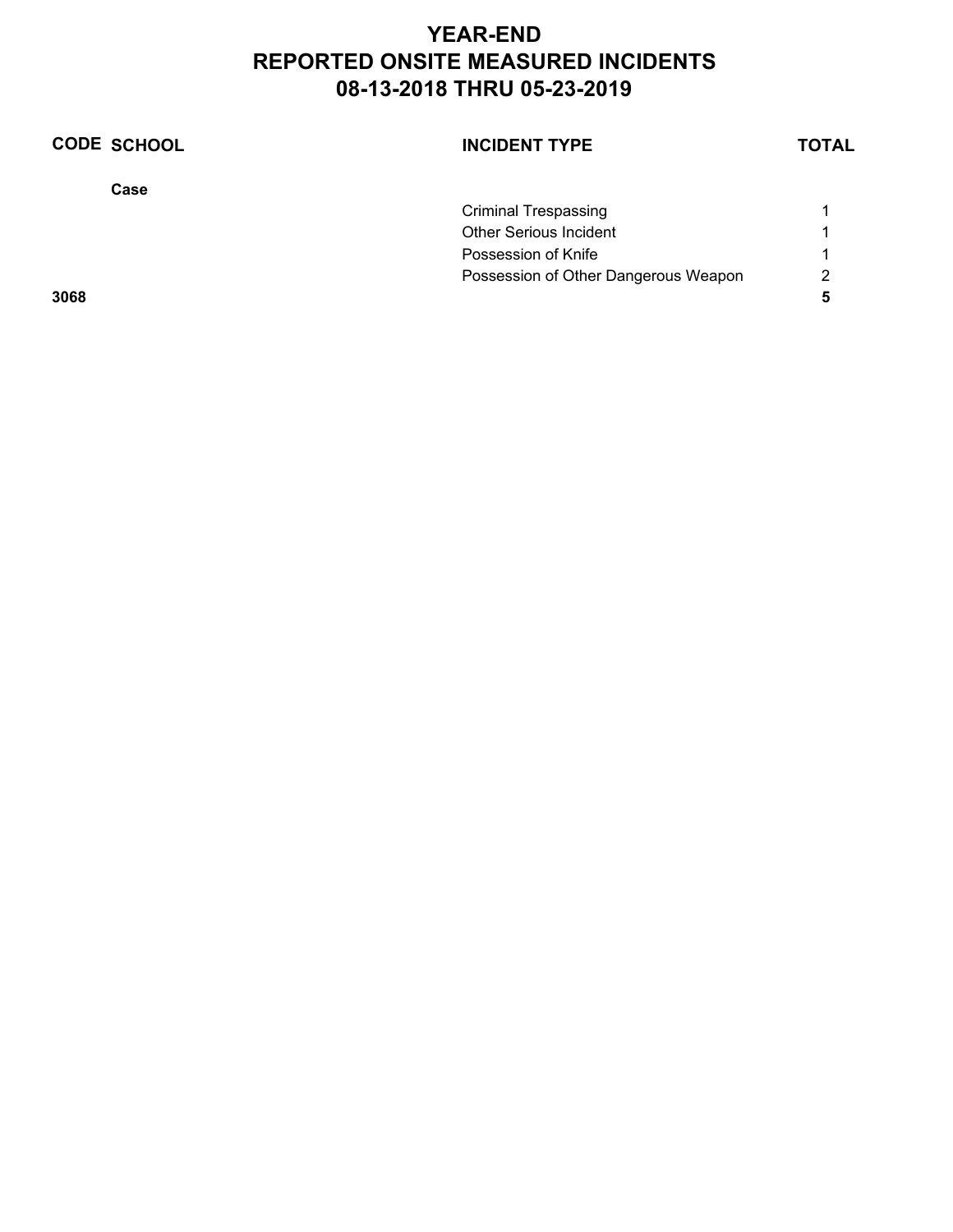| <b>CODE SCHOOL</b>      | <b>INCIDENT TYPE</b>                  | <b>TOTAL</b> |
|-------------------------|---------------------------------------|--------------|
| <b>Charles A Mooney</b> |                                       |              |
|                         | Assault Staff (Adult)                 | 2            |
|                         | <b>Assault Student</b>                |              |
|                         | Assault Teacher                       |              |
|                         | <b>Other Serious Incident</b>         |              |
|                         | Possession of Knife                   |              |
|                         | Possession/Use of Scheduled Narcotics | 1            |
| 4080                    |                                       | 13           |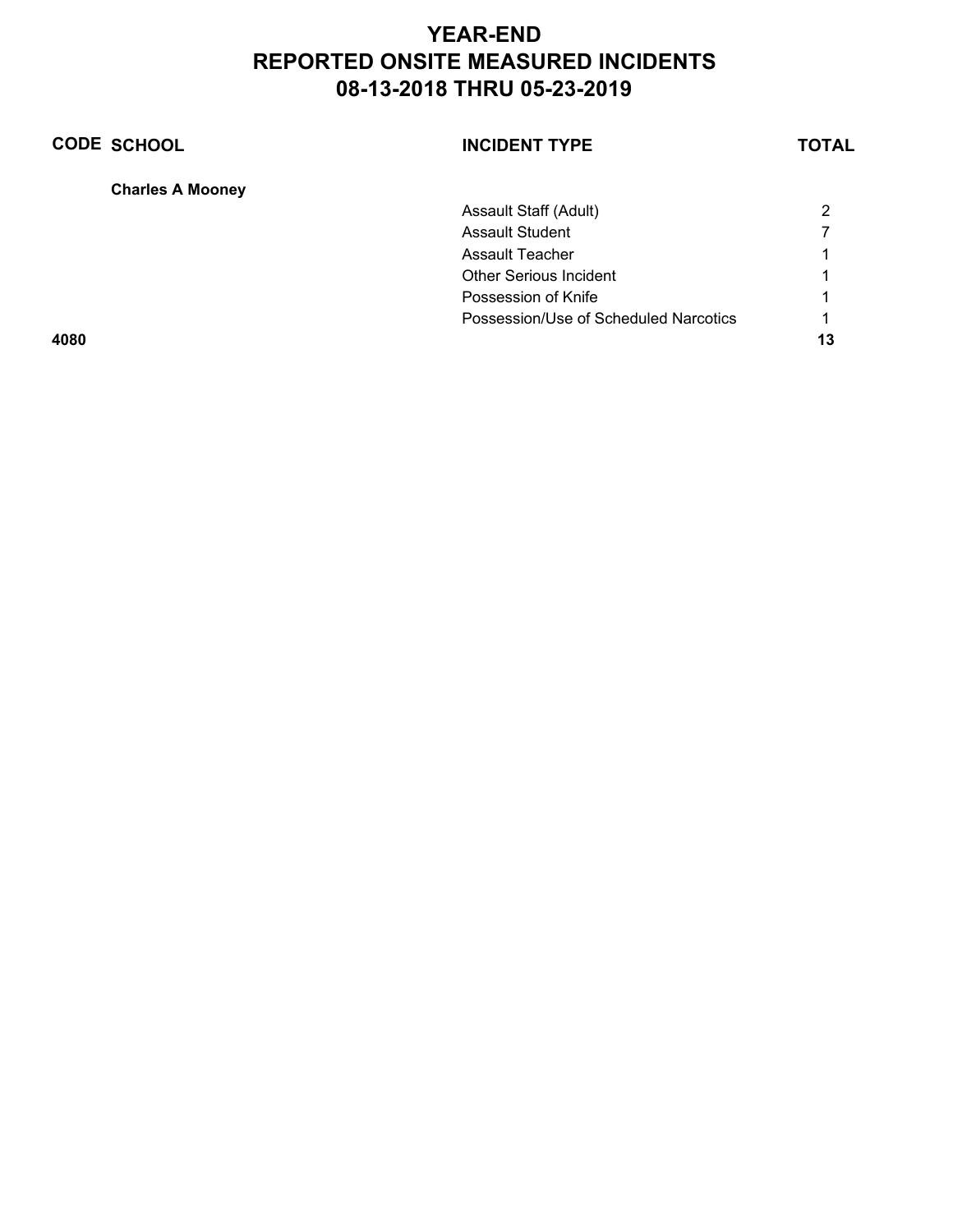| <b>CODE SCHOOL</b>     | <b>INCIDENT TYPE</b>            | <b>TOTAL</b> |
|------------------------|---------------------------------|--------------|
| <b>Charles Dickens</b> |                                 |              |
|                        | <b>Assault Security Officer</b> | 3            |
|                        | Assault Staff (Adult)           |              |
|                        | <b>Assault Student</b>          | 18           |
|                        | <b>Assault Teacher</b>          | 3            |
|                        | <b>Bullying</b>                 |              |
|                        | Fighting                        | 3            |
|                        | Harassment                      |              |
|                        | Menacing                        |              |
|                        | <b>Other Serious Incident</b>   |              |
|                        | Possession/Use of Alcohol       |              |
|                        | Public Indecency                |              |
|                        | <b>Sexual Harassment</b>        |              |
|                        | Sexual Imposition               |              |
|                        | Theft of CMSD Property          |              |
|                        | Theft of Private Property       |              |
|                        | Vandalism School Property       |              |
| 3077                   |                                 | 46           |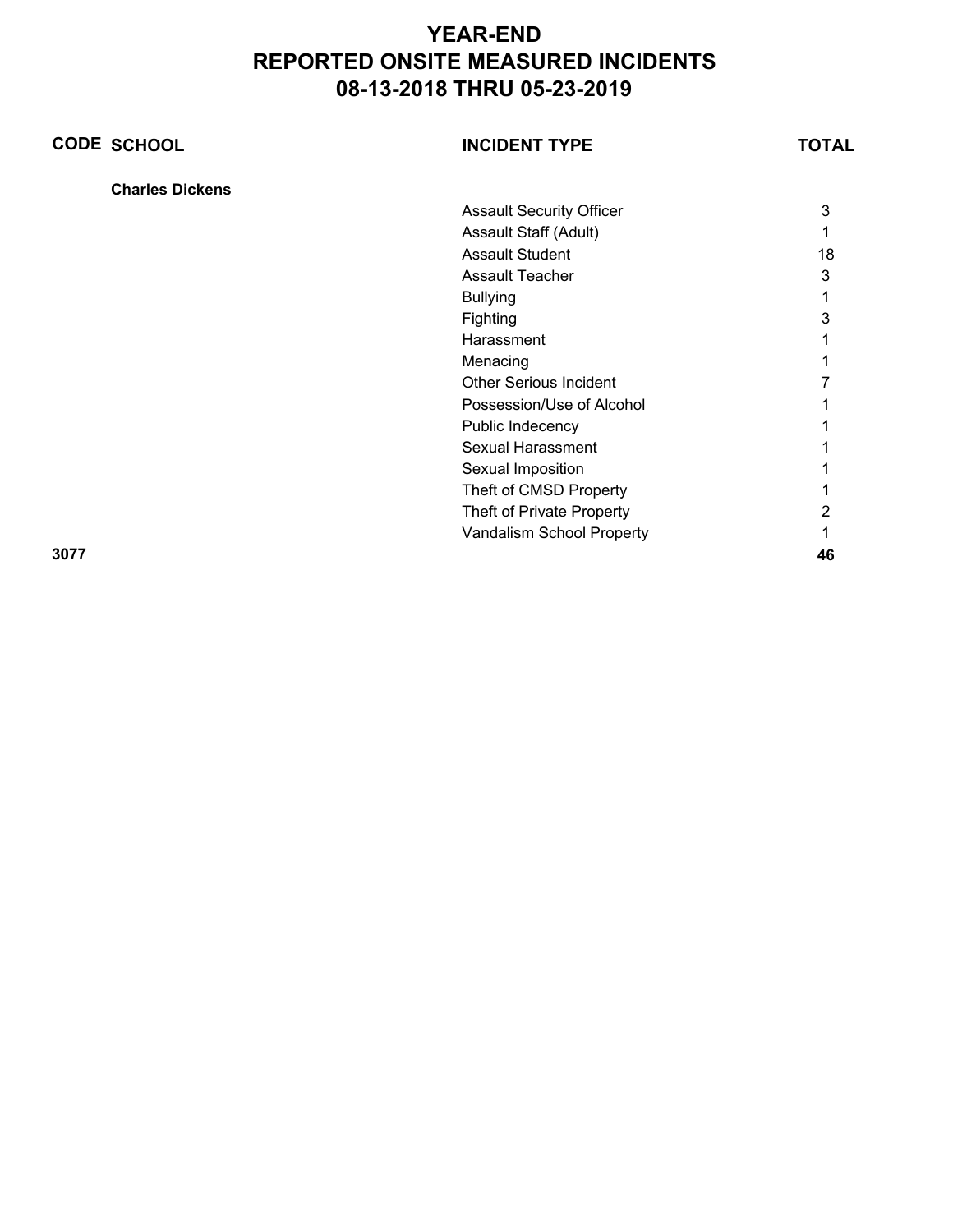| <b>CODE SCHOOL</b>     | <b>INCIDENT TYPE</b>                  | <b>TOTAL</b> |
|------------------------|---------------------------------------|--------------|
| <b>Charles W Eliot</b> |                                       |              |
|                        | Assault Staff (Adult)                 | 2            |
|                        | <b>Assault Student</b>                | 3            |
|                        | Assault Teacher                       |              |
|                        | <b>Other Serious Incident</b>         | 2            |
|                        | Possession of Other Dangerous Weapon  |              |
|                        | Possession/Use of Scheduled Narcotics |              |
| 4078                   |                                       | 10           |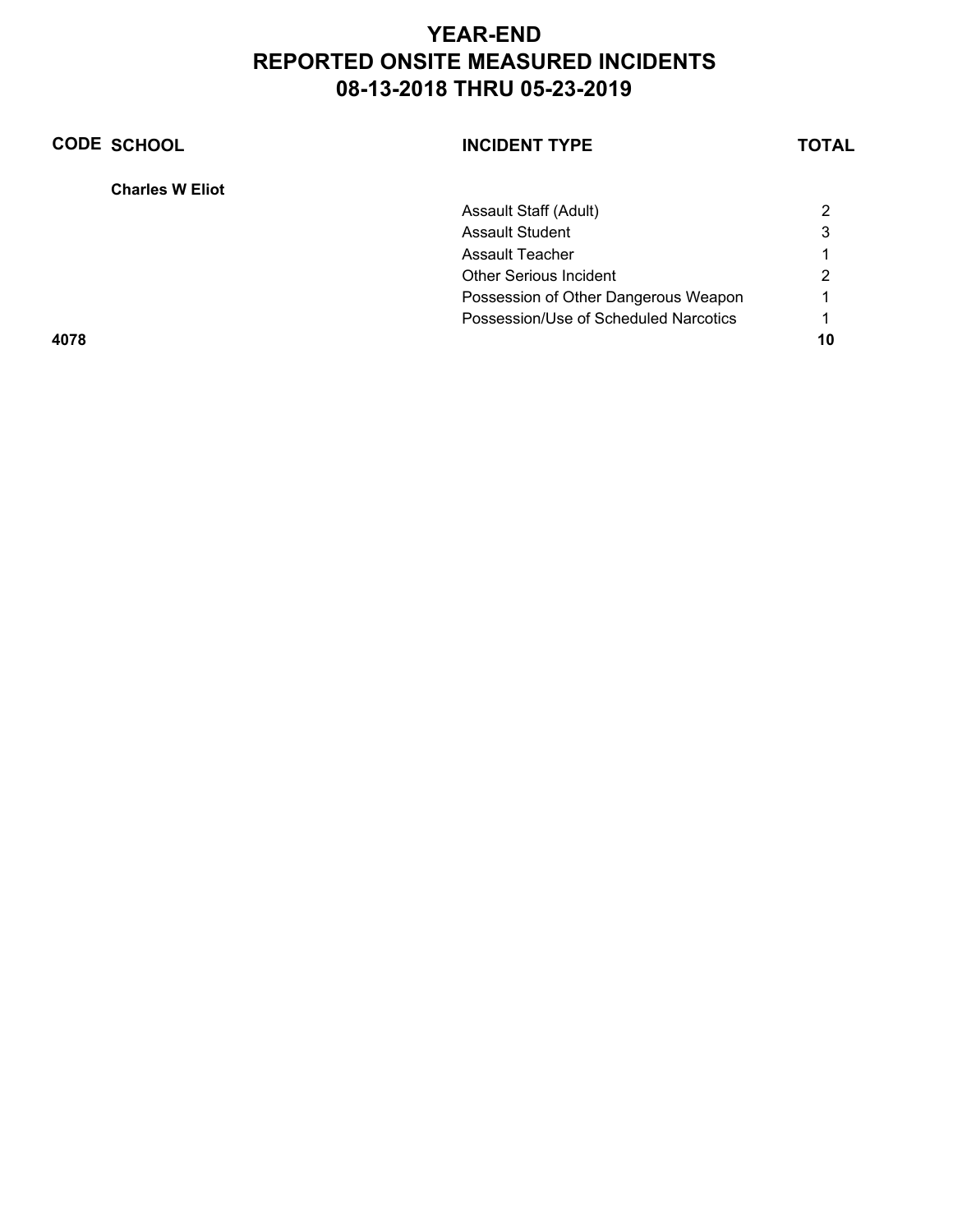| <b>CODE SCHOOL</b>      | <b>INCIDENT TYPE</b>          | <b>TOTAL</b> |
|-------------------------|-------------------------------|--------------|
| <b>Clara E Westropp</b> |                               |              |
|                         | <b>Assault Student</b>        | 5            |
|                         | <b>Assault Teacher</b>        |              |
|                         | <b>Other Serious Incident</b> |              |
|                         | Vandalism School Property     |              |
| 6090                    |                               | 8            |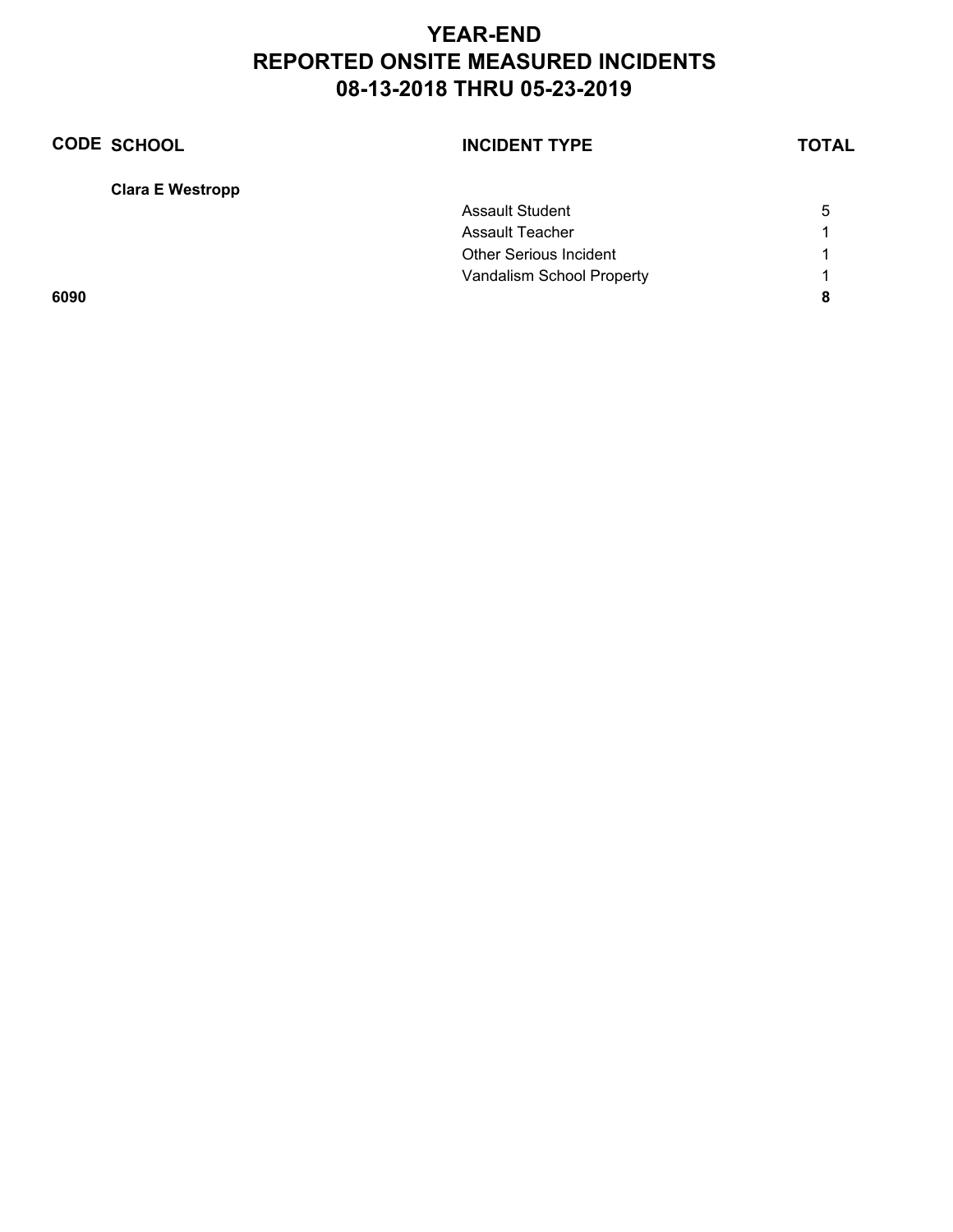| <b>CODE SCHOOL</b> | <b>INCIDENT TYPE</b>                  | <b>TOTAL</b> |
|--------------------|---------------------------------------|--------------|
| <b>Clark</b>       |                                       |              |
|                    | <b>Assault Student</b>                | າ            |
|                    | Assault Teacher                       |              |
|                    | Fighting                              |              |
|                    | Harassment                            |              |
|                    | <b>Other Serious Incident</b>         |              |
|                    | Possession of Knife                   |              |
|                    | Possession/Use of Scheduled Narcotics |              |
| 3088               |                                       |              |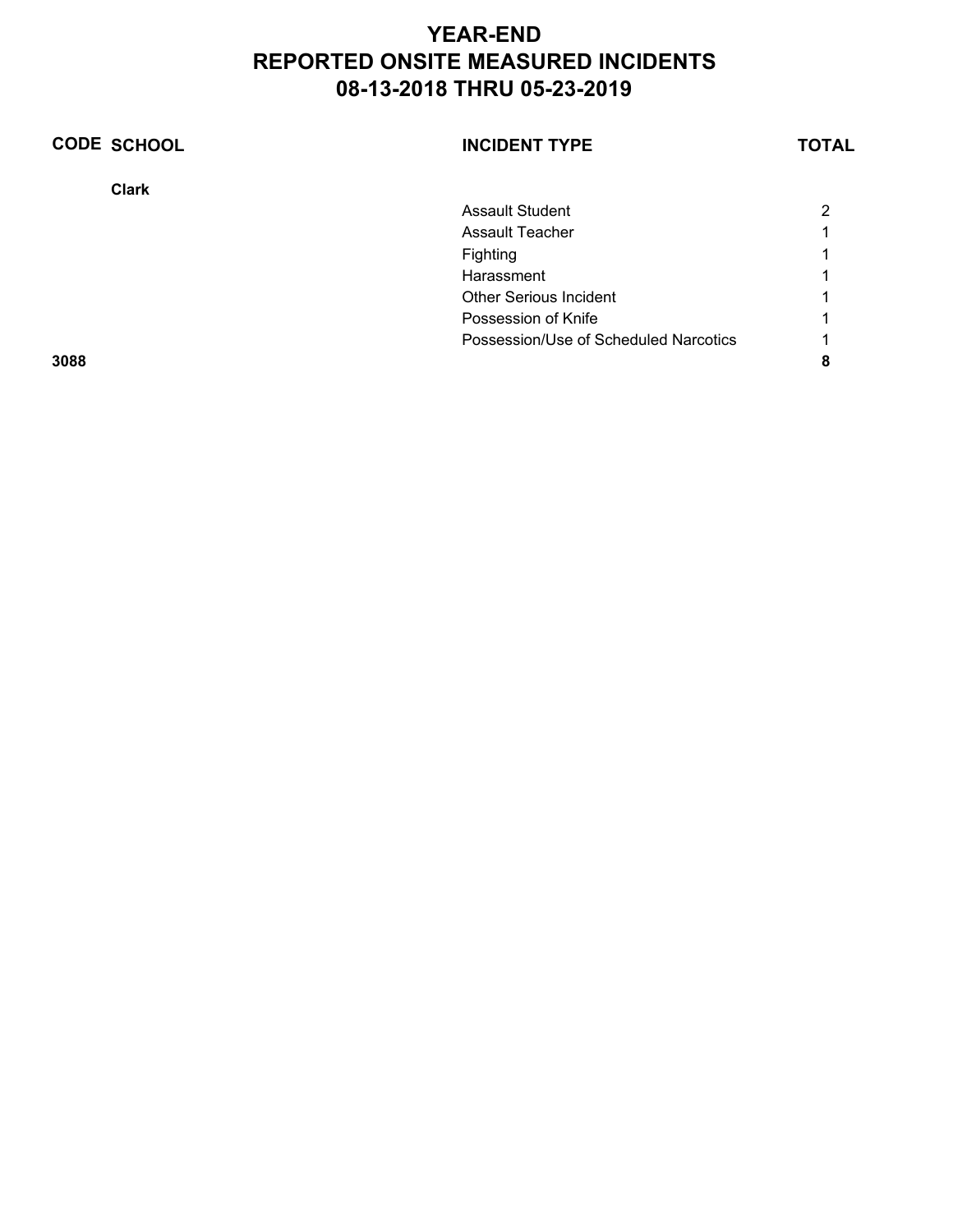| <b>CODE SCHOOL</b>                   | <b>INCIDENT TYPE</b>                  | <b>TOTAL</b> |
|--------------------------------------|---------------------------------------|--------------|
| <b>Cleveland HS for Digital Arts</b> |                                       |              |
|                                      | <b>Other Serious</b>                  |              |
|                                      | Possession of Knife                   |              |
|                                      | Possession of Other Dangerous Weapon  | -1           |
|                                      | Possession/Use of Scheduled Narcotics |              |
|                                      | Vandalism Private Property            |              |

**5028 5**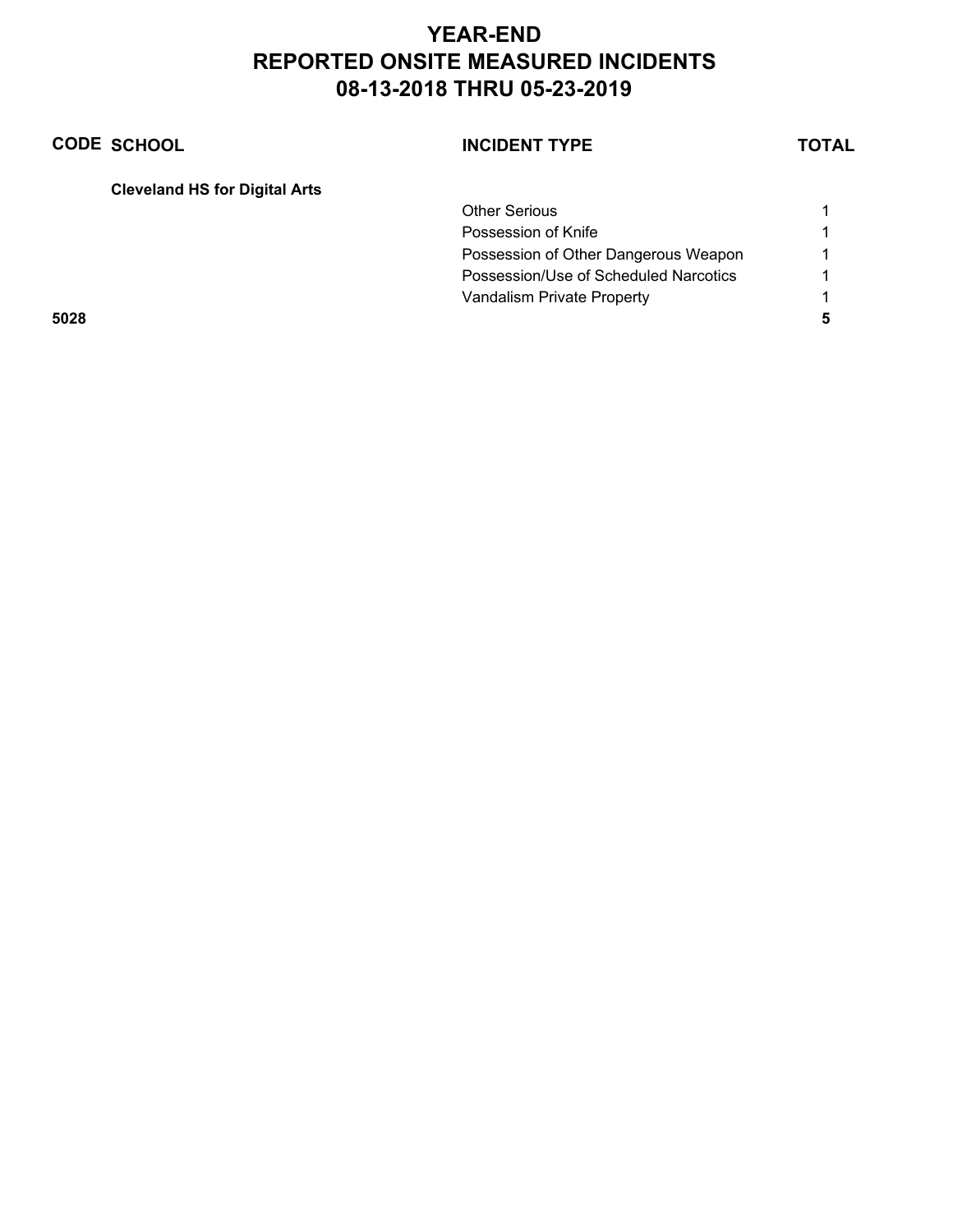| <b>CODE SCHOOL</b> | <b>INCIDENT TYPE</b> | <b>TOTAL</b> |
|--------------------|----------------------|--------------|
|                    |                      |              |

| <b>Cleveland School of the Arts</b> |  |
|-------------------------------------|--|
|-------------------------------------|--|

|      | <b>Fighting</b>                       |   |
|------|---------------------------------------|---|
|      | <b>Other Serious Incident</b>         |   |
|      | Possession of Knife                   | 2 |
|      | Possession of Other Dangerous Weapon  |   |
|      | Possession/Use of Scheduled Narcotics | 3 |
| 6801 |                                       | 8 |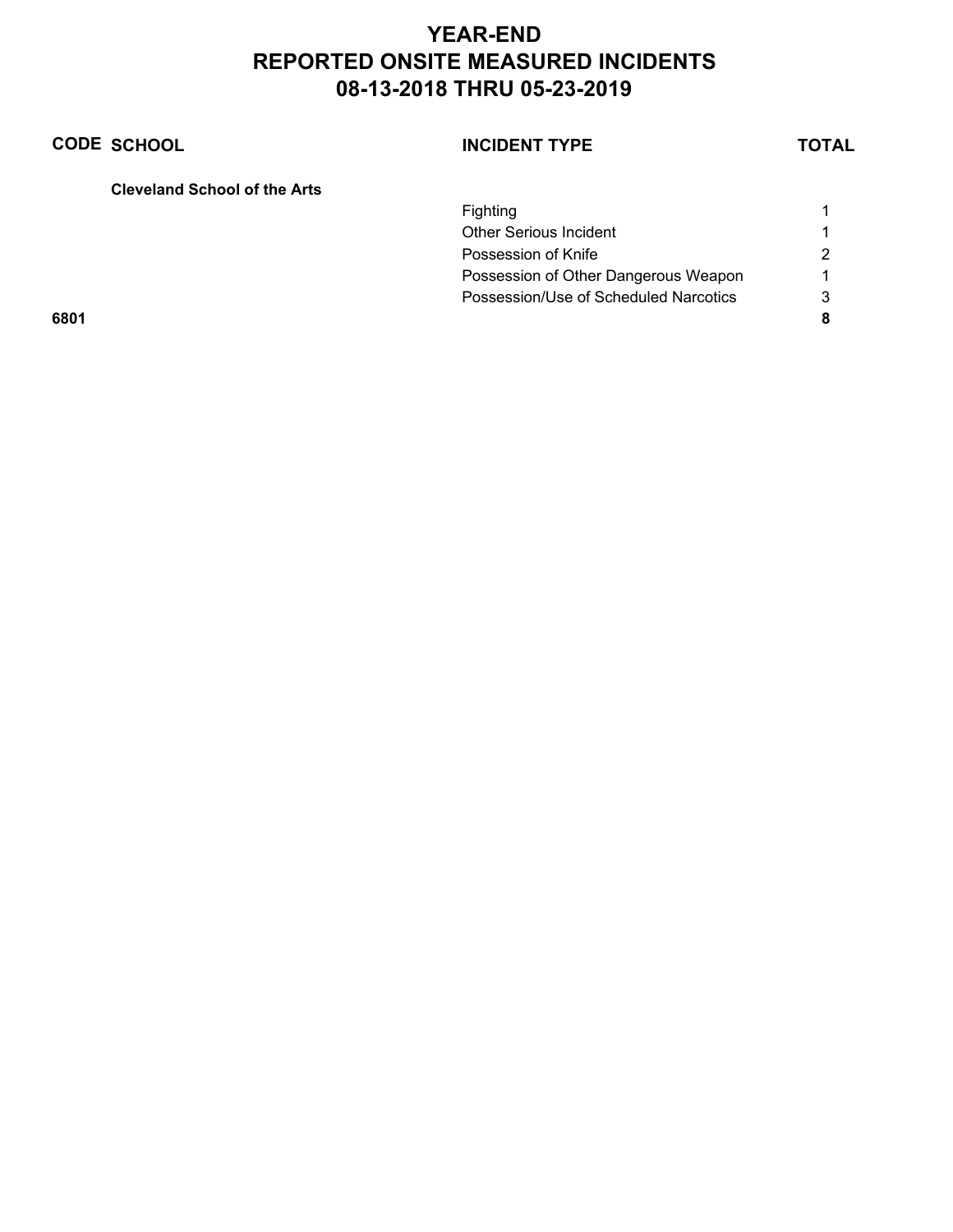| <b>CODE SCHOOL</b> | <b>INCIDENT TYPE</b>          | <b>TOTAL</b> |
|--------------------|-------------------------------|--------------|
| Daniel E Morgan    |                               |              |
|                    | Assault Staff (Adult)         |              |
|                    | <b>Assault Student</b>        | າ            |
|                    | <b>Bullying</b>               |              |
|                    | Fighting                      |              |
|                    | <b>Other Serious Incident</b> |              |
|                    | Possession of Knife           |              |
| 3109               |                               |              |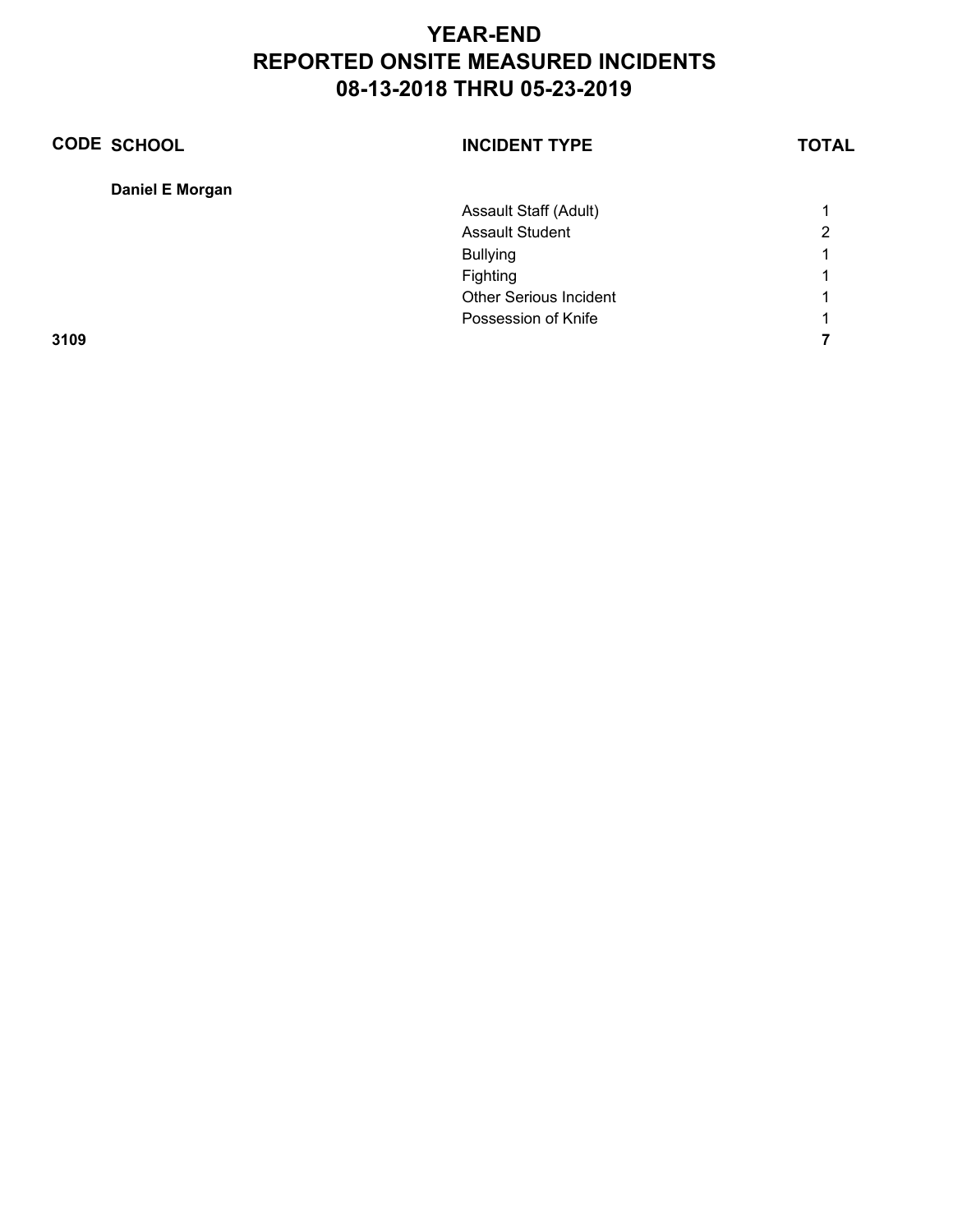| <b>CODE SCHOOL</b>              | <b>INCIDENT TYPE</b>                  | TOTAL |
|---------------------------------|---------------------------------------|-------|
| Davis Aerospace & Maritime High |                                       |       |
|                                 | Possession of Drug Paraphernalia      |       |
|                                 | Possession of Knife                   |       |
|                                 | Possession/Use of Scheduled Narcotics |       |
|                                 |                                       |       |
|                                 |                                       |       |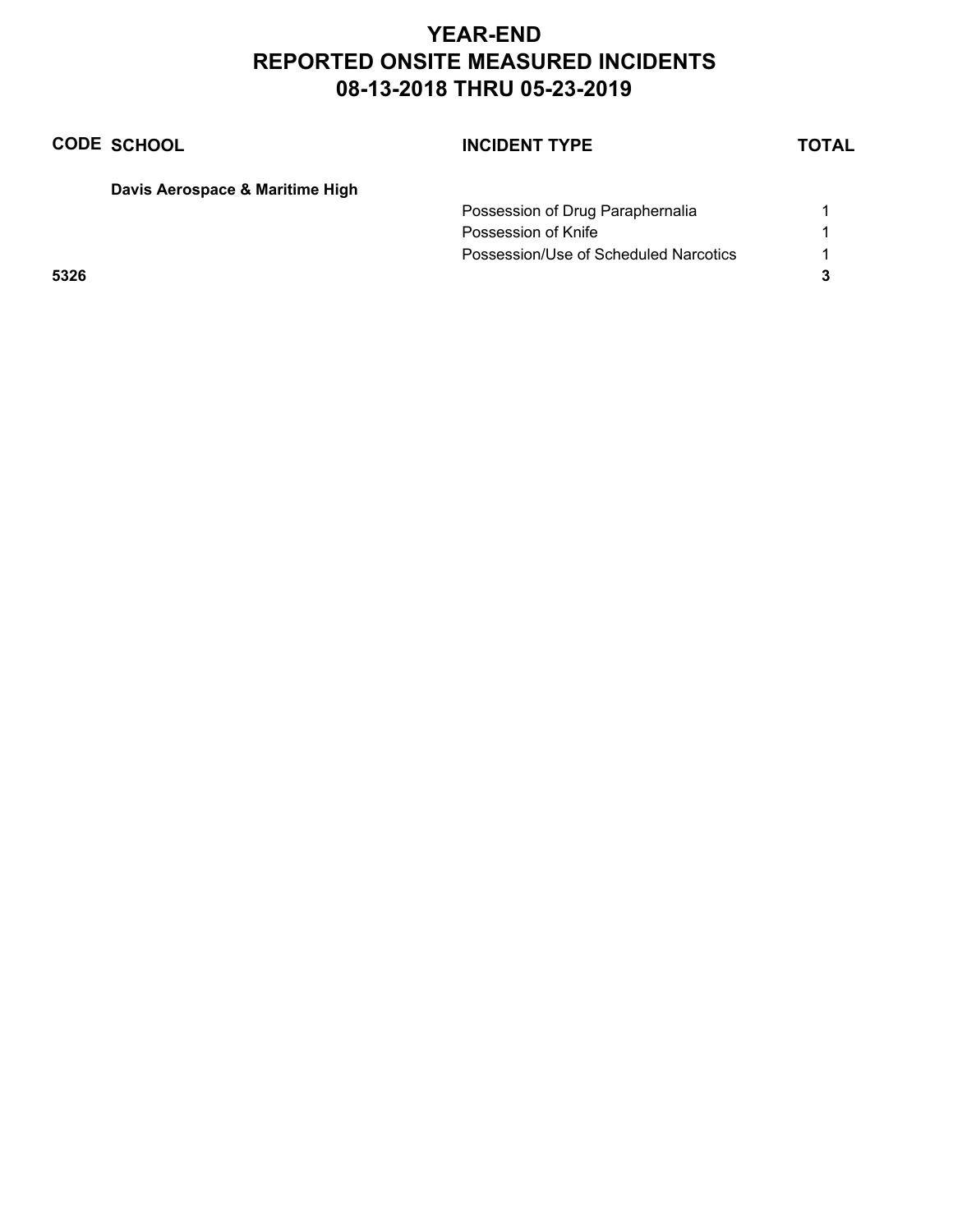| <b>CODE SCHOOL</b> | <b>INCIDENT TYPE</b>                 | <b>TOTAL</b> |
|--------------------|--------------------------------------|--------------|
| <b>Denison</b>     |                                      |              |
|                    | <b>Assault Student</b>               | 3            |
|                    | <b>Breaking and Entering</b>         |              |
|                    | <b>Bullying</b>                      |              |
|                    | Harassment                           |              |
|                    | <b>Other Serious Incident</b>        |              |
|                    | Possession of Knife                  |              |
|                    | Possession of Other Dangerous Weapon |              |
| 3112               |                                      | 9            |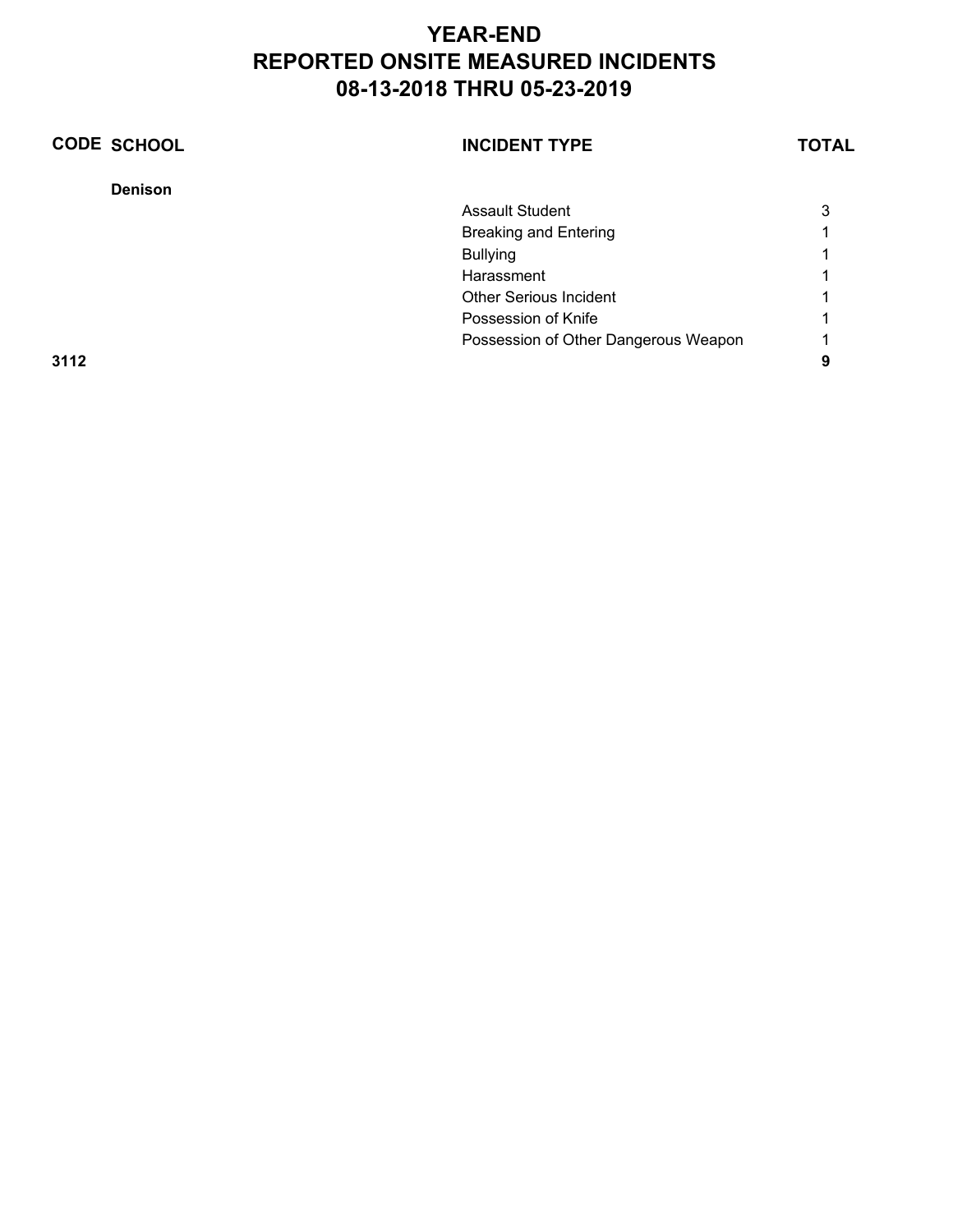|      | <b>CODE SCHOOL</b>              | <b>INCIDENT TYPE</b>                  | TOTAL |
|------|---------------------------------|---------------------------------------|-------|
|      | <b>Design Lab Early College</b> |                                       |       |
|      |                                 | Arson                                 | 2     |
|      |                                 | <b>Assault Student</b>                |       |
|      |                                 | Fighting                              | 5     |
|      |                                 | <b>Other Criminal Activity</b>        |       |
|      |                                 | Other Serious Incident                | 4     |
|      |                                 | Possession of Other Dangerous Weapon  | 6     |
|      |                                 | Possession/Use of Scheduled Narcotics |       |
|      |                                 | Theft of Private Property             |       |
| 5032 |                                 |                                       | 21    |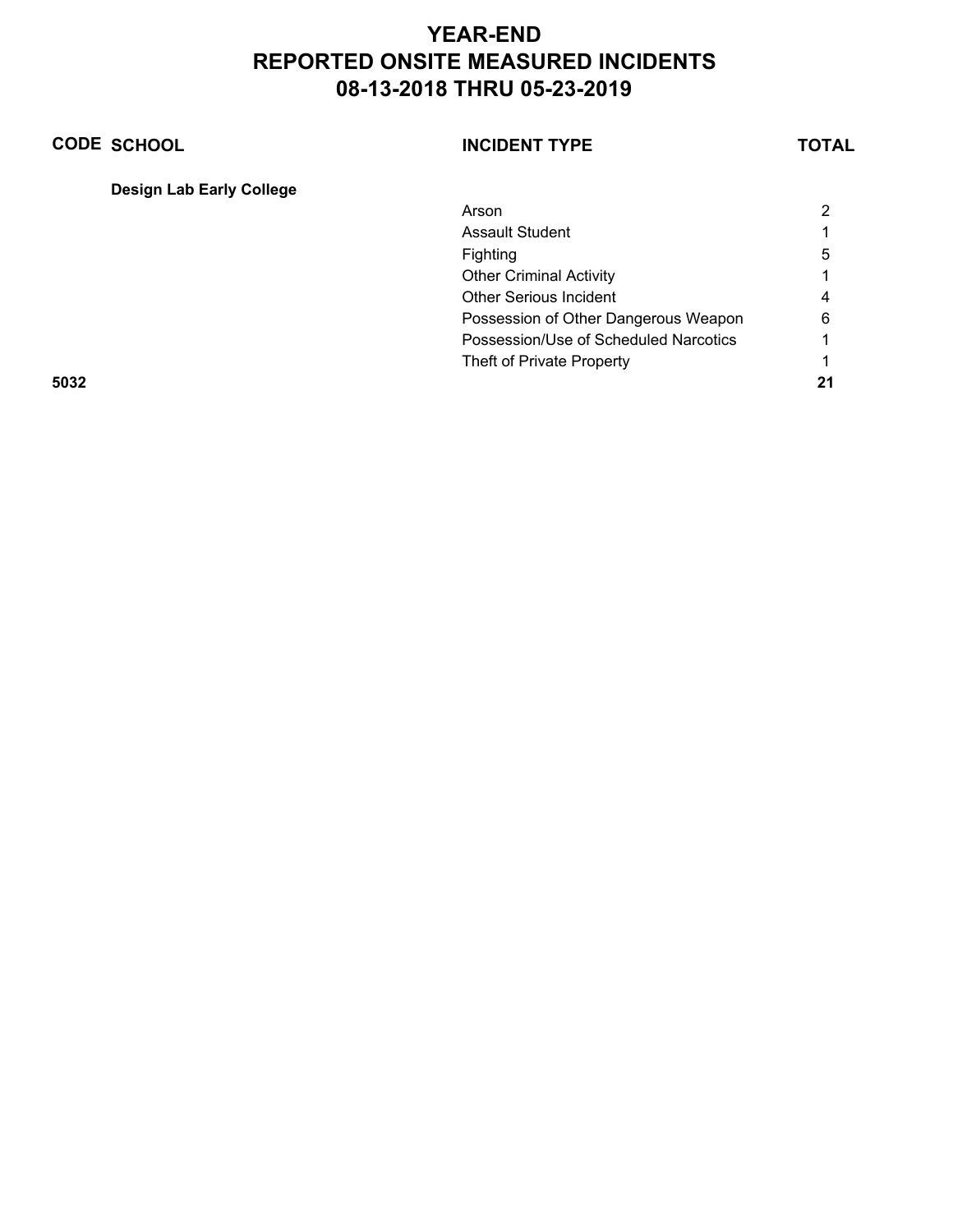| <b>CODE SCHOOL</b>      | <b>INCIDENT TYPE</b>   | <b>TOTAL</b> |
|-------------------------|------------------------|--------------|
| Dike School of the Arts |                        |              |
|                         | Assault Staff (Adult)  |              |
|                         | <b>Assault Student</b> |              |
| 6124                    |                        | າ            |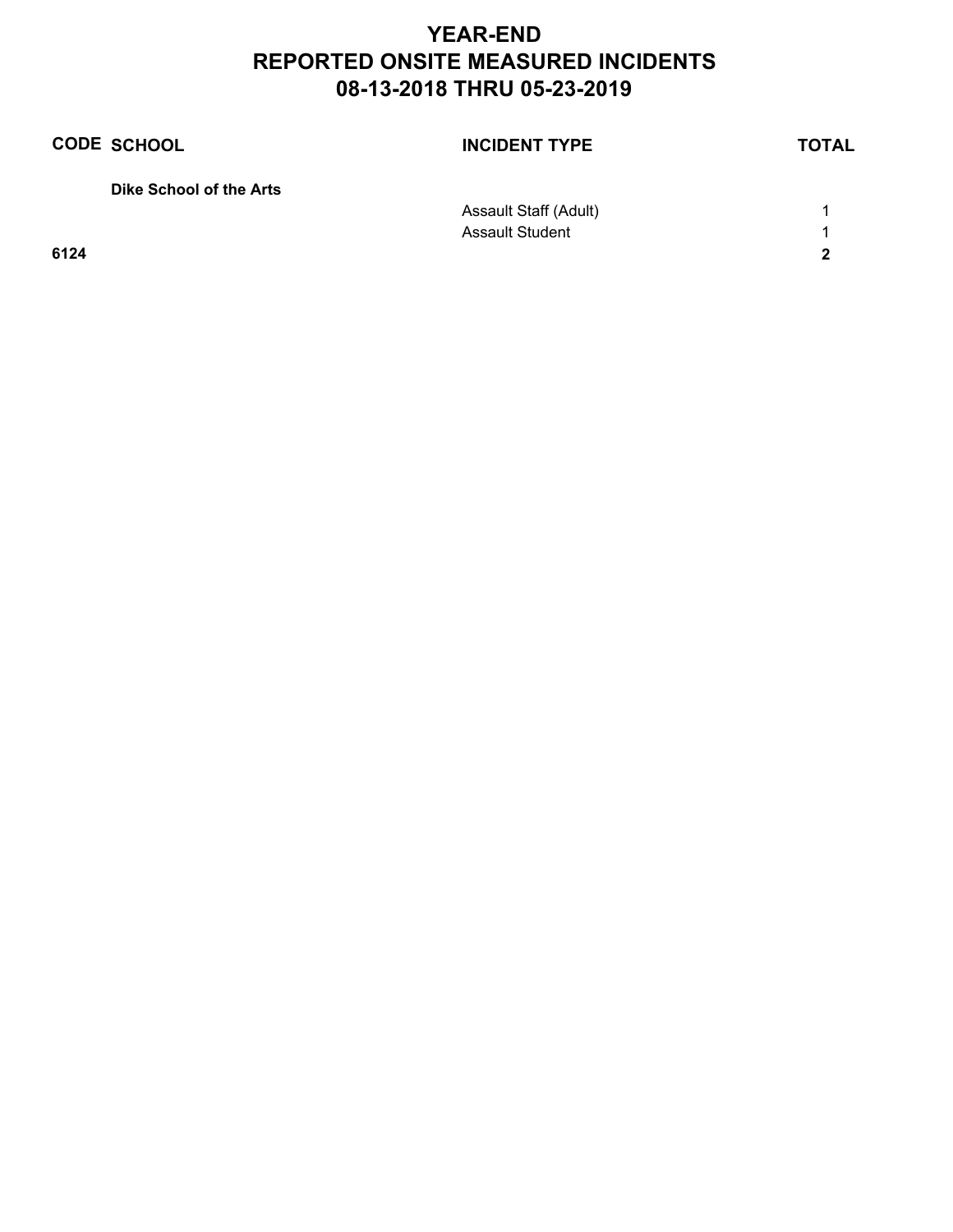|      | <b>CODE SCHOOL</b>       | <b>INCIDENT TYPE</b>                 | TOTAL |
|------|--------------------------|--------------------------------------|-------|
|      | <b>Douglas MacArthur</b> |                                      |       |
|      |                          | <b>Assault Security Officer</b>      |       |
|      |                          | Fighting                             | 1     |
|      |                          | <b>Other Serious</b>                 | 1     |
|      |                          | Possession of Other Dangerous Weapon | 1     |
|      |                          | Theft of CMSD Computer Property      | 1     |
| 6130 |                          |                                      | 5     |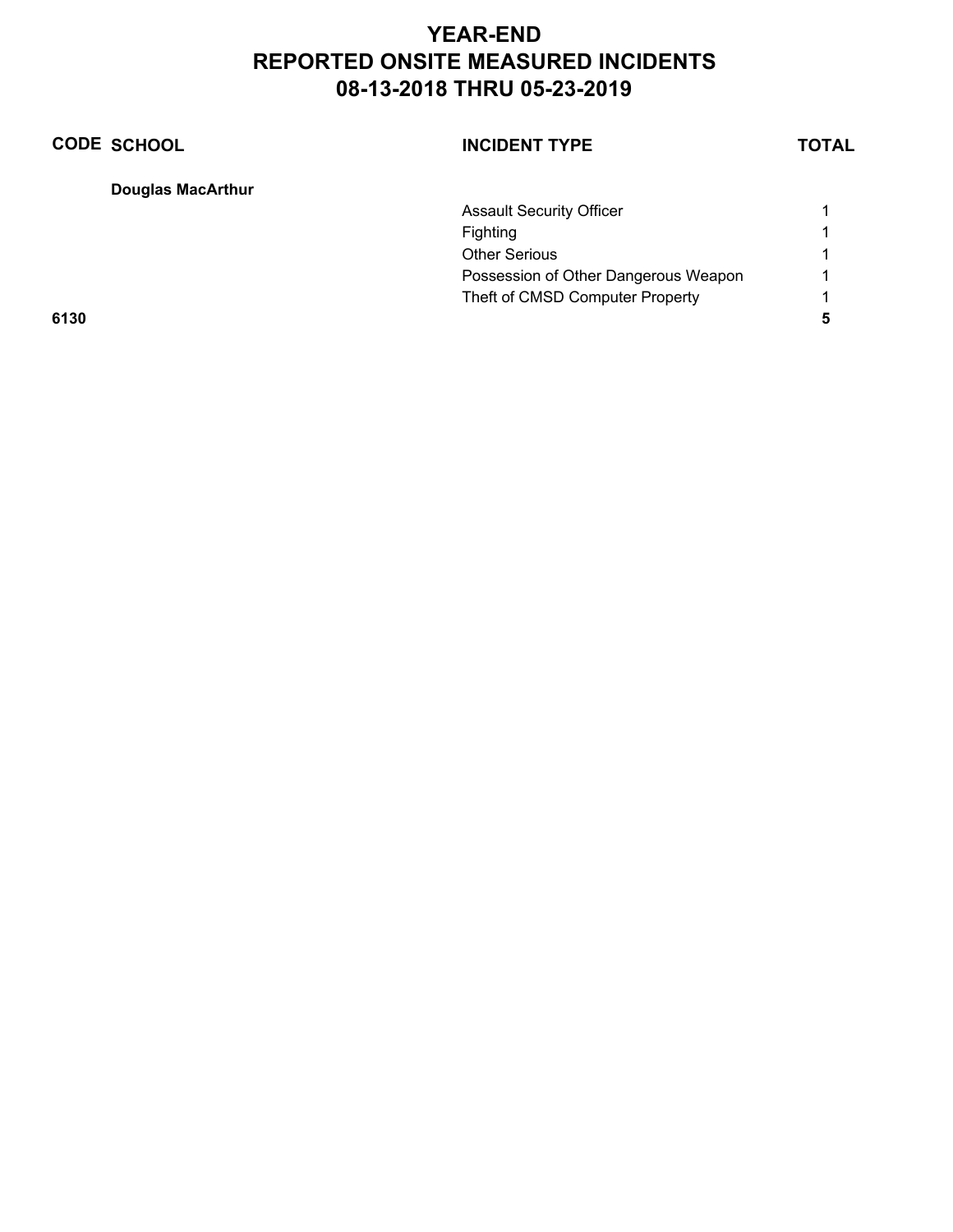| <b>CODE SCHOOL</b>   | <b>INCIDENT TYPE</b>                 | <b>TOTAL</b> |
|----------------------|--------------------------------------|--------------|
| <b>Early College</b> |                                      |              |
|                      | Assault Teacher                      |              |
|                      | Fighting                             |              |
|                      | <b>Other Criminal Activity</b>       |              |
|                      | Possession of Knife                  | 2            |
|                      | Possession of Other Dangerous Weapon |              |
|                      | Sexual Harassment                    |              |
| 5159                 |                                      |              |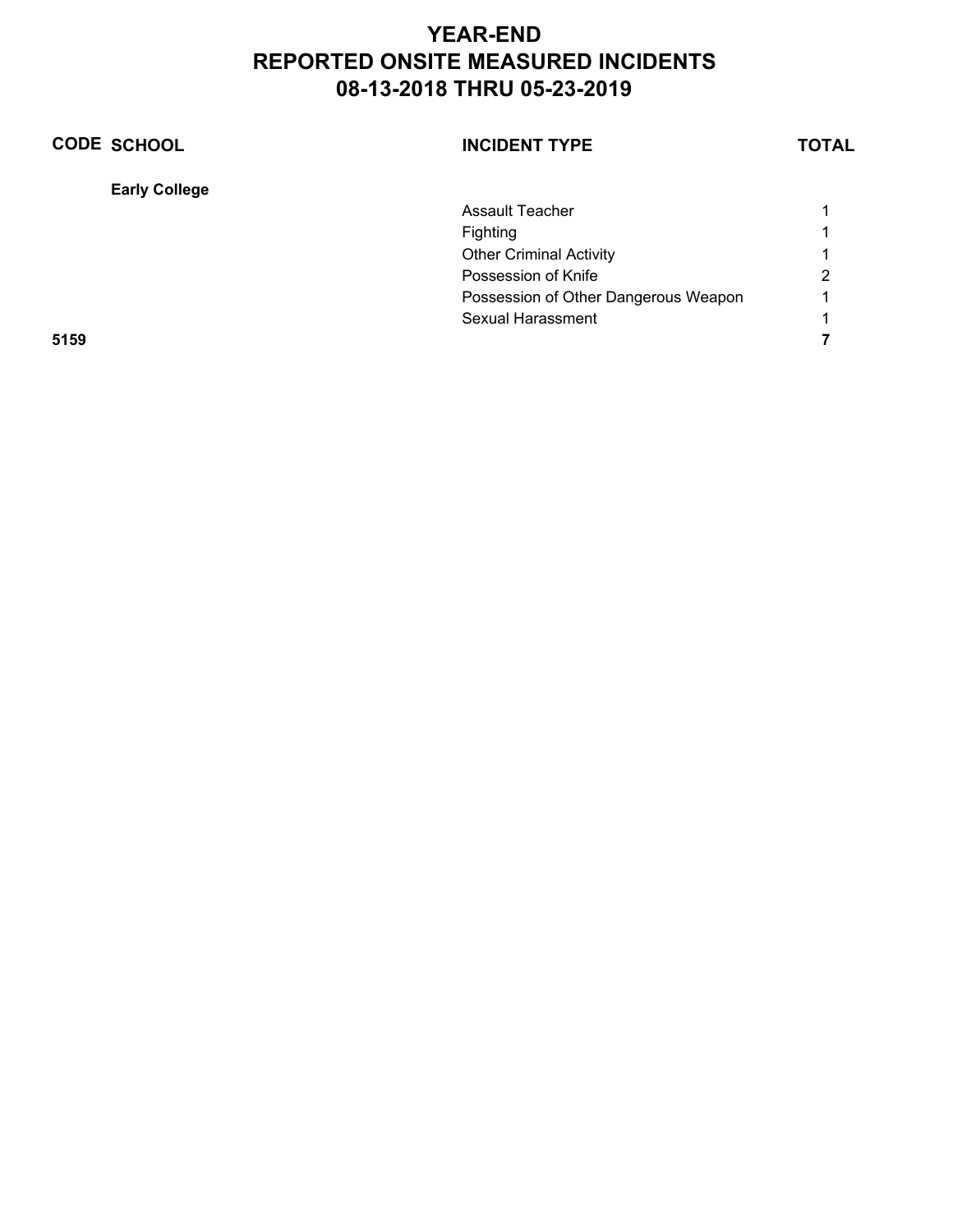| <b>CODE SCHOOL</b> | <b>INCIDENT TYPE</b>                  | <b>TOTAL</b> |
|--------------------|---------------------------------------|--------------|
| <b>East Clark</b>  |                                       |              |
|                    | Assault Teacher                       |              |
|                    | Menacing                              |              |
|                    | <b>Other Serious Incident</b>         |              |
|                    | Possession of Other Dangerous Weapon  |              |
|                    | Possession/Use of Scheduled Narcotics |              |
| 3148               |                                       |              |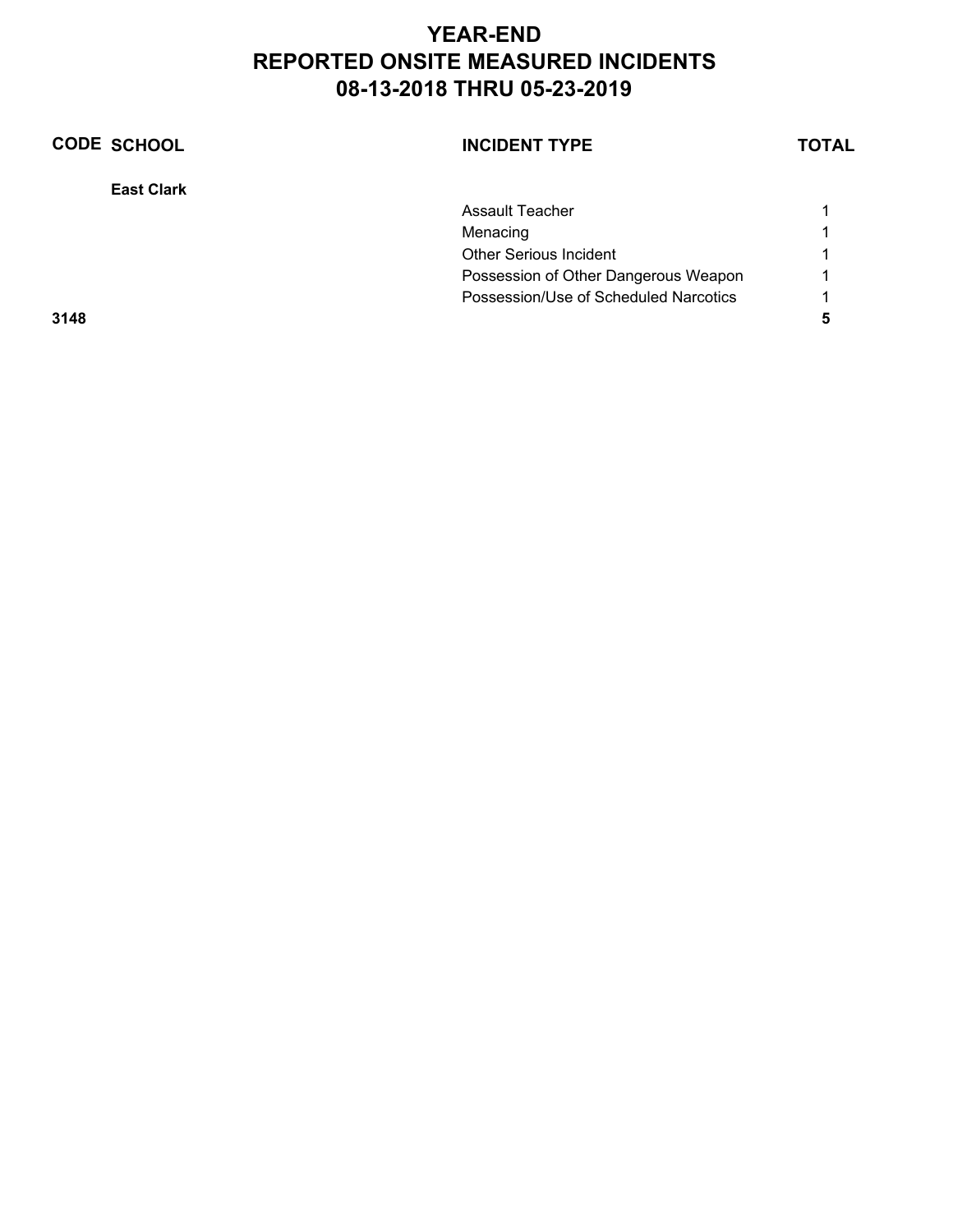| <b>CODE SCHOOL</b>    | <b>INCIDENT TYPE</b>                  | <b>TOTAL</b> |
|-----------------------|---------------------------------------|--------------|
| <b>East Technical</b> |                                       |              |
|                       | <b>Gross Sexual Imposition</b>        | 2            |
|                       | Menacing                              |              |
|                       | <b>Other Serious Incident</b>         |              |
|                       | Possession of Firearm                 |              |
|                       | Possession/Use of Scheduled Narcotics |              |
|                       | Theft of CMSD Computer Property       |              |
| 5161                  |                                       |              |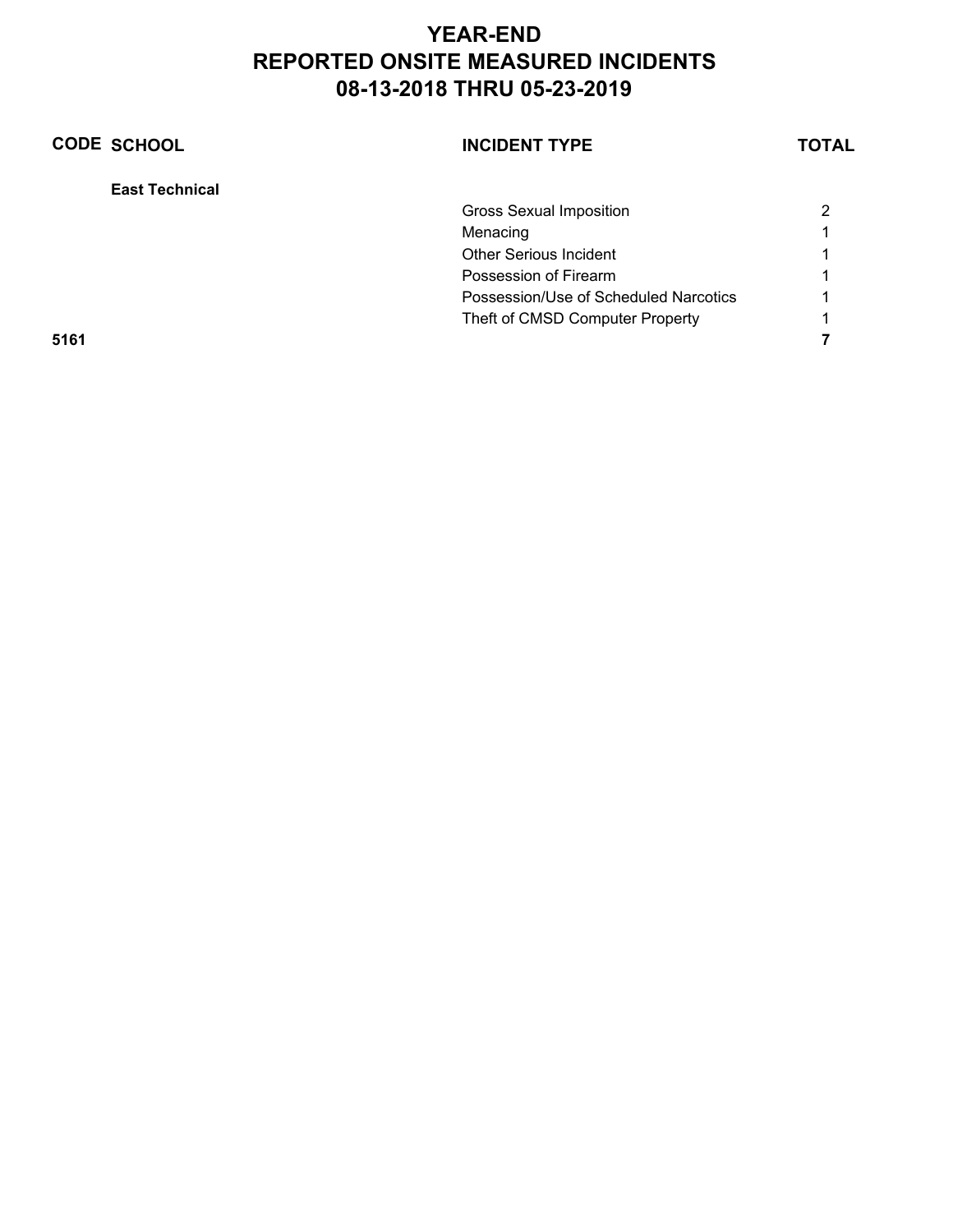| <b>CODE SCHOOL</b> | <b>INCIDENT TYPE</b>                  | TOTAL |
|--------------------|---------------------------------------|-------|
| <b>Euclid Park</b> |                                       |       |
|                    | <b>Assault Security Officer</b>       | 2     |
|                    | Assault Staff (Adult)                 | 2     |
|                    | <b>Assault Student</b>                |       |
|                    | <b>Assault Teacher</b>                | հ     |
|                    | Menacing                              |       |
|                    | <b>Other Serious Incident</b>         |       |
|                    | Possession of Drug Paraphernalia      |       |
|                    | Possession of Other Dangerous Weapon  |       |
|                    | Possession/Use of Scheduled Narcotics |       |
|                    | Sexual Harassment                     |       |
|                    | Sexual Imposition                     |       |
|                    | Theft of Private Property             |       |
| 3168               |                                       |       |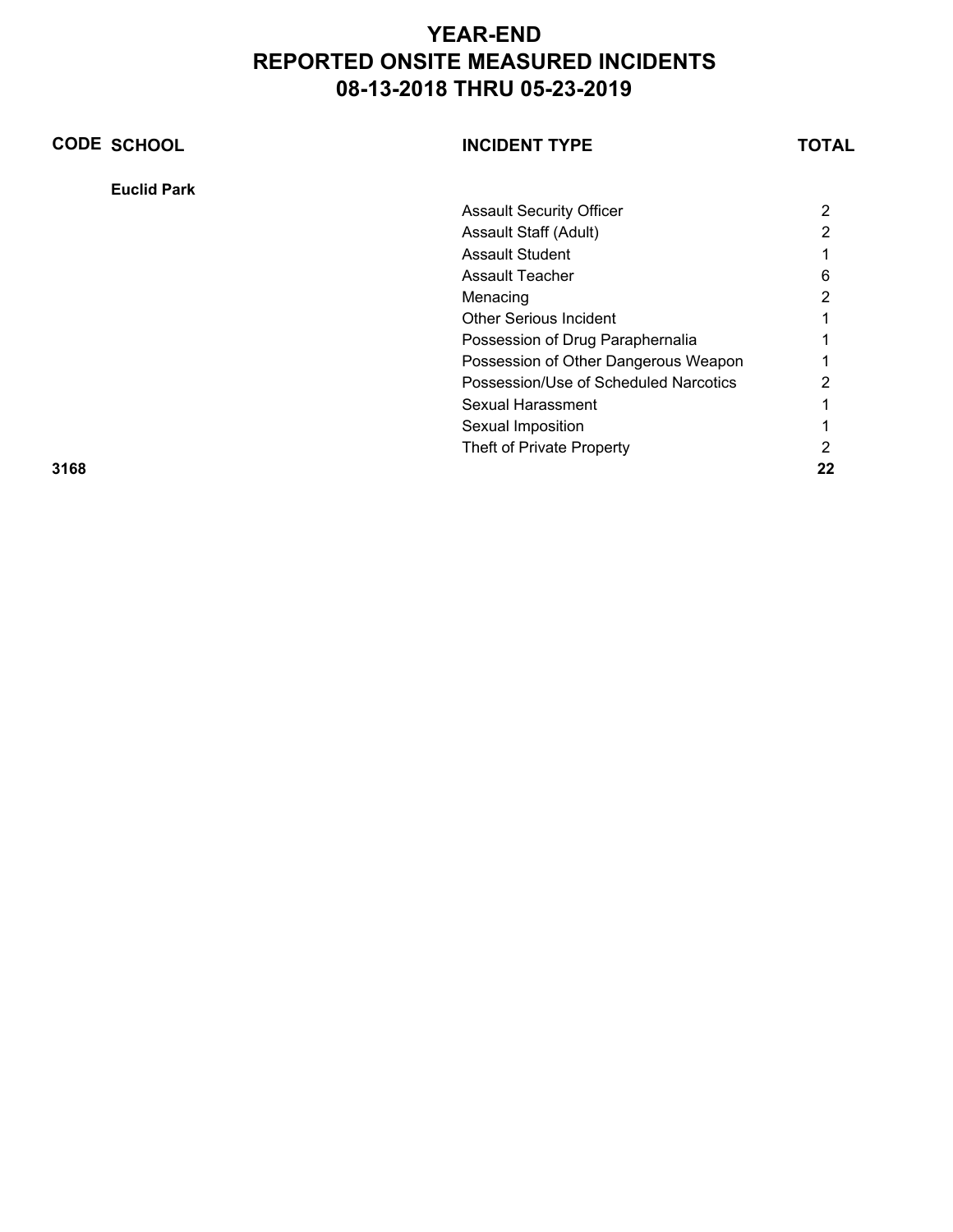|      | <b>CODE SCHOOL</b>               | <b>INCIDENT TYPE</b>                  | <b>TOTAL</b> |
|------|----------------------------------|---------------------------------------|--------------|
|      | Facing History New Tech @ Mooney |                                       |              |
|      |                                  | <b>Assault Security Officer</b>       |              |
|      |                                  | <b>Assault Student</b>                |              |
|      |                                  | Assault Teacher                       |              |
|      |                                  | Fighting                              | າ            |
|      |                                  | Possession of Drug Paraphernalia      |              |
|      |                                  | Possession of Other Dangerous Weapon  | 3            |
|      |                                  | Possession/Use of Scheduled Narcotics | 6            |
| 2174 |                                  |                                       | 15           |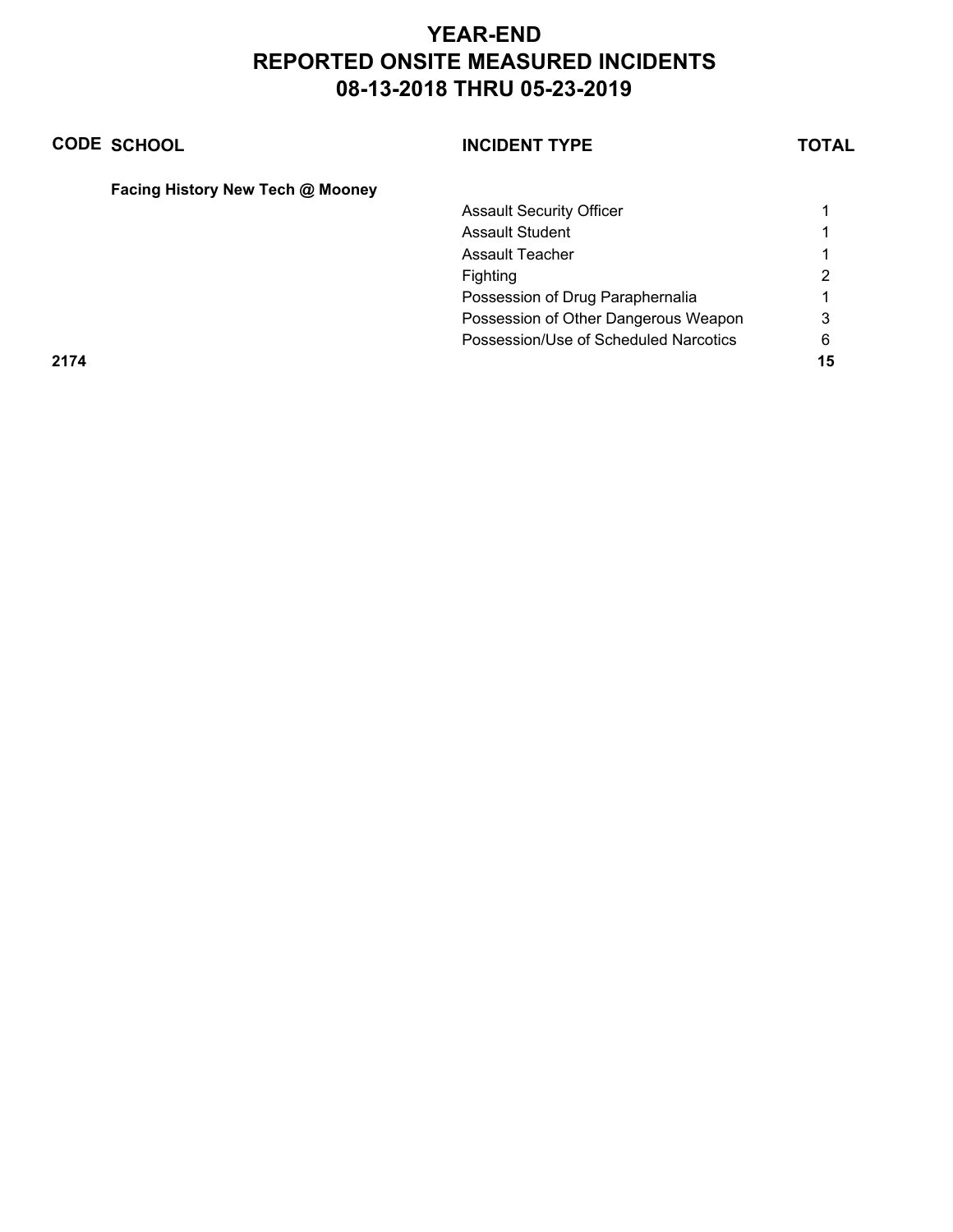| <b>CODE SCHOOL</b>          | <b>INCIDENT TYPE</b>                 | TOTAL |
|-----------------------------|--------------------------------------|-------|
| <b>Franklin D Roosevelt</b> |                                      |       |
|                             | <b>Assault Security Officer</b>      |       |
|                             | Assault Staff (Adult)                |       |
|                             | <b>Assault Student</b>               |       |
|                             | Fighting                             |       |
|                             | <b>Other Serious Incident</b>        |       |
|                             | Possession of Other Dangerous Weapon |       |
|                             | Public Indecency                     |       |
|                             | Sexual Imposition                    |       |
|                             | Theft of CMSD Computer Property      |       |
|                             | Theft of CMSD Property               |       |
|                             | Theft of Private Property            |       |
|                             | Vandalism School Property            | 3     |
| 4172                        |                                      | 24    |
|                             |                                      |       |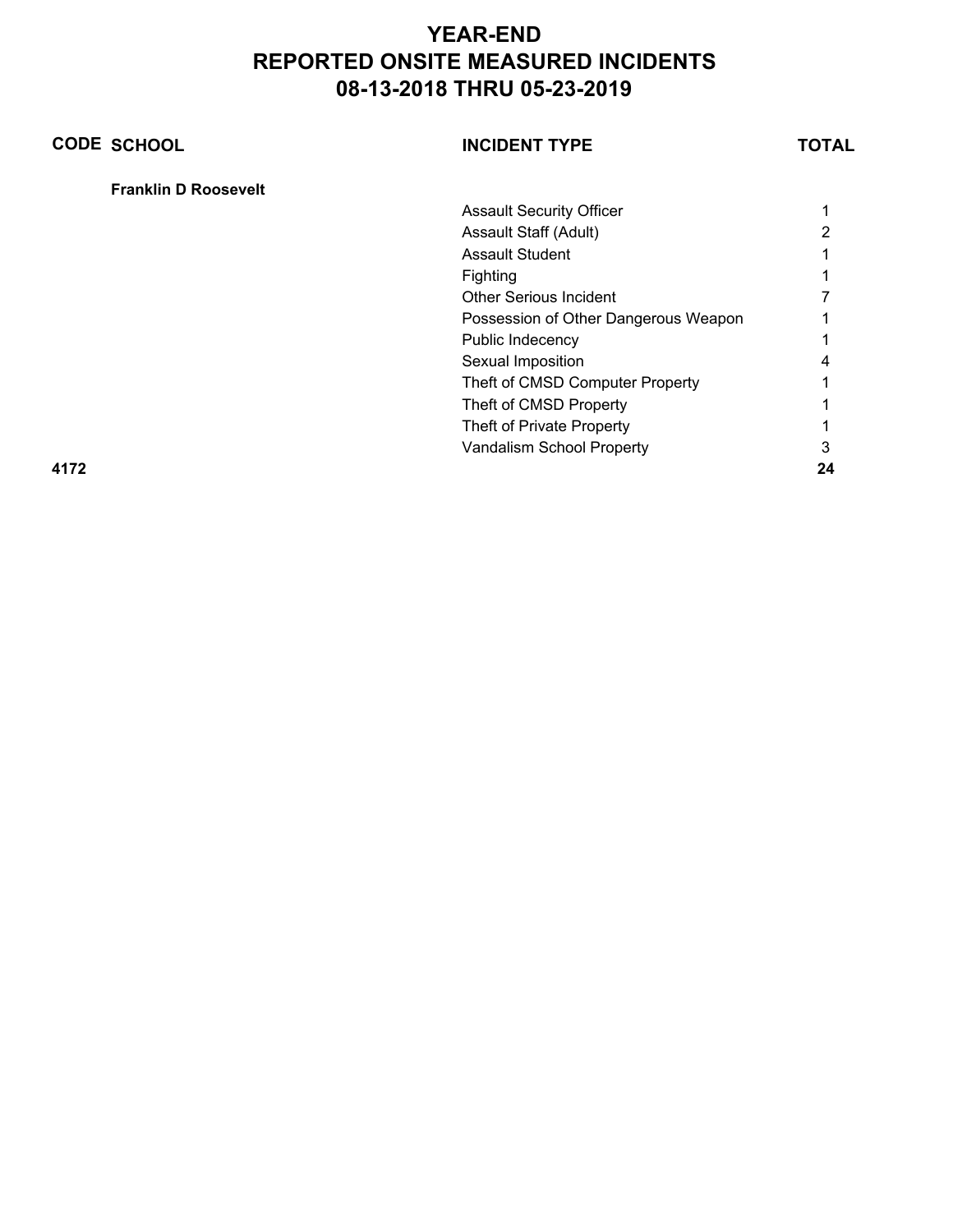| <b>CODE SCHOOL</b> | <b>INCIDENT TYPE</b>          | <b>TOTAL</b> |
|--------------------|-------------------------------|--------------|
| <b>Fullerton</b>   |                               |              |
|                    | <b>Assault Student</b>        |              |
|                    | <b>Other Serious Incident</b> |              |
| 3184               |                               | $\mathbf{z}$ |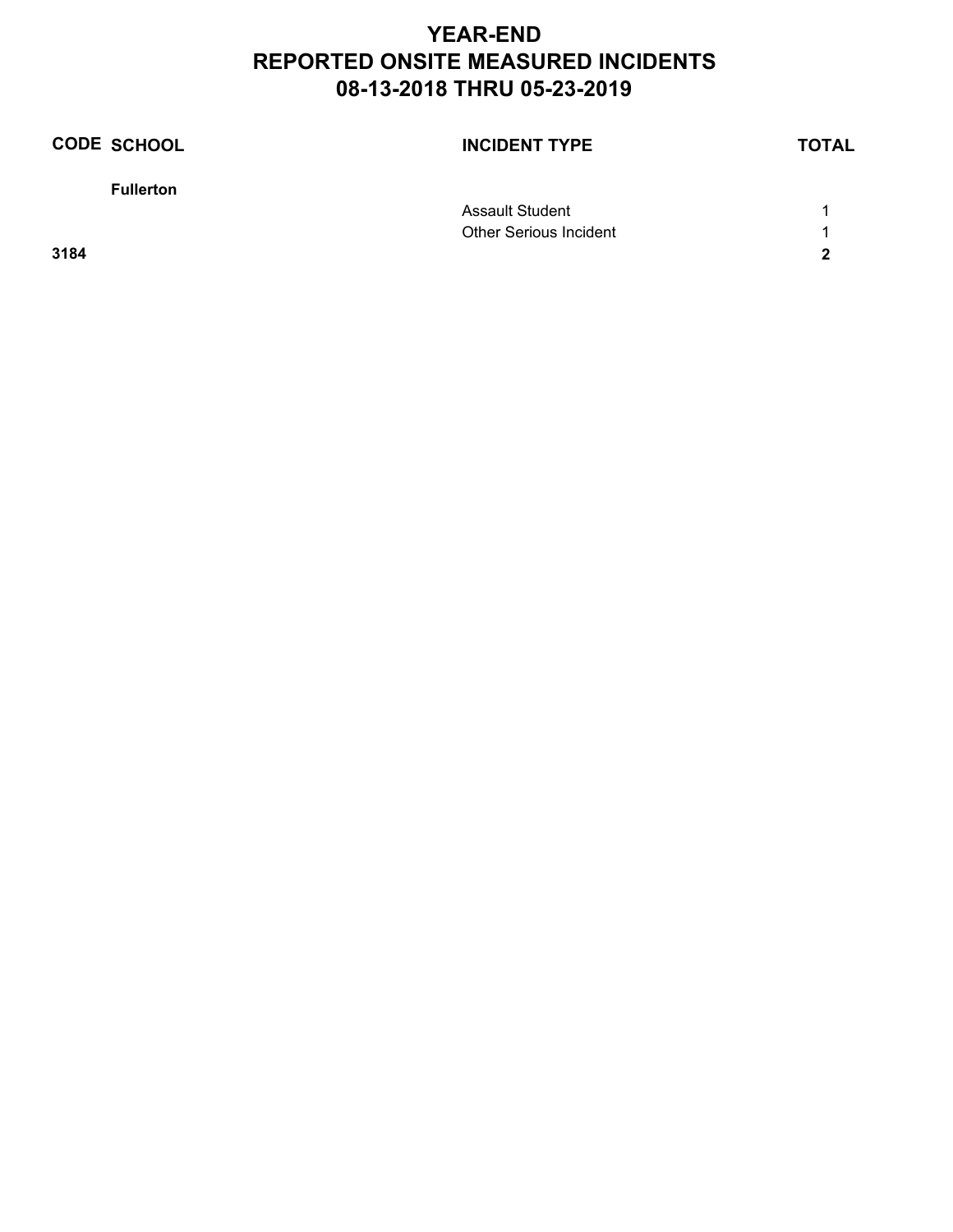| <b>CODE SCHOOL</b> | <b>INCIDENT TYPE</b>          | <b>TOTAL</b> |
|--------------------|-------------------------------|--------------|
| Garfield           |                               |              |
|                    | <b>Assault Student</b>        | 6            |
|                    | Fighting                      | 1            |
|                    | <b>Other Serious Incident</b> | 5            |
|                    | Vandalism Private Property    | 1            |
| 3188               |                               | 13           |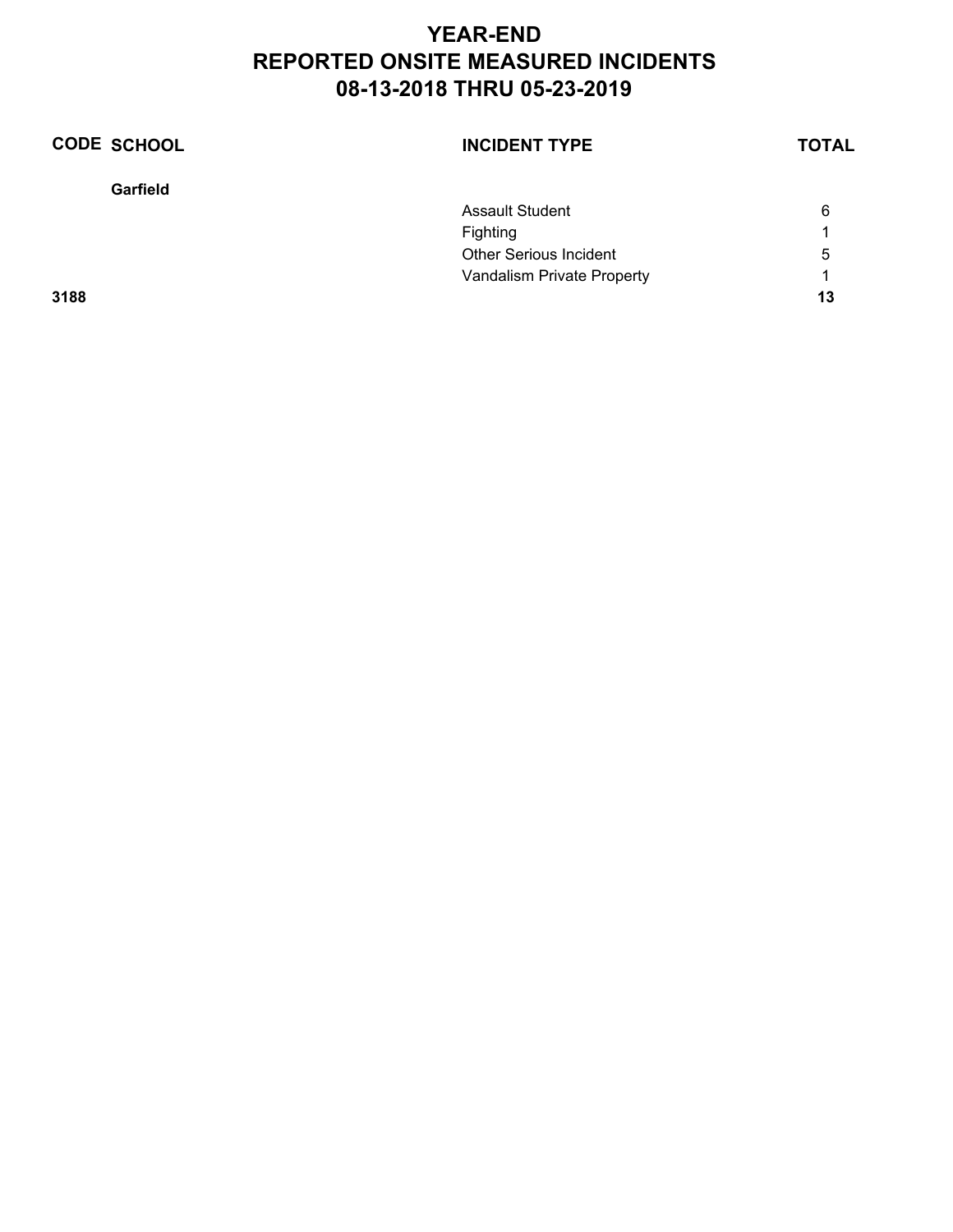| <b>CODE SCHOOL</b>    | <b>INCIDENT TYPE</b>                   | <b>TOTAL</b> |
|-----------------------|----------------------------------------|--------------|
| <b>Garrett Morgan</b> |                                        |              |
|                       | Assault Staff (Adult)                  |              |
|                       | <b>Assault Teacher</b>                 |              |
|                       | <b>Criminal Trespassing</b>            |              |
|                       | <b>Other Criminal Activity</b>         |              |
|                       | Possession of Firearm                  |              |
|                       | Possession /Use of Scheduled Narcotics |              |
| 6802                  |                                        |              |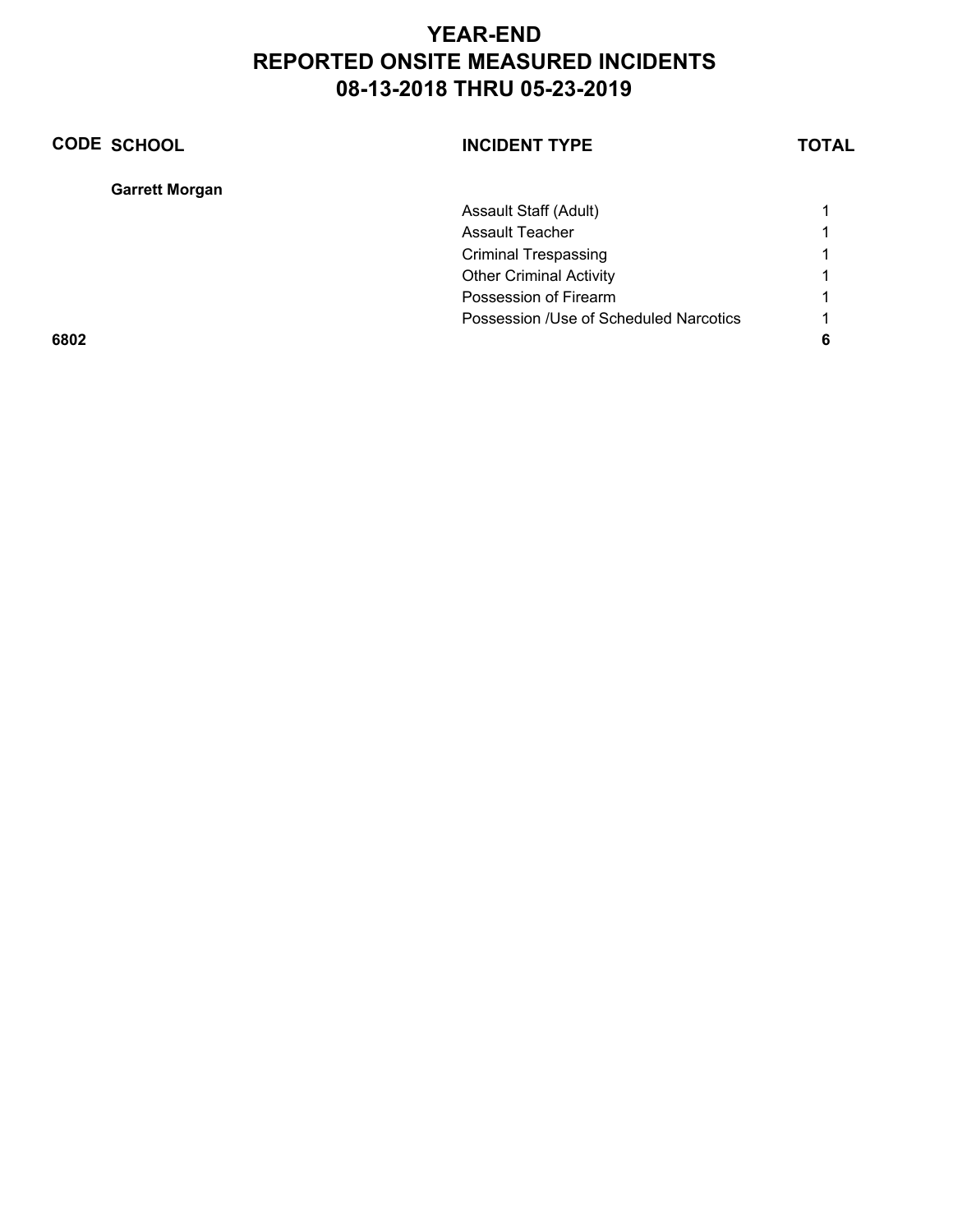| <b>CODE SCHOOL</b>              | <b>INCIDENT TYPE</b>            | <b>TOTAL</b> |
|---------------------------------|---------------------------------|--------------|
| <b>George Washington Carver</b> |                                 |              |
|                                 | <b>Assault Security Officer</b> |              |
|                                 | <b>Assault Student</b>          | 2            |
|                                 | Assault Teacher                 |              |
|                                 | <b>Breaking and Entering</b>    | л            |
|                                 | <b>Other Serious Incident</b>   | ◢            |
| 3198                            |                                 | 6            |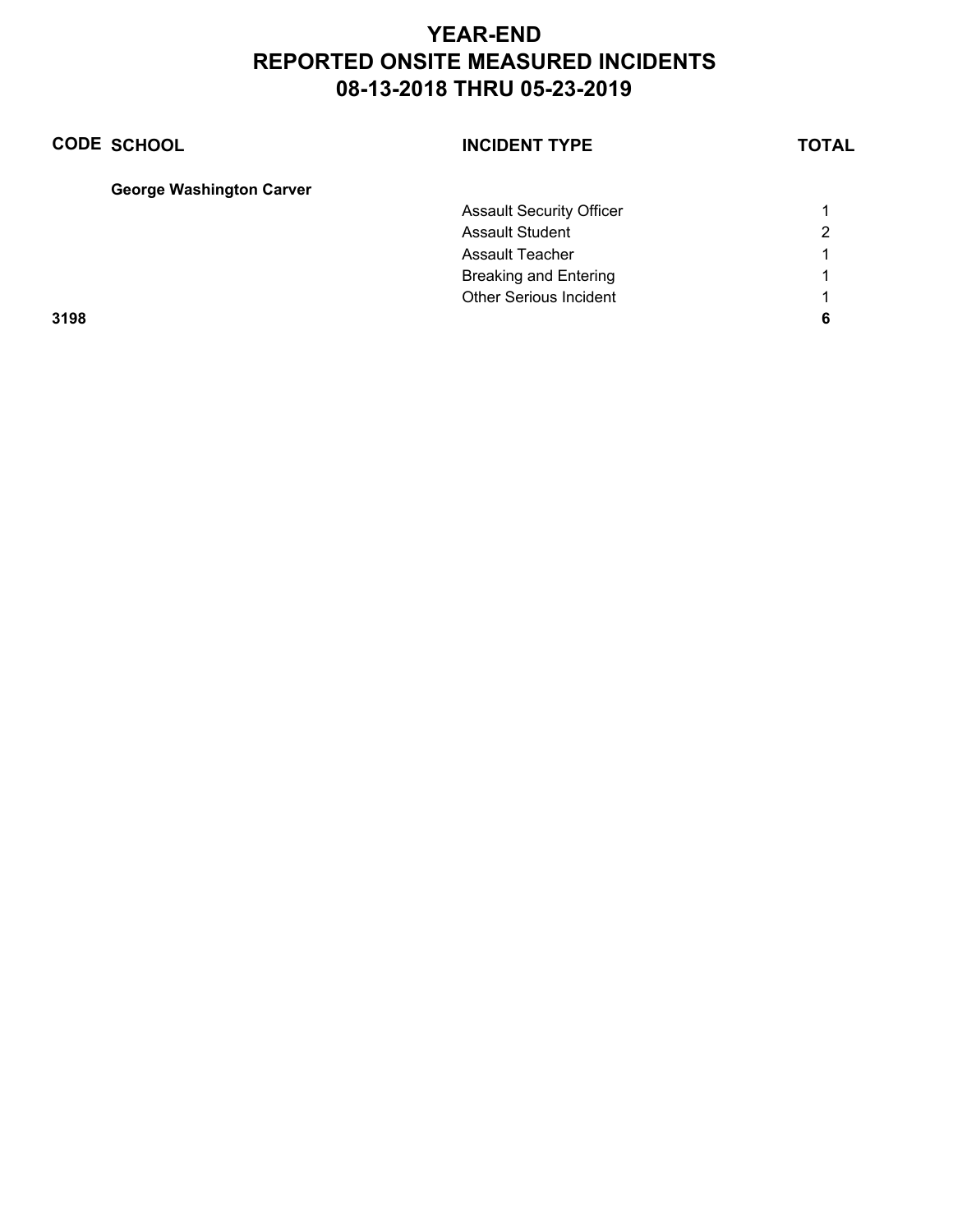| <b>CODE SCHOOL</b>  | <b>INCIDENT TYPE</b>       | <b>TOTAL</b> |
|---------------------|----------------------------|--------------|
| <b>Ginn Academy</b> |                            |              |
|                     | <b>Assault Student</b>     | 2            |
|                     | Fighting                   |              |
|                     | Possession of Knife        | 2            |
|                     | Sexual Imposition          |              |
|                     | Theft of Private Property  |              |
|                     | Vandalism Private Property |              |
| 6805                |                            | 8            |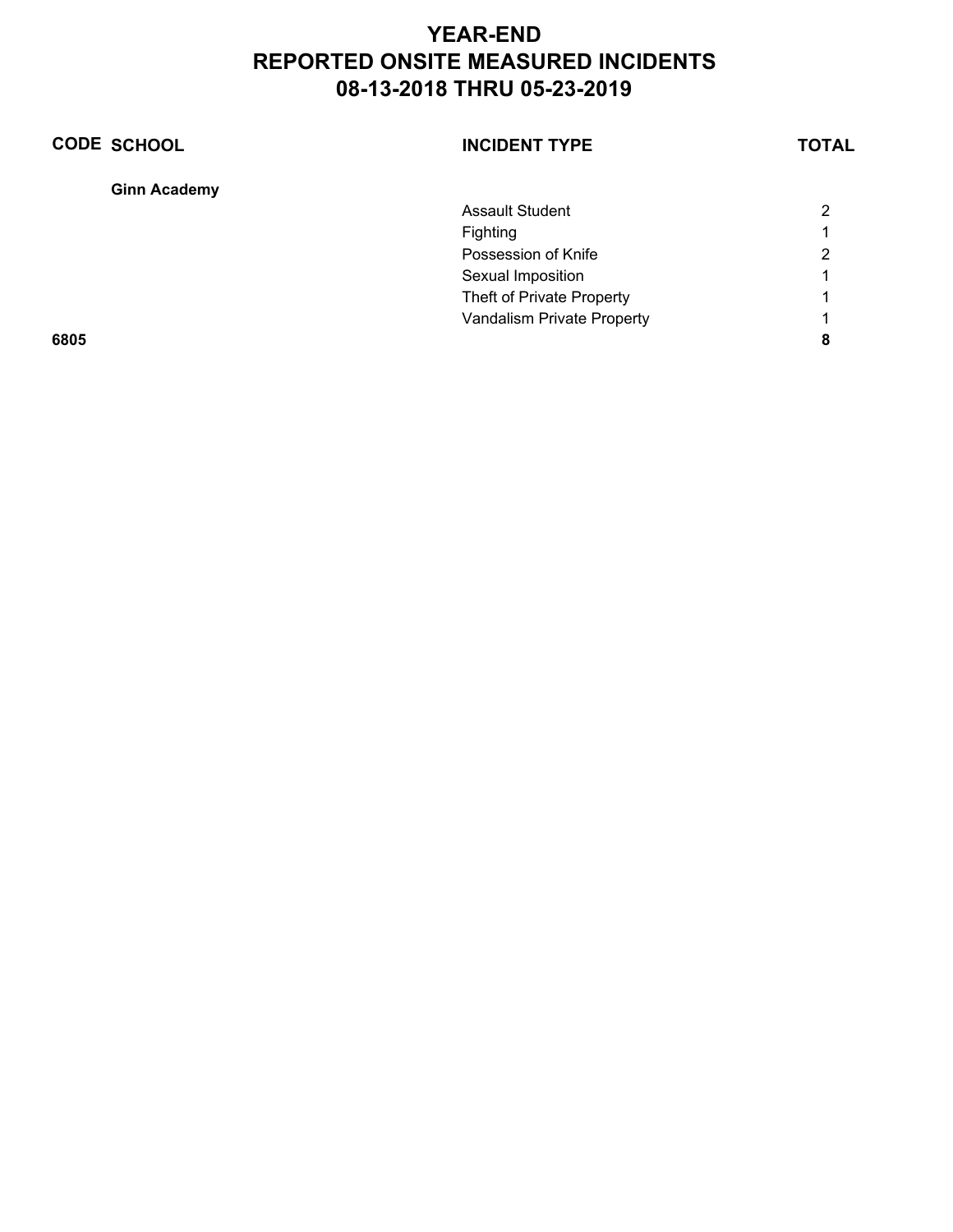| <b>CODE SCHOOL</b> | <b>INCIDENT TYPE</b>                  | <b>TOTAL</b> |
|--------------------|---------------------------------------|--------------|
| <b>Glenville</b>   |                                       |              |
|                    | <b>Assault Security Officer</b>       |              |
|                    | <b>Assault Student</b>                |              |
|                    | <b>Criminal Trespassing</b>           |              |
|                    | Fighting                              | 9            |
|                    | Possession of Knife                   | 2            |
|                    | Possession of Other Dangerous Weapon  | 9            |
|                    | Possession/Use of Scheduled Narcotics | 3            |
|                    | Theft of CMSD Property                |              |
|                    | Theft of Private Property             |              |
| 5220               |                                       | 31           |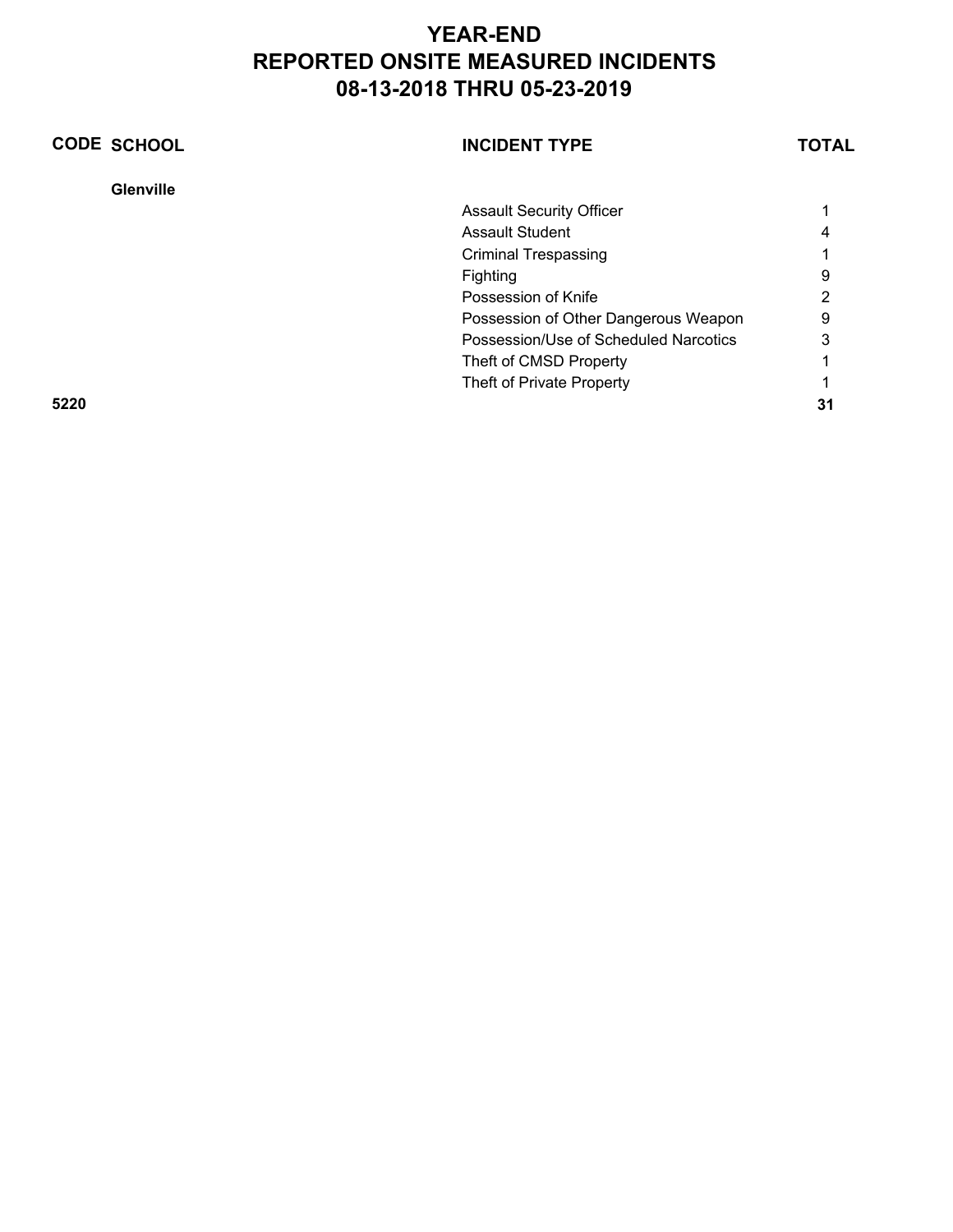| <b>CODE SCHOOL</b>      | <b>INCIDENT TYPE</b>                  | TOTAL |
|-------------------------|---------------------------------------|-------|
| <b>H</b> Barbara Booker |                                       |       |
|                         | <b>Assault Security Officer</b>       | 2     |
|                         | Assault Staff (Adult)                 |       |
|                         | <b>Assault Student</b>                | 8     |
|                         | <b>Assault Teacher</b>                | 2     |
|                         | Fighting                              | っ     |
|                         | Menacing                              |       |
|                         | <b>Other Serious Incident</b>         |       |
|                         | Possession of Other Dangerous Weapon  |       |
|                         | Possession/Use of Scheduled Narcotics |       |
|                         | Sexual Imposition                     |       |
|                         | Vandalism Private Property            |       |
| 3224                    |                                       | 21    |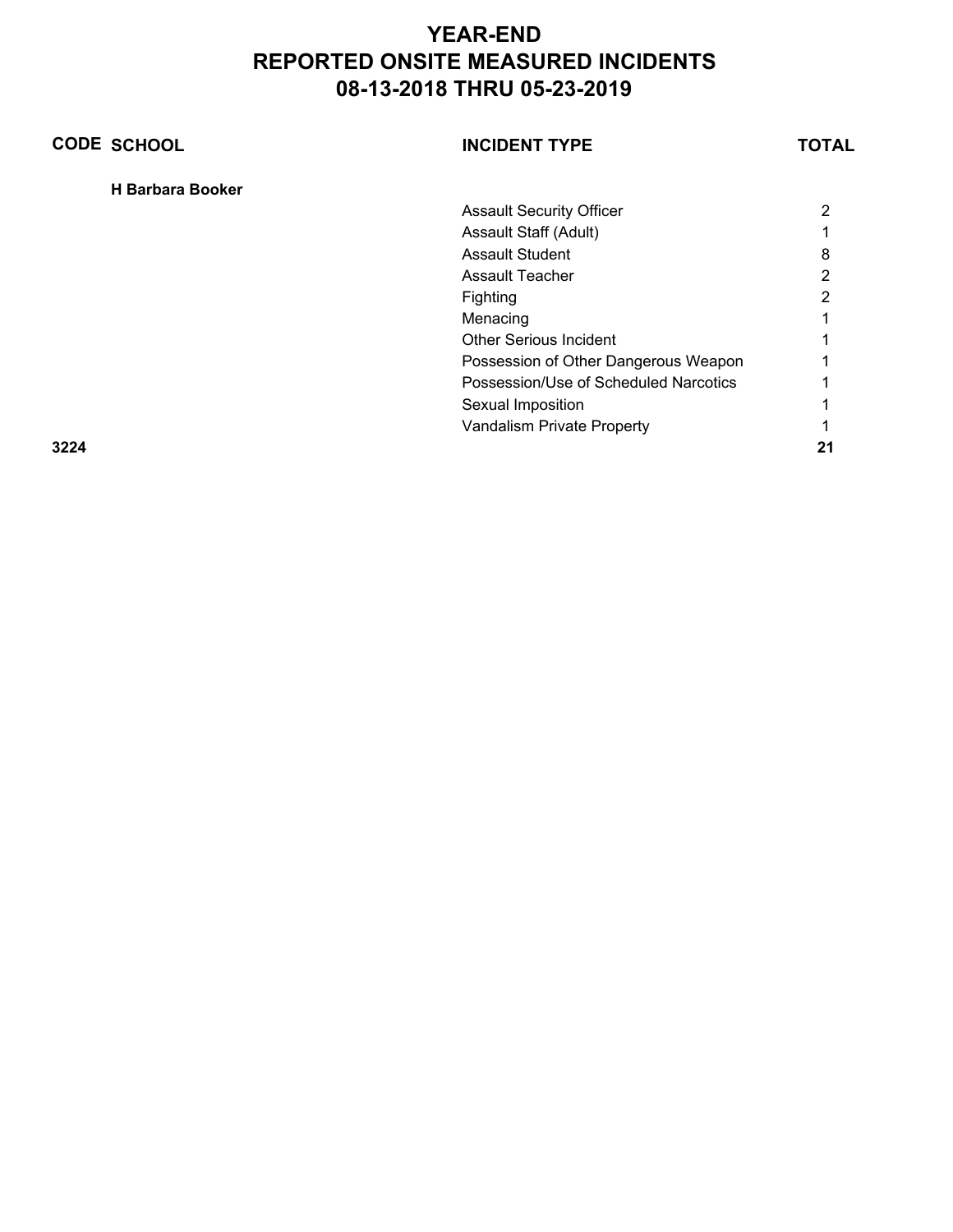| <b>CODE SCHOOL</b>    | <b>INCIDENT TYPE</b>          | <b>TOTAL</b> |
|-----------------------|-------------------------------|--------------|
| <b>Hannah Gibbons</b> |                               |              |
|                       | Assault Staff (Adult)         | 2            |
|                       | Menacing                      | 1            |
|                       | <b>Other Serious Incident</b> | 1            |
|                       | Sexual Harassment             | 2            |
|                       | Sexual Imposition             | 1            |
| 3229                  |                               |              |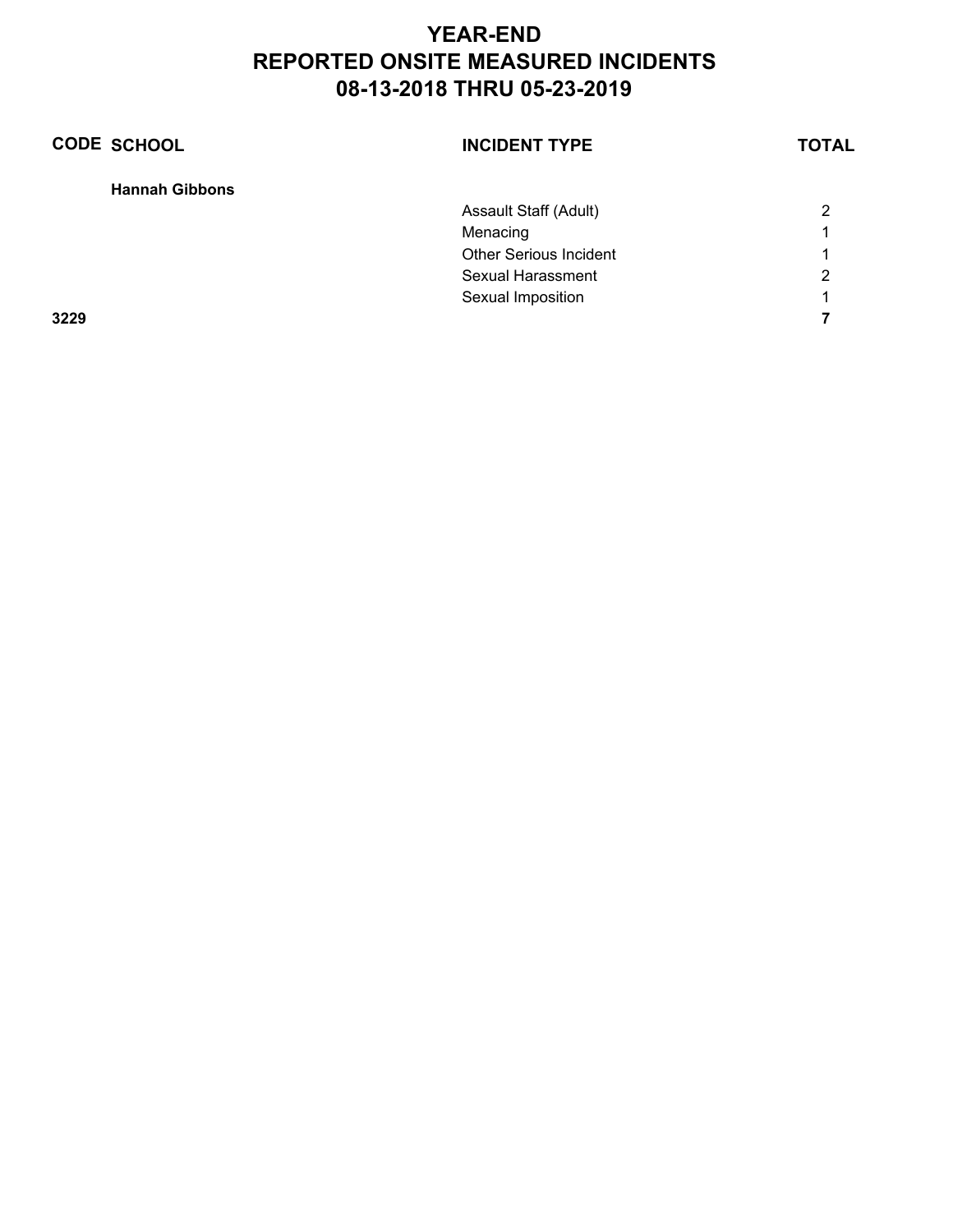| <b>CODE SCHOOL</b> | <b>INCIDENT TYPE</b>                  | <b>TOTAL</b> |
|--------------------|---------------------------------------|--------------|
| <b>Harvey Rice</b> |                                       |              |
|                    | <b>Assault Security Officer</b>       |              |
|                    | Assault Staff (Adult)                 |              |
|                    | <b>Assault Student</b>                |              |
|                    | <b>Other Serious Incident</b>         |              |
|                    | Possession of Other Dangerous Weapon  |              |
|                    | Possession/Use of Scheduled Narcotics | 2            |
|                    | Sexual Imposition                     | 3            |
| 3240               |                                       |              |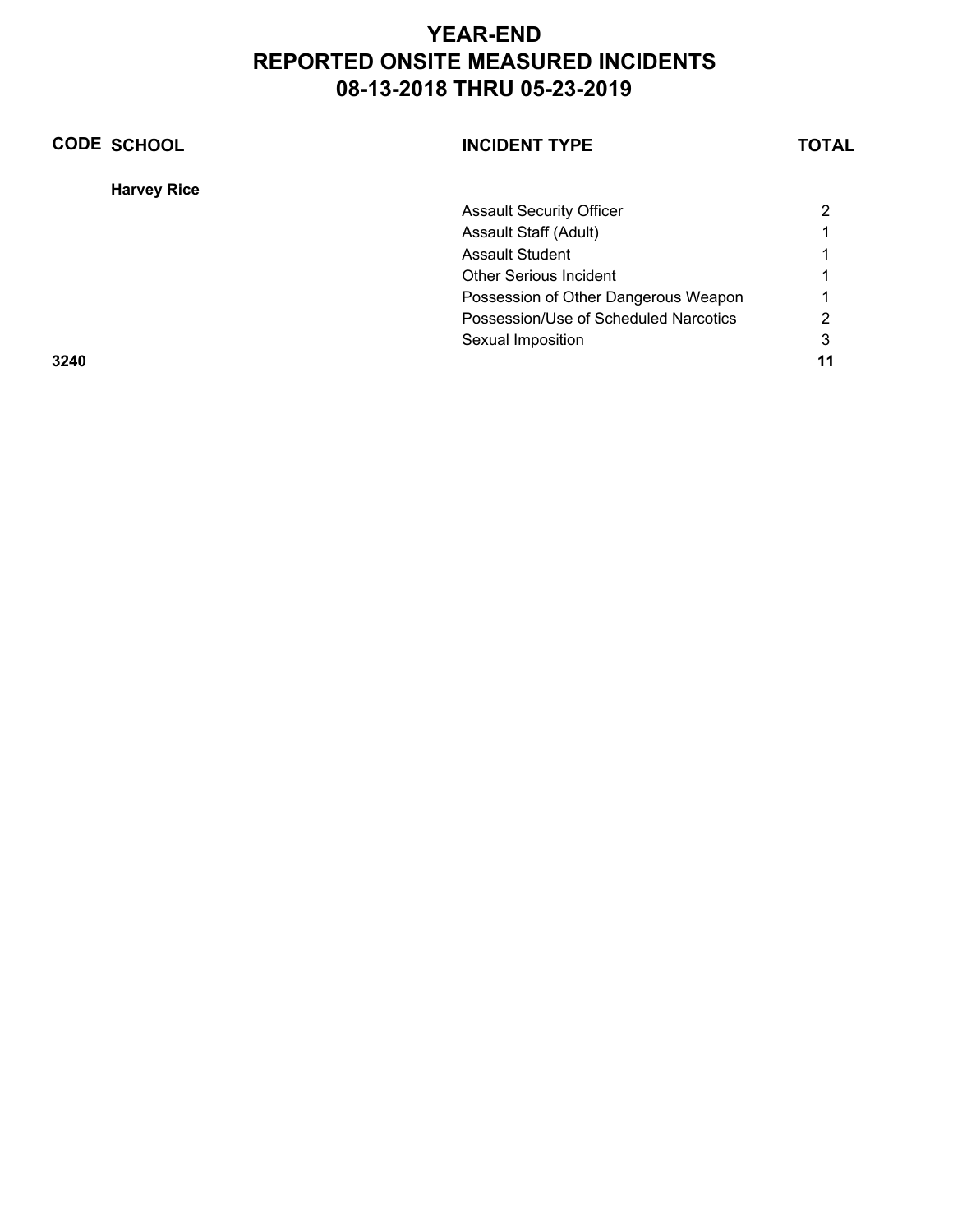| <b>CODE SCHOOL</b> | <b>INCIDENT TYPE</b>          | <b>TOTAL</b> |
|--------------------|-------------------------------|--------------|
| lowa-Maple         |                               |              |
|                    | Assault Staff (Adult)         |              |
|                    | <b>Assault Student</b>        | 2            |
|                    | <b>Assault Teacher</b>        |              |
|                    | <b>Other Serious Incident</b> | 3            |
| 3270               |                               |              |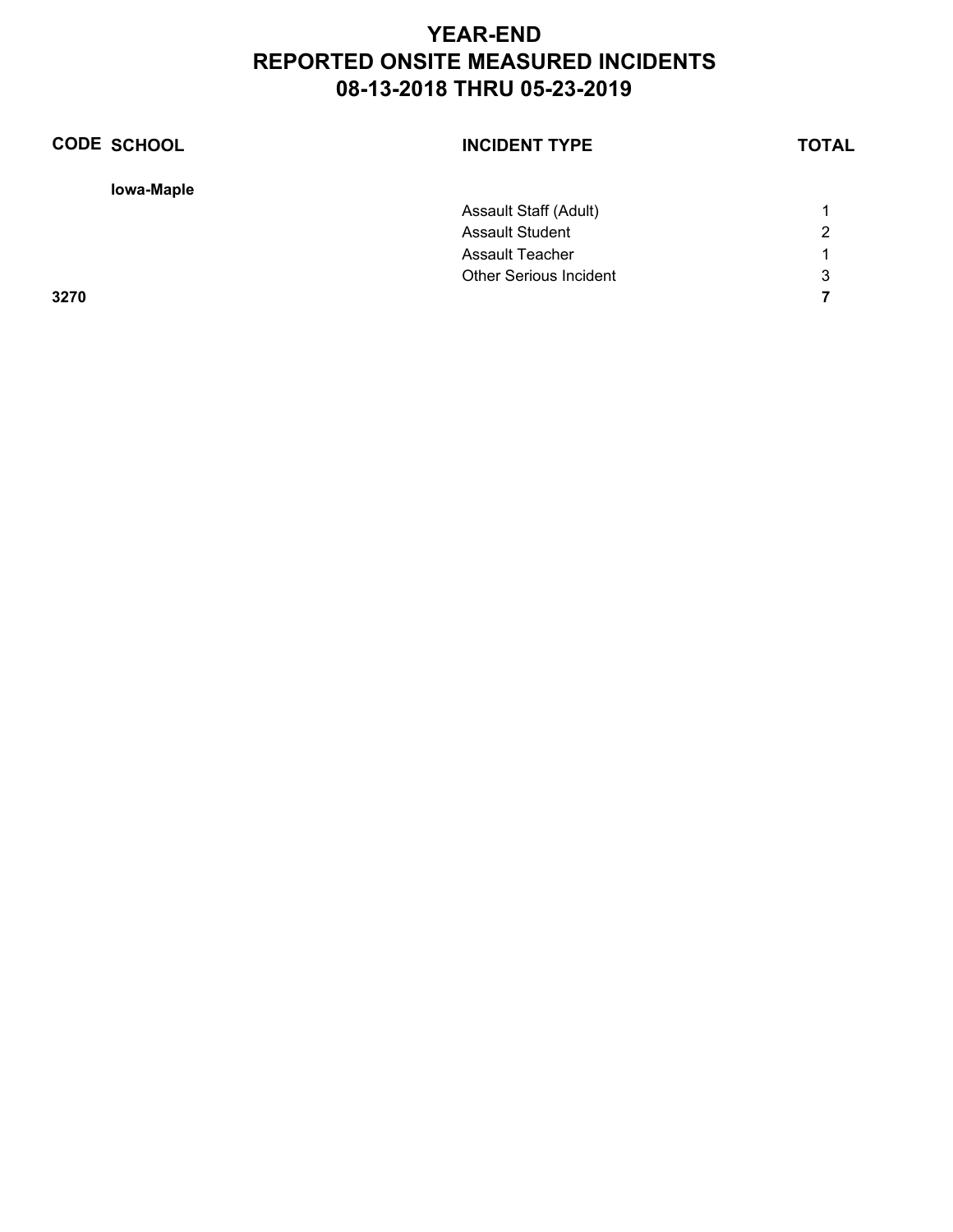| <b>CODE SCHOOL</b>       | <b>INCIDENT TYPE</b>                  | TOTAL |
|--------------------------|---------------------------------------|-------|
| <b>James Ford Rhodes</b> |                                       |       |
|                          | <b>Assault CMSD Police Officer</b>    |       |
|                          | <b>Assault Other</b>                  |       |
|                          | <b>Assault Security Officer</b>       |       |
|                          | <b>Assault Student</b>                |       |
|                          | <b>Bullying</b>                       |       |
|                          | Fighting                              | 6     |
|                          | Harassment                            |       |
|                          | Menacing                              |       |
|                          | Possession of Knife                   |       |
|                          | Possession/Use of Scheduled Narcotics |       |
|                          | Robbery                               |       |
|                          | Theft of Private Property             |       |
|                          | Vandalism School Property             | 2     |
| 5273                     |                                       | 28    |
|                          |                                       |       |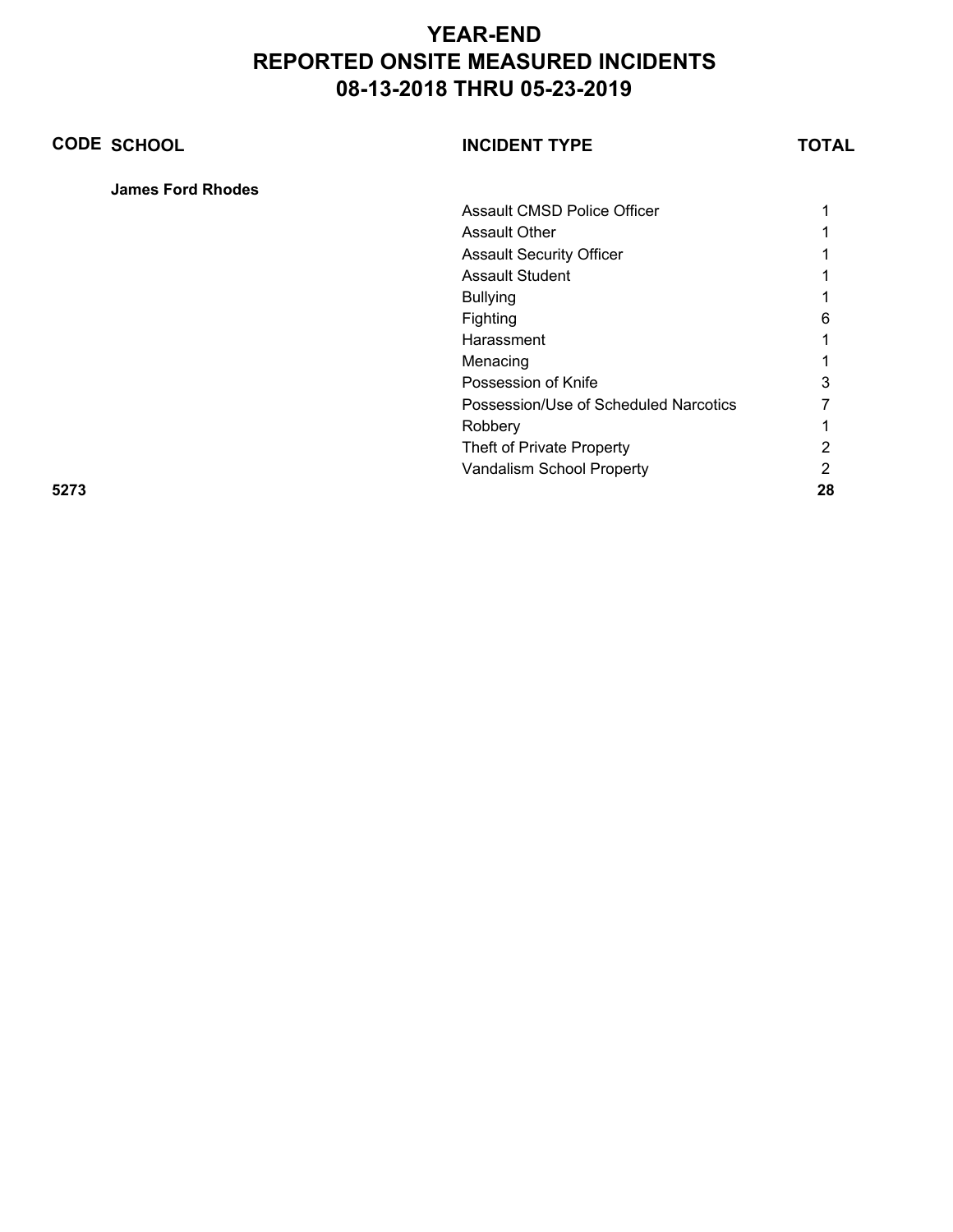| <b>CODE SCHOOL</b> | <b>INCIDENT TYPE</b>                  | TOTAL |
|--------------------|---------------------------------------|-------|
| <b>Jane Addams</b> |                                       |       |
|                    | Assault Staff (Adult)                 | 2     |
|                    | <b>Assault Student</b>                |       |
|                    | <b>Assault Teacher</b>                |       |
|                    | Fighting                              | າ     |
|                    | <b>Other Criminal Activity</b>        |       |
|                    | Possession of Knife                   | 2     |
|                    | Possession of Other Dangerous Weapon  | 5     |
|                    | Possession/Use of Scheduled Narcotics |       |
|                    | Theft of CMSD Computer Property       |       |
|                    | Vandalism School Property             |       |
| 6275               |                                       |       |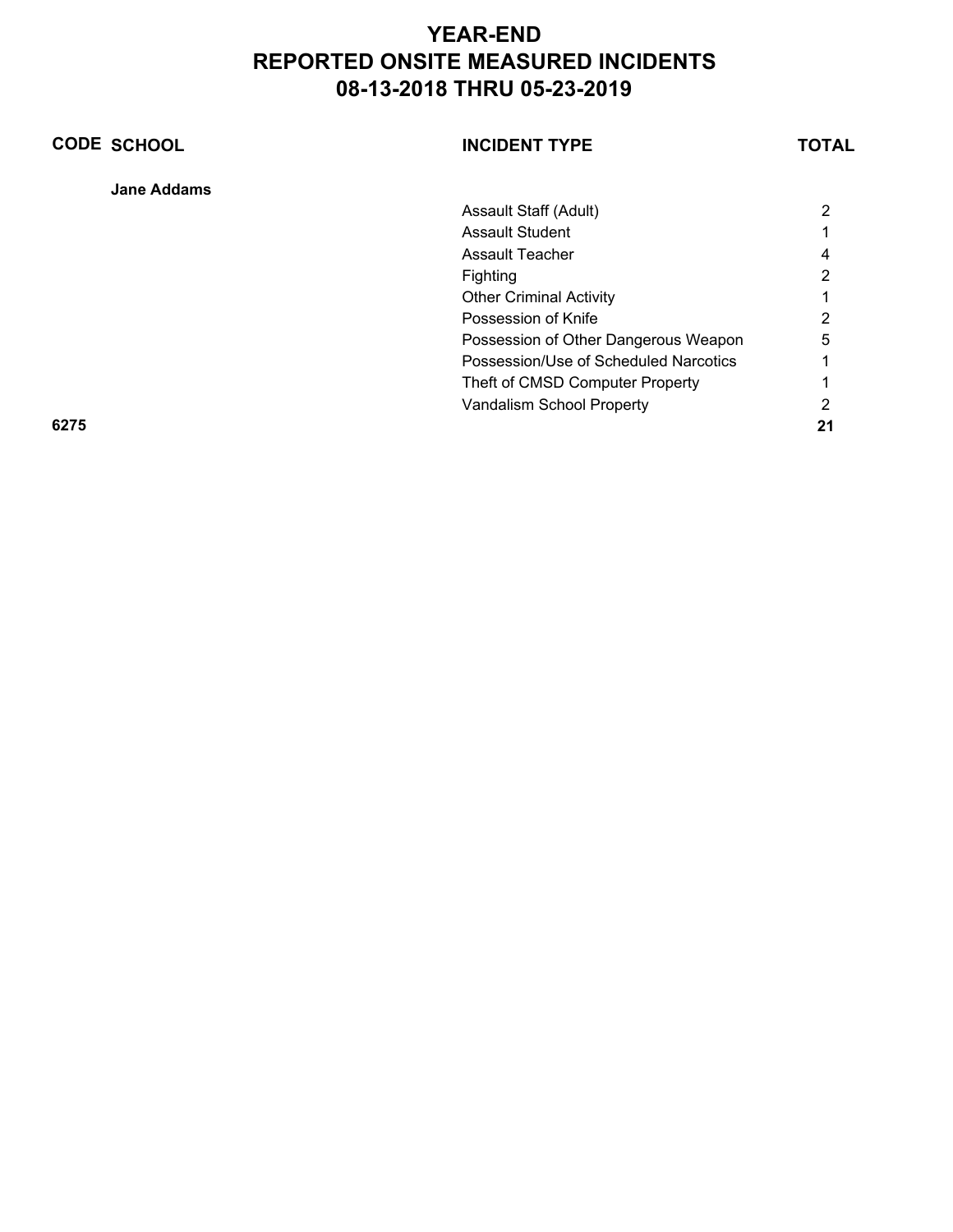| <b>CODE SCHOOL</b>        | <b>INCIDENT TYPE</b>                  | <b>TOTAL</b> |
|---------------------------|---------------------------------------|--------------|
| <b>JFK E3agle Academy</b> |                                       |              |
|                           | <b>Assault Student</b>                | 2            |
|                           | Fighting                              | 4            |
|                           | Possession of Knife                   |              |
|                           | Possession/Use of Scheduled Narcotics |              |
|                           | Robbery                               |              |
| 5211                      |                                       | 9            |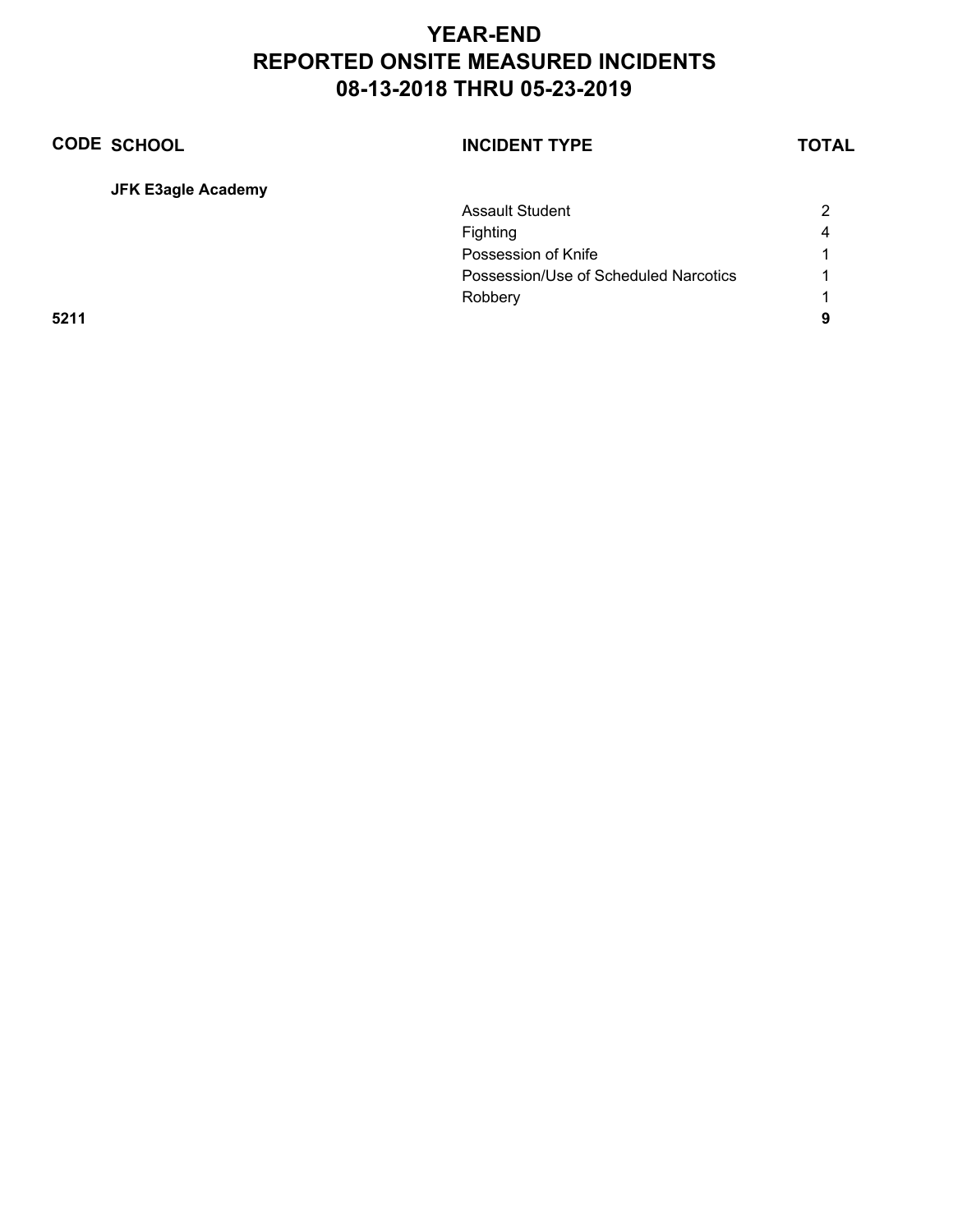| <b>CODE SCHOOL</b> | <b>INCIDENT TYPE</b>                  | TOTAL |
|--------------------|---------------------------------------|-------|
| <b>JFK PACT</b>    |                                       |       |
|                    | <b>Assault Security Officer</b>       |       |
|                    | Assault Staff (Adult)                 |       |
|                    | <b>Assault Student</b>                | 2     |
|                    | Fighting                              | 6     |
|                    | <b>Other Serious Incident</b>         |       |
|                    | Possession of Knife                   |       |
|                    | Possession/Use of Scheduled Narcotics |       |
|                    | Sexual Imposition                     | っ     |
|                    | Theft of CMSD Property                |       |
|                    | Theft of Private Property             |       |
| 5210               |                                       | 20    |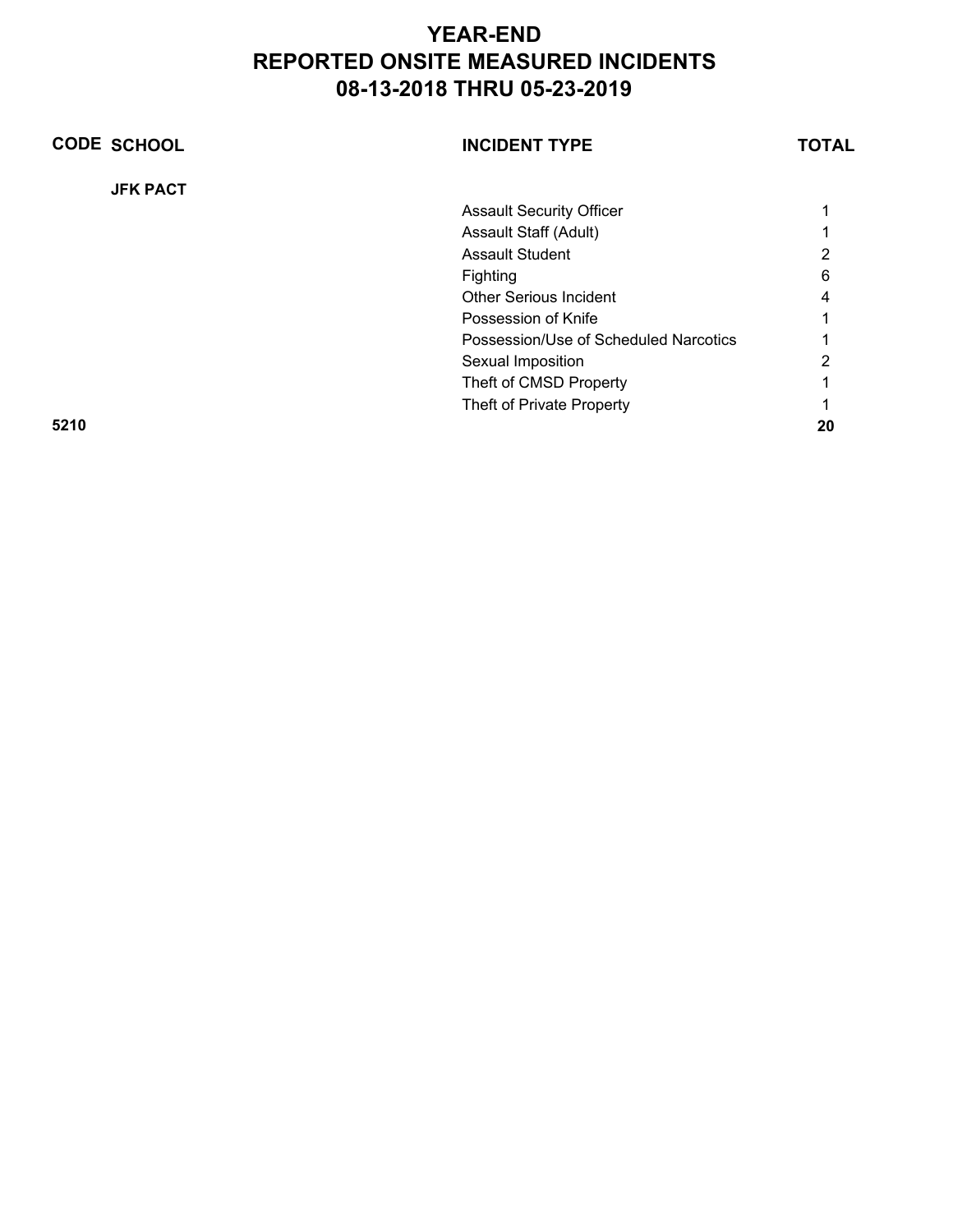| <b>CODE SCHOOL</b> | <b>INCIDENT TYPE</b>                  | TOTAL |
|--------------------|---------------------------------------|-------|
| <b>John Adams</b>  |                                       |       |
|                    | <b>Assault Student</b>                | 3     |
|                    | Assault Teacher                       |       |
|                    | Fighting                              | 4     |
|                    | Other Serious Incident                |       |
|                    | Possession of Drug Paraphernalia      |       |
|                    | Possession of Knife                   | າ     |
|                    | Possession/Use of Scheduled Narcotics |       |
|                    | Vandalism School Property             |       |
| 5276               |                                       | 14    |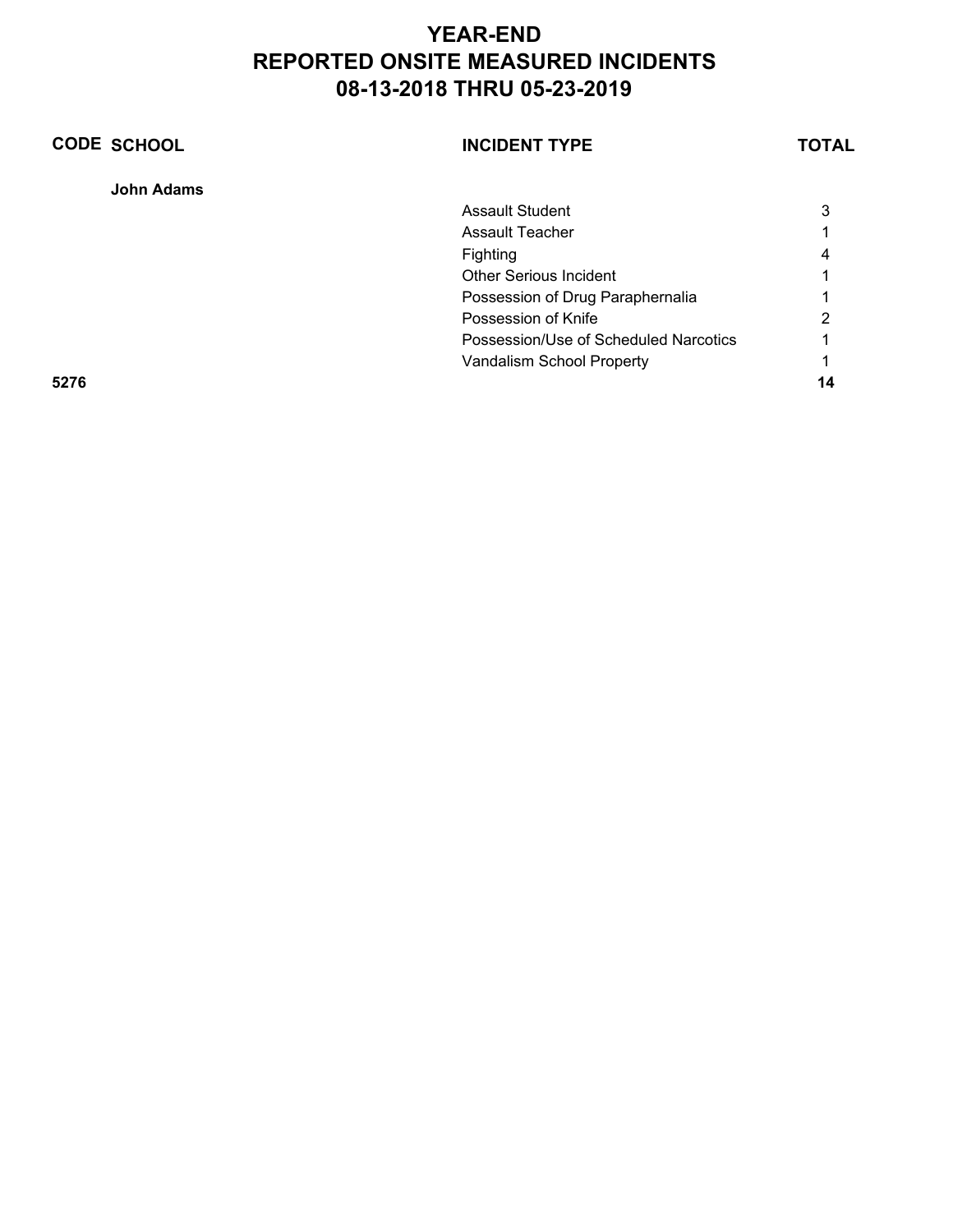|      | <b>CODE SCHOOL</b>                  | <b>INCIDENT TYPE</b>                  | TOTAL |
|------|-------------------------------------|---------------------------------------|-------|
|      | John Adams College & Career Academy |                                       |       |
|      |                                     | Assault Staff (Adult)                 | 2     |
|      |                                     | <b>Fighting</b>                       | 5     |
|      |                                     | <b>Other Serious Incident</b>         | 2     |
|      |                                     | Possession/Use of Scheduled Narcotics | າ     |
|      |                                     | Sexual Harassment                     |       |
|      |                                     | Sexual Imposition                     |       |
|      |                                     | Theft of Private Property             |       |
|      |                                     | Vandalism School Property             |       |
| 5268 |                                     |                                       | 15    |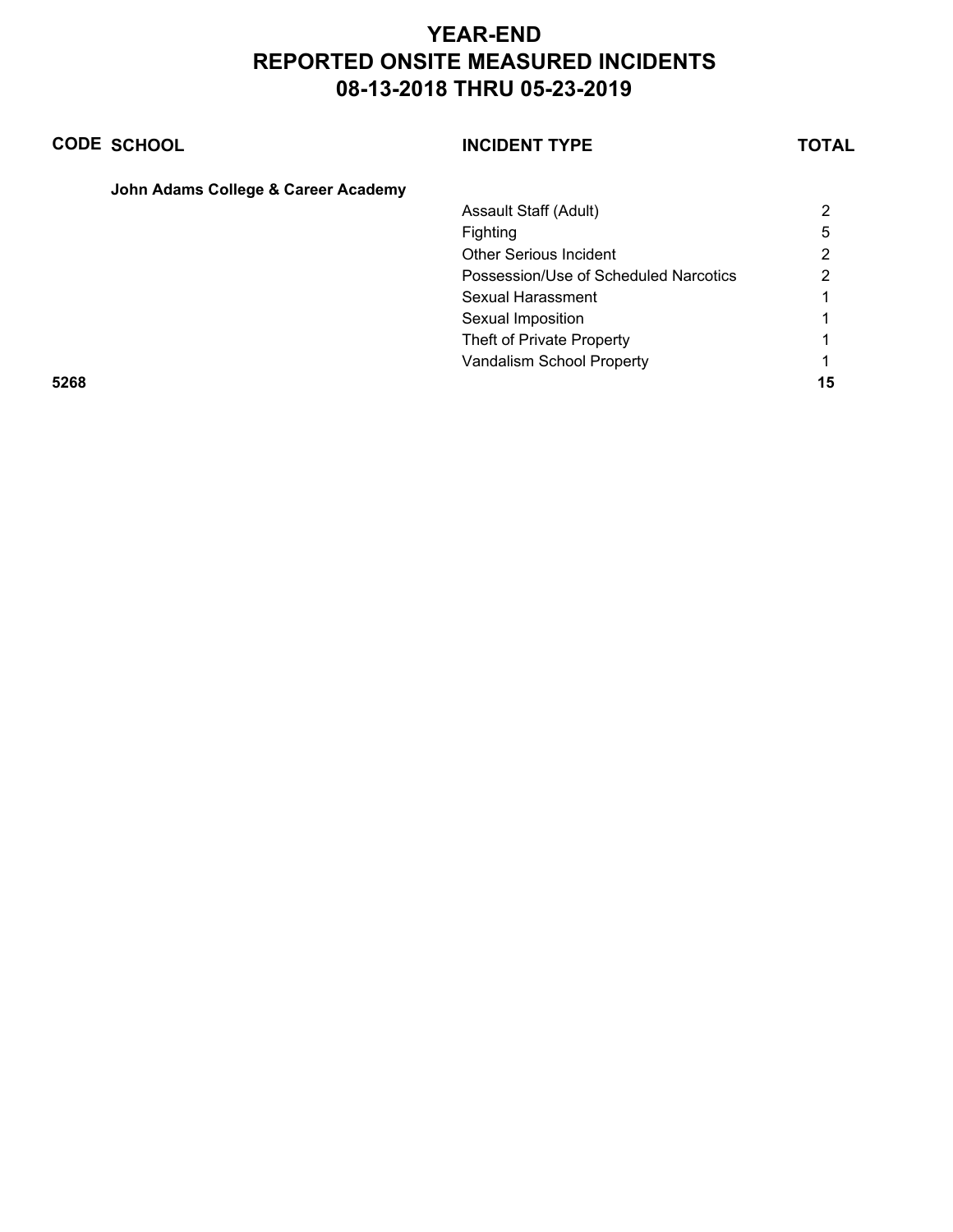| <b>CODE SCHOOL</b> | <b>INCIDENT TYPE</b>       | <b>TOTAL</b> |
|--------------------|----------------------------|--------------|
| John F Kennedy     |                            |              |
|                    | Breaking and Entering      |              |
|                    | Theft of CMSD Property     |              |
|                    | Vandalism Private Property | 1            |
| 5285               |                            | 3            |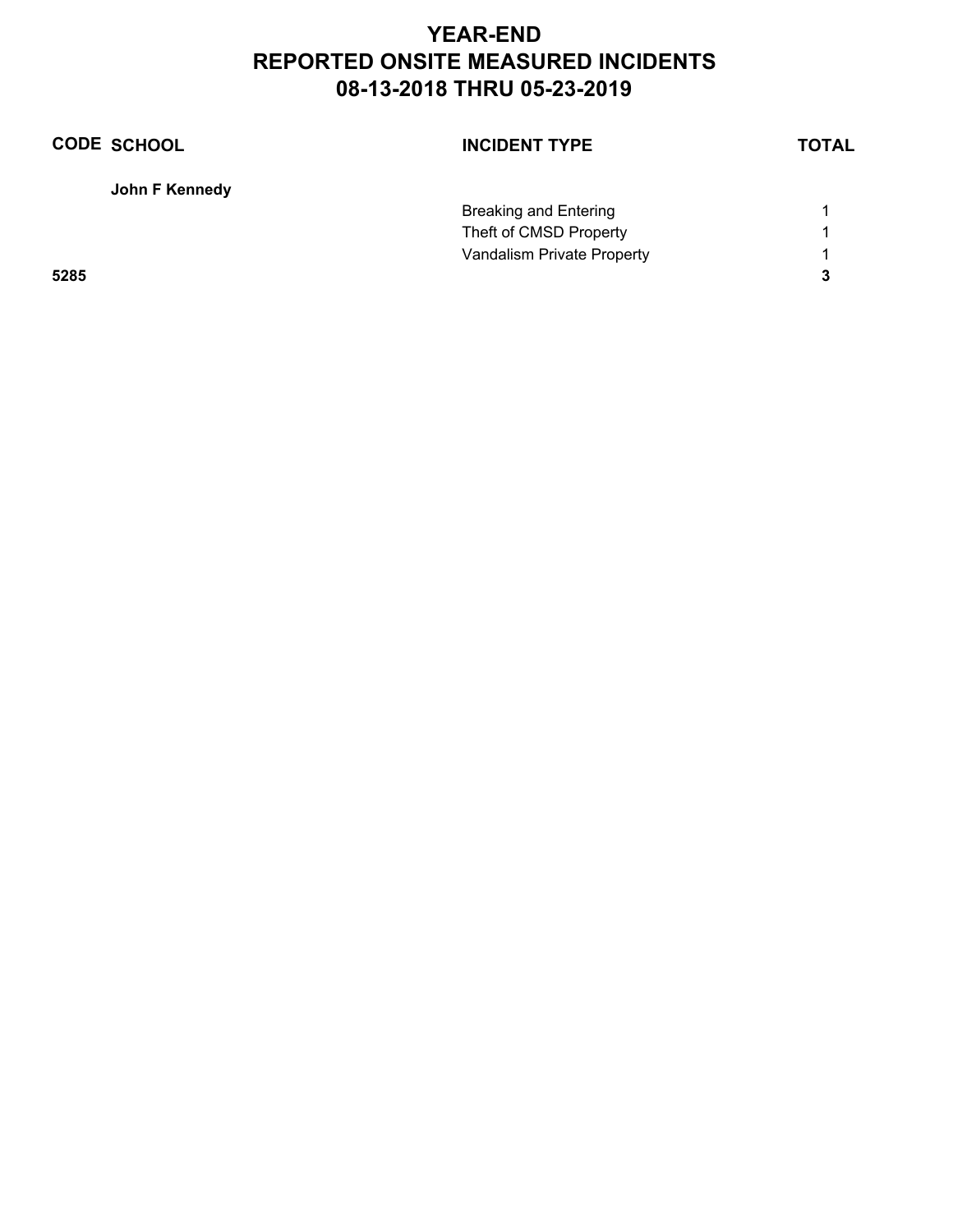|      | <b>CODE SCHOOL</b>                       | <b>INCIDENT TYPE</b>                 | <b>TOTAL</b> |
|------|------------------------------------------|--------------------------------------|--------------|
|      | John Hay School of Architecture & Design |                                      |              |
|      |                                          | <b>Assault Student</b>               | 2            |
|      |                                          | Possession of Knife                  | 2            |
|      |                                          | Possession of Other Dangerous Weapon |              |
| 5692 |                                          |                                      |              |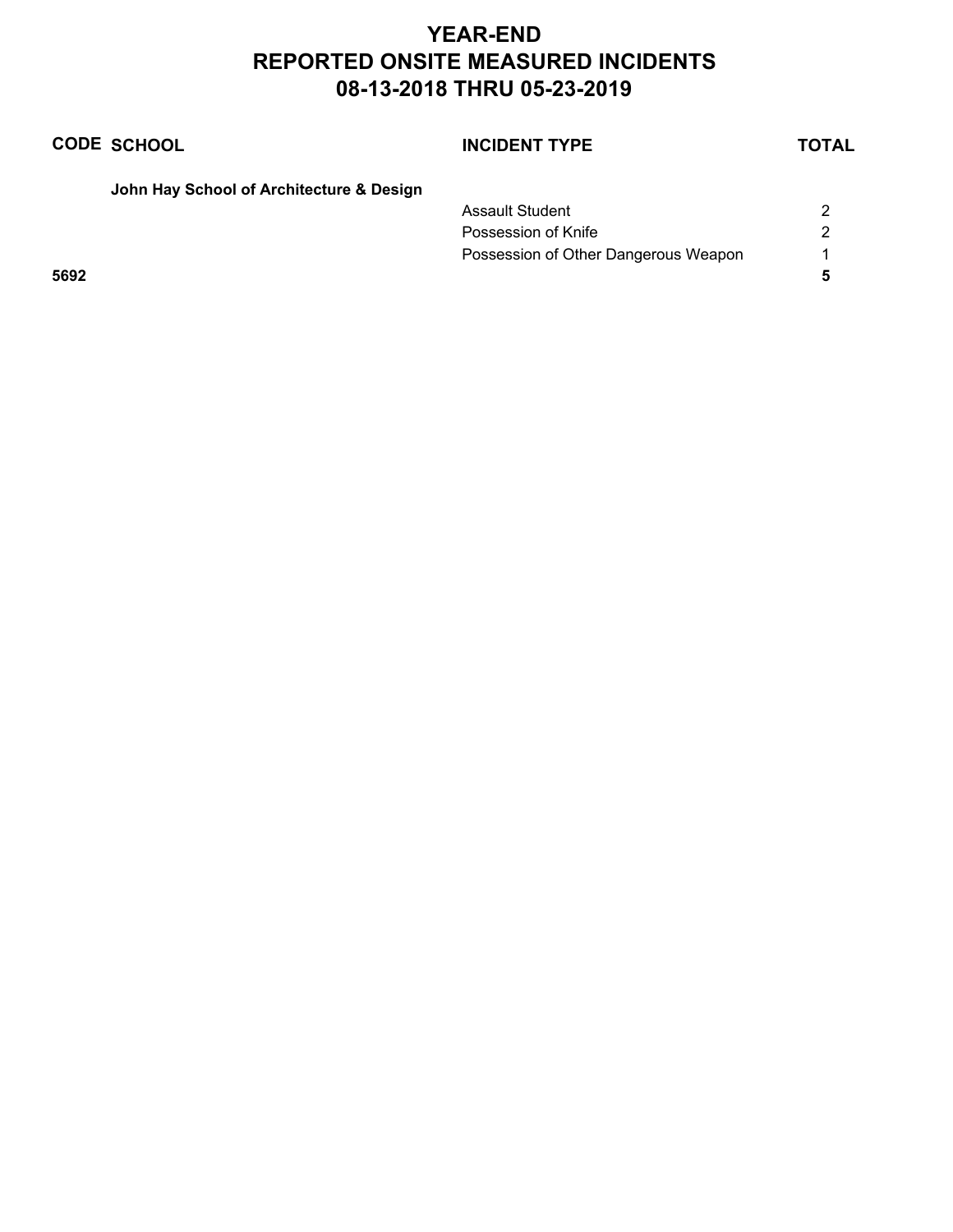|      | <b>CODE SCHOOL</b>                    | <b>INCIDENT TYPE</b>                 | <b>TOTAL</b> |
|------|---------------------------------------|--------------------------------------|--------------|
|      | John Hay School of Science & Medicine |                                      |              |
|      |                                       | <b>Other Serious Incident</b>        |              |
|      |                                       | Possession of Other Dangerous Weapon |              |
| 5691 |                                       |                                      |              |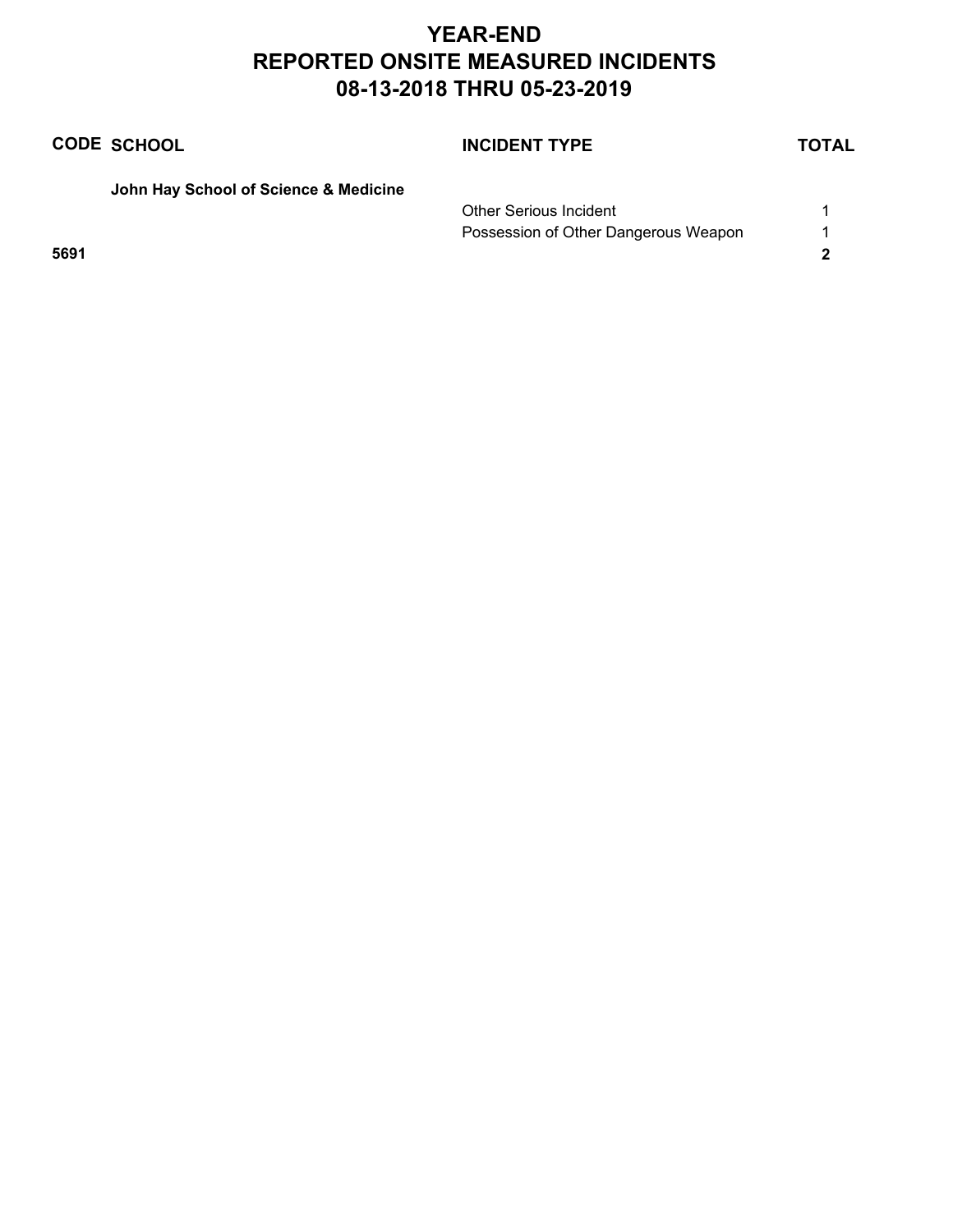|      | <b>CODE SCHOOL</b>                       | <b>INCIDENT TYPE</b>                  | TOTAL |
|------|------------------------------------------|---------------------------------------|-------|
|      | John Marshall School of Civic & Business |                                       |       |
|      |                                          | Assault Student                       |       |
|      |                                          | Fighting                              | 5     |
|      |                                          | Possession of Knife                   |       |
|      |                                          | Possession/Use of Alcohol             |       |
|      |                                          | Possession/Use of Scheduled Narcotics | 3     |
|      |                                          | Public Indecency                      |       |
|      |                                          | Theft of Private Property             |       |
| 5300 |                                          |                                       | 13    |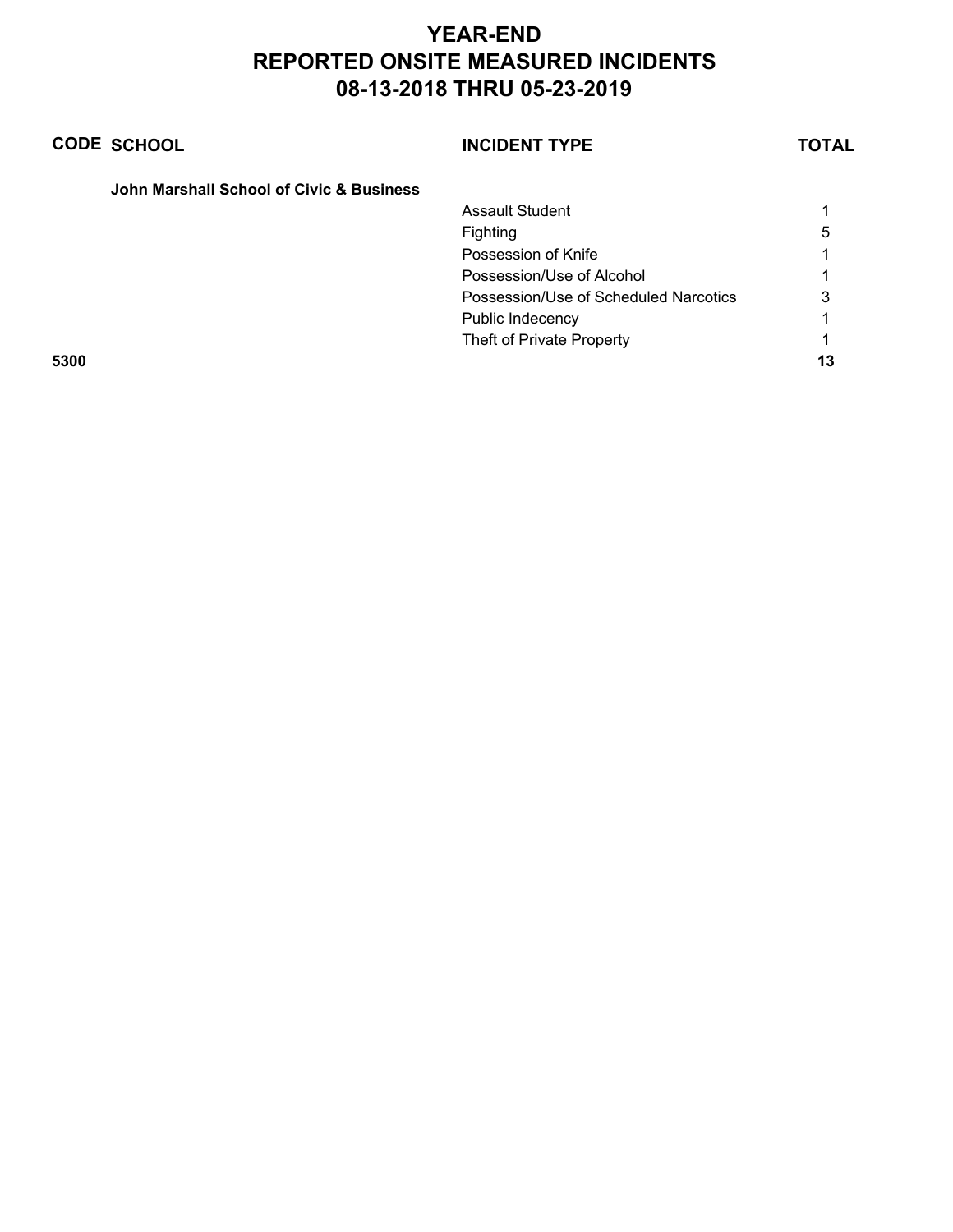|      | <b>CODE SCHOOL</b>                  | <b>INCIDENT TYPE</b>                  | <b>TOTAL</b> |
|------|-------------------------------------|---------------------------------------|--------------|
|      | John Marshall School of Engineering |                                       |              |
|      |                                     | Assault Student                       | 4            |
|      |                                     | Possession of Knife                   |              |
|      |                                     | Possession/Use of Scheduled Narcotics |              |
| 5298 |                                     |                                       |              |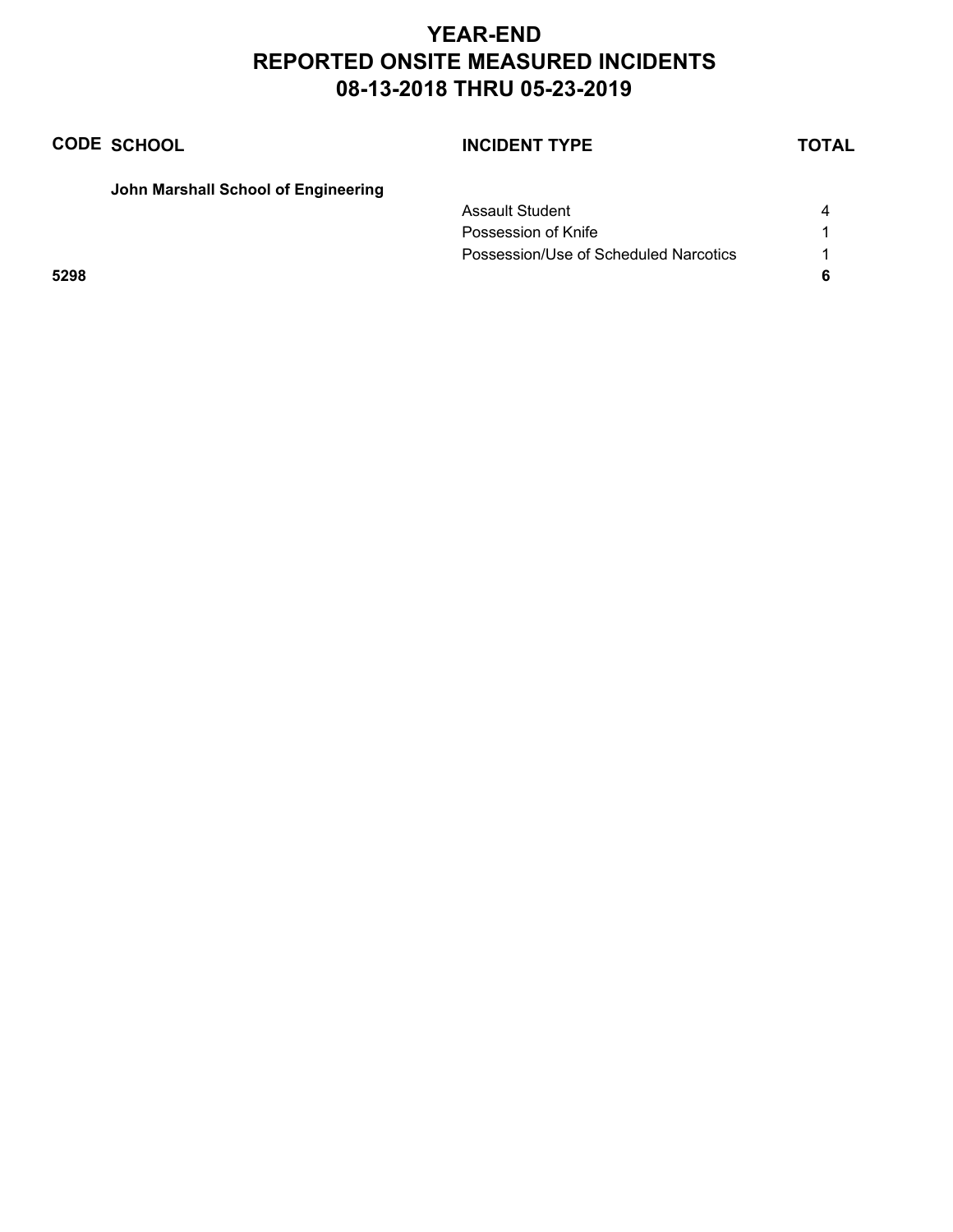|      | <b>CODE SCHOOL</b>                             | <b>INCIDENT TYPE</b>                  | TOTAL |
|------|------------------------------------------------|---------------------------------------|-------|
|      | John Marshall School of Information Technology |                                       |       |
|      |                                                | <b>Assault Student</b>                | 3     |
|      |                                                | Assault Teacher                       |       |
|      |                                                | <b>Bullying</b>                       |       |
|      |                                                | Possession of Knife                   |       |
|      |                                                | Possession of Other Dangerous Weapon  |       |
|      |                                                | Possession/Use of Scheduled Narcotics |       |
|      |                                                | Sexual Imposition                     | 2     |
| 5299 |                                                |                                       | 11    |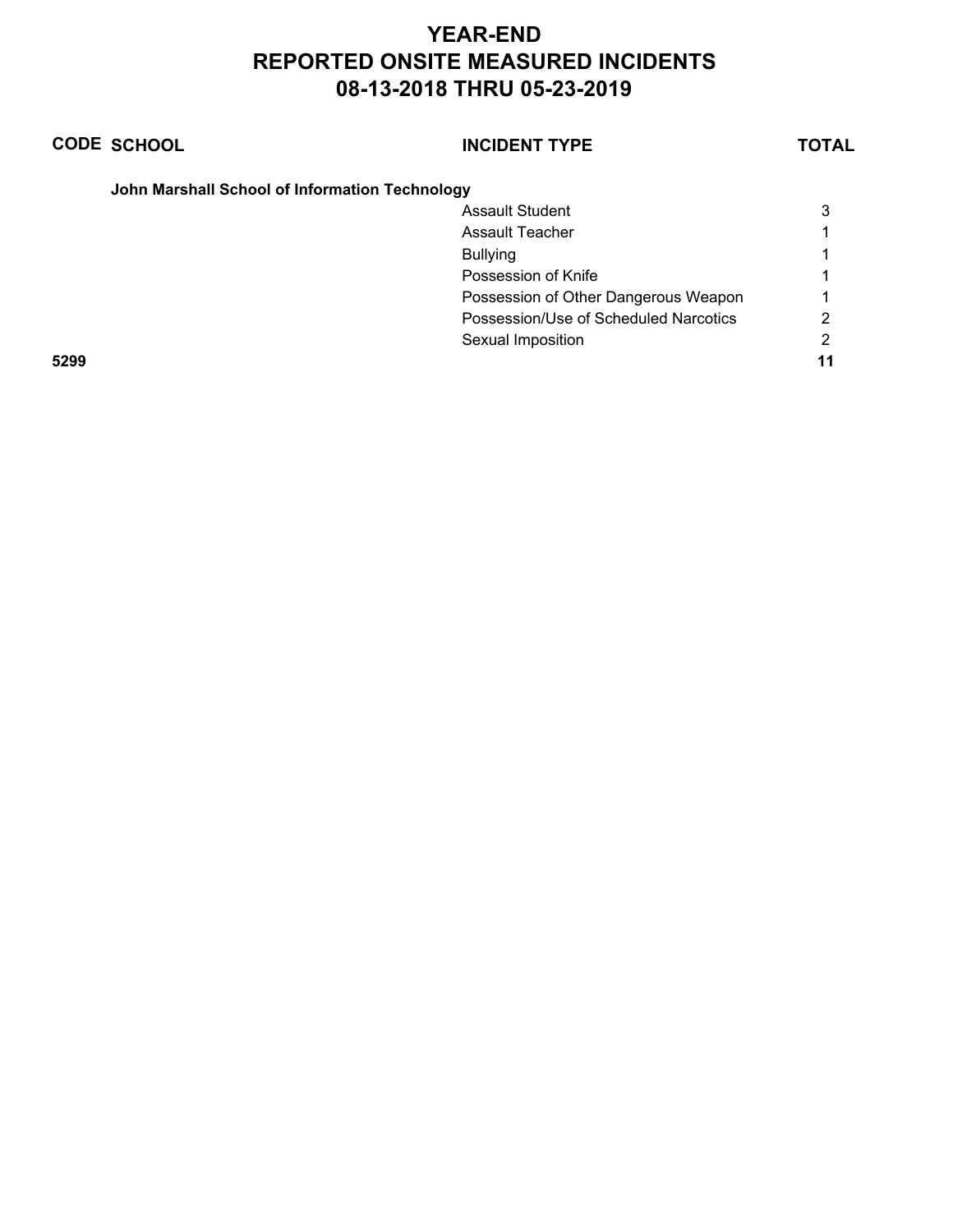| <b>CODE SCHOOL</b> | <b>INCIDENT TYPE</b>          | <b>TOTAL</b> |
|--------------------|-------------------------------|--------------|
| Joseph M Gallagher |                               |              |
|                    | Assault Staff (Adult)         | 3            |
|                    | <b>Assault Student</b>        | 12           |
|                    | Assault Teacher               | 3            |
|                    | <b>Other Serious Incident</b> | 4            |
|                    | Possession of Knife           |              |
|                    | Sexual Imposition             | 4            |
| 4279               |                               | 27           |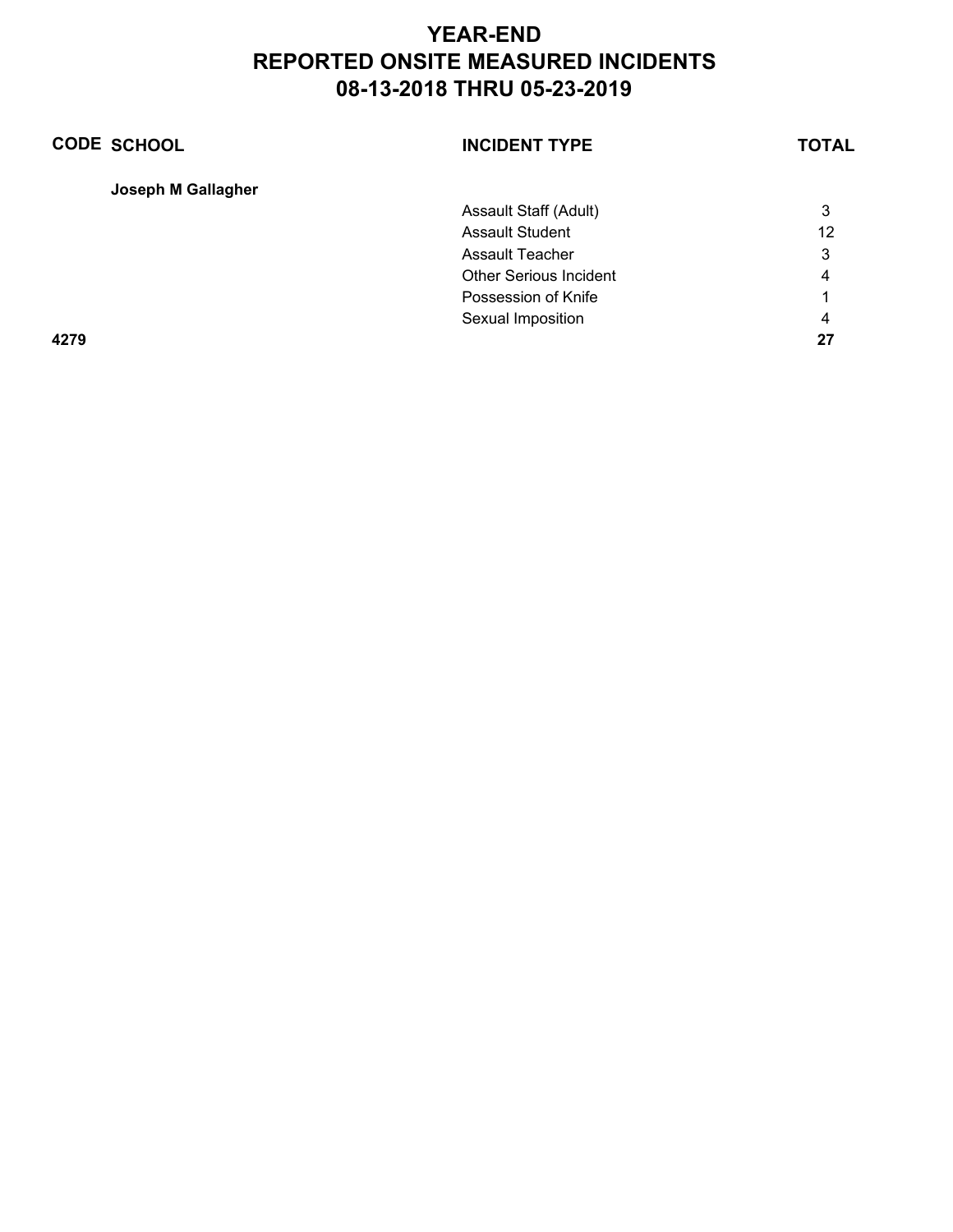|      | <b>CODE SCHOOL</b>                 | <b>INCIDENT TYPE</b>            | TOTAL |
|------|------------------------------------|---------------------------------|-------|
|      | Kenneth W Clement Boys' Leadership |                                 |       |
|      |                                    | <b>Assault Security Officer</b> | າ     |
|      |                                    | Assault Student                 | 3     |
|      |                                    | Menacing                        |       |
|      |                                    | <b>Other Criminal Activity</b>  |       |
|      |                                    | Possession of Knife             |       |
|      |                                    | Sexual Harassment               |       |
|      |                                    | Vandalism Private Property      |       |
| 6297 |                                    |                                 | 10    |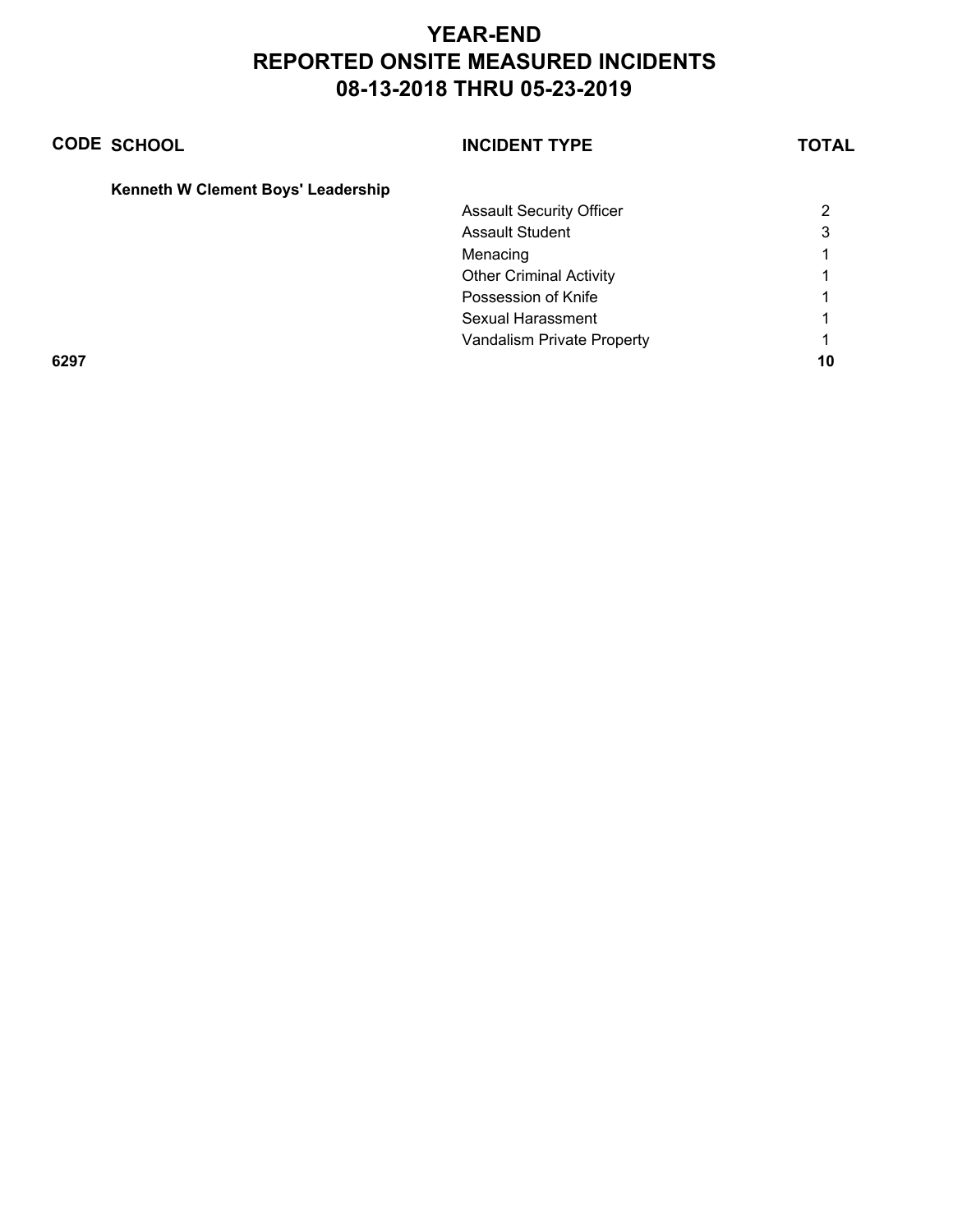| <b>CODE SCHOOL</b> | <b>INCIDENT TYPE</b>                  | <b>TOTAL</b> |
|--------------------|---------------------------------------|--------------|
| Lincoln-West       |                                       |              |
|                    | <b>Other Criminal Activity</b>        |              |
|                    | Possession of Other Dangerous Weapon  |              |
|                    | Possession/Use of Scheduled Narcotics |              |
| 5330               |                                       | 3            |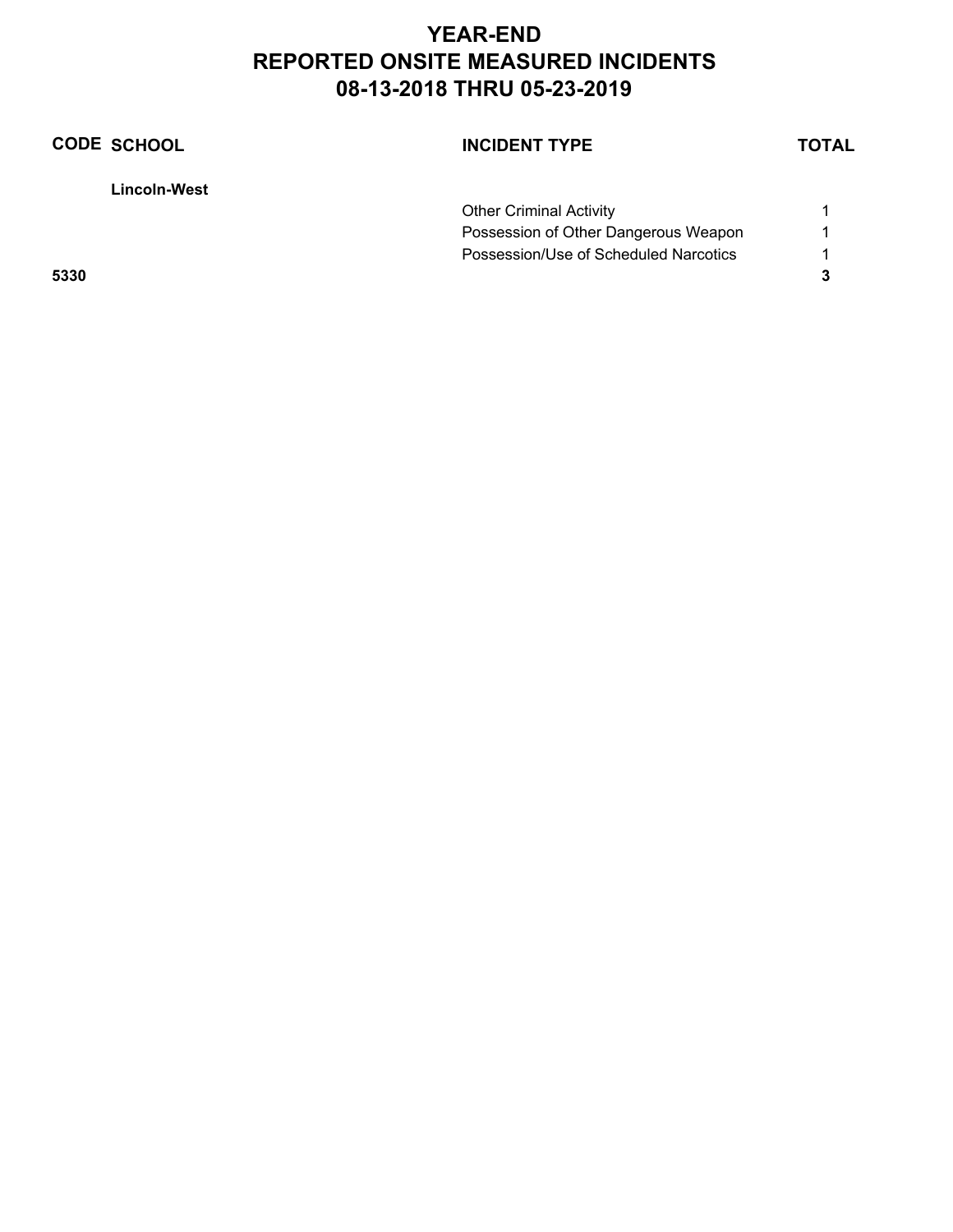| <b>CODE SCHOOL</b>                 | <b>INCIDENT TYPE</b>                  | <b>TOTAL</b> |
|------------------------------------|---------------------------------------|--------------|
| <b>Lincoln-West Global Studies</b> |                                       |              |
|                                    | Assault Staff (Adult)                 | 5            |
|                                    | <b>Assault Student</b>                | 6            |
|                                    | <b>Assault Teacher</b>                |              |
|                                    | Fighting                              |              |
|                                    | Harassment                            |              |
|                                    | <b>Other Serious Incident</b>         |              |
|                                    | Possession of Knife                   |              |
|                                    | Possession of Other Dangerous Weapon  |              |
|                                    | Possession/Use of Scheduled Narcotics |              |
|                                    | Theft of Private Property             | 3            |
| 6333                               |                                       |              |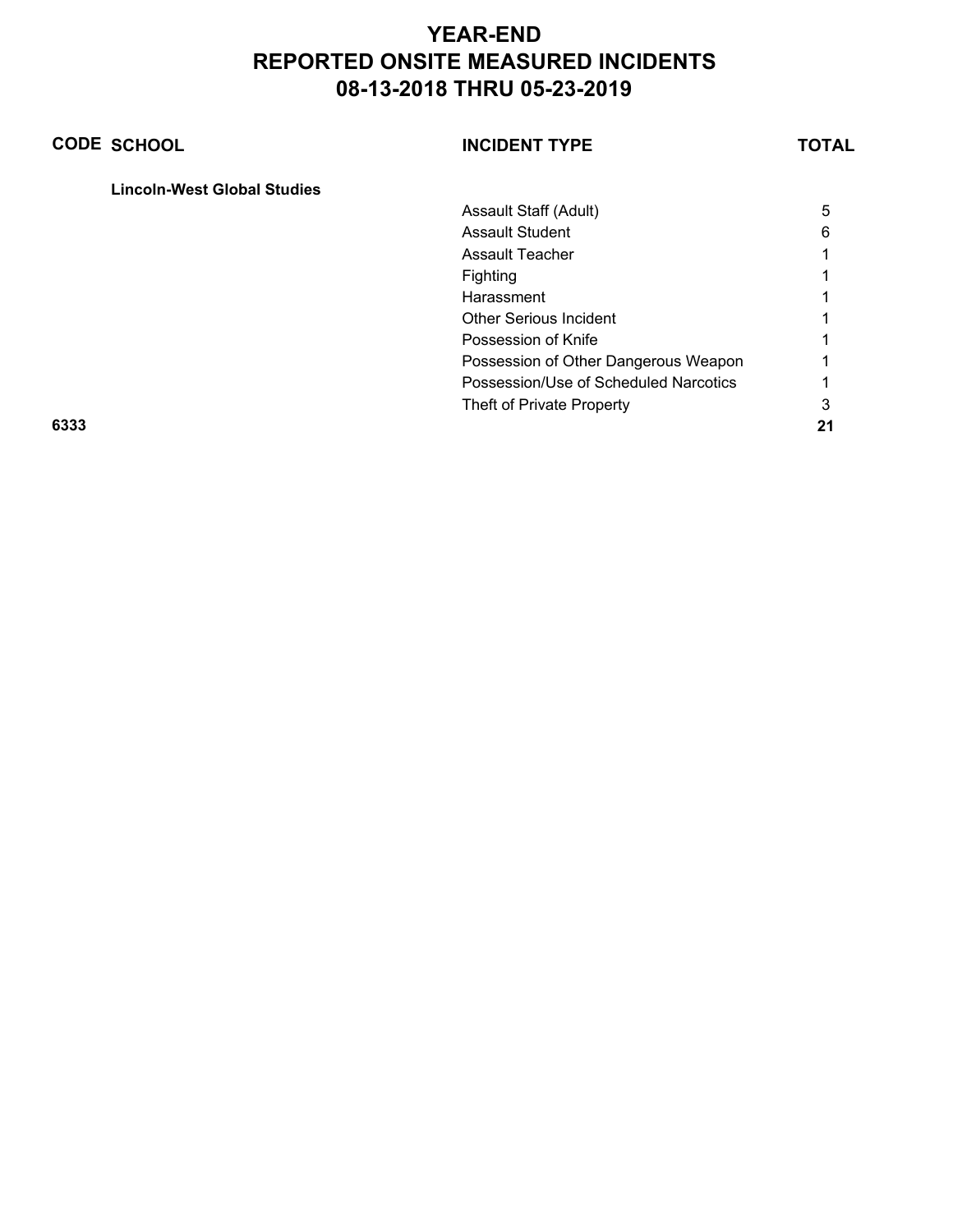| <b>CODE SCHOOL</b> |                               | <b>INCIDENT TYPE</b>                  | TOTAL |
|--------------------|-------------------------------|---------------------------------------|-------|
|                    | Lincoln-West Science & Health |                                       |       |
|                    |                               | Assault Staff (Adult)                 |       |
|                    |                               | <b>Assault Student</b>                | 3     |
|                    |                               | Harassment                            |       |
|                    |                               | Menacing                              |       |
|                    |                               | Other Serious Incident                | ົ     |
|                    |                               | Possession of Other Dangerous Weapon  | 2     |
|                    |                               | Possession/Use of Scheduled Narcotics |       |
|                    |                               | Sexual Imposition                     |       |
| 6334               |                               |                                       |       |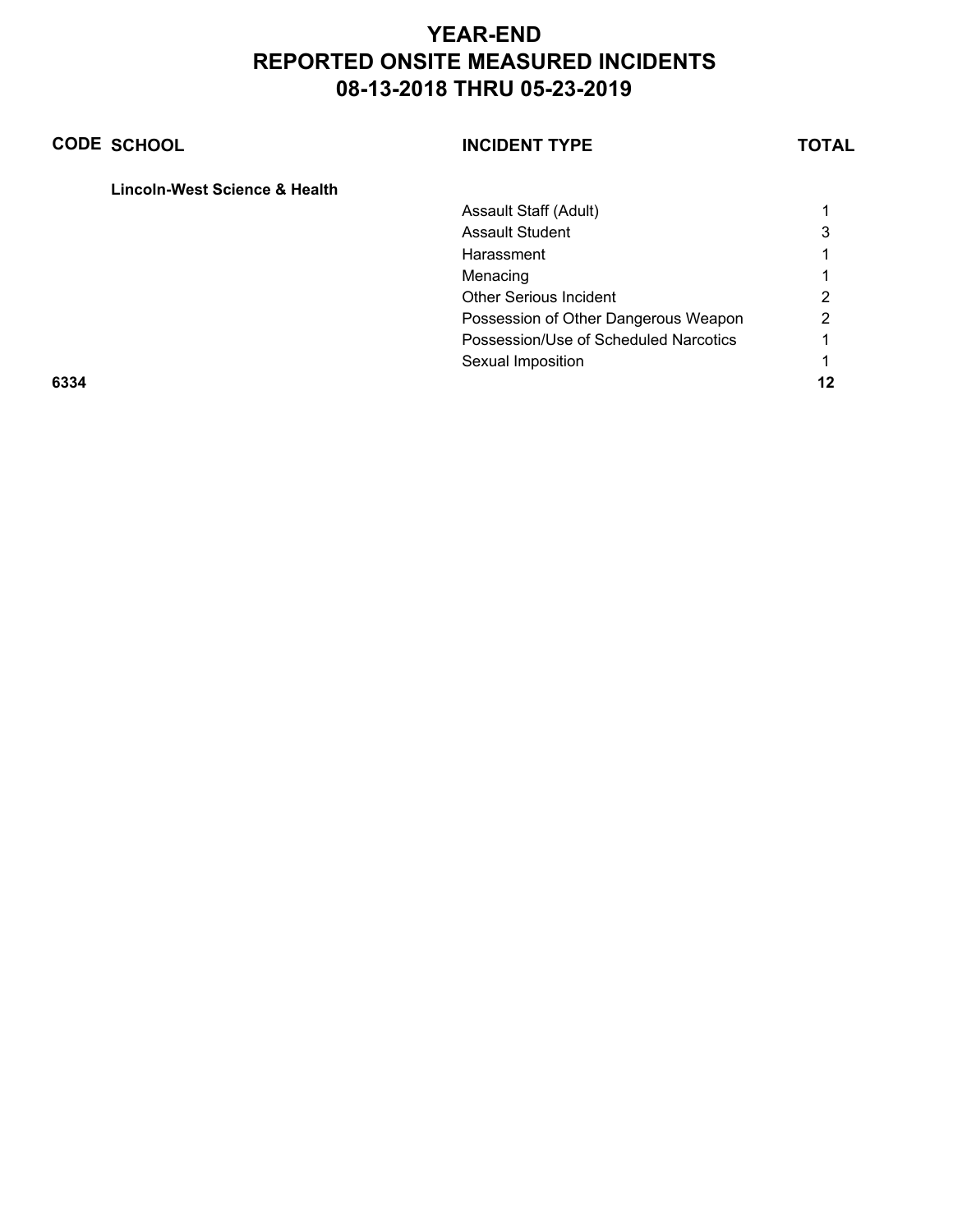| <b>CODE SCHOOL</b>   | <b>INCIDENT TYPE</b>                  | TOTAL |
|----------------------|---------------------------------------|-------|
| <b>Louis Agassiz</b> |                                       |       |
|                      | <b>Assault Student</b>                | 3     |
|                      | <b>Bullying</b>                       |       |
|                      | <b>Other Serious Incident</b>         |       |
|                      | Possession of Other Dangerous Weapon  |       |
|                      | Possession/Use of Scheduled Narcotics |       |
|                      | Theft of Private Property             |       |
| 3338                 |                                       | 8     |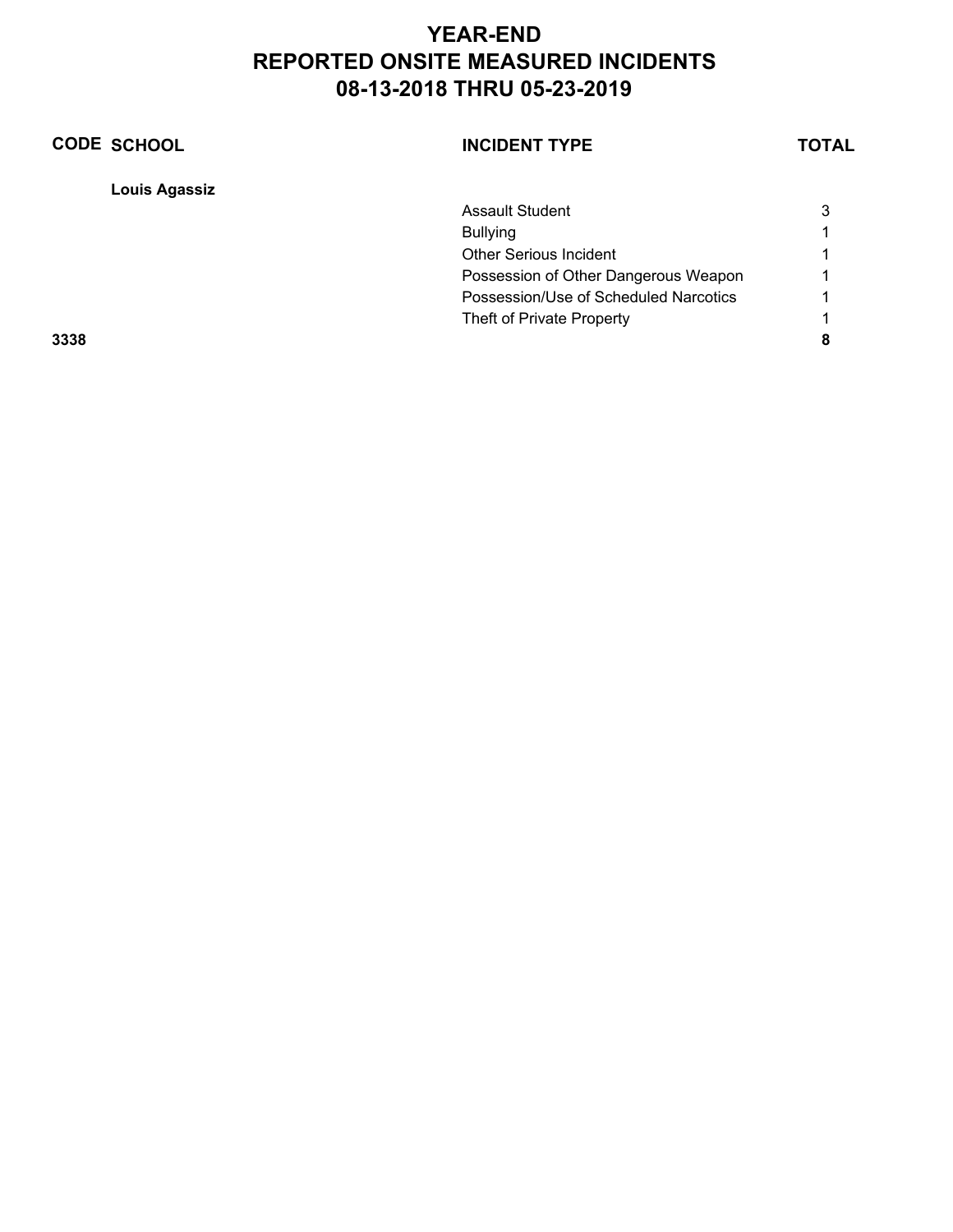|      | <b>CODE SCHOOL</b>       | <b>INCIDENT TYPE</b> | <b>TOTAL</b> |
|------|--------------------------|----------------------|--------------|
|      | <b>Louisa May Alcott</b> |                      |              |
|      |                          | Possession of Knife  |              |
| 3340 |                          |                      |              |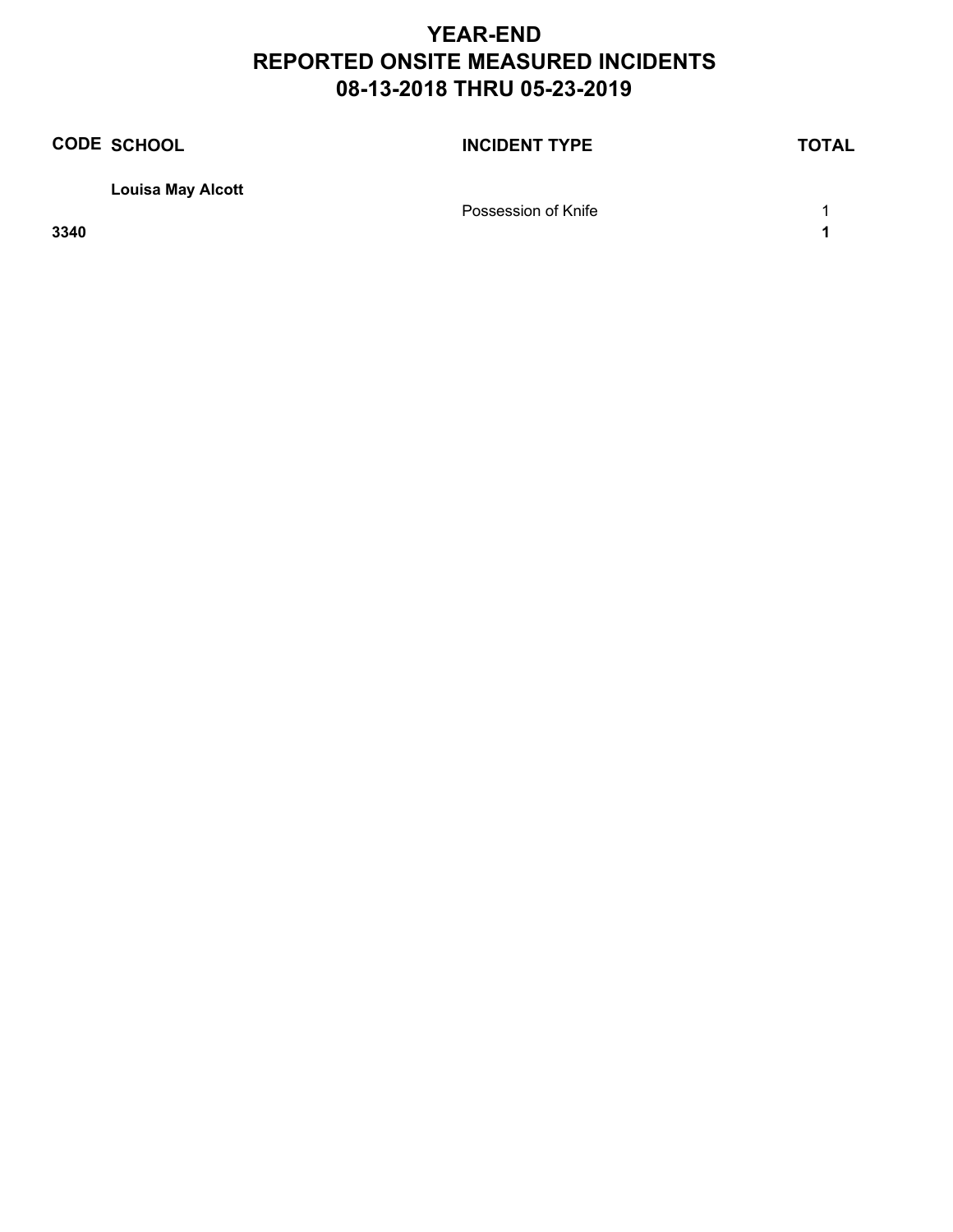| <b>CODE SCHOOL</b>         | <b>INCIDENT TYPE</b>                  | TOTAL |
|----------------------------|---------------------------------------|-------|
| Luis Munoz Marin / Lincoln |                                       |       |
|                            | <b>Assault Student</b>                | 4     |
|                            | <b>Assault Teacher</b>                | 5     |
|                            | <b>Other Serious Incident</b>         |       |
|                            | Possession of Other Dangerous Weapon  | 4     |
|                            | Possession/Use of Scheduled Narcotics |       |
|                            | Rape                                  |       |
|                            | Sexual Harassment                     | 3     |
|                            | Sexual Imposition                     | 8     |
|                            | Vandalism Private Property            | າ     |
|                            | Vandalism School Property             |       |
| 4328                       |                                       | 33    |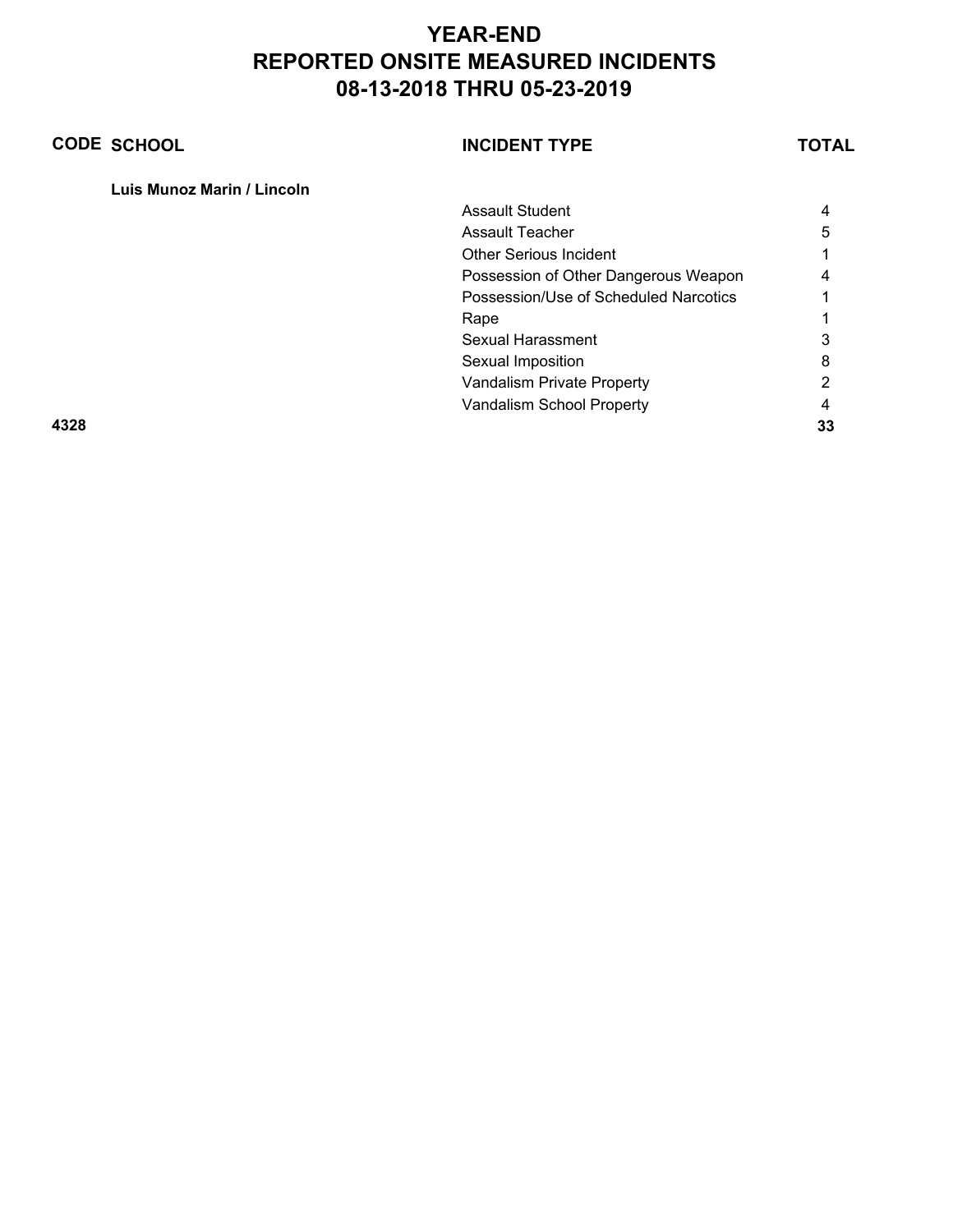| <b>CODE SCHOOL</b>      | <b>INCIDENT TYPE</b>          | <b>TOTAL</b> |
|-------------------------|-------------------------------|--------------|
| <b>Marion C Seltzer</b> |                               |              |
|                         | <b>Assault Student</b>        | 4            |
|                         | Assault Teacher               | っ            |
|                         | <b>Bullying</b>               | 2            |
|                         | Harassment                    |              |
|                         | <b>Other Serious Incident</b> |              |
|                         | Possession of Knife           |              |
|                         | Sexual Harassment             | 3            |
|                         | Sexual Imposition             | າ            |
|                         | Vandalism School Property     |              |
| 3353                    |                               | 17           |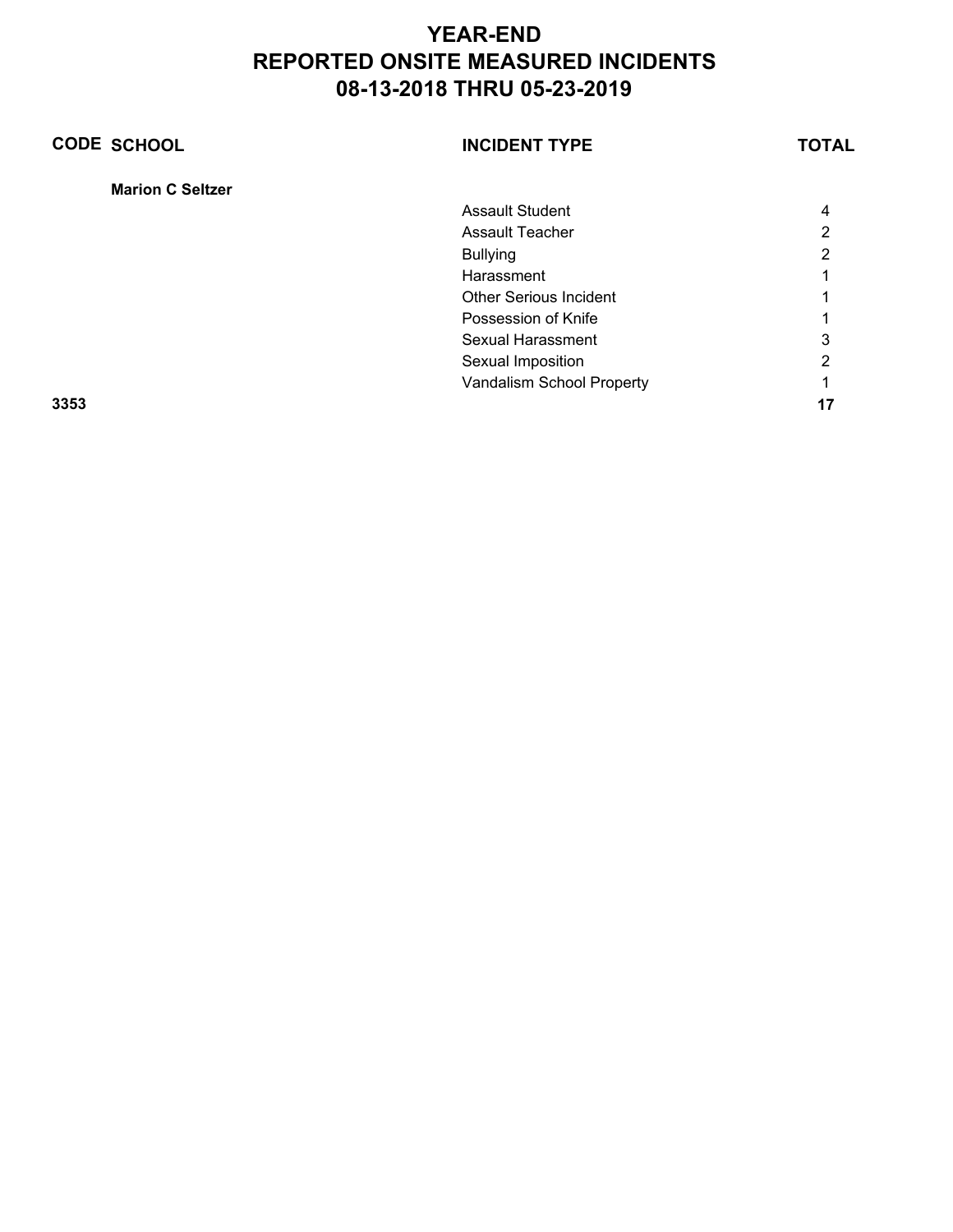| <b>CODE SCHOOL</b>     | <b>INCIDENT TYPE</b>                 | <b>TOTAL</b> |
|------------------------|--------------------------------------|--------------|
| <b>Marion-Sterling</b> |                                      |              |
|                        | <b>Assault Security Officer</b>      | 2            |
|                        | Assault Staff (Adult)                | 2            |
|                        | <b>Assault Student</b>               | 5            |
|                        | <b>Assault Teacher</b>               | 5            |
|                        | Menacing                             | 3            |
|                        | <b>Other Serious Incident</b>        |              |
|                        | Possession of Other Dangerous Weapon |              |
|                        | Sexual Imposition                    | 2            |
|                        | Theft of Private Property            |              |
| 3354                   |                                      | 28           |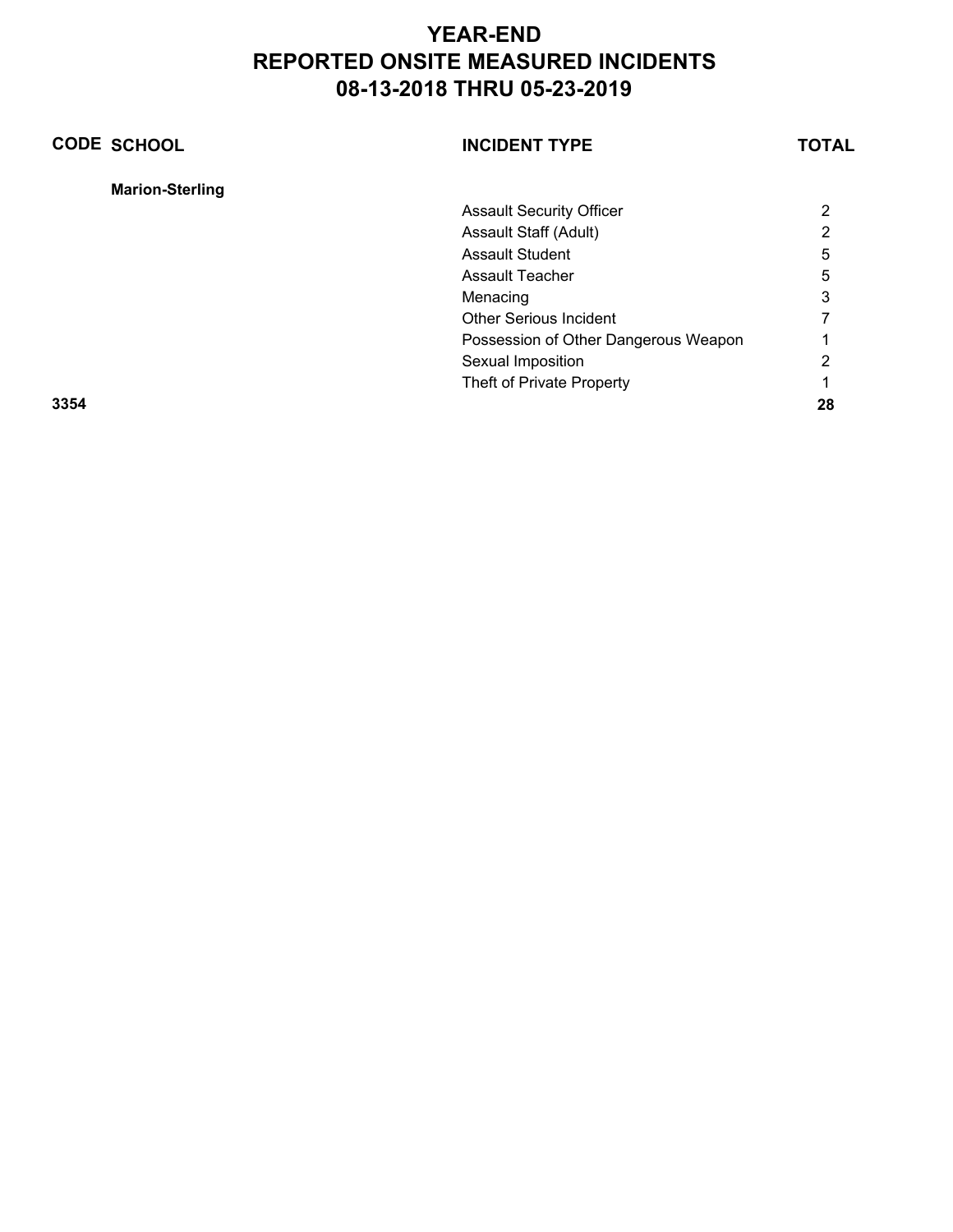| <b>CODE SCHOOL</b>                | <b>INCIDENT TYPE</b>                  | TOTAL |
|-----------------------------------|---------------------------------------|-------|
| <b>Martin Luther King Jr-High</b> |                                       |       |
|                                   | Assault CMSD Police Officer           |       |
|                                   | <b>Assault Security Officer</b>       |       |
|                                   | Assault Staff (Adult)                 |       |
|                                   | <b>Assault Student</b>                | 2     |
|                                   | <b>Criminal Trespassing</b>           |       |
|                                   | Fighting                              | 5     |
|                                   | <b>Other Serious Incident</b>         | 2     |
|                                   | Possession of Knife                   |       |
|                                   | Possession of Other Dangerous Weapon  | 8     |
|                                   | Possession/Use of Alcohol             |       |
|                                   | Possession/Use of Scheduled Narcotics | 3     |
|                                   | Rape                                  |       |
|                                   | Sexual Imposition                     |       |
| 6804                              |                                       | 28    |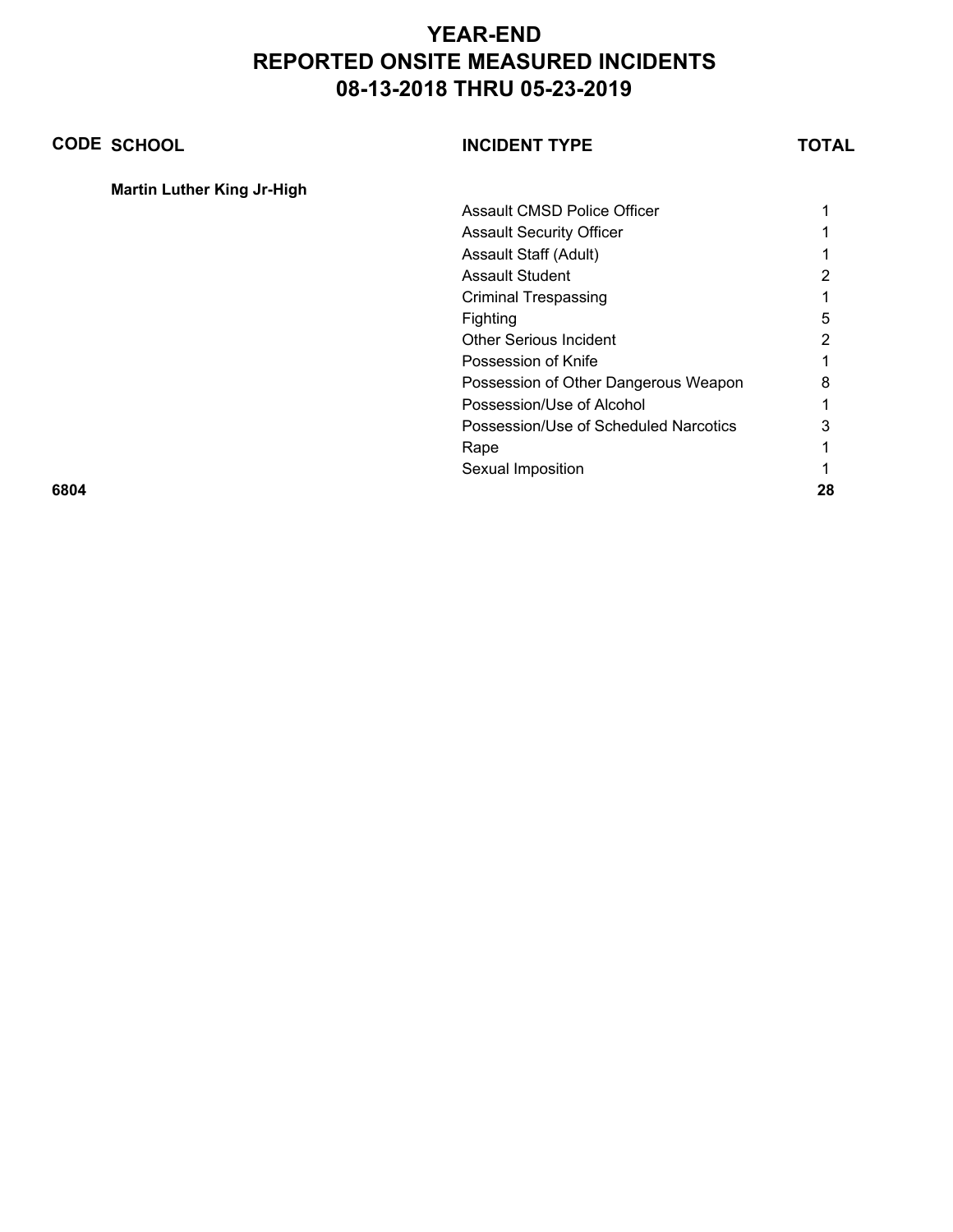| <b>CODE SCHOOL</b>   | <b>INCIDENT TYPE</b>            | TOTAL |
|----------------------|---------------------------------|-------|
| <b>Mary B Martin</b> |                                 |       |
|                      | Assault CMSD Police Officer     |       |
|                      | Assault Staff (Adult)           | 5     |
|                      | <b>Assault Student</b>          | 2     |
|                      | <b>Assault Teacher</b>          | 5     |
|                      | Fighting                        |       |
|                      | Harassment                      |       |
|                      | Public Indecency                |       |
|                      | Sexual Harassment               |       |
|                      | Sexual Imposition               | 2     |
|                      | Theft of CMSD Computer Property |       |
|                      | Vandalism School Property       |       |
| 4347                 |                                 | 21    |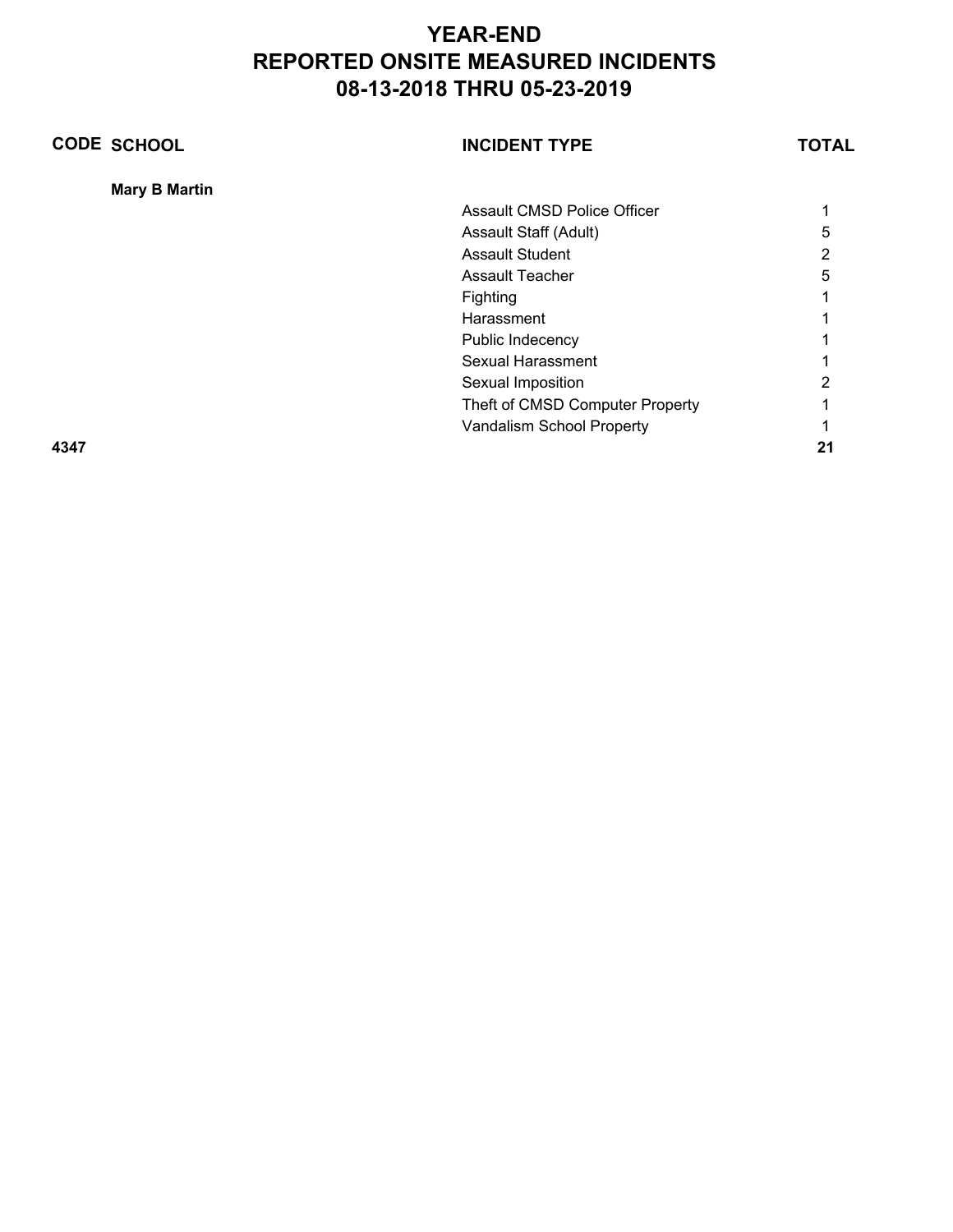| <b>CODE SCHOOL</b>    | <b>INCIDENT TYPE</b>          | TOTAL |
|-----------------------|-------------------------------|-------|
| <b>Mary M Bethune</b> |                               |       |
|                       | <b>Assault Student</b>        | 5     |
|                       | <b>Breaking and Entering</b>  | 2     |
|                       | <b>Bullying</b>               |       |
|                       | Fighting                      |       |
|                       | Harassment                    |       |
|                       | <b>Other Serious Incident</b> |       |
|                       | Possession of Knife           |       |
|                       | Sexual Harassment             |       |
|                       | Sexual Imposition             | 3     |
|                       | Theft of Private Property     |       |
|                       | Vandalism School Property     |       |
| 3350                  |                               | 18    |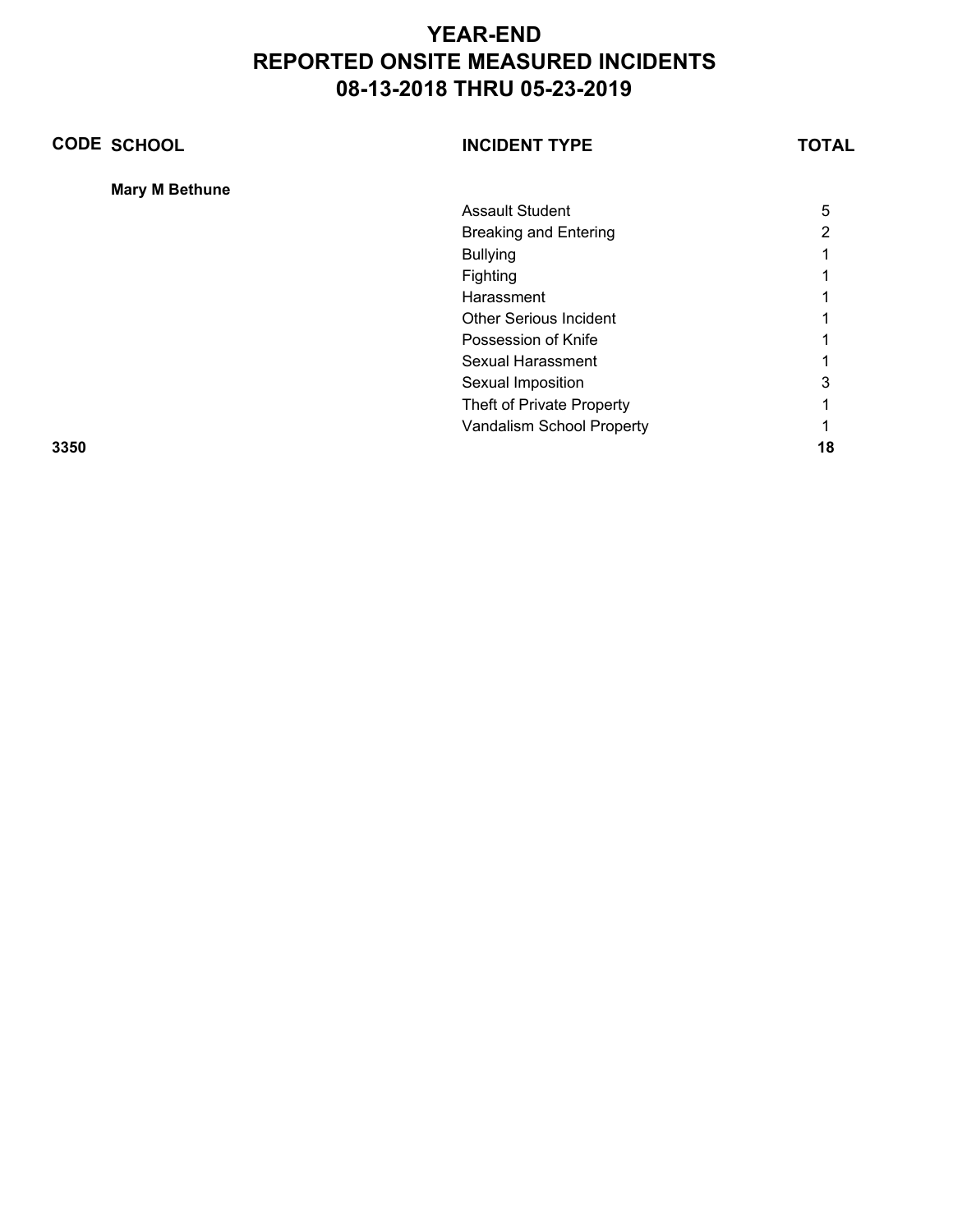| <b>CODE SCHOOL</b>            | <b>INCIDENT TYPE</b>                  | TOTAL |
|-------------------------------|---------------------------------------|-------|
| <b>Max S Hayes Vocational</b> |                                       |       |
|                               | Assault Student                       | 8     |
|                               | Assault Teacher                       |       |
|                               | Fighting                              |       |
|                               | Menacing                              |       |
|                               | <b>Other Serious Incident</b>         |       |
|                               | Possession/Use of Alcohol             |       |
|                               | Possession/Use of Scheduled Narcotics | 4     |
|                               | Sexual Harassment                     |       |
|                               | Theft of Private Property             |       |
| 6349                          |                                       | 22    |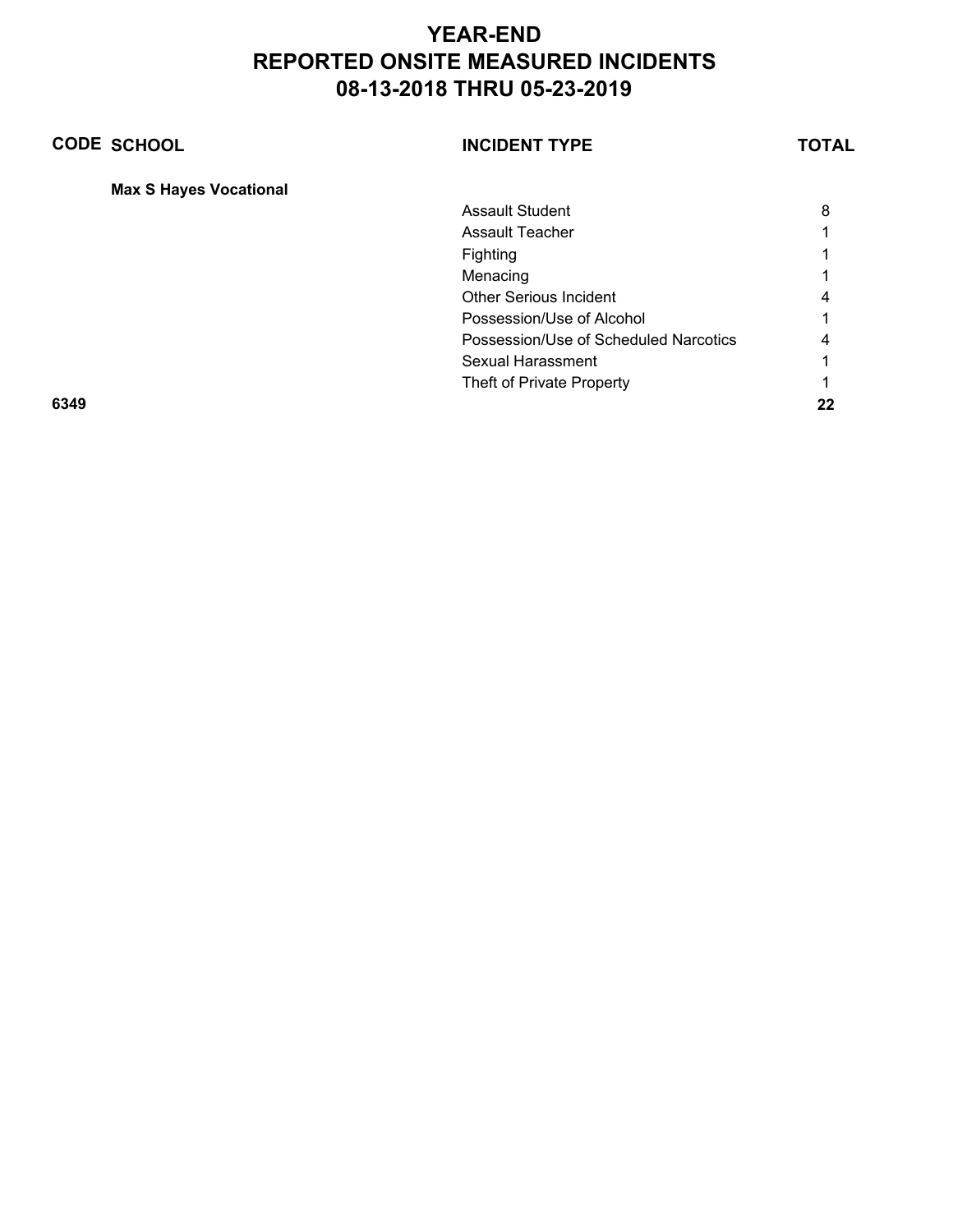| <b>CODE SCHOOL</b> | <b>INCIDENT TYPE</b>                  | <b>TOTAL</b> |
|--------------------|---------------------------------------|--------------|
| <b>Memorial</b>    |                                       |              |
|                    | <b>Assault Student</b>                | 5            |
|                    | <b>Bullying</b>                       |              |
|                    | Fighting                              | 3            |
|                    | Harassment                            |              |
|                    | <b>Other Serious Incident</b>         | າ            |
|                    | Possession/Use of Alcohol             |              |
|                    | Possession/Use of Scheduled Narcotics |              |
|                    | Sexual Imposition                     |              |
| 3027               |                                       | 15           |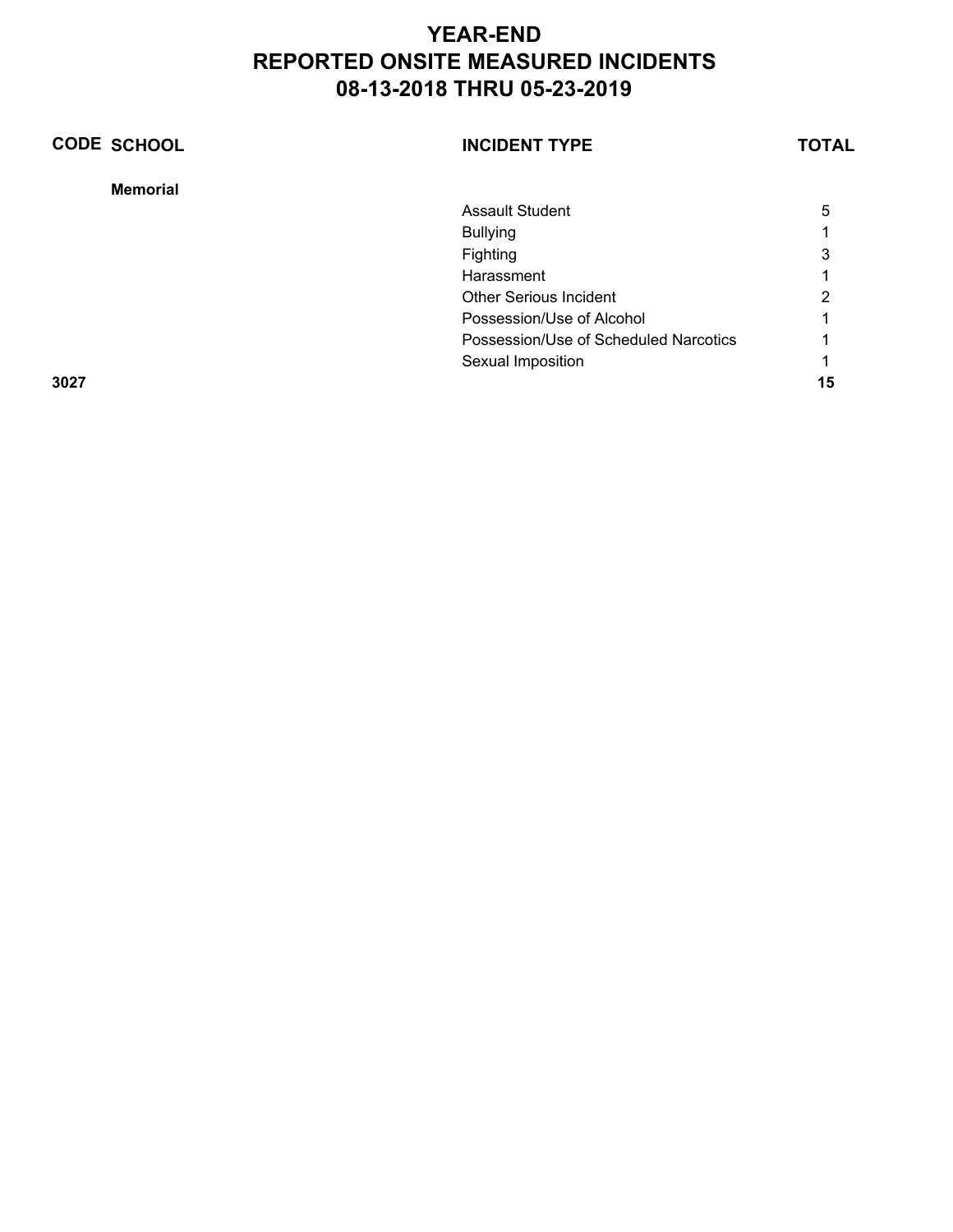|      | <b>CODE SCHOOL</b>                          | <b>INCIDENT TYPE</b>              | <b>TOTAL</b> |
|------|---------------------------------------------|-----------------------------------|--------------|
|      | <b>MC2STEM @ Cleveland State University</b> |                                   |              |
|      |                                             | Assault Student                   |              |
|      |                                             | <b>Other Serious Incident</b>     |              |
|      |                                             | Possession of Knife               |              |
|      |                                             | Possession of Scheduled Narcotics | 3            |
| 5136 |                                             |                                   |              |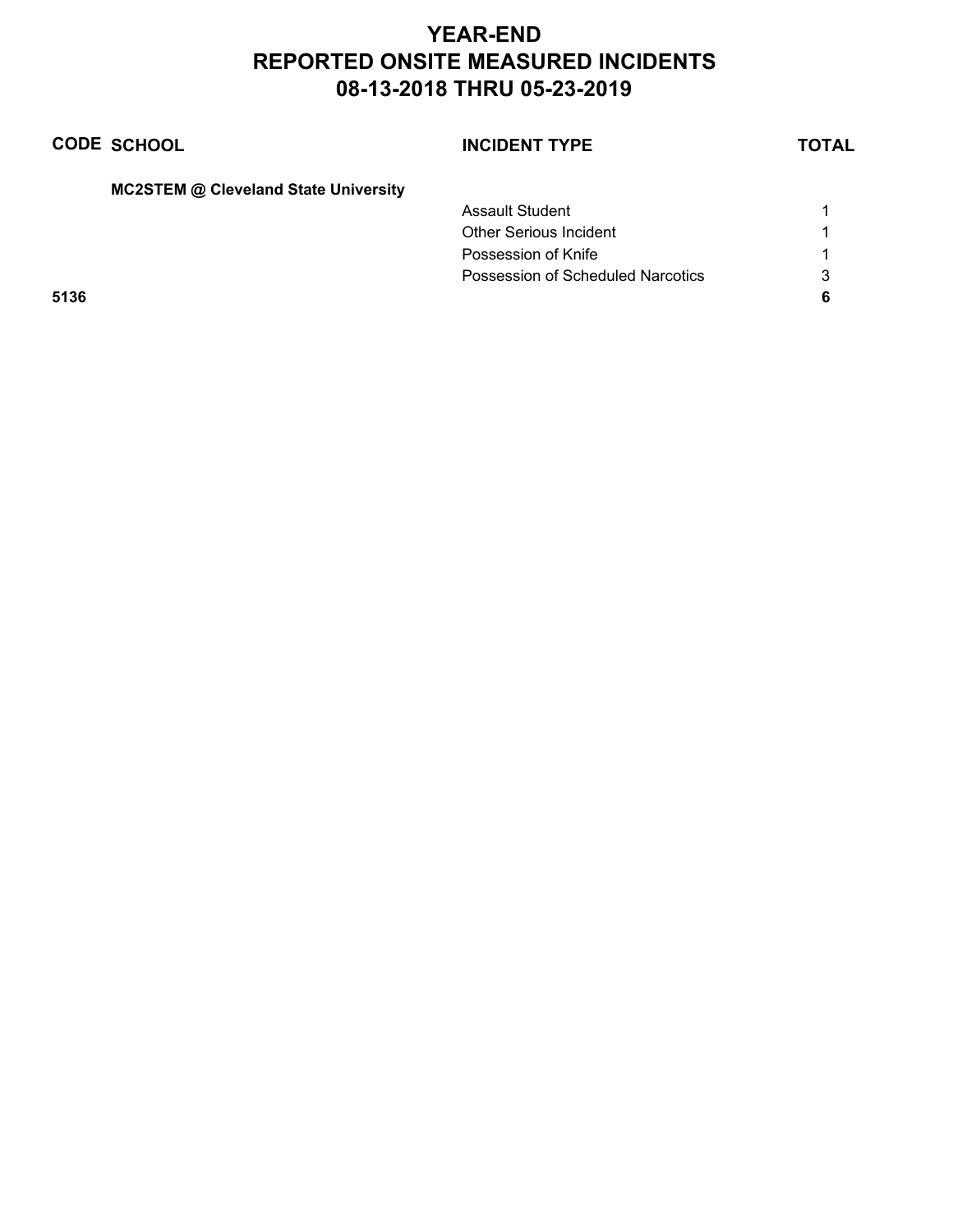|      | <b>CODE SCHOOL</b>                | <b>INCIDENT TYPE</b>              | <b>TOTAL</b> |
|------|-----------------------------------|-----------------------------------|--------------|
|      | MC2STEM @ GE Lighting @ Nela Park | Possession of Scheduled Narcotics |              |
| 5135 |                                   |                                   |              |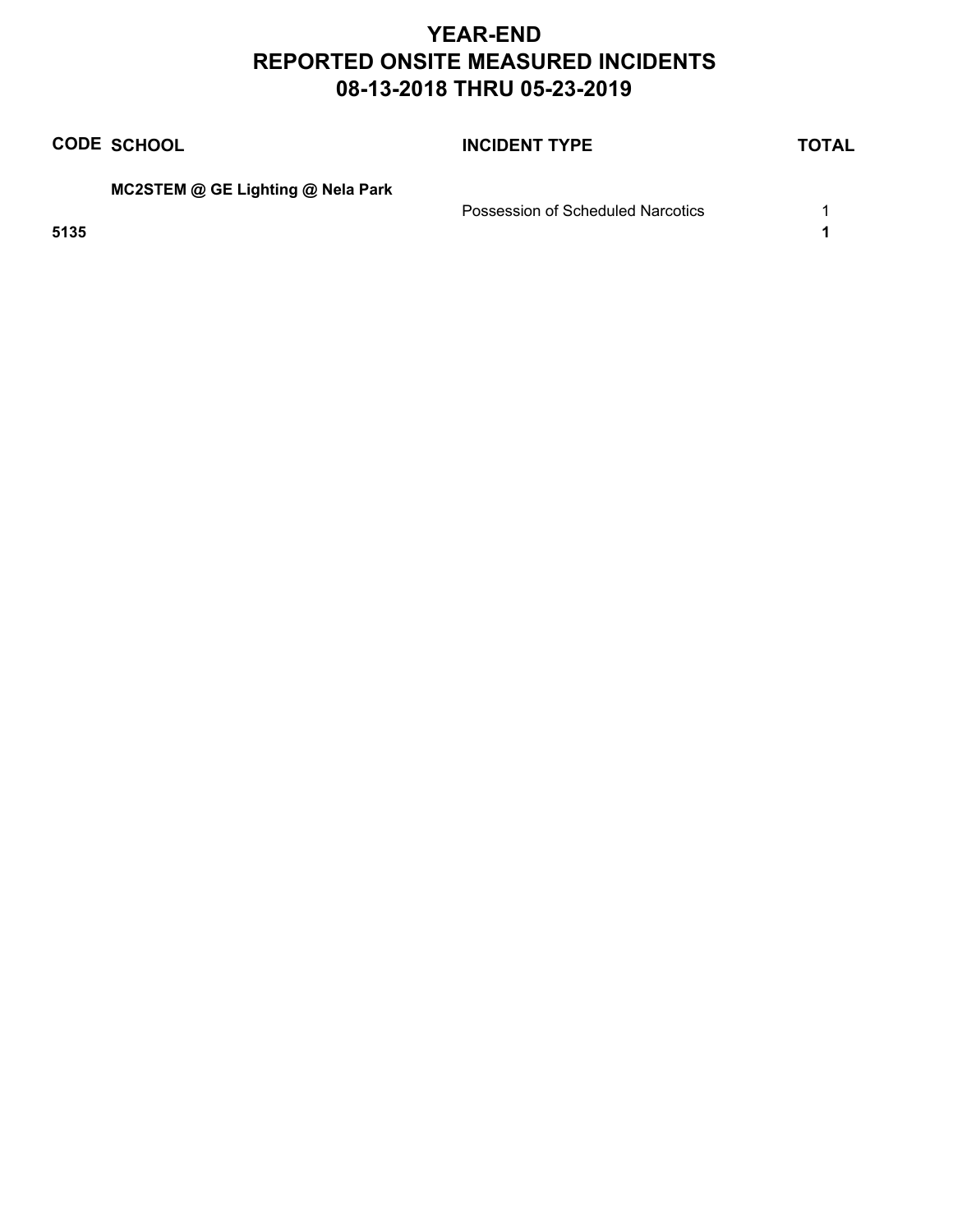|      | <b>CODE SCHOOL</b>                          | <b>INCIDENT TYPE</b>              | TOTAL |
|------|---------------------------------------------|-----------------------------------|-------|
|      | <b>MC2STEM @ Great Lakes Science Center</b> |                                   |       |
|      |                                             | Assault Student                   | 2     |
|      |                                             | Fighting                          |       |
|      |                                             | Possession of Knife               |       |
|      |                                             | Possession/Use of Alcohol         | າ     |
|      |                                             | Possession of Scheduled Narcotics |       |
|      |                                             | Sexual Imposition                 |       |
| 5035 |                                             |                                   | 8     |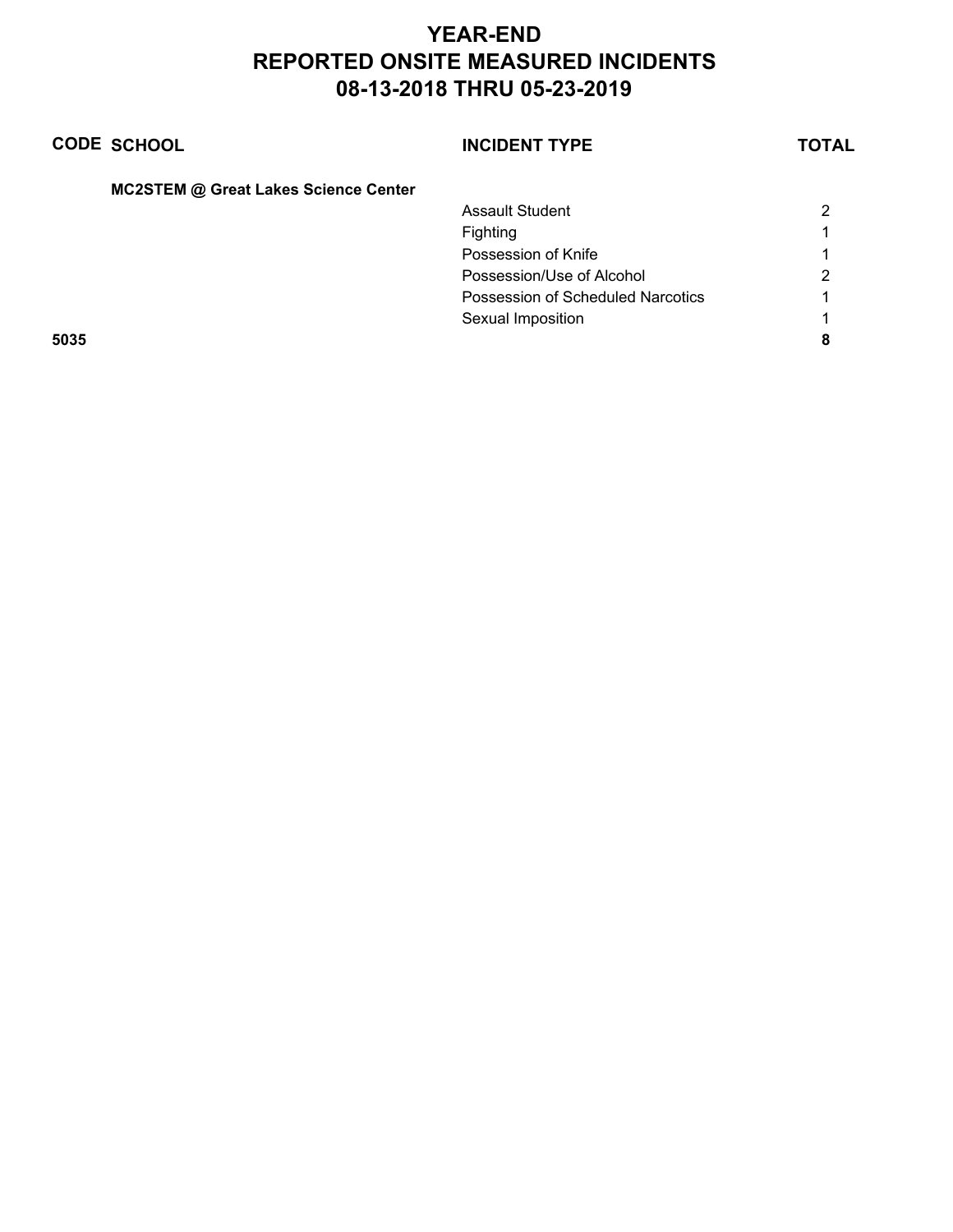| <b>CODE SCHOOL</b>      | <b>INCIDENT TYPE</b>            |                                      | <b>TOTAL</b> |
|-------------------------|---------------------------------|--------------------------------------|--------------|
| <b>Miles Elementary</b> |                                 |                                      |              |
|                         | <b>Assault Security Officer</b> |                                      |              |
|                         | <b>Assault Student</b>          |                                      | 3            |
|                         | Fighting                        |                                      | 8            |
|                         | <b>Other Criminal Activity</b>  |                                      |              |
|                         | Other Serious Incident          |                                      | 2            |
|                         | Possession of Knife             |                                      |              |
|                         |                                 | Possession of Other Dangerous Weapon | 2            |
|                         | Vandalism School Property       |                                      |              |
| 3368                    |                                 |                                      | 19           |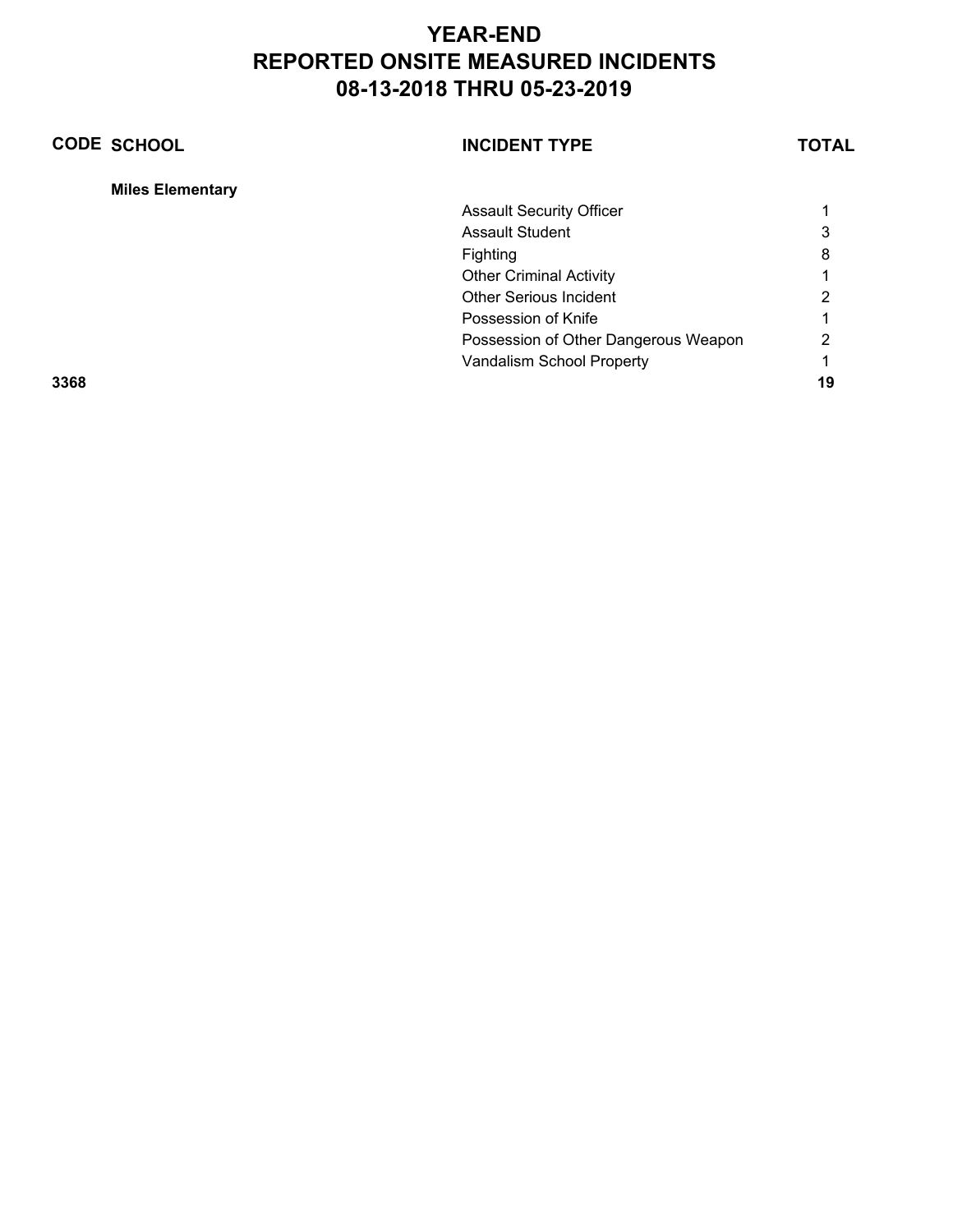| <b>CODE SCHOOL</b> | <b>INCIDENT TYPE</b>            | <b>TOTAL</b> |
|--------------------|---------------------------------|--------------|
| <b>Miles Park</b>  |                                 |              |
|                    | Assault Staff (Adult)           | 2            |
|                    | <b>Assault Student</b>          | 3            |
|                    | Fighting                        | 4            |
|                    | Menacing                        |              |
|                    | Theft of CMSD Computer Property |              |
|                    | Theft of Private Property       | 3            |
| 3372               |                                 | 14           |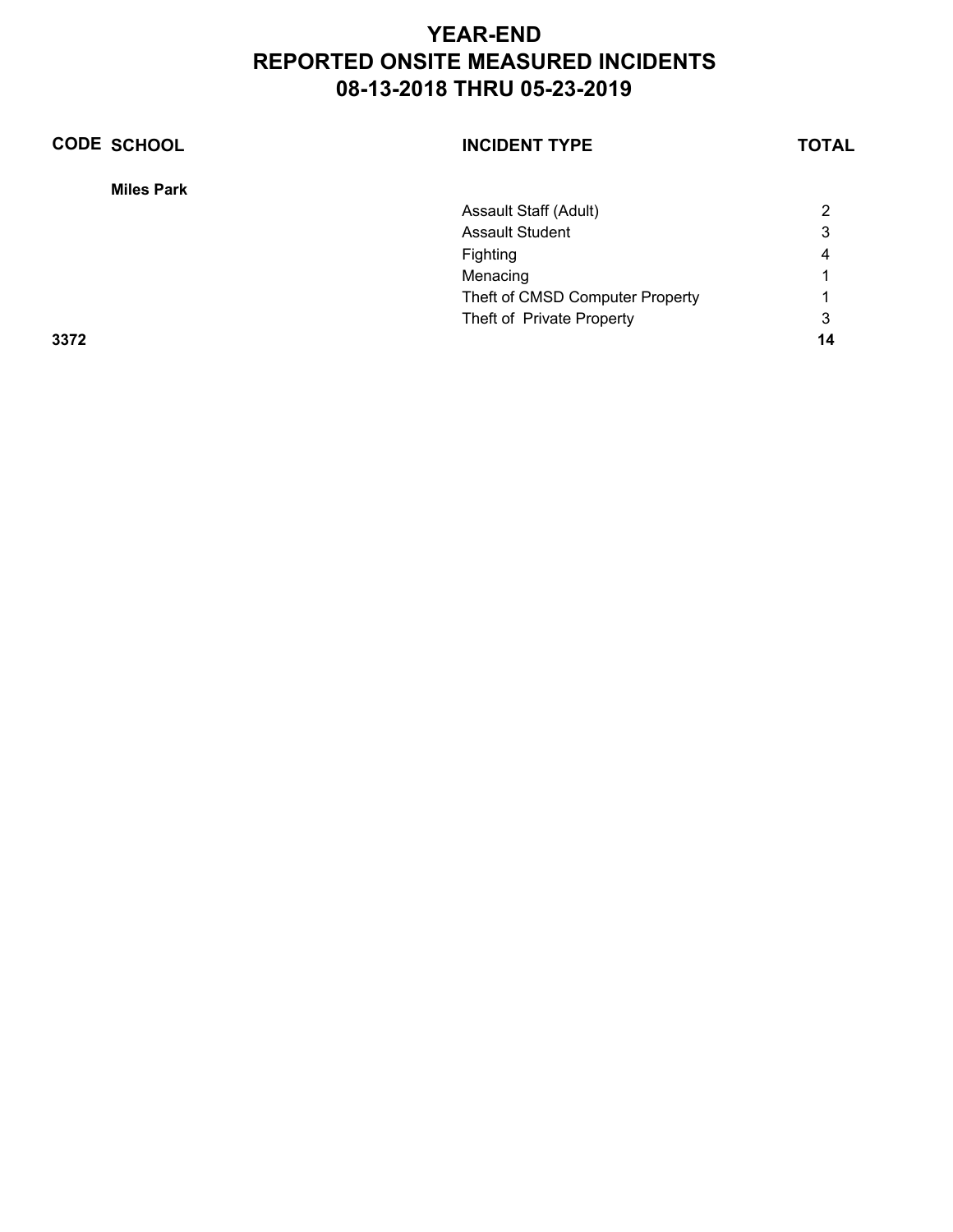| <b>CODE SCHOOL</b> | <b>INCIDENT TYPE</b>                  | <b>TOTAL</b> |
|--------------------|---------------------------------------|--------------|
| <b>Mound</b>       |                                       |              |
|                    | <b>Assault Student</b>                | າ            |
|                    | Fighting                              |              |
|                    | <b>Other Serious Incident</b>         | 2            |
|                    | Possession of Other Dangerous Weapon  |              |
|                    | Possession/Use of Scheduled Narcotics |              |
|                    | Sexual Harassment                     |              |
|                    | Theft of Private                      |              |
| 3396               |                                       | 9            |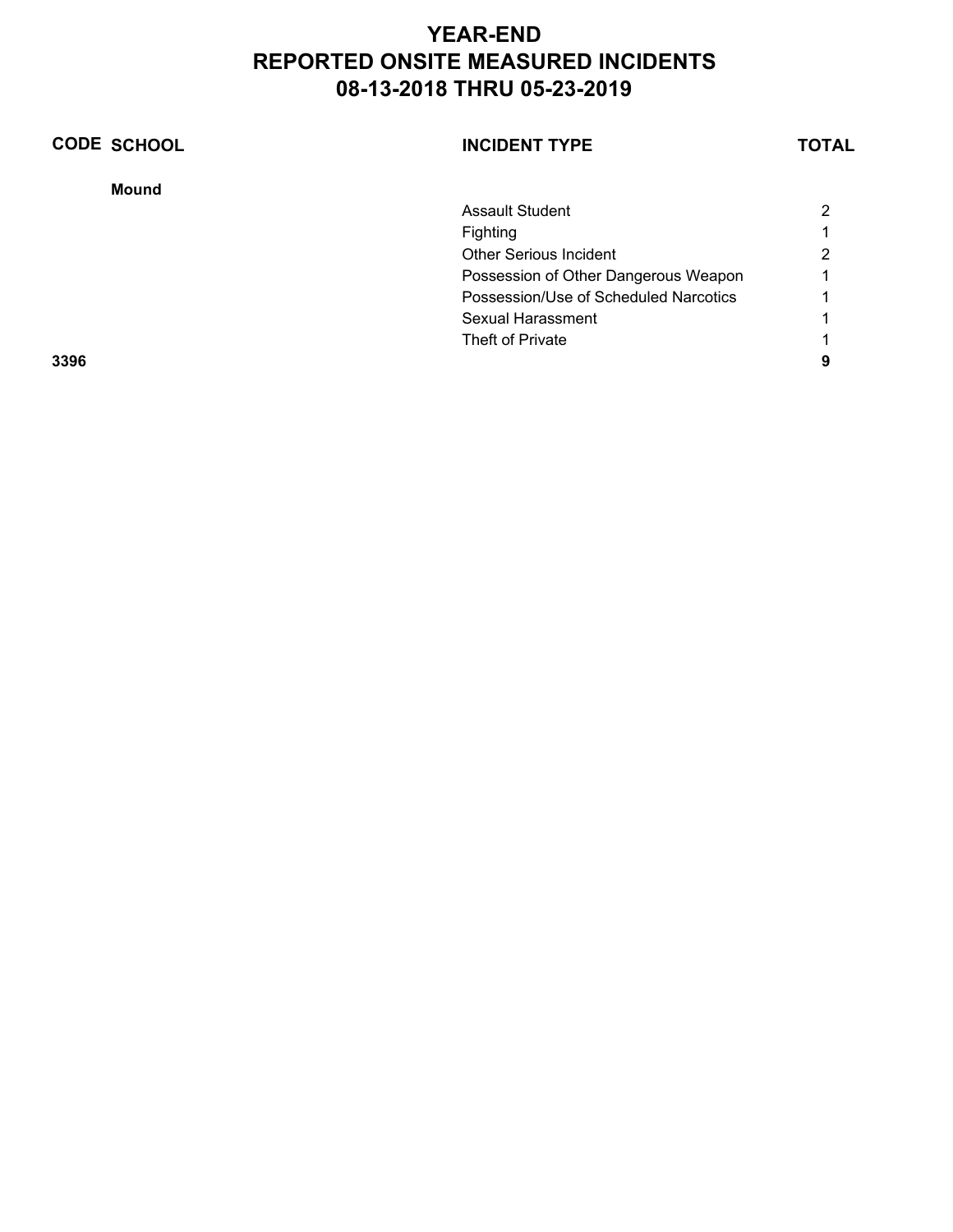| <b>CODE SCHOOL</b> | <b>INCIDENT TYPE</b>                  | TOTAL |
|--------------------|---------------------------------------|-------|
| <b>Nathan Hale</b> |                                       |       |
|                    | <b>Assault Other</b>                  |       |
|                    | <b>Assault Security Officer</b>       |       |
|                    | <b>Assault Student</b>                | 2     |
|                    | <b>Assault Teacher</b>                | 3     |
|                    | Fighting                              | 3     |
|                    | Menacing                              |       |
|                    | <b>Other Serious Incident</b>         |       |
|                    | Possession of Other Dangerous Weapon  |       |
|                    | Possession/Use of Scheduled Narcotics |       |
| 4411               |                                       | 14    |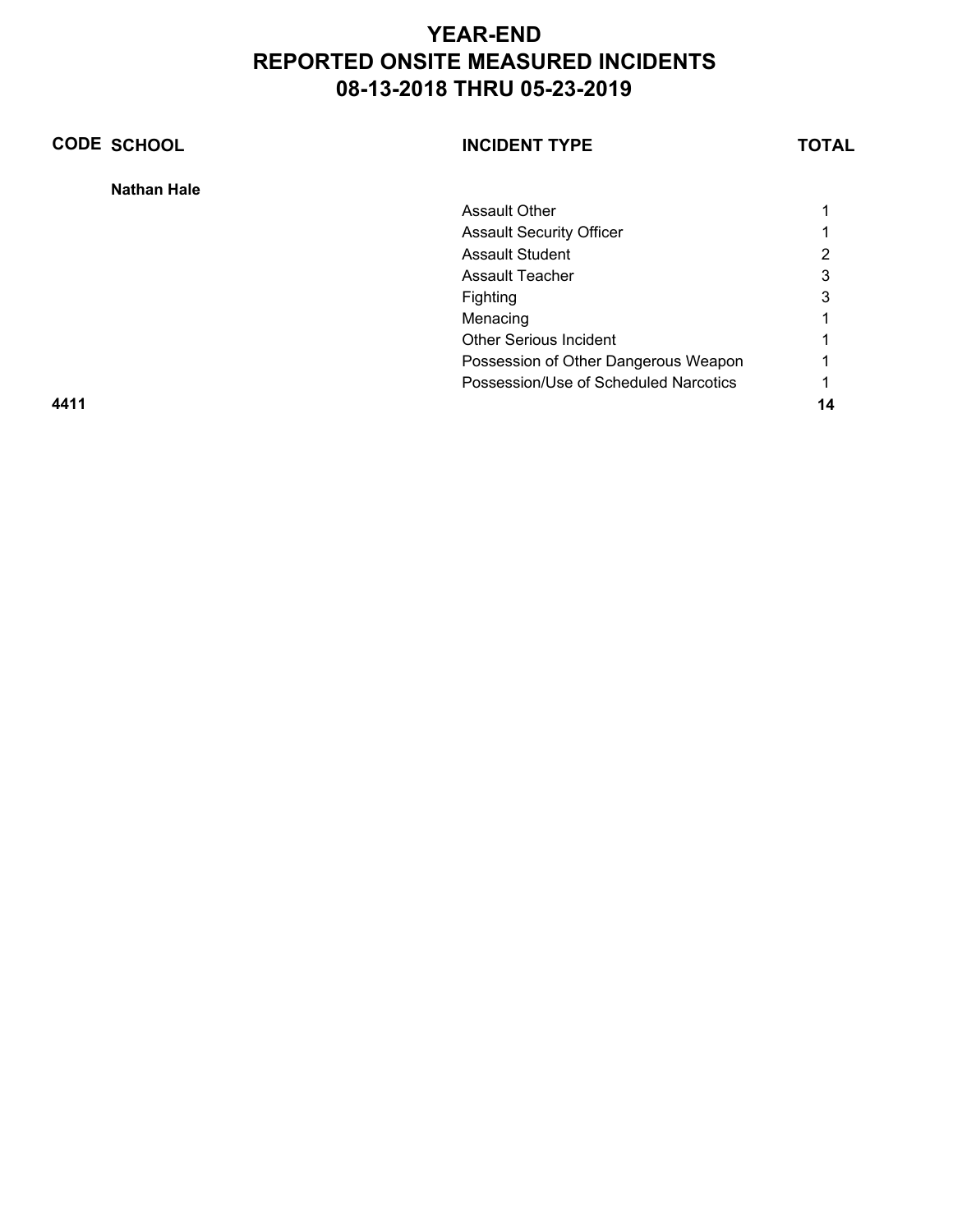| <b>CODE SCHOOL</b>    | <b>INCIDENT TYPE</b>                  | <b>TOTAL</b> |
|-----------------------|---------------------------------------|--------------|
| New Tech @ Collinwood |                                       |              |
|                       | <b>Assault Student</b>                | 2            |
|                       | Fighting                              | 13           |
|                       | <b>Other Serious Incident</b>         | 4            |
|                       | Possession of Drug Paraphernalia      |              |
|                       | Possession of Knife                   | 5            |
|                       | Possession of Other Dangerous Weapon  | 5            |
|                       | Possession/Use of Scheduled Narcotics | 12           |
|                       | Theft of CMSD Computer Property       |              |
|                       | Vandalism School Property             | 2            |
| 2117                  |                                       | 45           |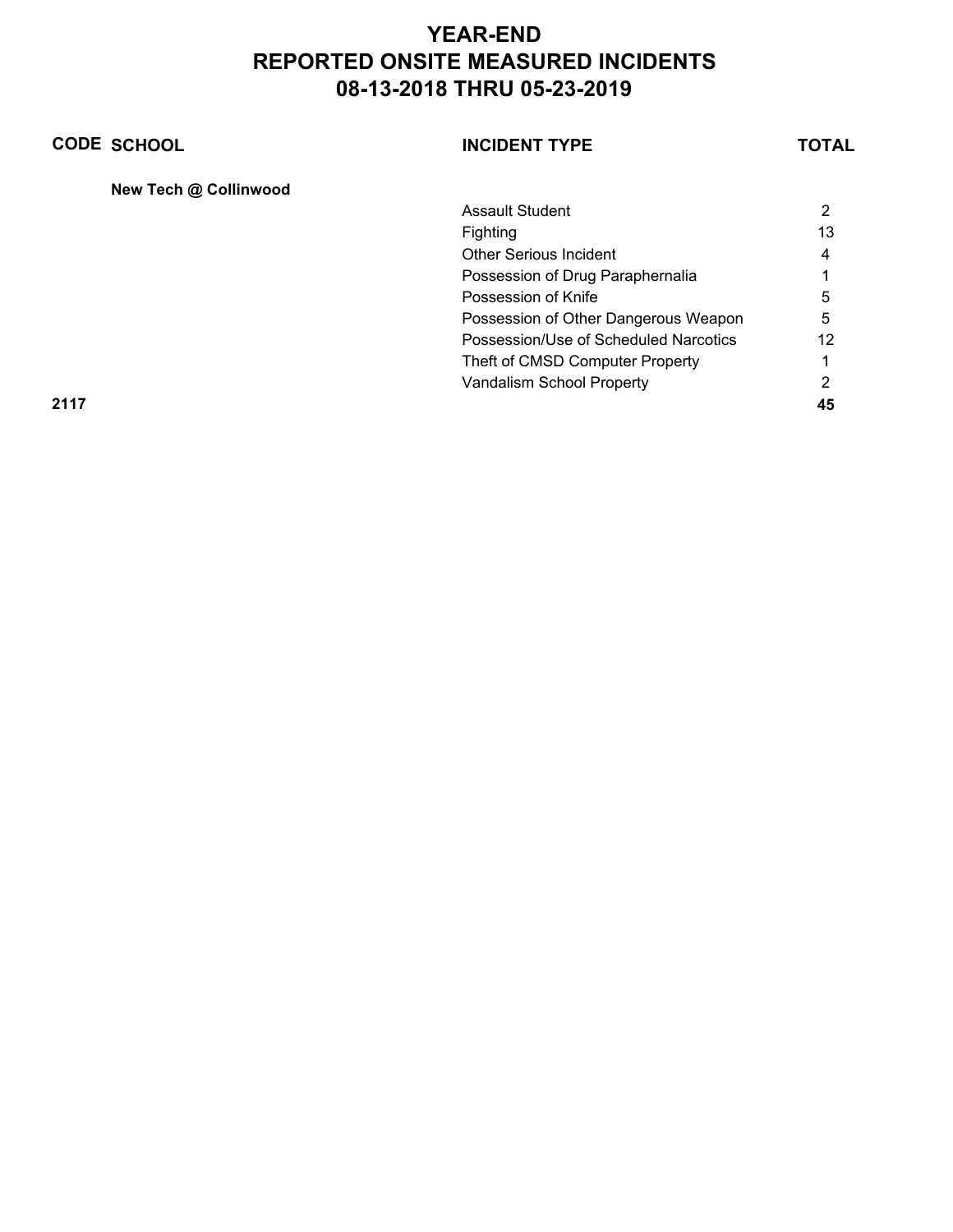| <b>CODE SCHOOL</b>   | <b>INCIDENT TYPE</b>            | <b>TOTAL</b> |
|----------------------|---------------------------------|--------------|
| <b>New Tech East</b> |                                 |              |
|                      | <b>Assault Security Officer</b> |              |
|                      | <b>Assault Student</b>          |              |
|                      | Fighting                        |              |
|                      | Vandalism Private Property      |              |
| 5040                 |                                 |              |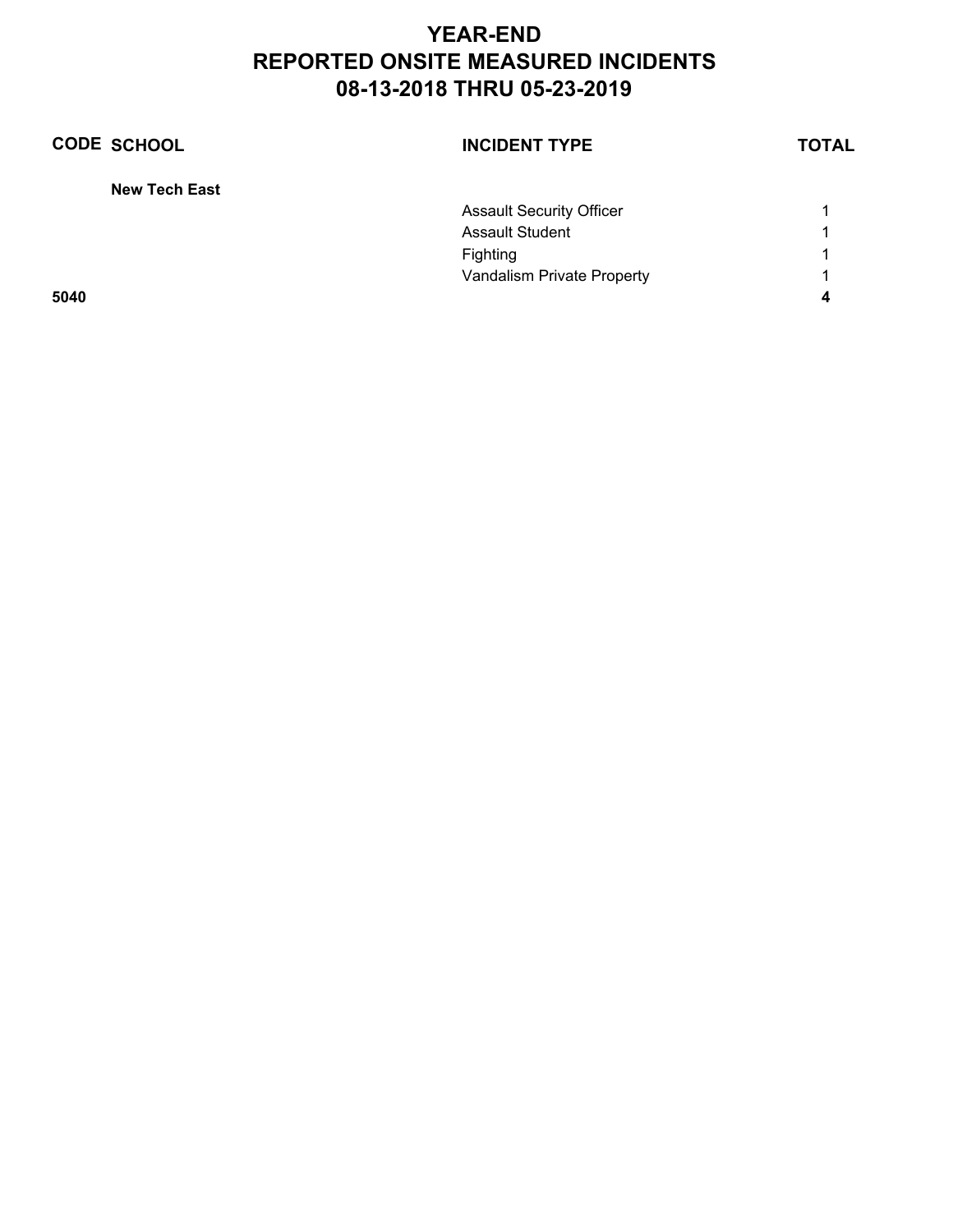| <b>CODE SCHOOL</b>   | <b>INCIDENT TYPE</b> | <b>TOTAL</b> |
|----------------------|----------------------|--------------|
| <b>New Tech West</b> |                      |              |
|                      | Assault Student      | 2            |
|                      | Possession of Knife  |              |
| 5060                 |                      | 3            |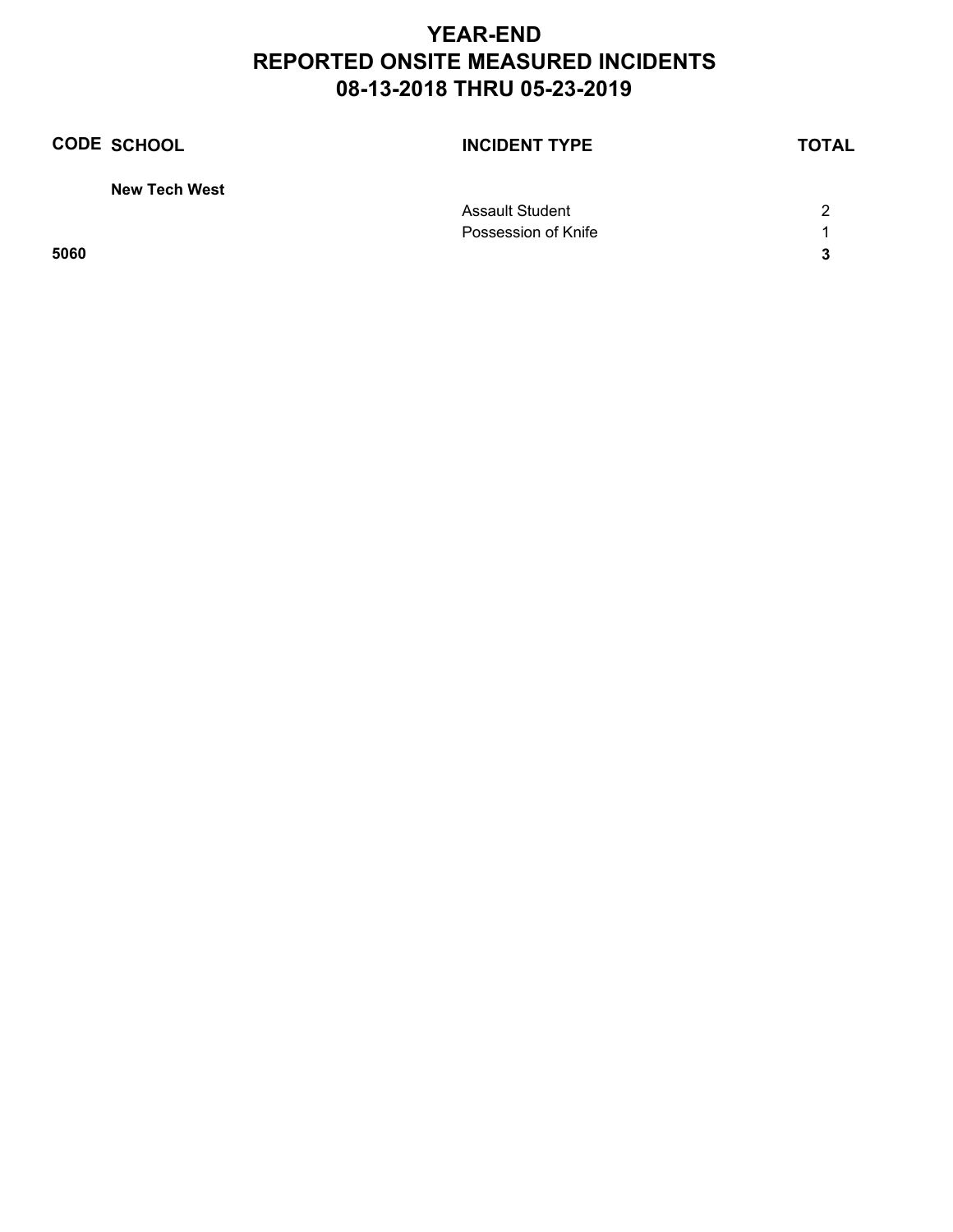| <b>CODE SCHOOL</b>                | <b>INCIDENT TYPE</b>   | <b>TOTAL</b> |
|-----------------------------------|------------------------|--------------|
| Newton D Baker School of the Arts |                        |              |
|                                   | <b>Assault Student</b> |              |
|                                   | <b>Assault Teacher</b> | 3            |
|                                   | <b>Bullying</b>        |              |
| 6415                              |                        |              |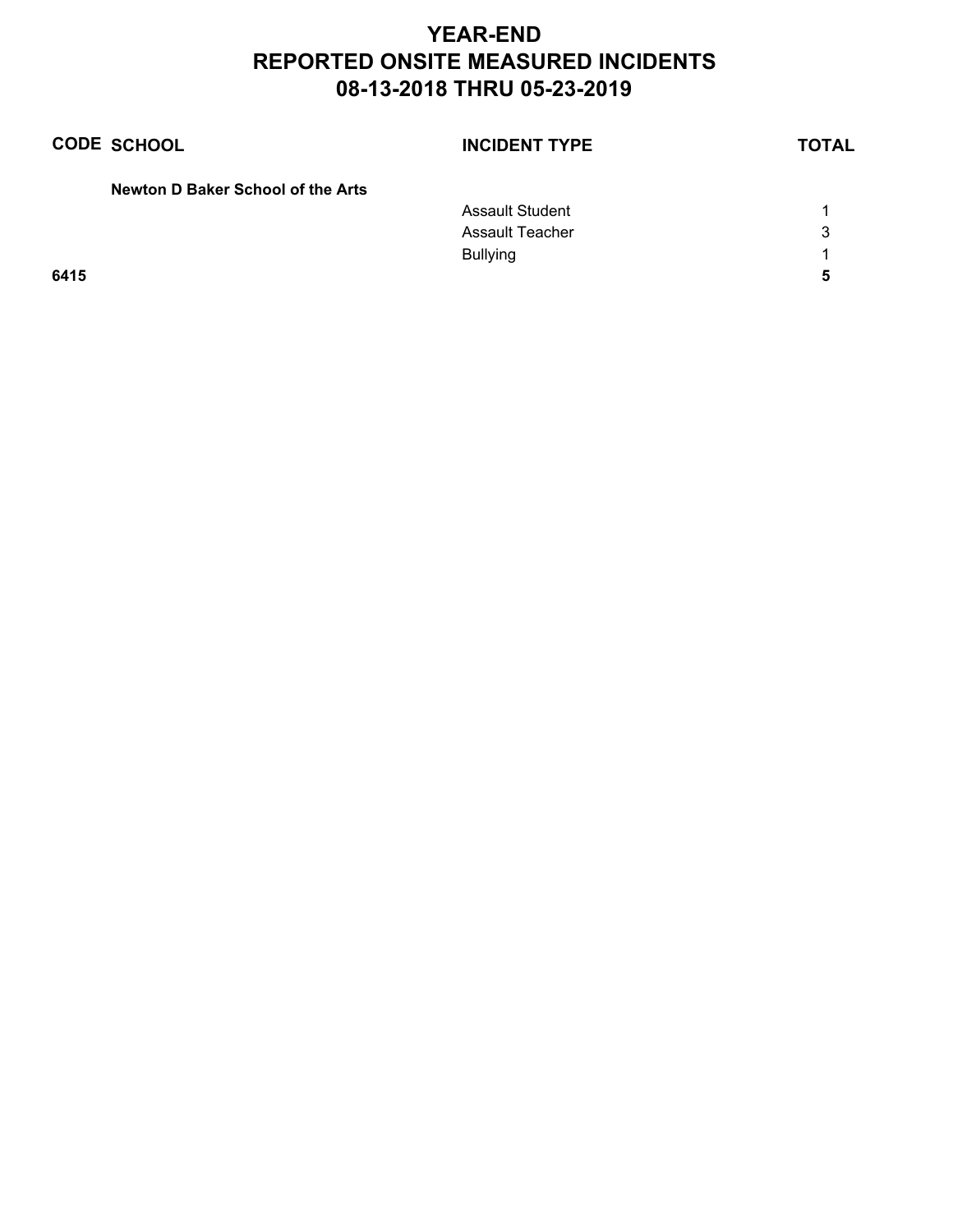| <b>CODE SCHOOL</b>         | <b>INCIDENT TYPE</b>                 | TOTAL |
|----------------------------|--------------------------------------|-------|
| <b>Oliver Hazard Perry</b> |                                      |       |
|                            | <b>Assault Security Officer</b>      |       |
|                            | Assault Staff (Adult)                | 2     |
|                            | <b>Assault Student</b>               | 6     |
|                            | Assault Teacher                      | 2     |
|                            | Fighting                             | 2     |
|                            | Harassment                           |       |
|                            | <b>Other Serious Incident</b>        | っ     |
|                            | Possession of Other Dangerous Weapon |       |
|                            | Theft of CMSD Property               |       |
|                            | Theft of Private Property            | 3     |
| 3428                       |                                      | 21    |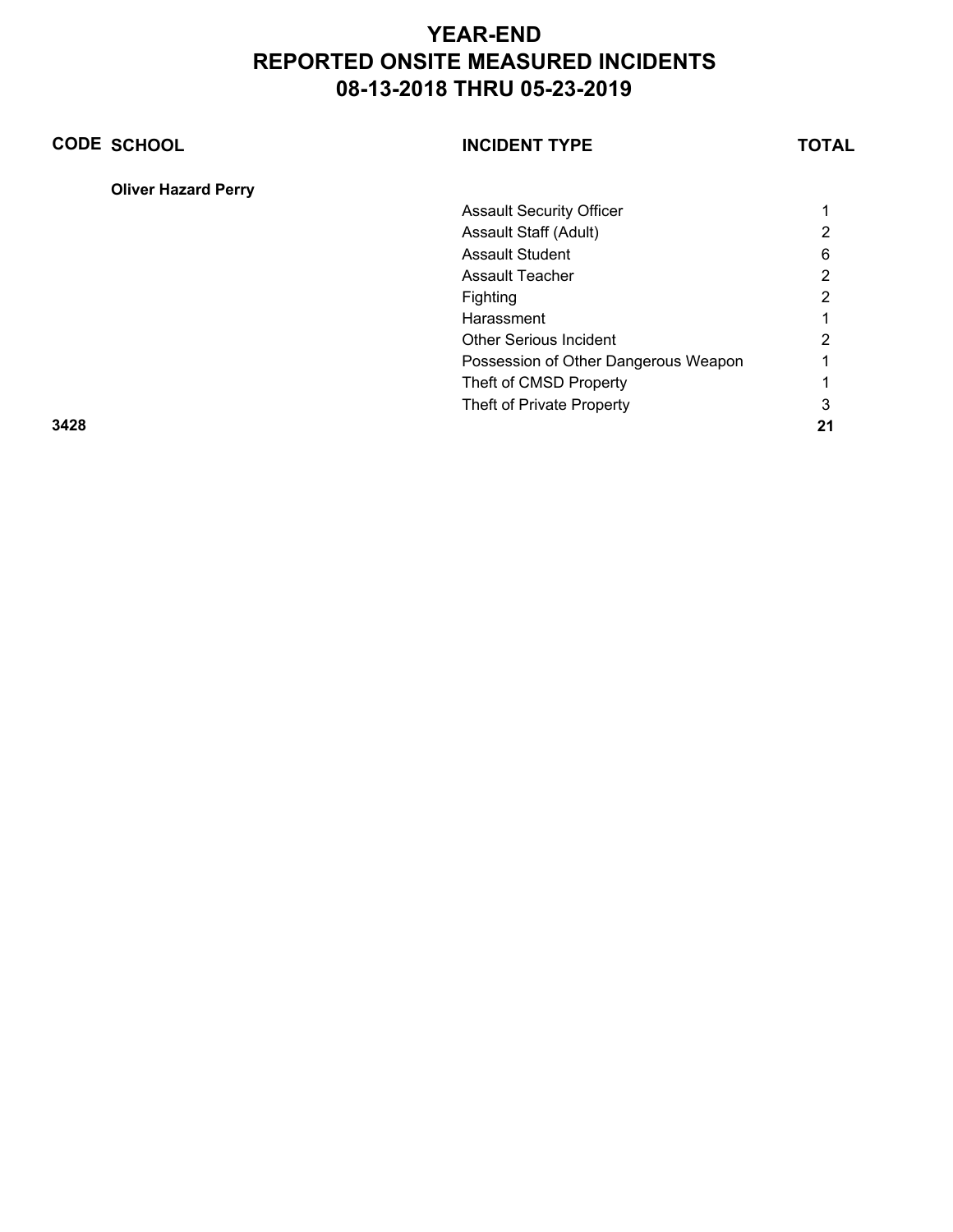|      | <b>CODE SCHOOL</b>               | <b>INCIDENT TYPE</b>                  | TOTAL |
|------|----------------------------------|---------------------------------------|-------|
|      | <b>Orchard School of Science</b> |                                       |       |
|      |                                  | <b>Assault Security Officer</b>       |       |
|      |                                  | Assault Staff (Adult)                 |       |
|      |                                  | <b>Assault Student</b>                | h     |
|      |                                  | <b>Assault Teacher</b>                |       |
|      |                                  | <b>Bullying</b>                       |       |
|      |                                  | <b>Criminal Trespassing</b>           |       |
|      |                                  | Fighting                              |       |
|      |                                  | Harassment                            |       |
|      |                                  | <b>Other Criminal Activity</b>        |       |
|      |                                  | <b>Other Serious Incident</b>         |       |
|      |                                  | Possession of Knife                   |       |
|      |                                  | Possession/Use of Scheduled Narcotics |       |
|      |                                  | Public Indecency                      |       |
|      |                                  | <b>Sexual Harassment</b>              |       |
|      |                                  | Theft of Private Property             |       |
|      |                                  | Vandalism Private Property            |       |
| 6436 |                                  |                                       | 27    |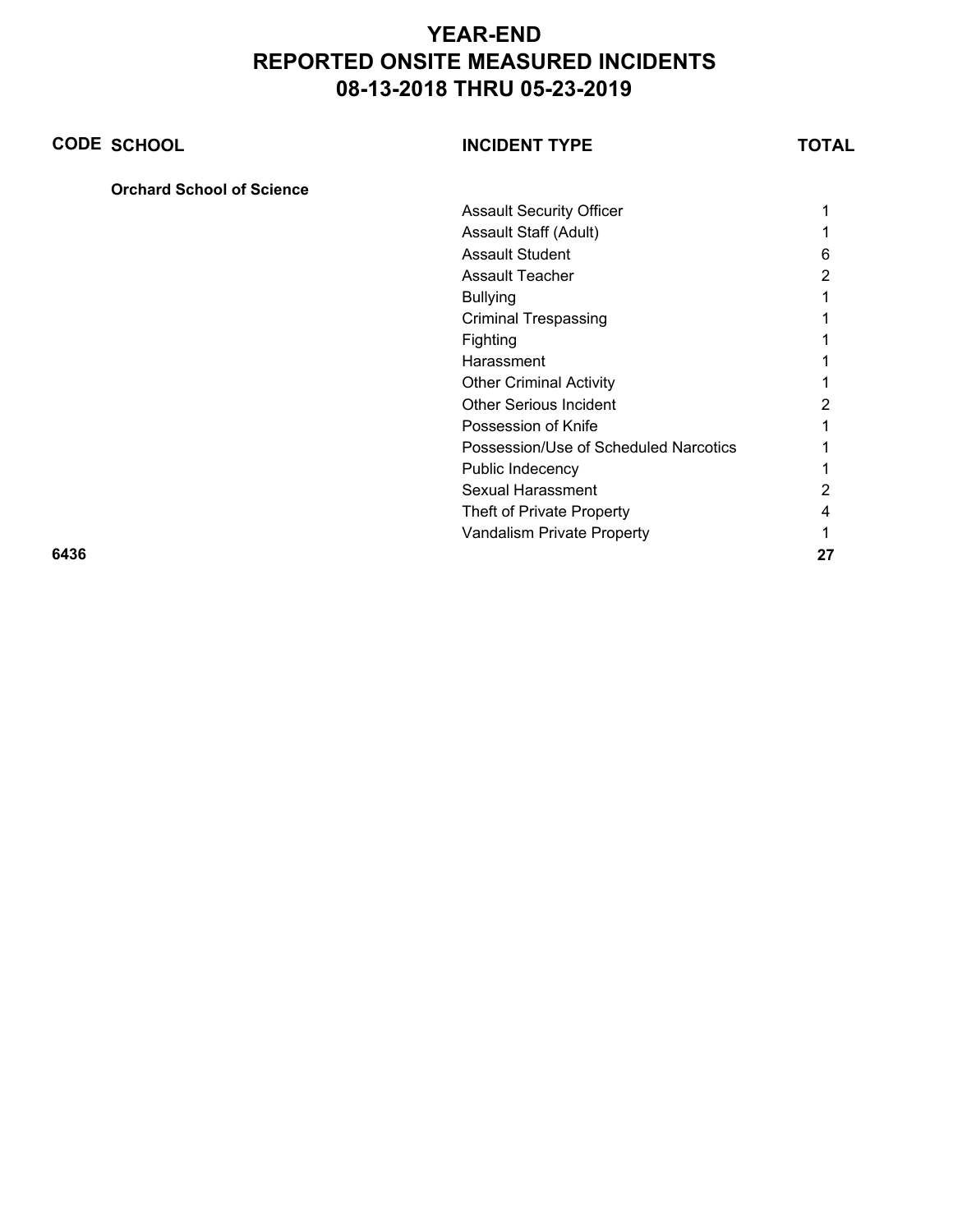| <b>CODE SCHOOL</b>   | <b>INCIDENT TYPE</b>            | TOTAL |
|----------------------|---------------------------------|-------|
| <b>Patrick Henry</b> |                                 |       |
|                      | Assault Staff (Adult)           |       |
|                      | <b>Assault Student</b>          | 2     |
|                      | <b>Assault Teacher</b>          |       |
|                      | <b>Other Serious Incident</b>   | 2     |
|                      | Theft of CMSD Computer Property |       |
|                      | Vandalism Private Property      |       |
|                      | Vandalism School Property       |       |
| 4448                 |                                 | 9     |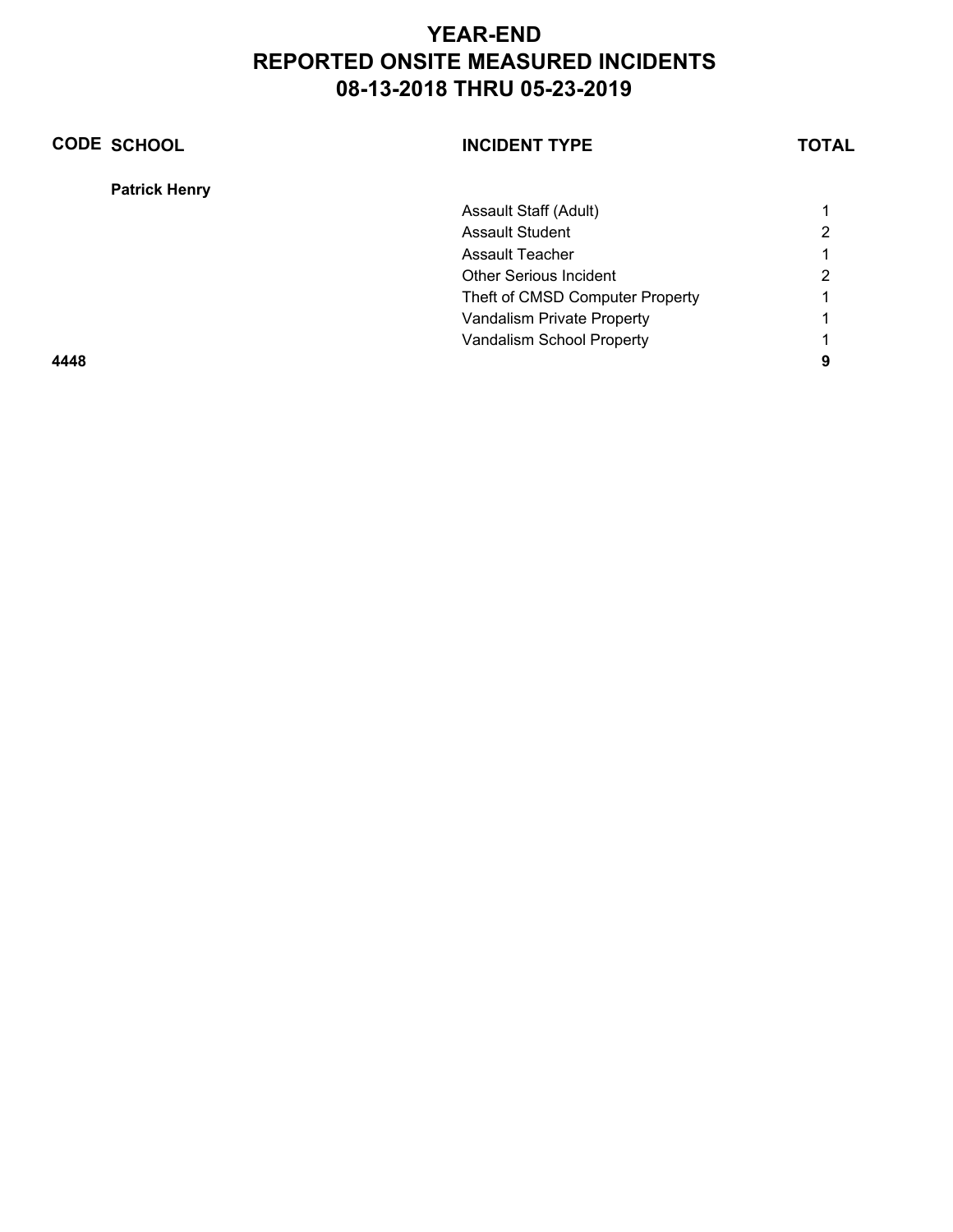| <b>CODE SCHOOL</b> | <b>INCIDENT TYPE</b>             | <b>TOTAL</b> |
|--------------------|----------------------------------|--------------|
| Paul L Dunbar      |                                  |              |
|                    | <b>Assault Other</b>             |              |
|                    | <b>Assault Student</b>           | っ            |
|                    | <b>Assault Teacher</b>           | 2            |
|                    | Menacing                         | 2            |
|                    | <b>Other Serious Incident</b>    |              |
|                    | Possession of Drug Paraphernalia |              |
|                    | Possession of Knife              | 2            |
|                    | Public Indecency                 |              |
|                    | Theft of Private Property        |              |
| 3451               |                                  | 13           |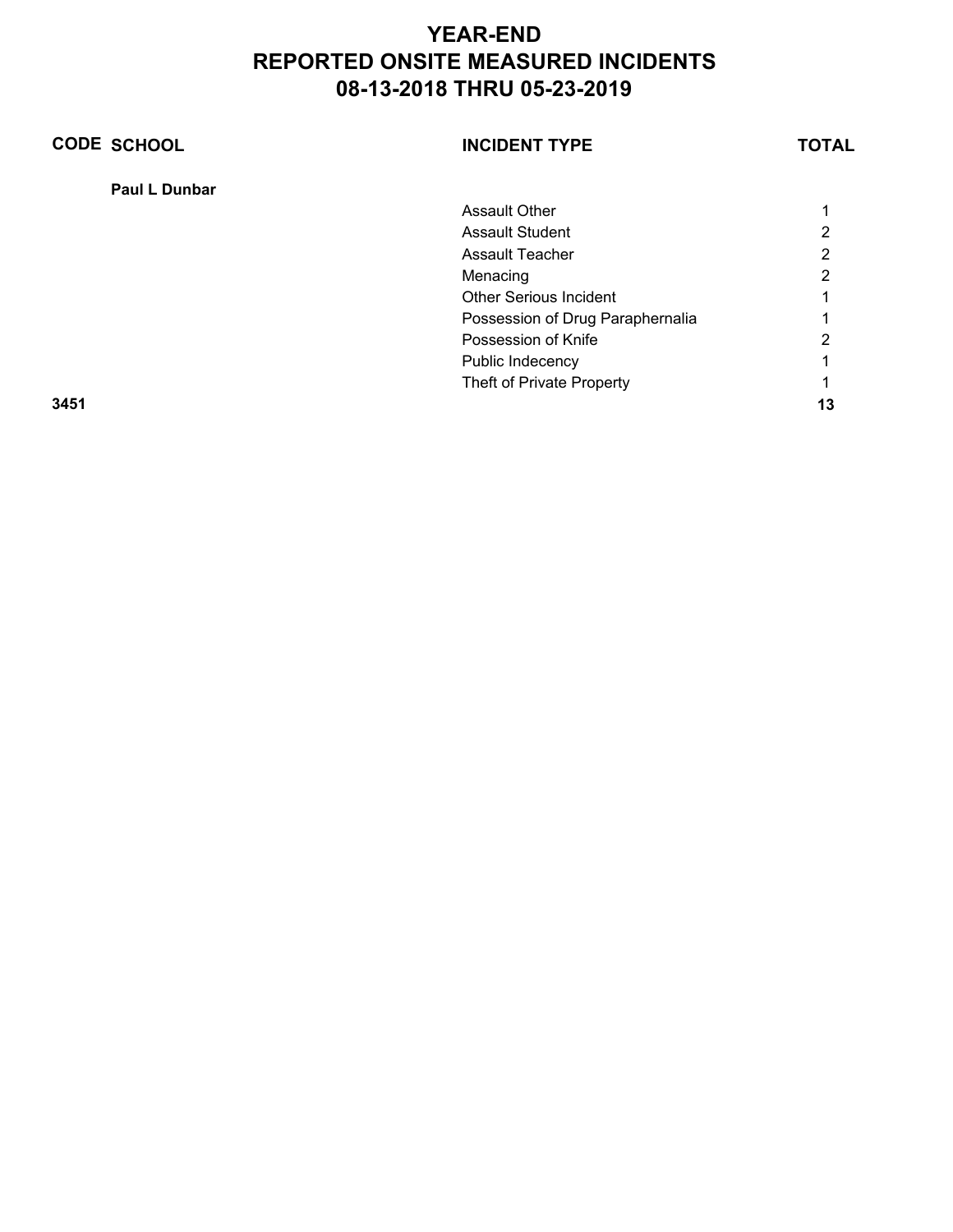Theft of Private Property 1

| <b>CODE SCHOOL</b>                       | <b>INCIDENT TYPE</b>                  | TOTAL |
|------------------------------------------|---------------------------------------|-------|
| <b>Rhodes College and Career Academy</b> |                                       |       |
|                                          | Fighting                              |       |
|                                          | Menacing                              |       |
|                                          | <b>Other Serious Incident</b>         | 2     |
|                                          | Possession/Use of Scheduled Narcotics |       |

**5245 9**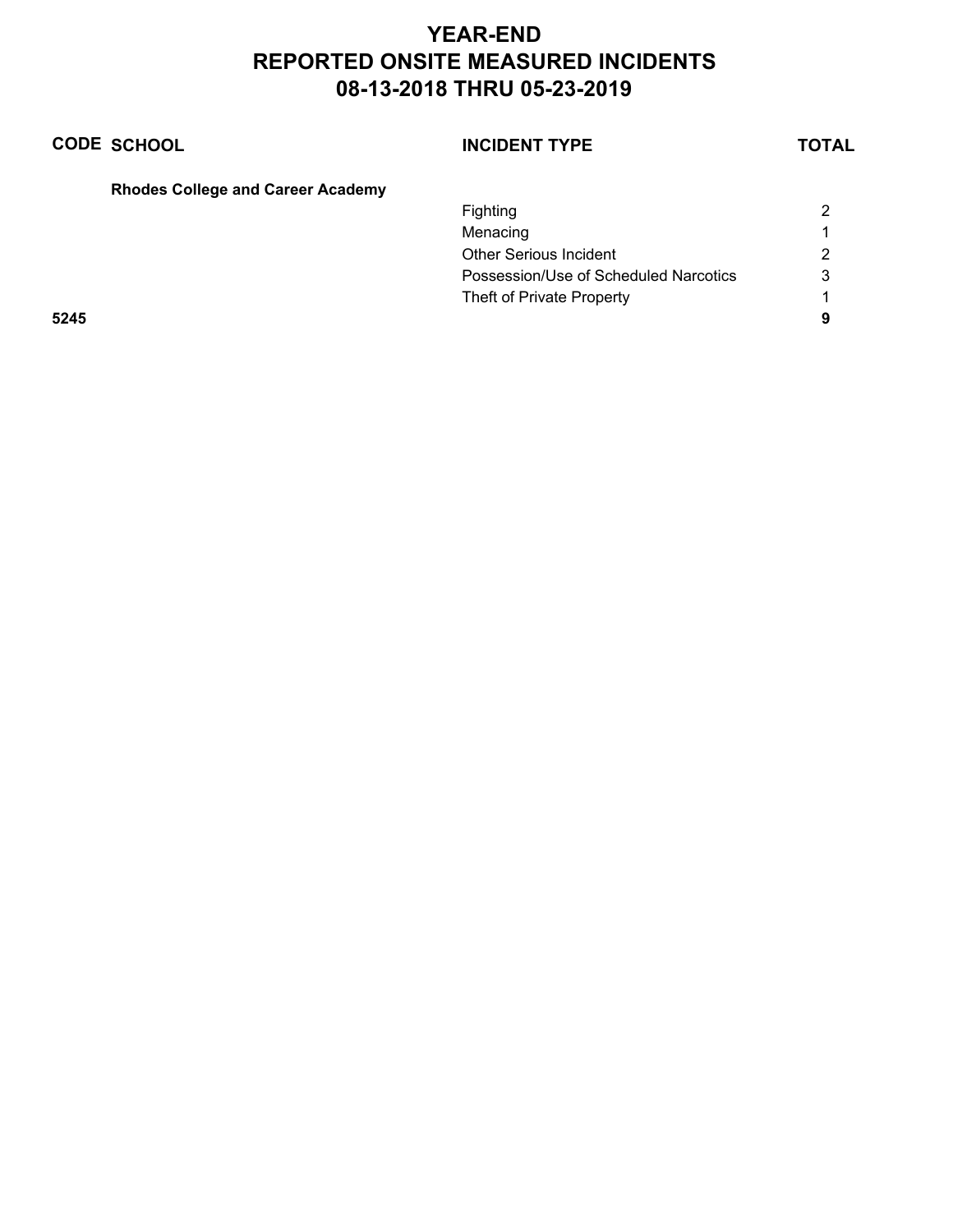|      | <b>CODE SCHOOL</b>                            | <b>INCIDENT TYPE</b>                  | <b>TOTAL</b> |
|------|-----------------------------------------------|---------------------------------------|--------------|
|      | <b>Rhodes School of Environmental Studies</b> |                                       |              |
|      |                                               | Assault Staff (Adult)                 |              |
|      |                                               | Assault Student                       | 3            |
|      |                                               | Fighting                              | 5            |
|      |                                               | <b>Other Serious Incident</b>         | 3            |
|      |                                               | Possession/Use of Scheduled Narcotics | 6            |
|      |                                               | Theft of CMSD Property                |              |
| 5243 |                                               |                                       | 19           |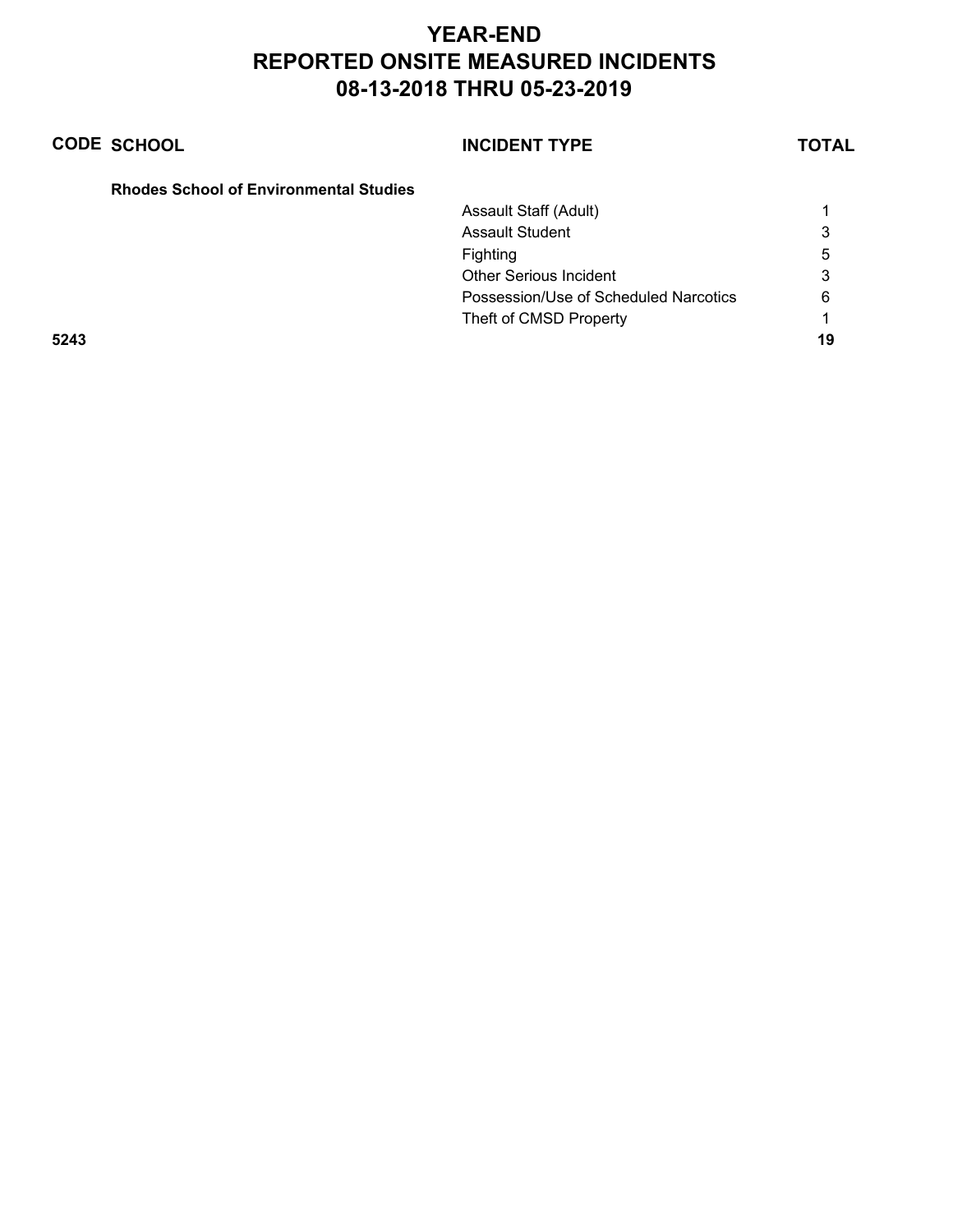| <b>CODE SCHOOL</b> | <b>INCIDENT TYPE</b>          | <b>TOTAL</b> |
|--------------------|-------------------------------|--------------|
| <b>Riverside</b>   |                               |              |
|                    | Arson                         |              |
|                    | <b>Assault Teacher</b>        |              |
|                    | <b>Other Serious Incident</b> |              |
|                    | Sexual Harassment             | 3            |
|                    | Sexual Imposition             | 4            |
|                    | Theft of Private Property     | 2            |
| 3485               |                               | 9            |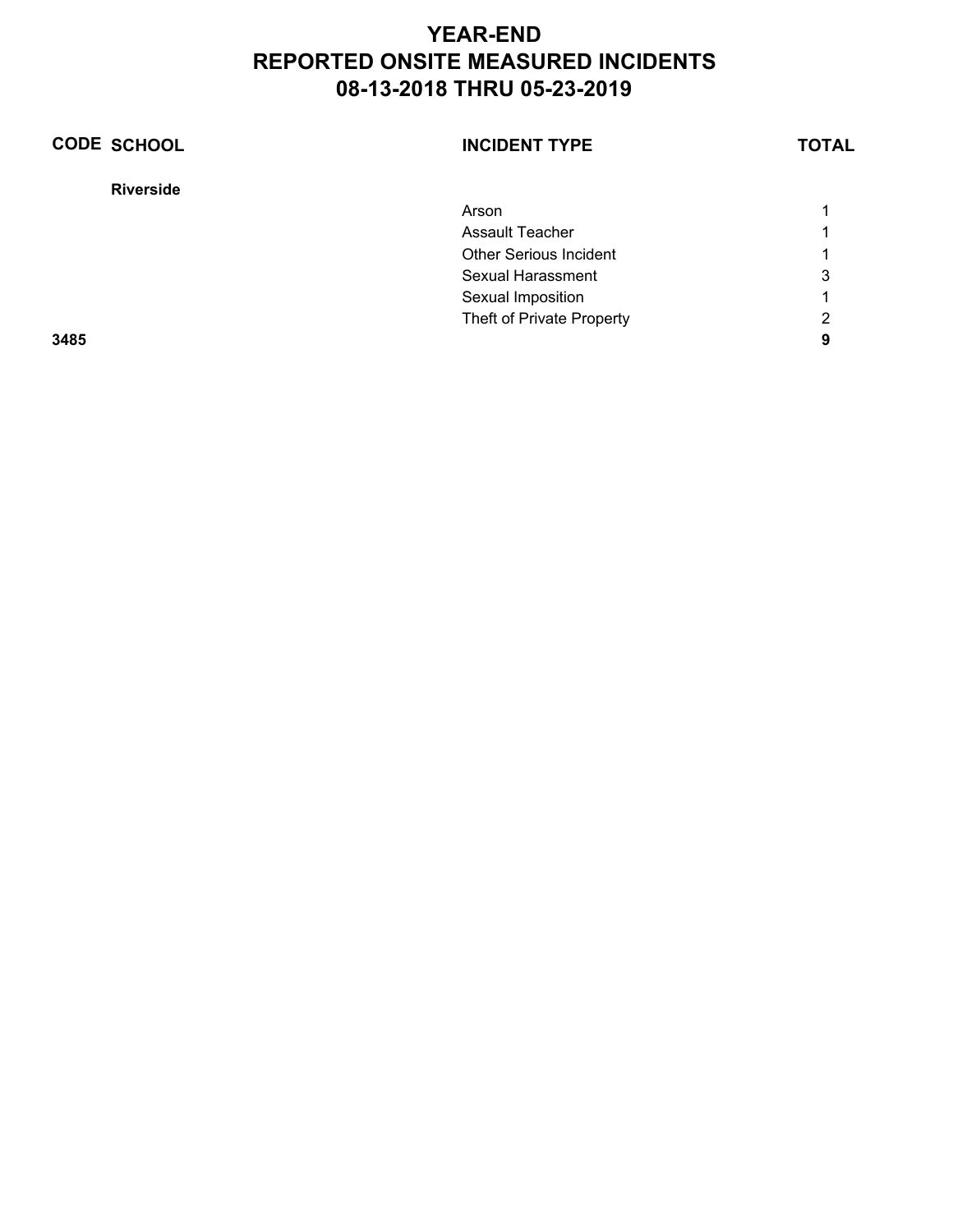| <b>CODE SCHOOL</b>      | <b>INCIDENT TYPE</b>             | <b>TOTAL</b> |
|-------------------------|----------------------------------|--------------|
| <b>Robert H Jamison</b> |                                  |              |
|                         | <b>Assault Security Officer</b>  |              |
|                         | Assault Student                  | 5            |
|                         | <b>Other Serious Incident</b>    | 4            |
|                         | Possession of Drug Paraphernalia |              |
|                         | Theft of Private Property        | 1            |
| 6482                    |                                  | 12           |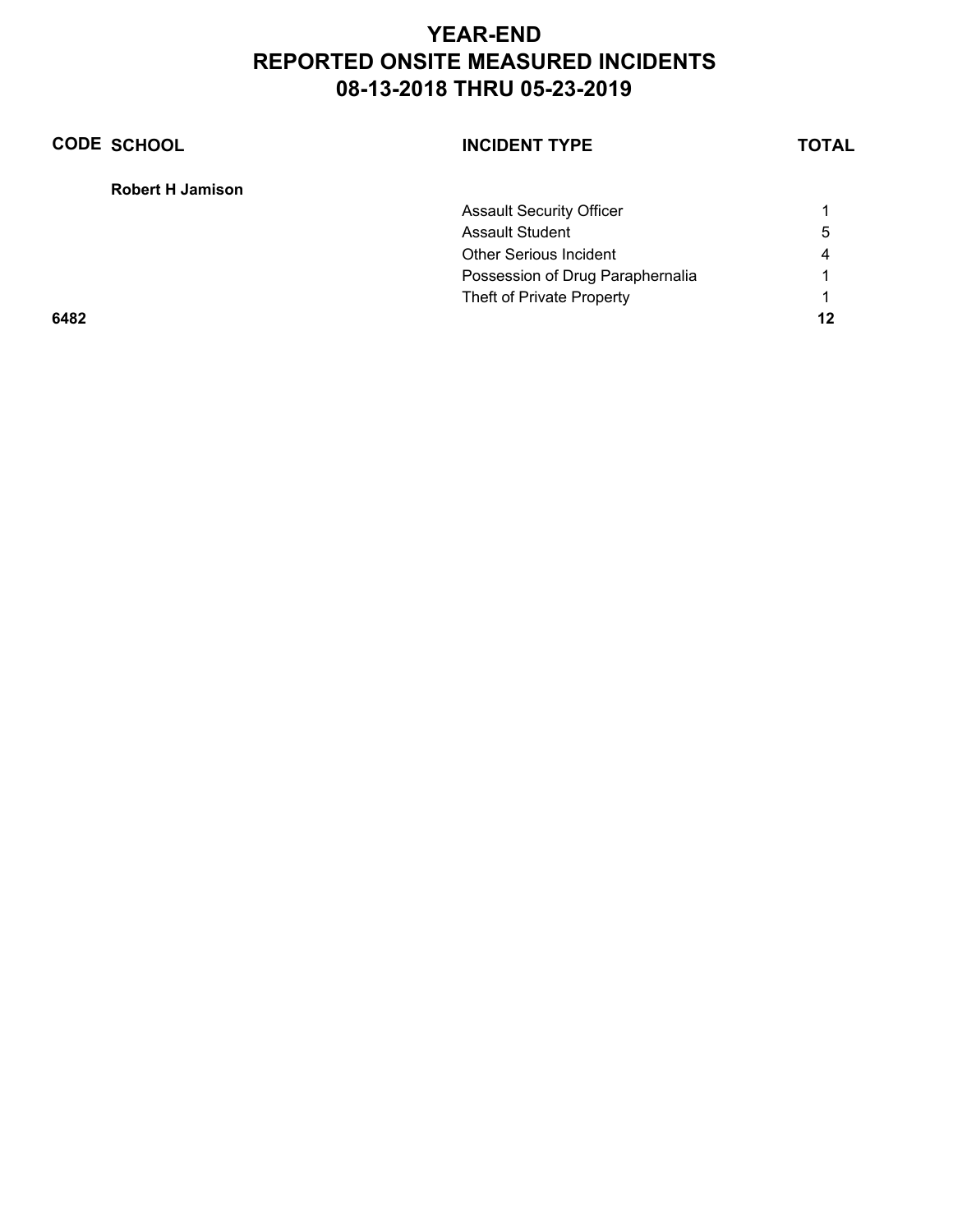| <b>CODE SCHOOL</b>      | <b>INCIDENT TYPE</b>            | <b>TOTAL</b> |
|-------------------------|---------------------------------|--------------|
| <b>Robinson G Jones</b> |                                 |              |
|                         | <b>Assault Security Officer</b> | 2            |
|                         | <b>Assault Student</b>          | ົ            |
|                         | <b>Assault Teacher</b>          | 2            |
|                         | Fighting                        | 4            |
|                         | <b>Gross Sexual Imposition</b>  |              |
|                         | <b>Other Serious Incident</b>   | 3            |
|                         | Possession of Knife             |              |
|                         | Sexual Harassment               |              |
|                         | Sexual Imposition               | າ            |
| 6487                    |                                 | 18           |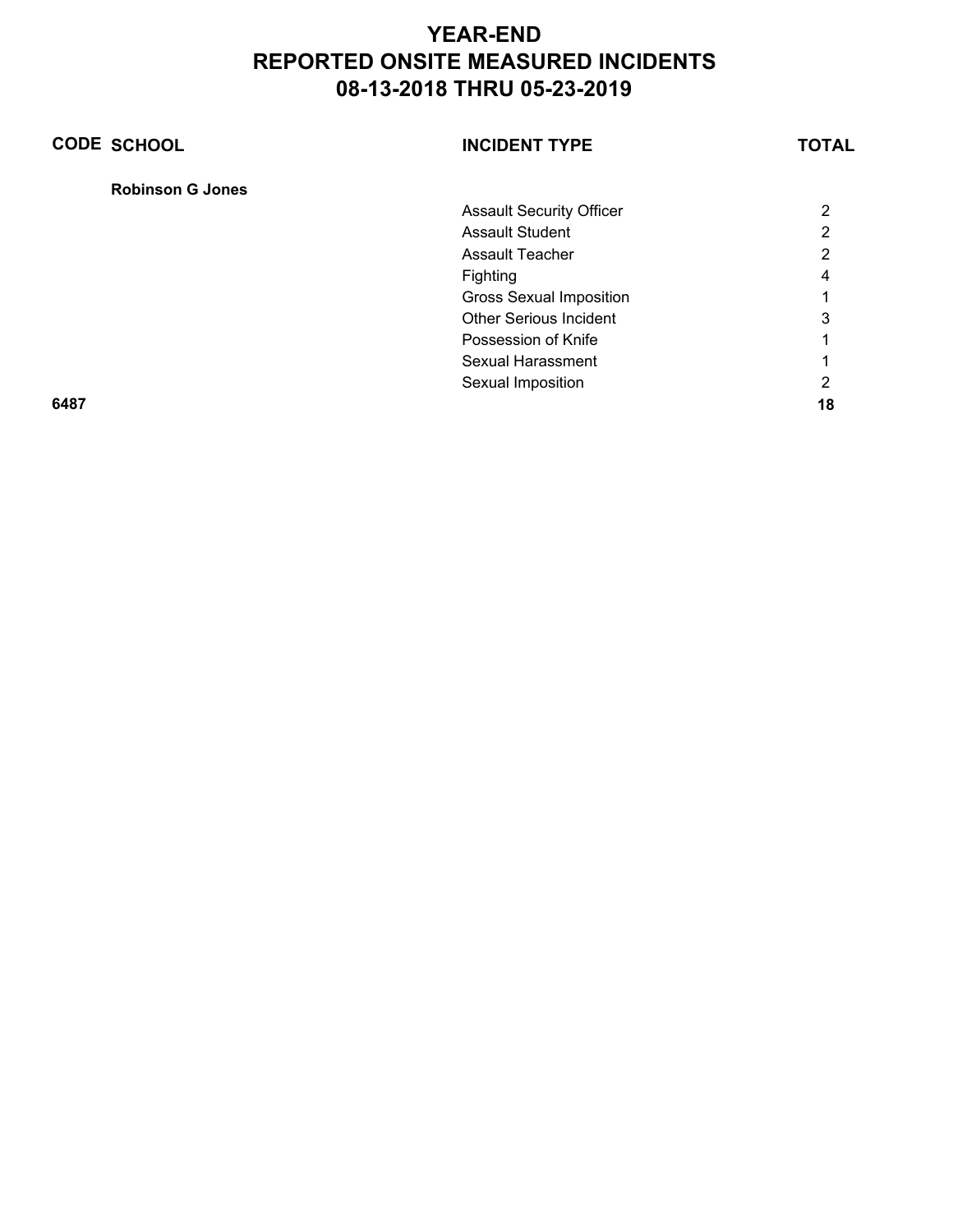|      | <b>CODE SCHOOL</b>         | <b>INCIDENT TYPE</b>                  | <b>TOTAL</b> |
|------|----------------------------|---------------------------------------|--------------|
|      | School of One @ Collinwood |                                       |              |
|      |                            | Possession/Use of Scheduled Narcotics |              |
| 2178 |                            |                                       |              |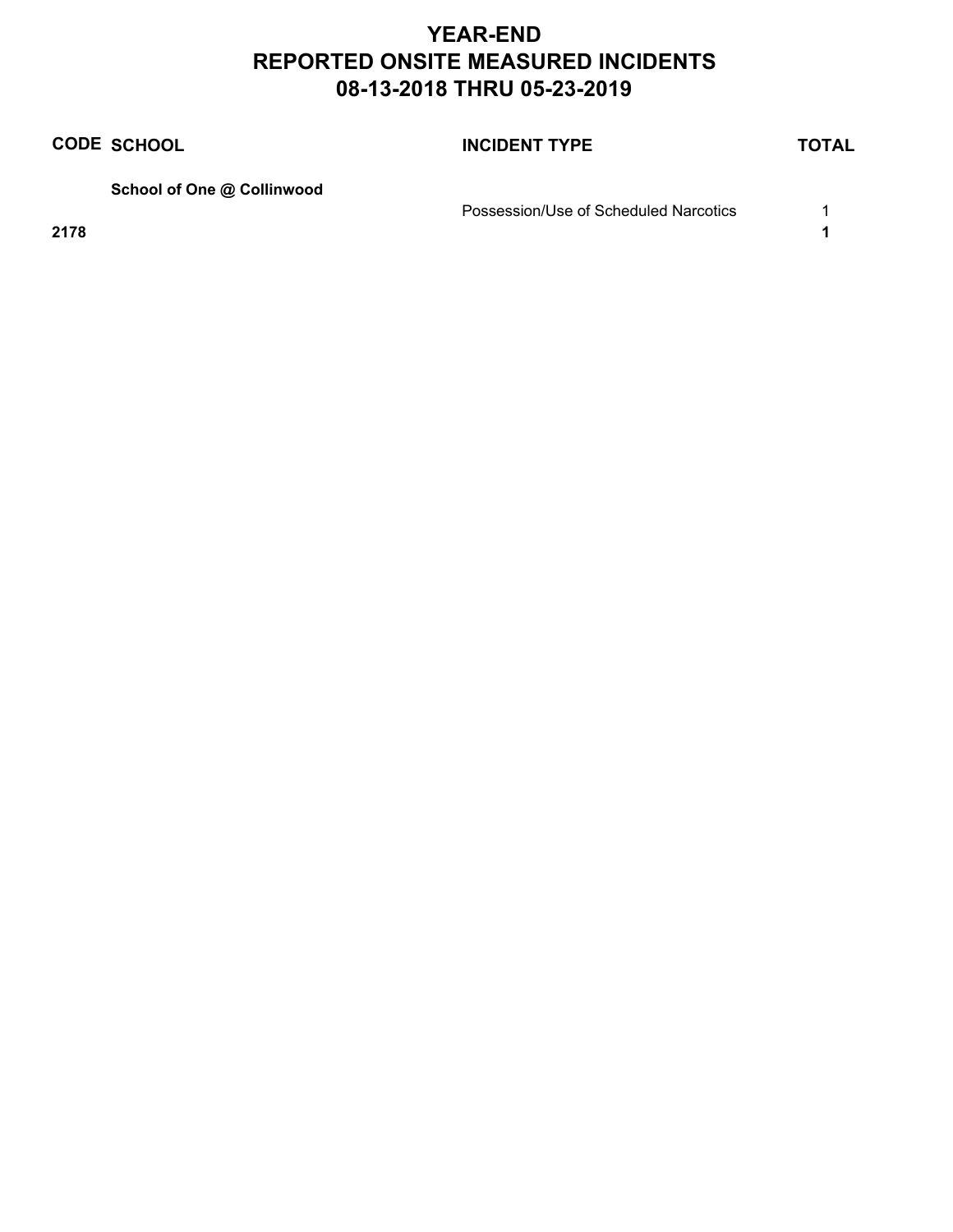|      | <b>CODE SCHOOL</b>         | <b>INCIDENT TYPE</b>            | <b>TOTAL</b> |
|------|----------------------------|---------------------------------|--------------|
|      | School of One @ John Adams |                                 |              |
|      |                            | <b>Assault Student</b>          |              |
|      |                            | Theft of CMSD Computer Property |              |
| 2177 |                            |                                 |              |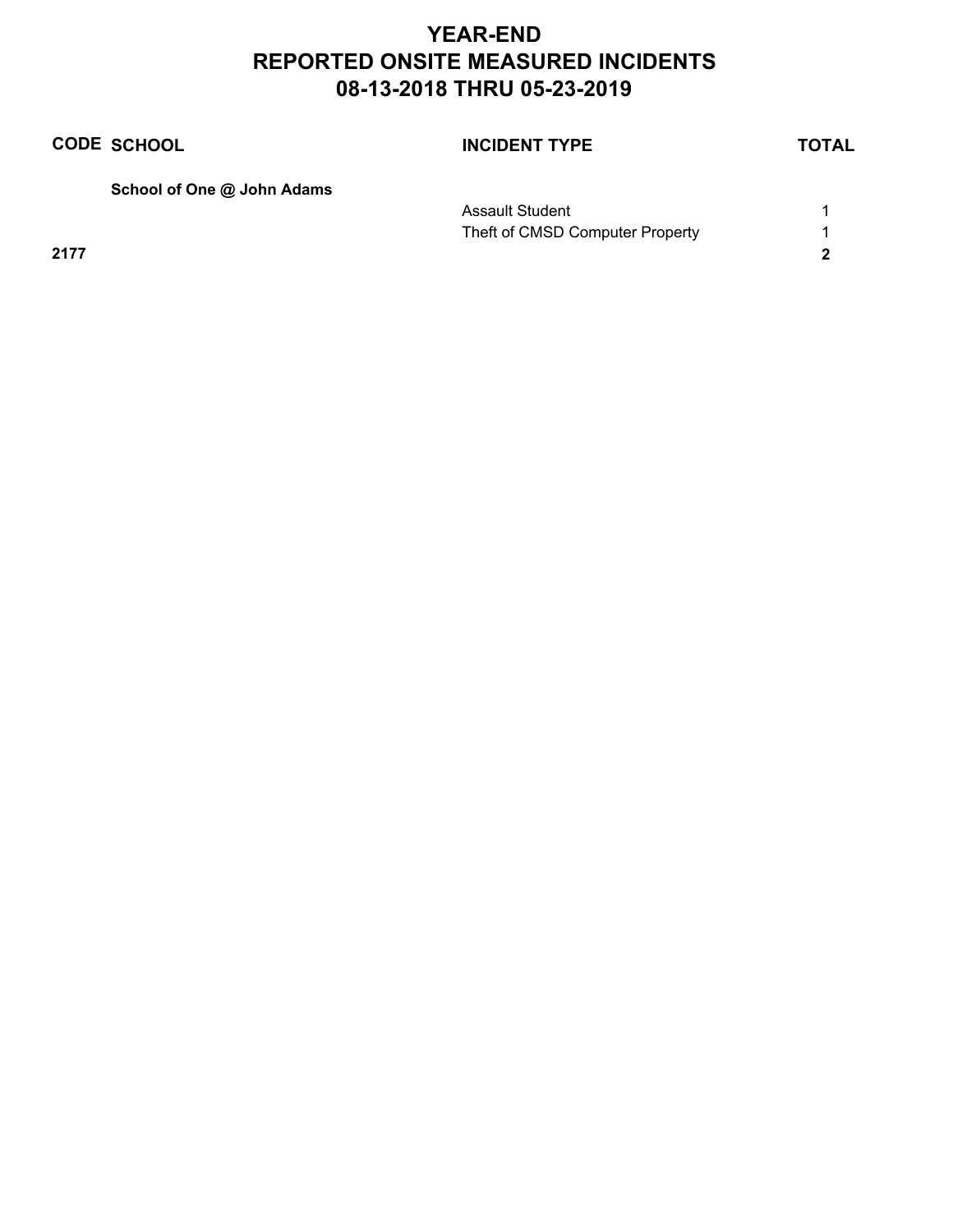| <b>CODE SCHOOL</b> | <b>INCIDENT TYPE</b>            | TOTAL |
|--------------------|---------------------------------|-------|
| <b>Scranton</b>    |                                 |       |
|                    | <b>Assault Security Officer</b> |       |
|                    | Assault Staff (Adult)           |       |
|                    | <b>Assault Student</b>          |       |
|                    | <b>Assault Teacher</b>          |       |
|                    | Menacing                        |       |
|                    | <b>Other Serious Incident</b>   | 5     |
|                    | Possession of Knife             |       |
|                    | Theft of Private Property       |       |
|                    | Vandalism of Private Property   |       |
| 3500               |                                 | 13    |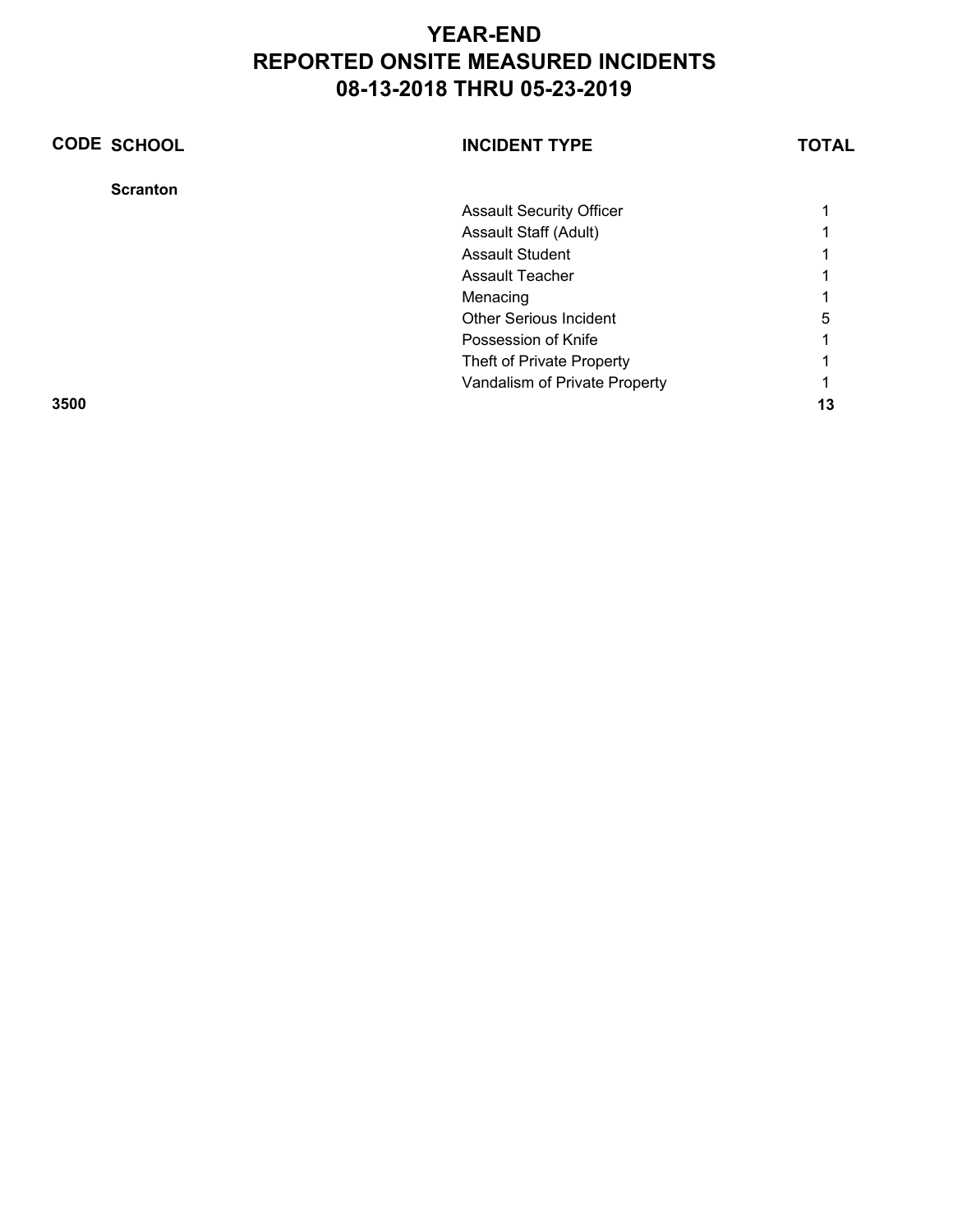| <b>CODE SCHOOL</b> | <b>INCIDENT TYPE</b>                  | <b>TOTAL</b> |
|--------------------|---------------------------------------|--------------|
| <b>Sunbeam</b>     |                                       |              |
|                    | <b>Assault Student</b>                | 5            |
|                    | <b>Assault Teacher</b>                | 2            |
|                    | Fighting                              |              |
|                    | Menacing                              |              |
|                    | <b>Other Serious Incident</b>         |              |
|                    | Possession/Use of Scheduled Narcotics |              |
|                    | Theft of Private Property             | 2            |
| 3532               |                                       | 13           |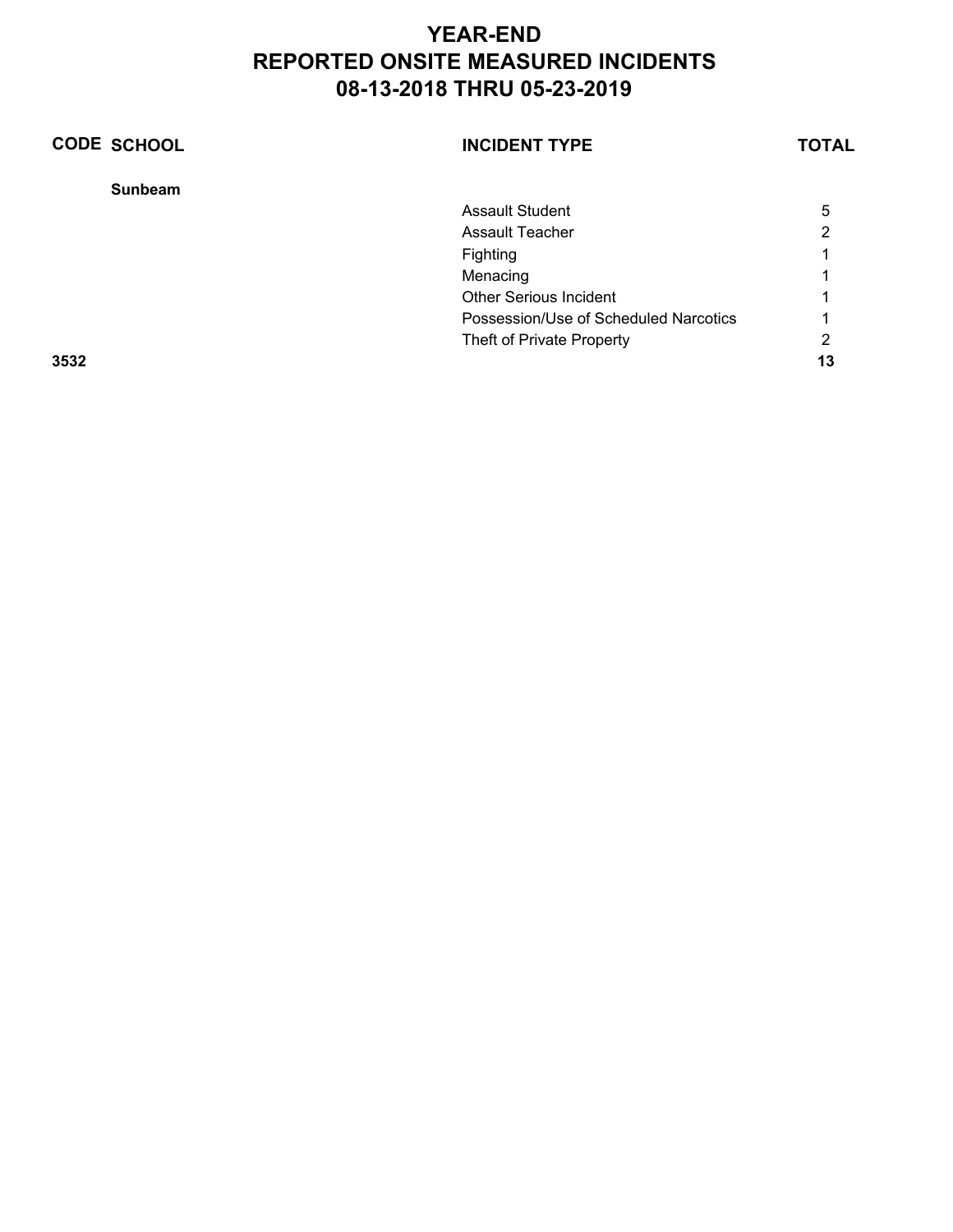| <b>CODE SCHOOL</b>                 | <b>INCIDENT TYPE</b>          | <b>TOTAL</b> |
|------------------------------------|-------------------------------|--------------|
| <b>Thomas Jefferson - Newcomer</b> |                               |              |
|                                    | <b>Other Serious Incident</b> |              |
|                                    | Possession of Knife           |              |
|                                    | Sexual Harassment             | 1            |
| 3537                               |                               | ּ            |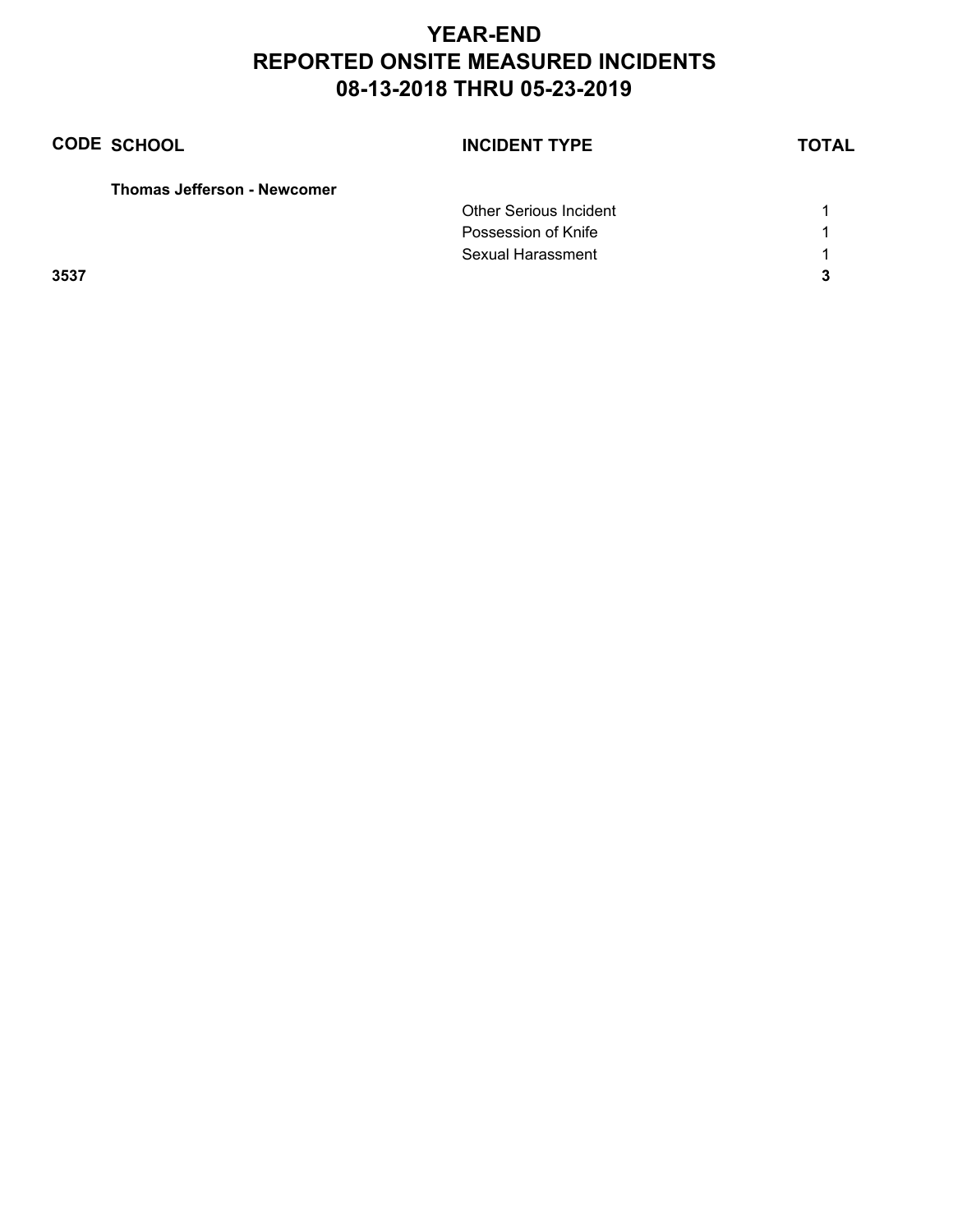| <b>CODE SCHOOL</b> | <b>INCIDENT TYPE</b>                 | <b>TOTAL</b> |
|--------------------|--------------------------------------|--------------|
| <b>Tremont</b>     |                                      |              |
|                    | Arson                                |              |
|                    | <b>Assault Student</b>               | າ            |
|                    | <b>Assault Teacher</b>               |              |
|                    | <b>Bullying</b>                      | 2            |
|                    | Menacing                             |              |
|                    | <b>Other Serious Incident</b>        | 3            |
|                    | Possession of Knife                  |              |
|                    | Possession of Other Dangerous Weapon | າ            |
|                    | Public Indecency                     |              |
| 3544               |                                      | 14           |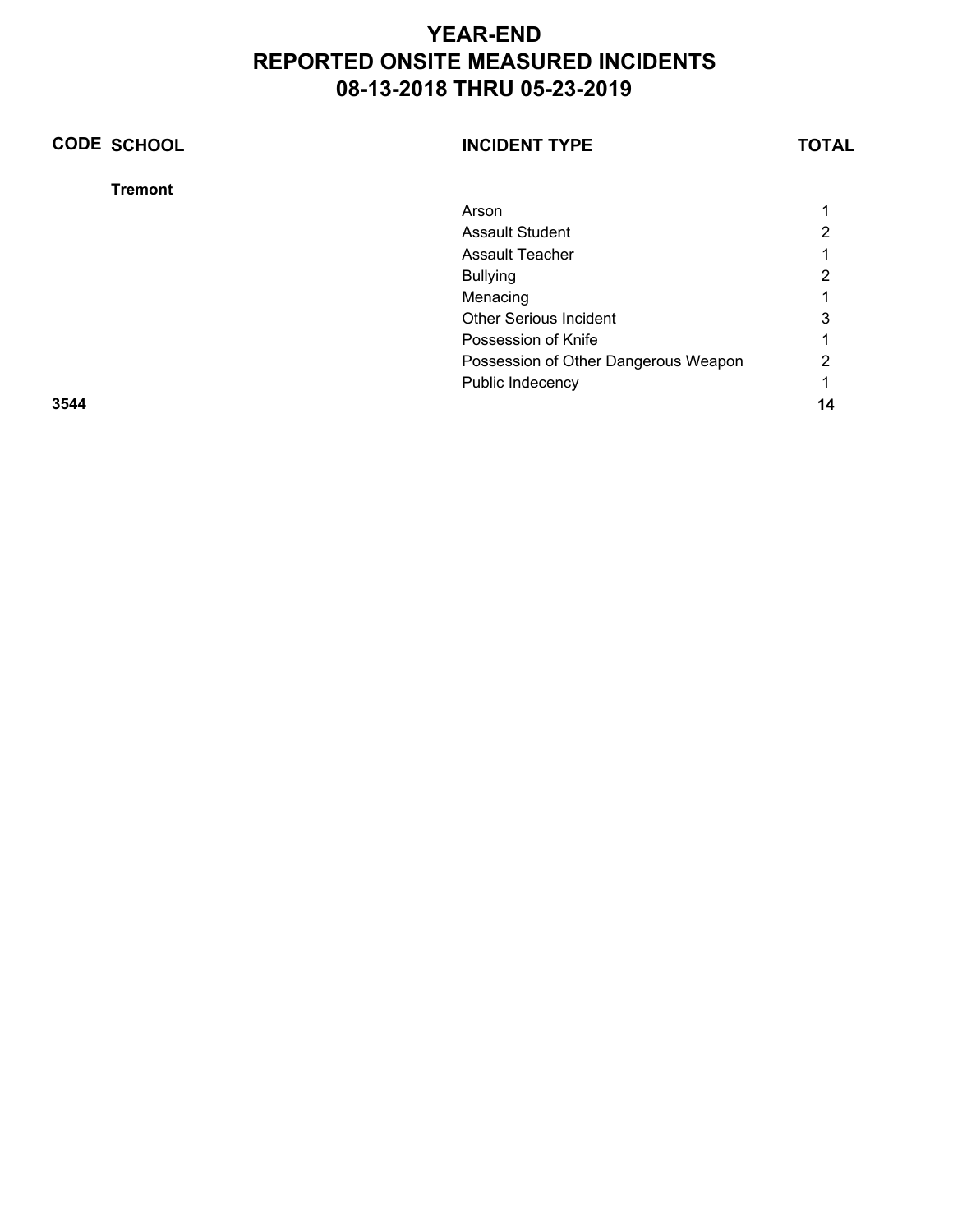| <b>CODE SCHOOL</b>                  | <b>INCIDENT TYPE</b>      | <b>TOTAL</b> |
|-------------------------------------|---------------------------|--------------|
| <b>Valley View Boys' Leadership</b> |                           |              |
|                                     | Assault Teacher           |              |
|                                     | <b>Other Serious</b>      | 1            |
|                                     | Theft of Private Property |              |

**3550 3**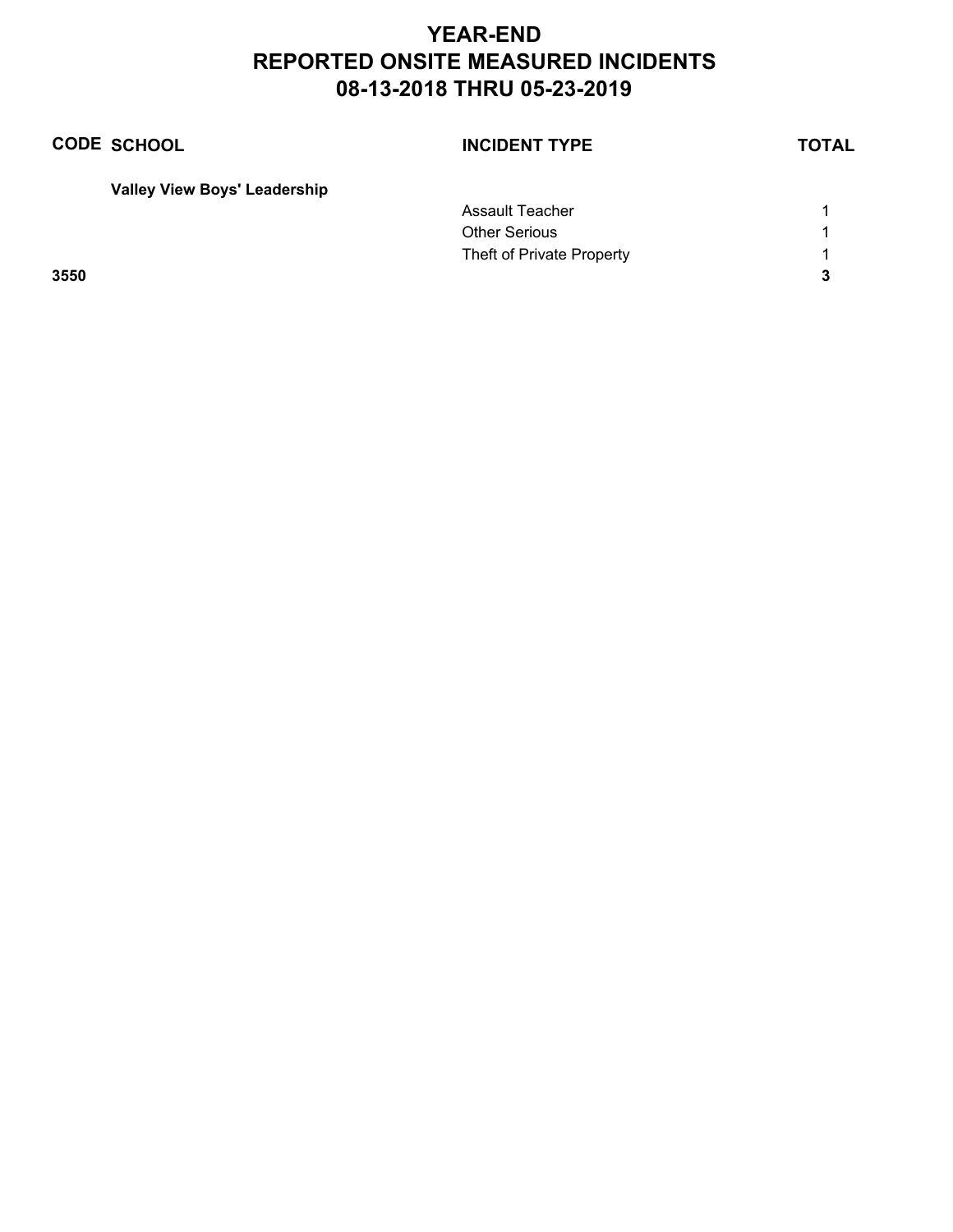| <b>CODE SCHOOL</b> | <b>INCIDENT TYPE</b>            | <b>TOTAL</b> |
|--------------------|---------------------------------|--------------|
| <b>Wade Park</b>   |                                 |              |
|                    | <b>Assault Security Officer</b> | 1            |
|                    | <b>Assault Student</b>          | 3            |
|                    | <b>Assault Teacher</b>          |              |
|                    | Fighting                        | 1            |
|                    | <b>Gross Sexual Imposition</b>  | 1            |
|                    | Sexual Imposition               | 4            |
| 3556               |                                 | 8            |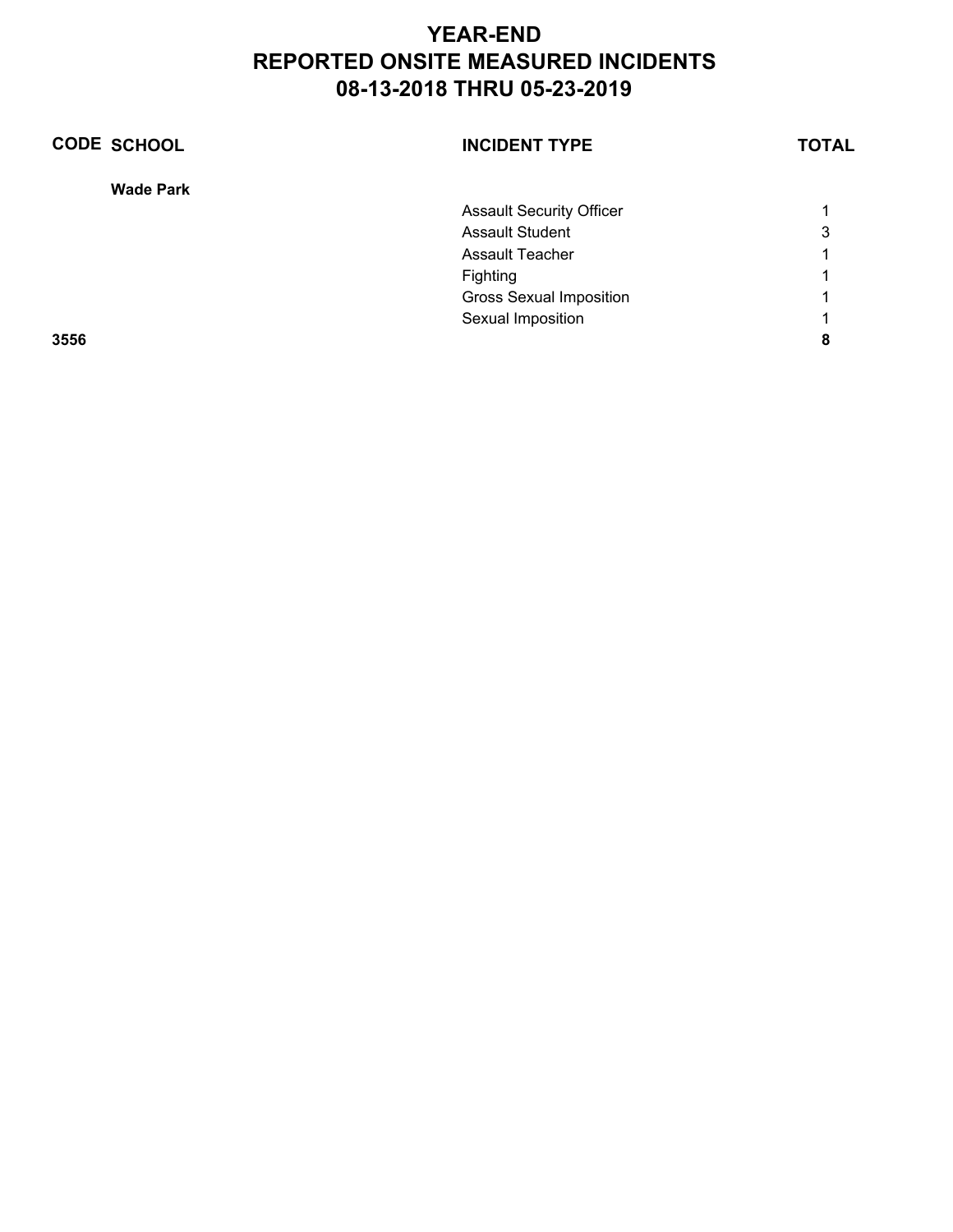| <b>CODE SCHOOL</b> |               | <b>INCIDENT TYPE</b>                 | TOTAL |
|--------------------|---------------|--------------------------------------|-------|
|                    | <b>Walton</b> |                                      |       |
|                    |               | <b>Assault Other</b>                 |       |
|                    |               | <b>Assault Security Officer</b>      |       |
|                    |               | Assault Staff (Adult)                |       |
|                    |               | <b>Assault Student</b>               | 8     |
|                    |               | <b>Assault Teacher</b>               | 4     |
|                    |               | Menacing                             |       |
|                    |               | <b>Other Criminal Activity</b>       |       |
|                    |               | <b>Other Serious Incident</b>        |       |
|                    |               | Possession of Other Dangerous Weapon |       |
|                    |               | <b>Sexual Harassment</b>             |       |
|                    |               | Theft of CMSD Computer Property      |       |
|                    |               | Theft of CMSD of Property            |       |
|                    |               | Vandalism School Property            |       |
| 3560               |               |                                      | 25    |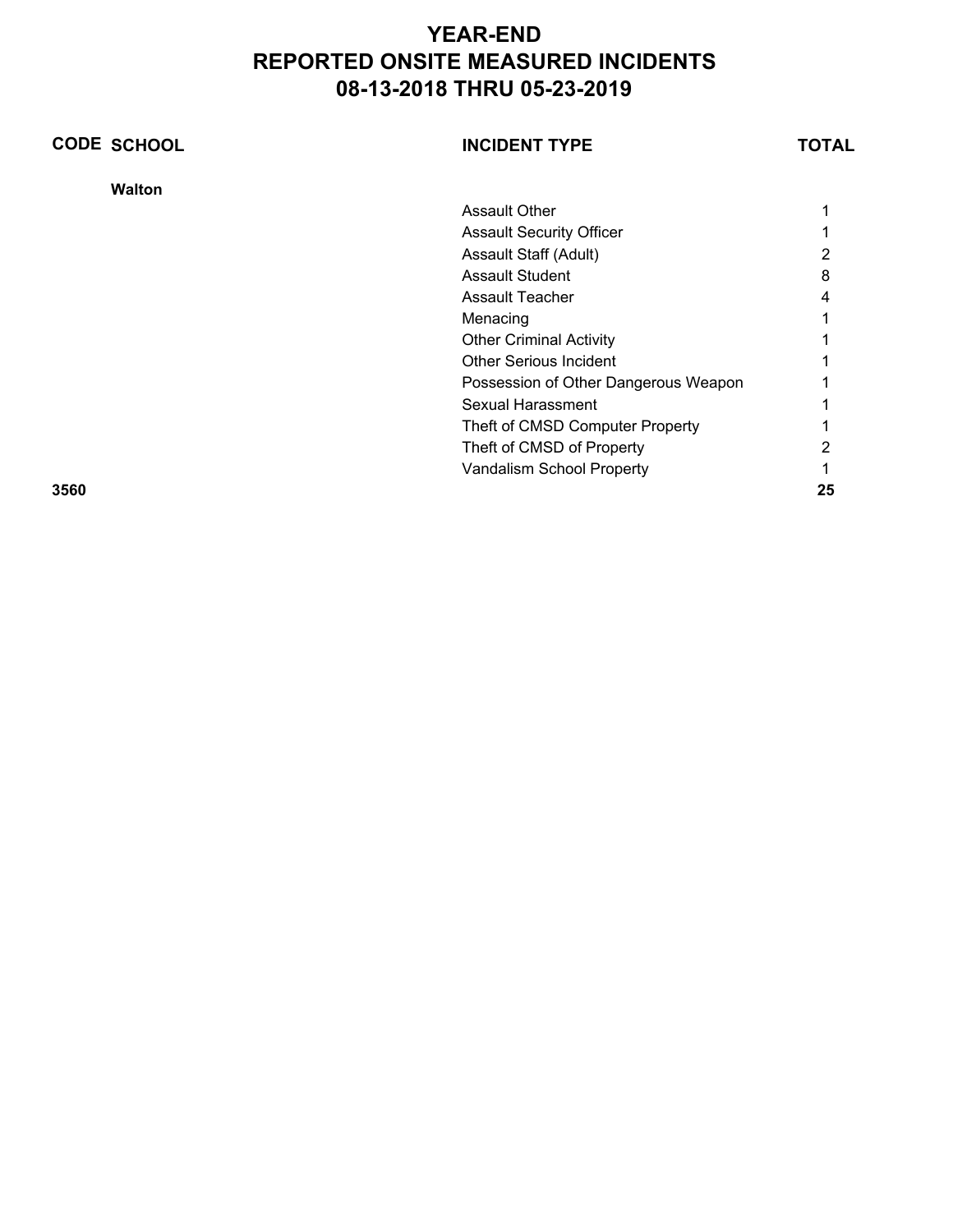| <b>CODE SCHOOL</b> |                                 | <b>INCIDENT TYPE</b>          | <b>TOTAL</b> |
|--------------------|---------------------------------|-------------------------------|--------------|
|                    | <b>Warner Girls' Leadership</b> |                               |              |
|                    |                                 | <b>Assault Student</b>        | 4            |
|                    |                                 | Fighting                      |              |
|                    |                                 | <b>Other Serious Incident</b> |              |
|                    |                                 | Sexual Harassment             |              |
|                    |                                 | Vandalism School Property     |              |
| 3572               |                                 |                               | 8            |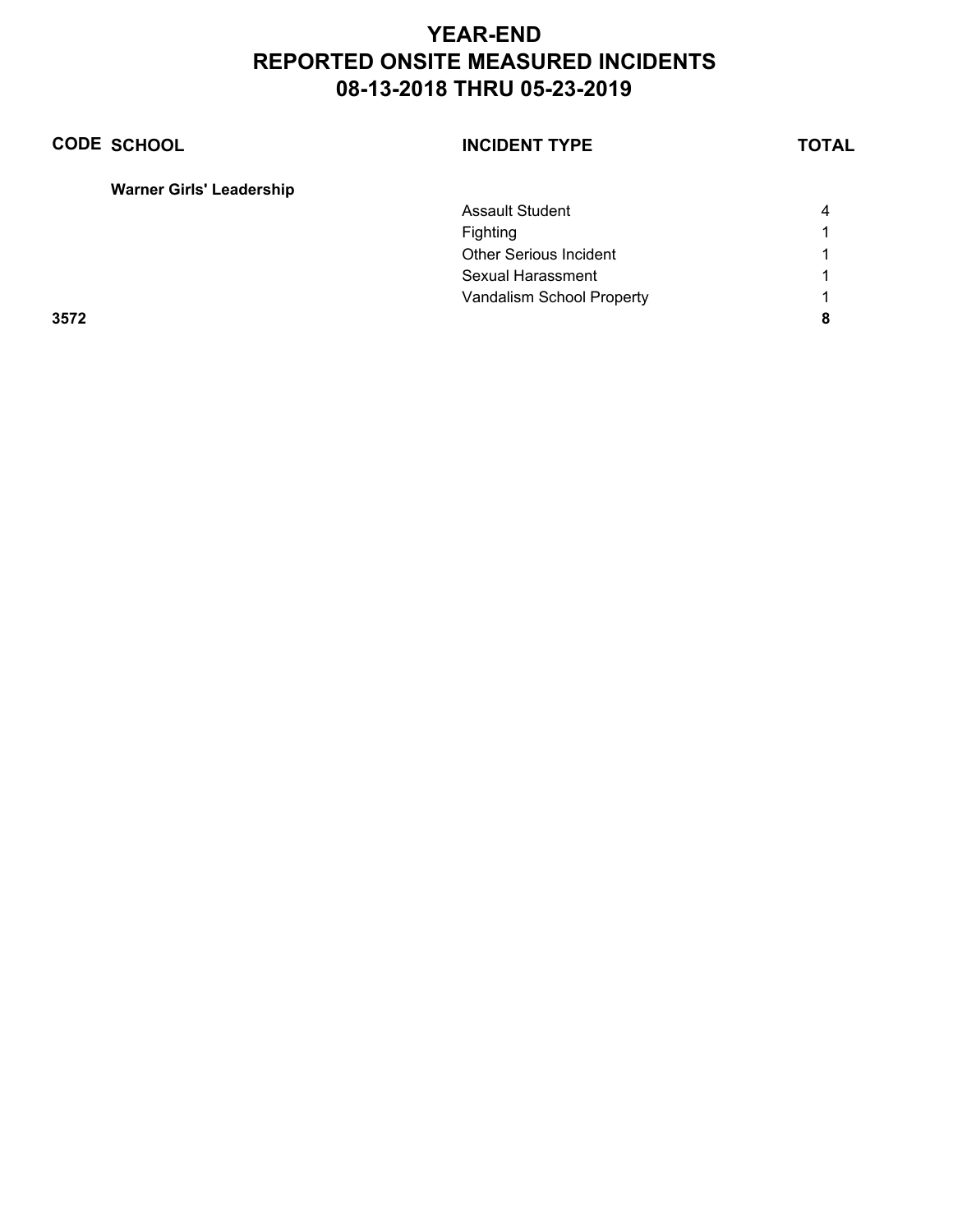| <b>CODE SCHOOL</b> |                                        | <b>INCIDENT TYPE</b>                  | TOTAL |
|--------------------|----------------------------------------|---------------------------------------|-------|
|                    | <b>Washington Park - Environmental</b> |                                       |       |
|                    |                                        | <b>Assault Student</b>                | 4     |
|                    |                                        | Assault Teacher                       |       |
|                    |                                        | <b>Other Criminal Activity</b>        |       |
|                    |                                        | Possession of Knife                   | 2     |
|                    |                                        | Possession of Other Dangerous Weapon  |       |
|                    |                                        | Possession/Use of Scheduled Narcotics |       |
|                    |                                        | Sexual Imposition                     |       |
|                    |                                        | Theft of CMSD Computer Property       |       |
|                    |                                        | Theft of CMSD Property                |       |
|                    |                                        | Theft of Private Property             | 2     |
| 2110               |                                        |                                       | 15    |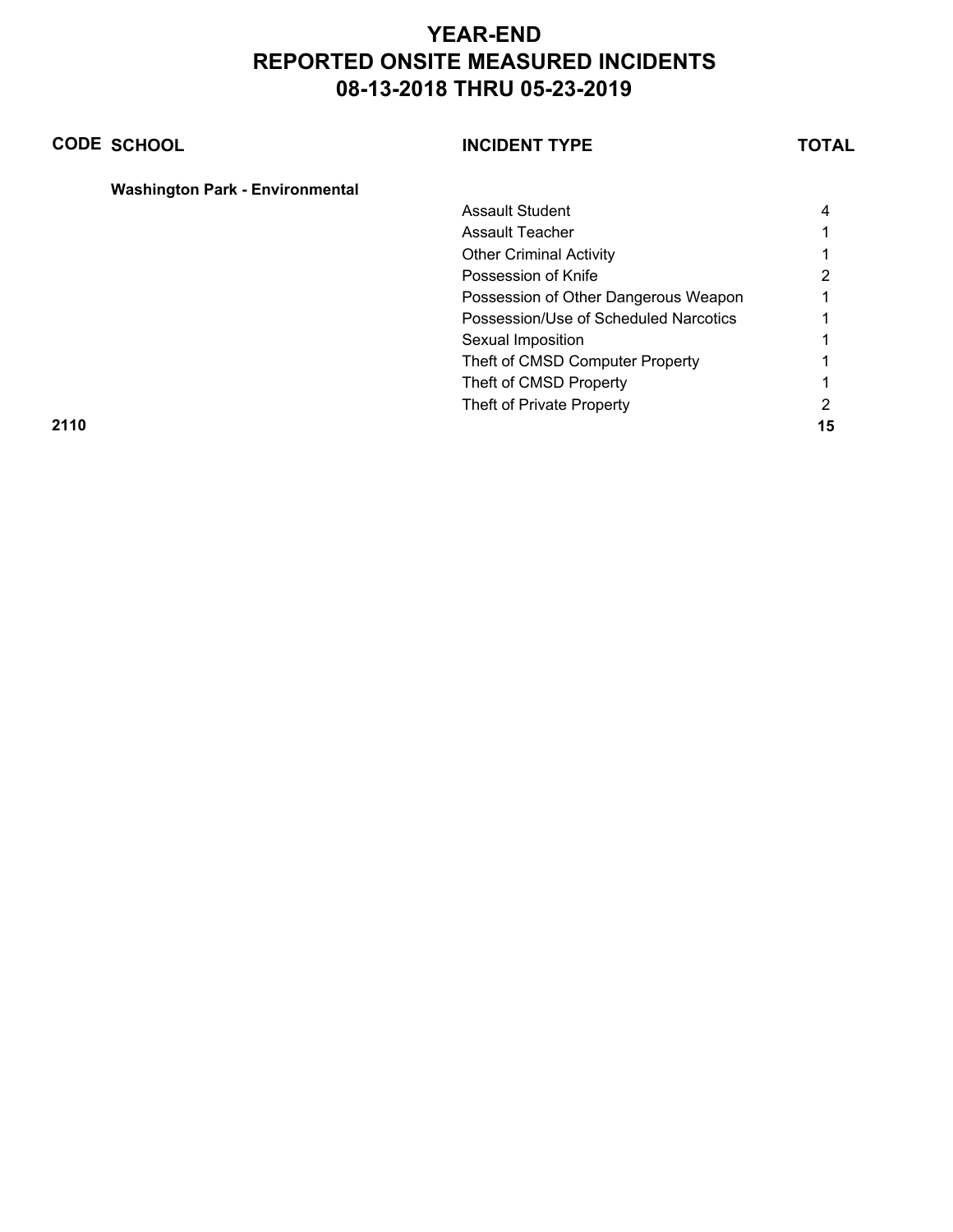| <b>CODE SCHOOL</b> | <b>INCIDENT TYPE</b>                 | <b>TOTAL</b> |
|--------------------|--------------------------------------|--------------|
| <b>Waverly</b>     |                                      |              |
|                    | Assault Other                        |              |
|                    | Assault Staff (Adult)                |              |
|                    | <b>Assault Student</b>               | 4            |
|                    | <b>Other Serious Incident</b>        |              |
|                    | Possession of Other Dangerous Weapon | 1            |
| 3596               |                                      | 8            |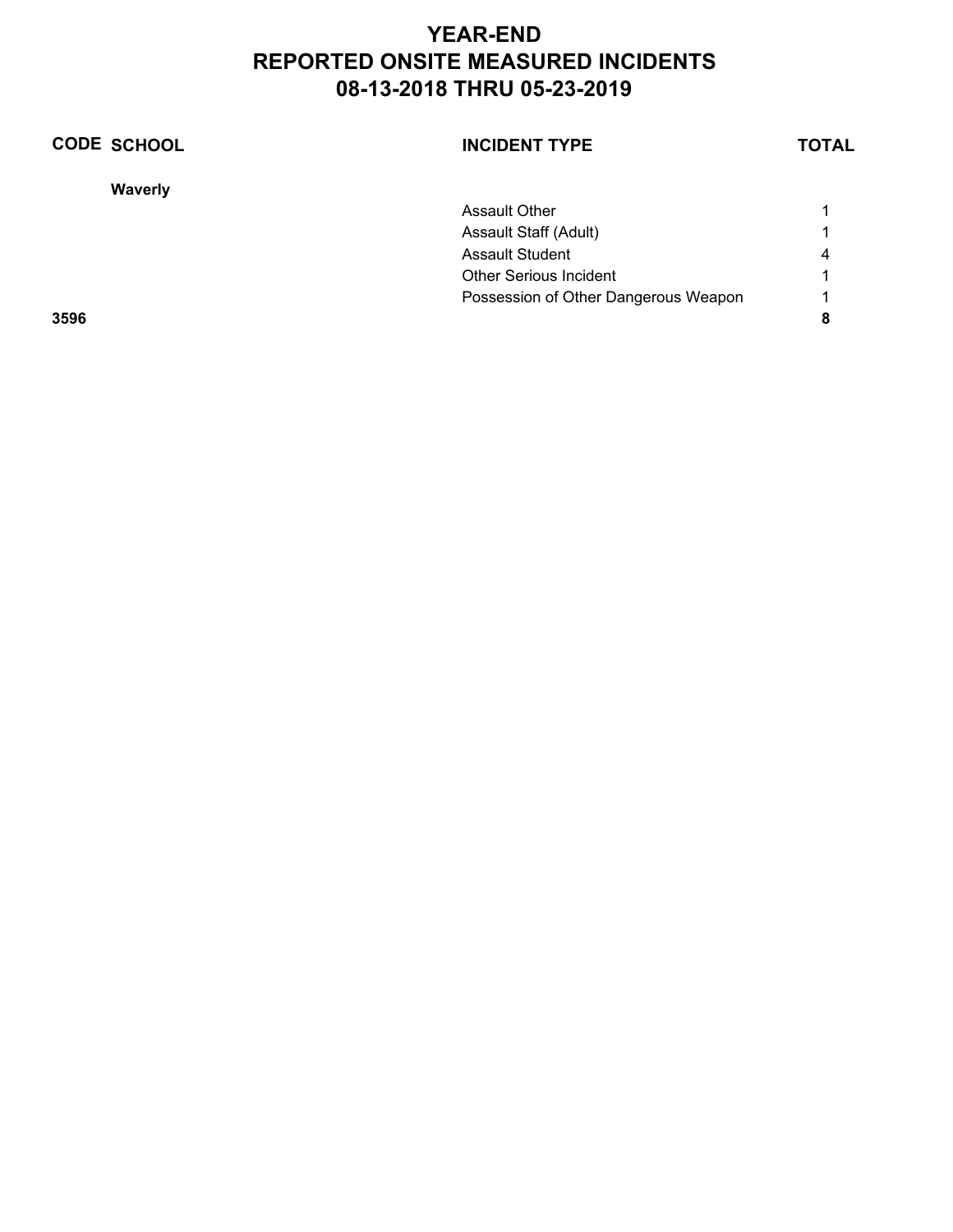| <b>CODE SCHOOL</b>                       | <b>INCIDENT TYPE</b>          | <b>TOTAL</b> |
|------------------------------------------|-------------------------------|--------------|
| <b>Whitney M. Young High School 9-12</b> |                               |              |
|                                          | Assault Staff (Adult)         |              |
|                                          | <b>Other Serious Incident</b> | 1            |
|                                          | Vandalism Private Property    | 1            |
| 5614                                     |                               | 3            |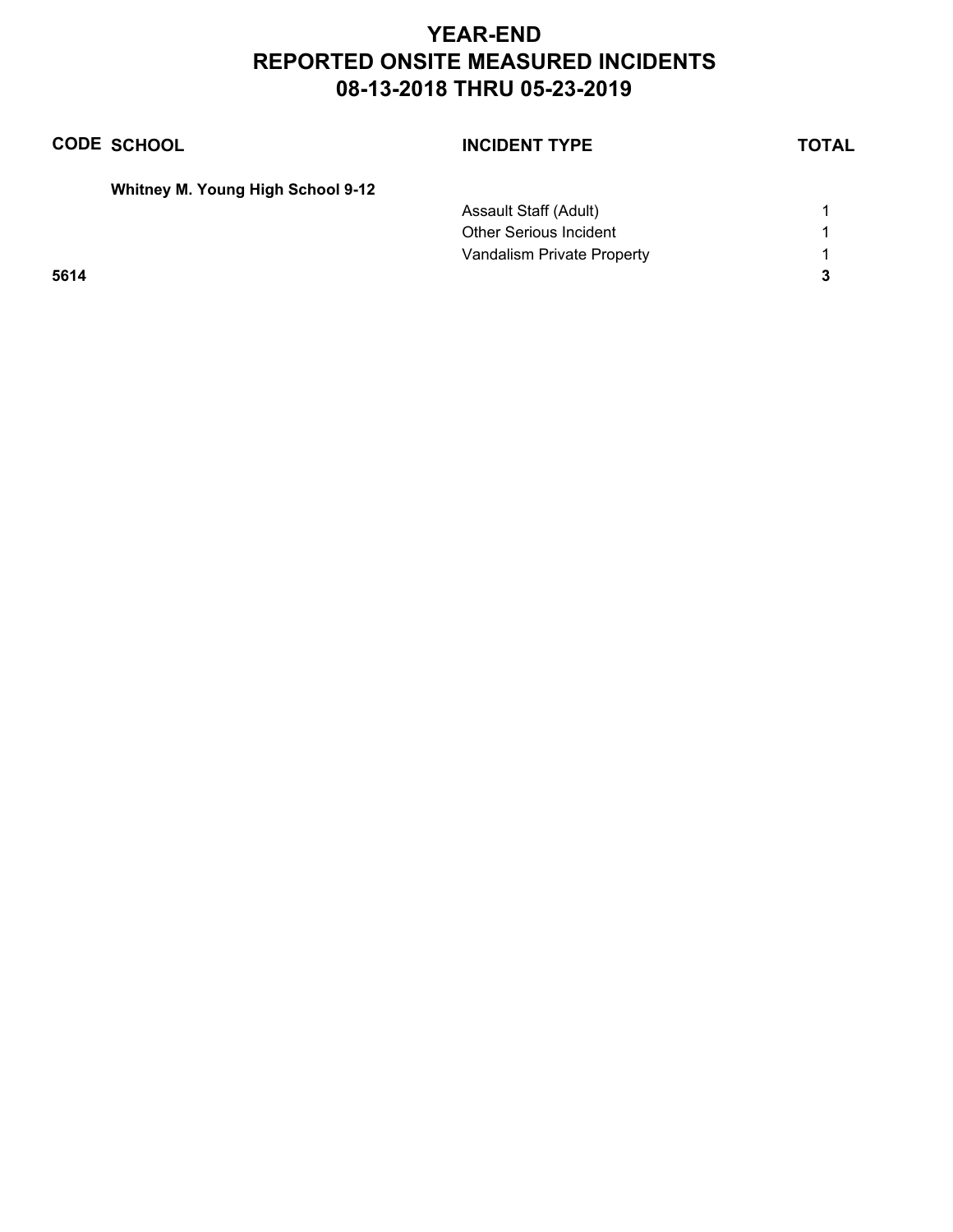|      | <b>CODE SCHOOL</b>                         | <b>INCIDENT TYPE</b>   | <b>TOTAL</b> |
|------|--------------------------------------------|------------------------|--------------|
|      | <b>Whitney M. Young Leadership Academy</b> |                        |              |
|      |                                            | Assault Staff (Adult)  |              |
|      |                                            | <b>Assault Teacher</b> | 1            |
| 4615 |                                            |                        | 2            |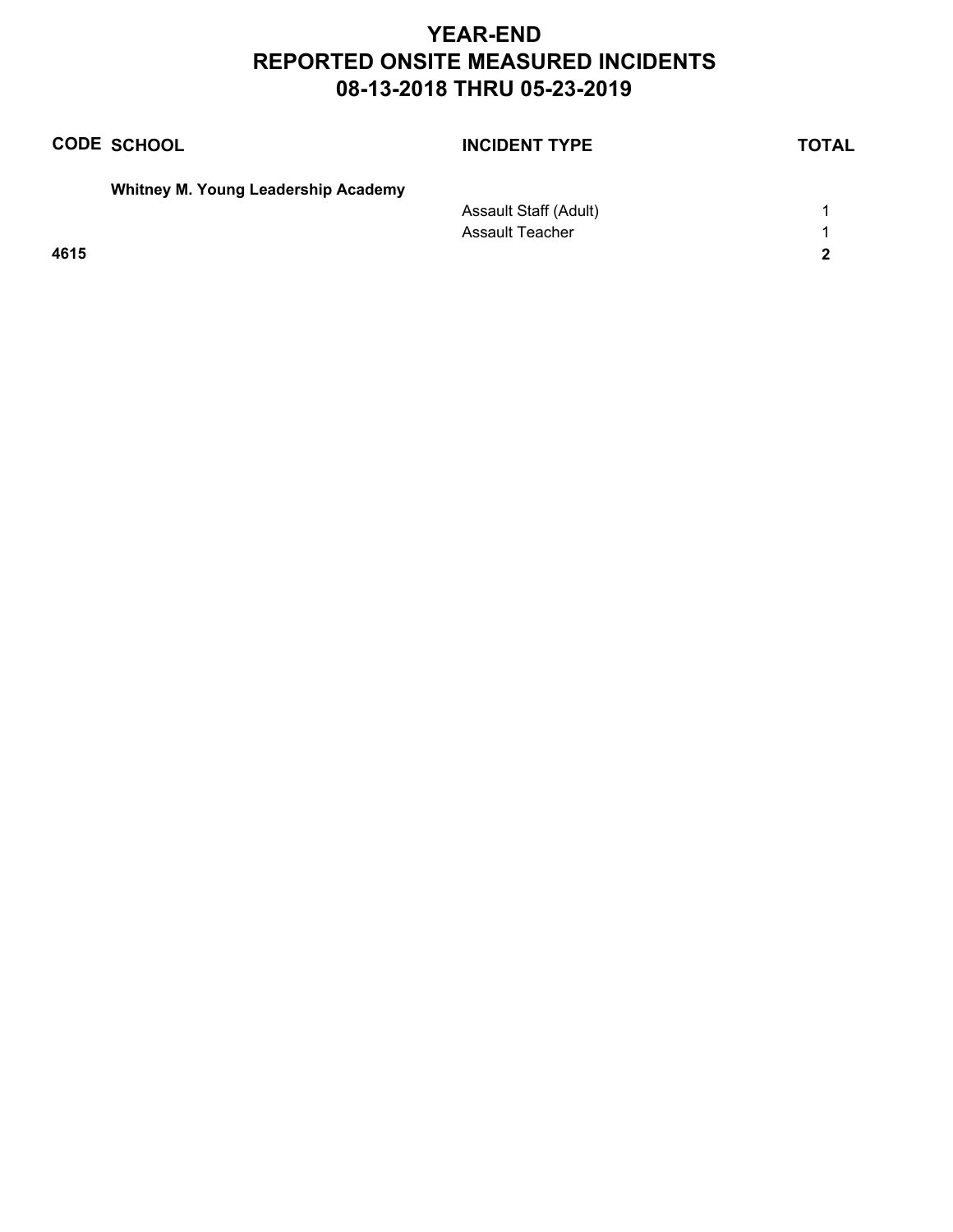| <b>CODE SCHOOL</b>   | <b>INCIDENT TYPE</b>                  | <b>TOTAL</b> |
|----------------------|---------------------------------------|--------------|
| <b>Wilbur Wright</b> |                                       |              |
|                      | <b>Assault Student</b>                |              |
|                      | <b>Gross Sexual Imposition</b>        |              |
|                      | Possession of Knife                   | 2            |
|                      | Possession/Use of Scheduled Narcotics | 2            |
|                      | Sexual Harassment                     |              |
|                      | Sexual Imposition                     |              |
|                      | Theft of CMSD Computer Property       | 2            |
| 4616                 |                                       | 10           |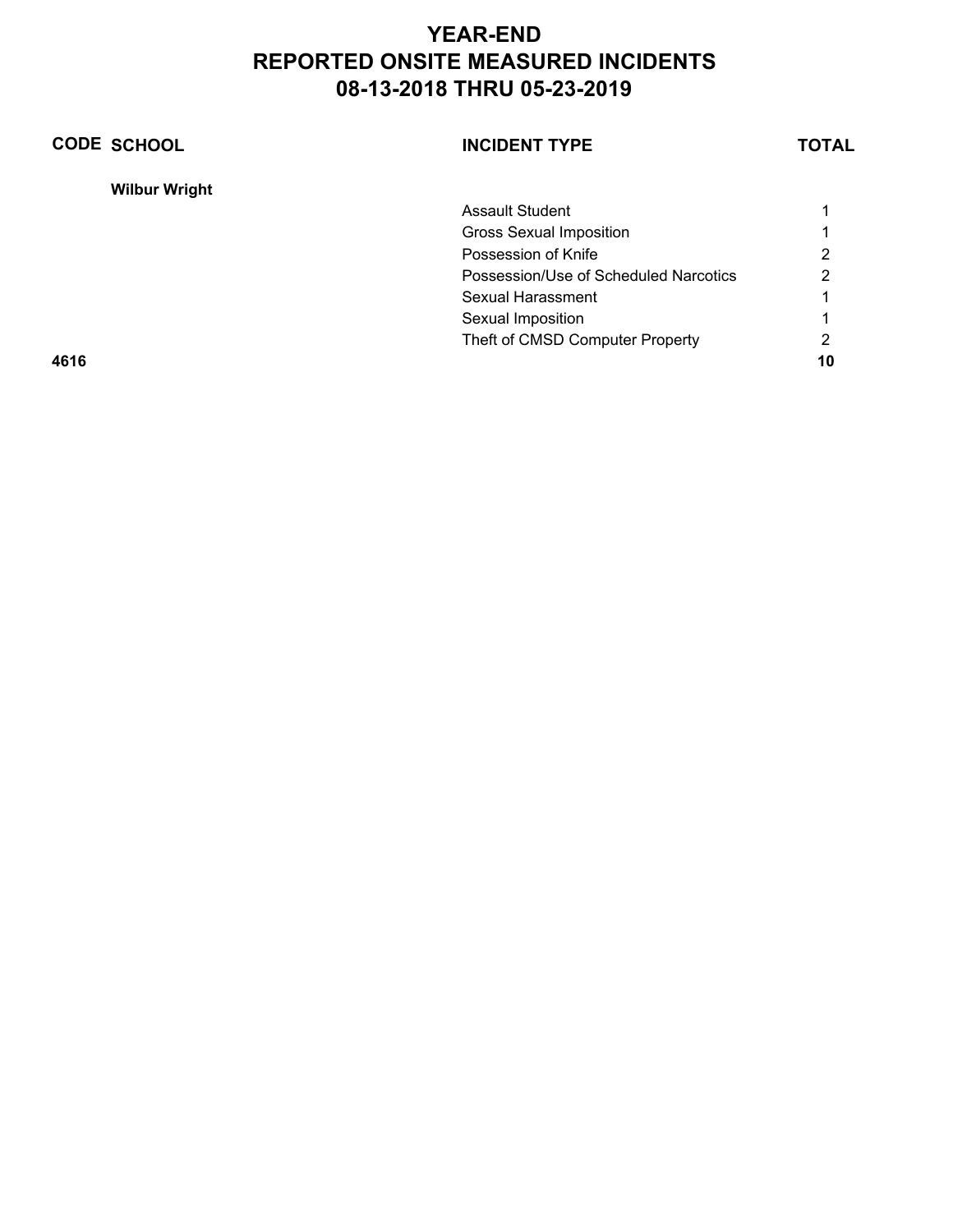| <b>CODE SCHOOL</b>           | <b>INCIDENT TYPE</b>                 | <b>TOTAL</b> |
|------------------------------|--------------------------------------|--------------|
| <b>William Cullen Bryant</b> |                                      |              |
|                              | <b>Assault Other</b>                 |              |
|                              | Assault Staff (Adult)                |              |
|                              | <b>Assault Student</b>               |              |
|                              | Fighting                             | 3            |
|                              | <b>Other Criminal Activity</b>       |              |
|                              | <b>Other Serious Incident</b>        |              |
|                              | Possession of Other Dangerous Weapon |              |
|                              | Robbery                              |              |
|                              | Sexual Imposition                    |              |
| 3622                         |                                      |              |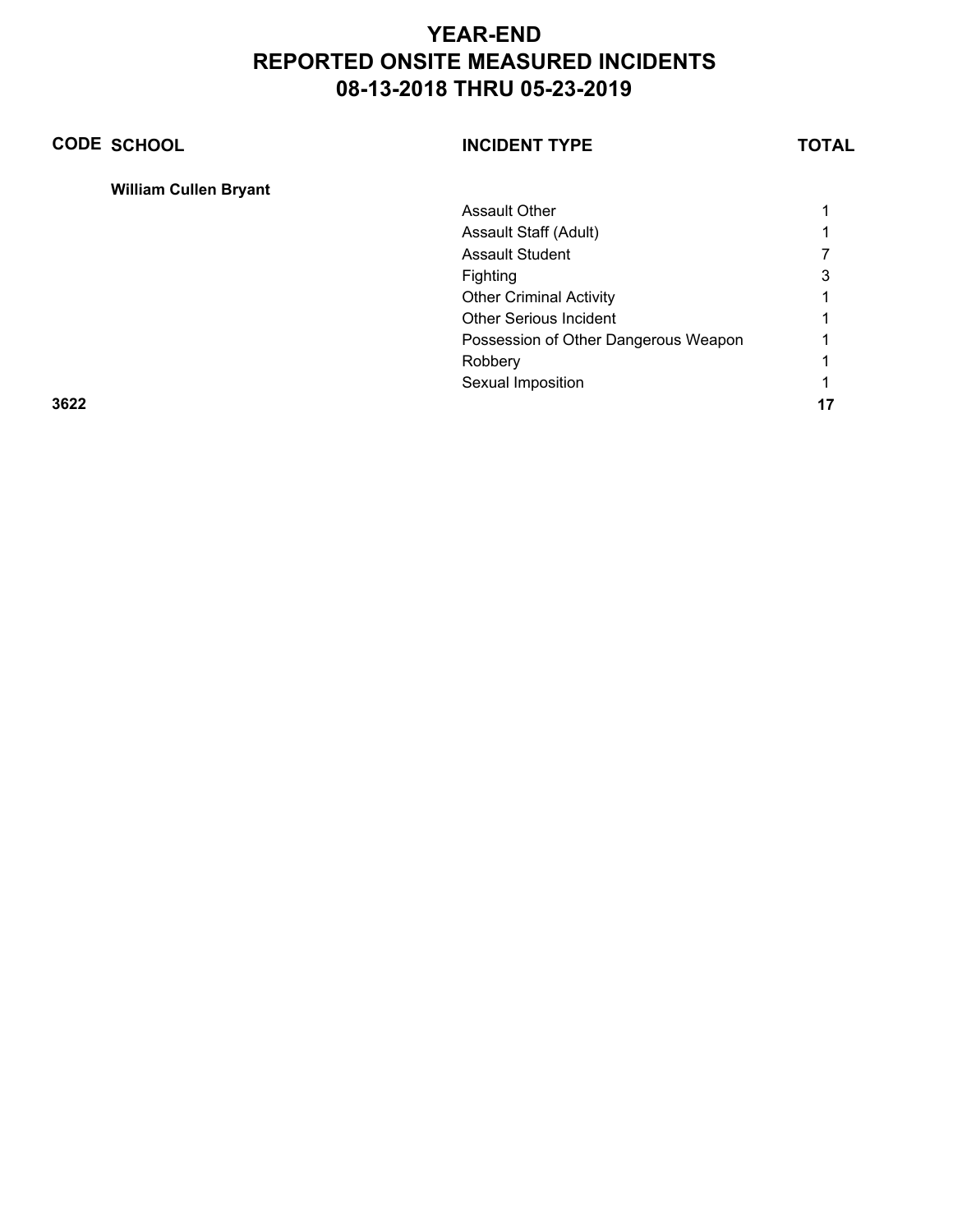| <b>CODE SCHOOL</b>           | <b>INCIDENT TYPE</b>   | <b>TOTAL</b> |
|------------------------------|------------------------|--------------|
| <b>William Rainey Harper</b> |                        |              |
|                              | <b>Assault Student</b> |              |
|                              | Assault Teacher        | 2            |
| 3621                         |                        | 9            |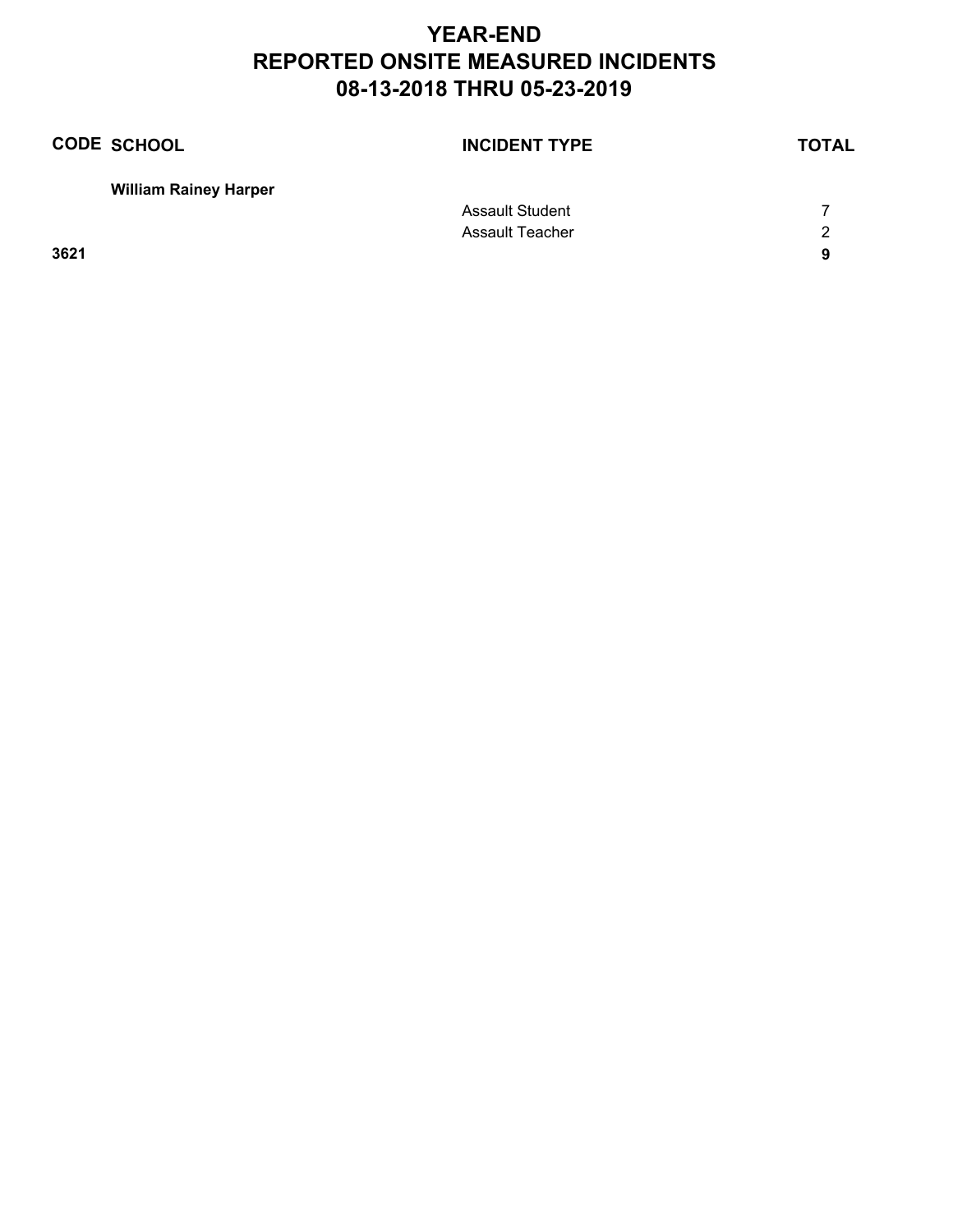| <b>CODE SCHOOL</b> | <b>INCIDENT TYPE</b>                 | TOTAL |
|--------------------|--------------------------------------|-------|
| <b>Willow</b>      |                                      |       |
|                    | <b>Assault Security Officer</b>      |       |
|                    | Assault Staff (Adult)                | 2     |
|                    | <b>Assault Student</b>               |       |
|                    | <b>Bullying</b>                      |       |
|                    | <b>Other Serious Incident</b>        |       |
|                    | Possession of Knife                  | っ     |
|                    | Possession of Other Dangerous Weapon |       |
|                    | Sexual Harassment                    |       |
|                    | Sexual Imposition                    |       |
|                    | Theft of Private Property            |       |
| 3605               |                                      |       |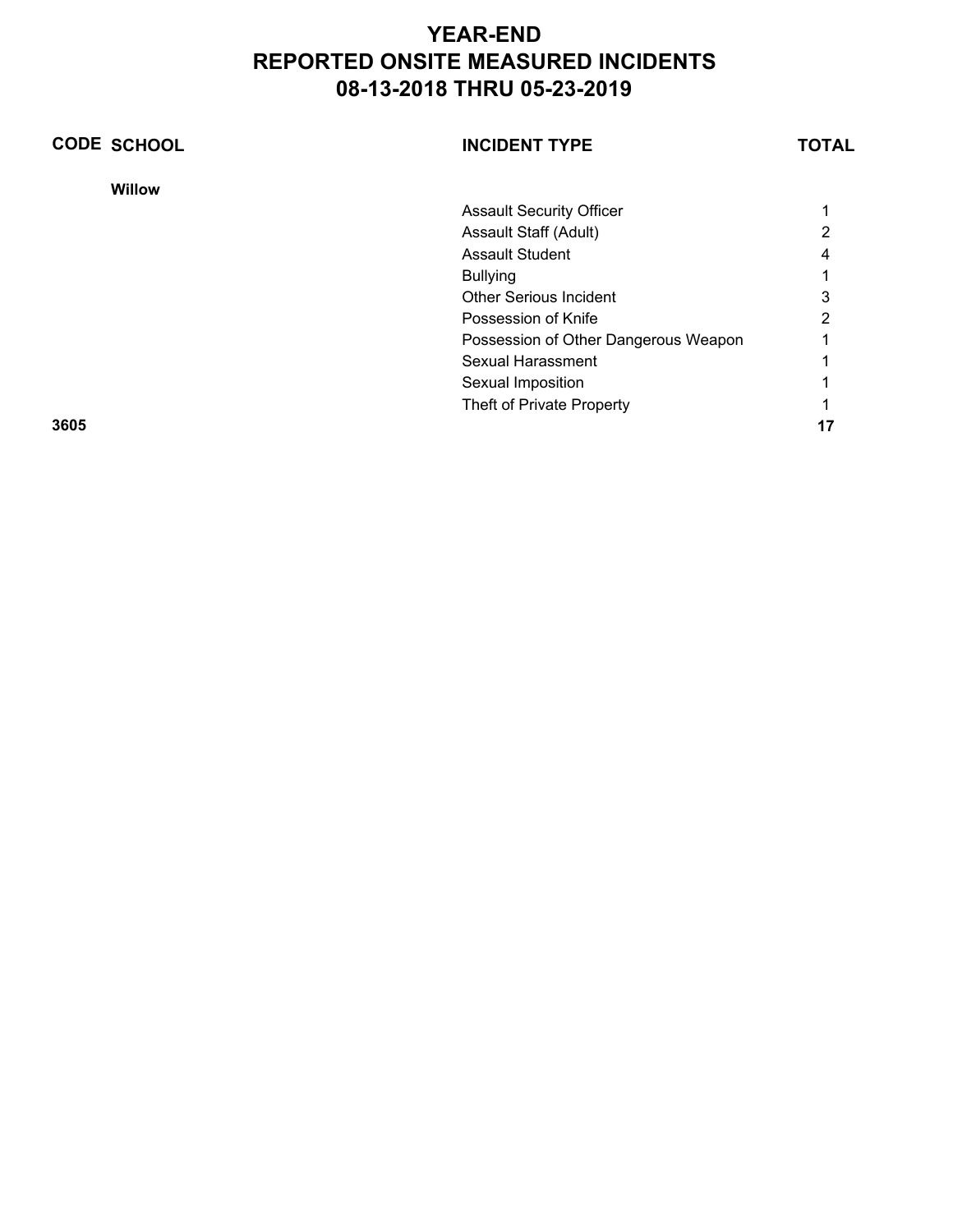| <b>CODE SCHOOL</b> | <b>INCIDENT TYPE</b>                  | <b>TOTAL</b> |
|--------------------|---------------------------------------|--------------|
| Willson            |                                       |              |
|                    | <b>Assault Security Officer</b>       |              |
|                    | Assault Teacher                       |              |
|                    | <b>Other Serious Incident</b>         |              |
|                    | Possession of Other Dangerous Weapon  |              |
|                    | Possession/Use of Alcohol             |              |
|                    | Possession/Use of Scheduled Narcotics |              |
|                    | Theft of CMSD Property                |              |
| 4624               |                                       |              |